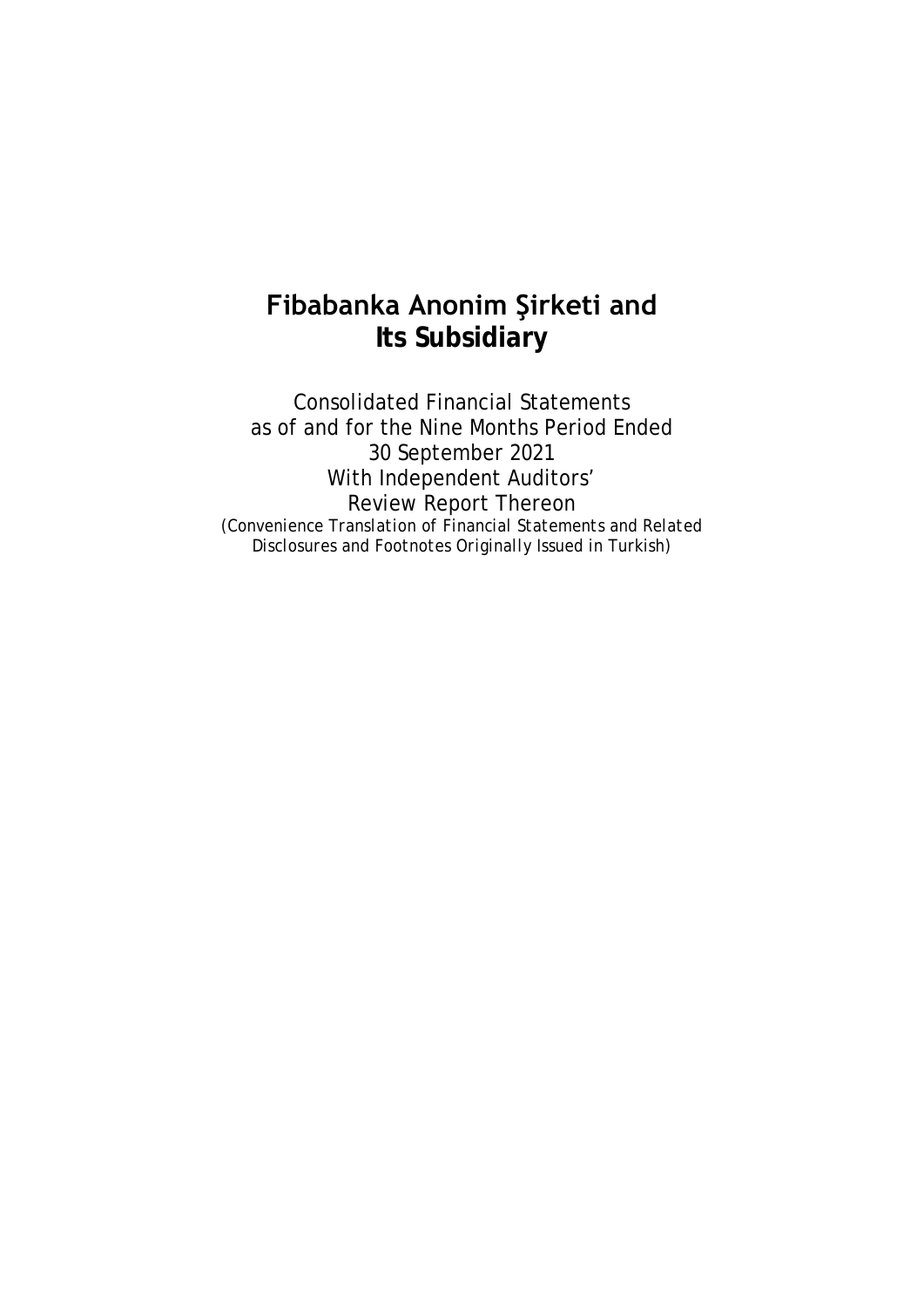## Convenience Translation of the Review Report Originally Issued in Turkish to English

To the Board of Directors of Fibabanka Anonim Şirketi,

## *Introduction*

We have reviewed the consolidated statement of financial position of Fibabanka A.Ş. ("the Bank") and its subsidiary (together will be referred as "the Group") as at 30 September 2021 and the related consolidated statement of profit or loss, consolidated statement of profit or loss and other comprehensive income, consolidated statement of changes in shareholders' equity, consolidated statement of cash flows for the nine month period then ended, and notes, comprising a summary of significant accounting policies and other explanatory information. The Group management is responsible for the preparation and fair presentation of this consolidated interim financial information in accordance with the "Banking Regulation and Supervision Agency ("BRSA") Accounting and Reporting Legislation" which includes "Regulation on Accounting Applications for Banks and Safeguarding of Documents" published in the Official Gazette No. 26333 dated 1 November 2006, and other regulations on accounting records of banks published by Banking Regulation and Supervision Agency and circulars and interpretations published by BRSA and the requirements of Turkish Accounting Standard 34 "Interim Financial Reporting" for the matters not regulated by the aforementioned regulations (together referred as "BRSA Accounting and Financial Reporting Legislation"). Our responsibility is to express a conclusion on this consolidated interim financial information based on our review.

## *Scope of Review*

We conducted our review in accordance with the Standard on Review Engagements ("SRE") 2410, "Review of Interim Financial Information Performed by the Independent Auditor of the Entity". A review of interim financial information consists of making inquiries, primarily of persons responsible for financial and accounting matters, and applying analytical and other review procedures. A review of interim financial information is substantially less in scope than an audit conducted in accordance with Standards on Auditing and consequently does not enable us to obtain assurance that we would become aware of all significant matters that might be identified in an audit. Accordingly, we do not express an opinion.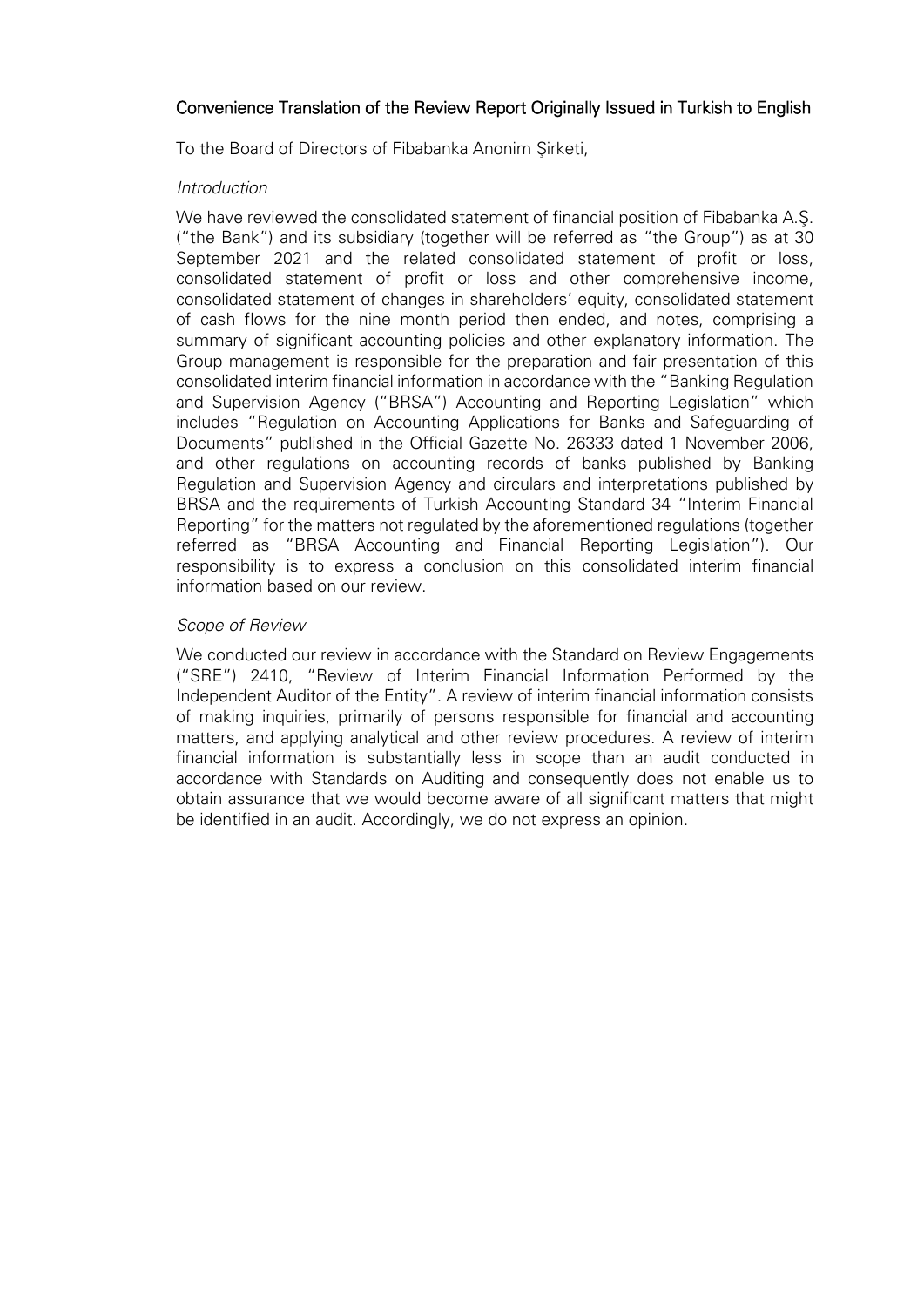## *Basis for Qualified Conclusion*

The accompanying consolidated interim financial information as at 30 September 2021 includes a general reserve of total of TL 23.500 thousands of which TL 127.500 thousands was reversed within the current period and TL 151.000 thousands had been recognized as expense in prior periods; with a deferred tax asset amounting to TL 5.875 thousands of which TL 24.325 thousands was reversed within the current period and TL 30.200 thousands had been recognized in prior periods; for the possible effects of the negative circumstances which may arise in the economy or market conditions which is not in line with the requirements of BRSA Accounting and Financial Reporting Legislation.

## *Qualified Conclusion*

Based on our review, except for the effects of the matter described in the Basis for Qualified Conclusion paragraph, nothing has come to our attention that causes us to believe that the accompanying consolidated interim financial information does not present fairly, in all material respects, the consolidated financial position of Fibabanka A.Ş. and its financial subsidiary as at 30 September 2021 and its consolidated financial performance and consolidated cash flows for the nine month period then ended in accordance with the BRSA Accounting and Financial Reporting Legislation.

## *Report on Other Regulatory Requirements Arising From Legislation*

Based on our review, nothing has come to our attention that causes us to believe that the financial information provided in the interim activity report in Section VII of the accompanying consolidated interim financial information is not consistent, in all material respects, with the reviewed consolidated interim financial information and explanatory notes.

KPMG Bağımsız Denetim ve Serbest Muhasebeci Mali Müşavirlik Anonim Şirketi

Alper Güvenç*,* SMMM *Partner*

10 November 2021 İstanbul, Turkey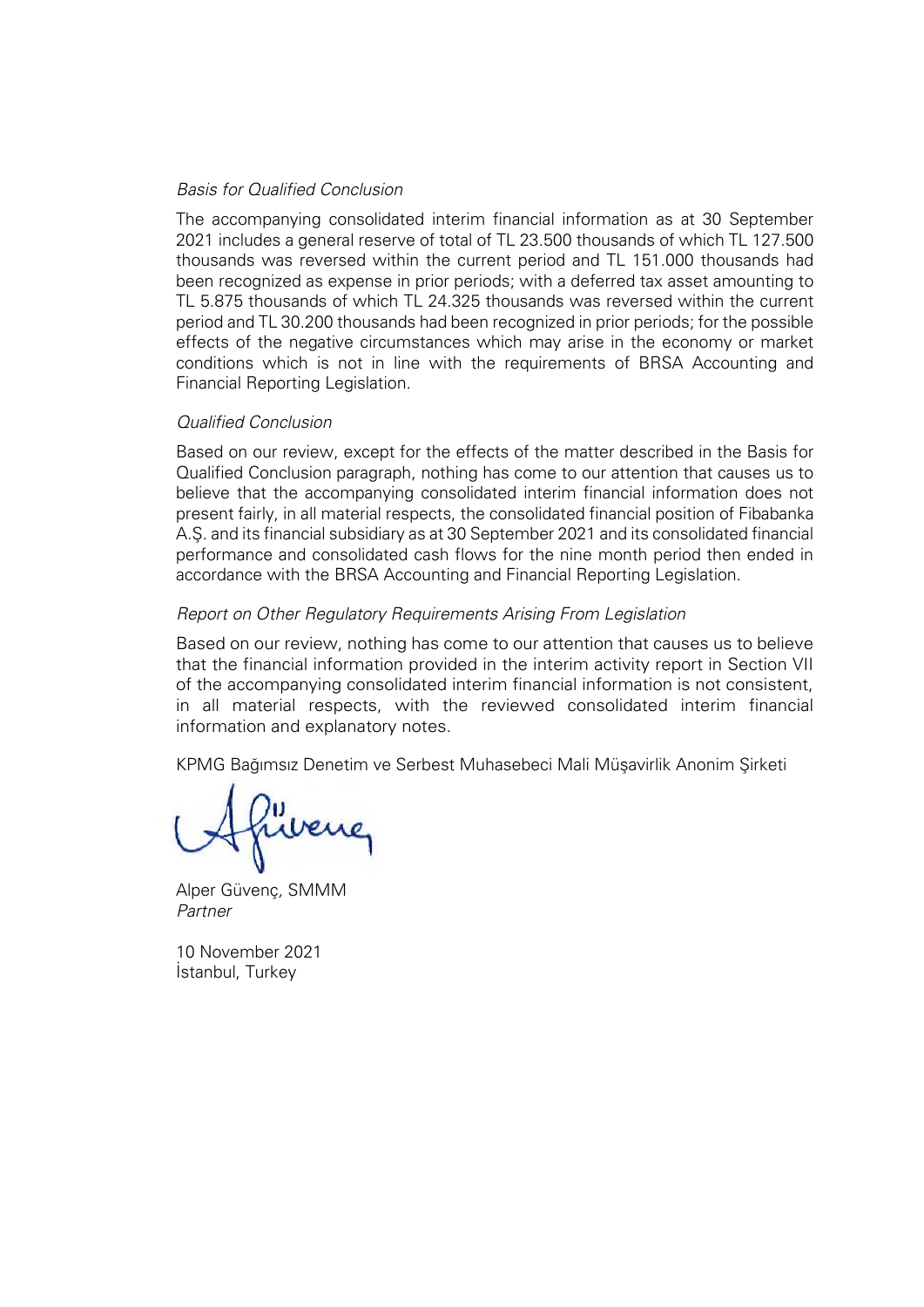## **THE CONSOLIDATED FINANCIAL REPORT OF FİBABANKA A.Ş. FOR THE NINE MONTHS PERIOD ENDED 30 SEPTEMBER 2021**

| Address        | : Esentepe Mah. Büyükdere Caddesi |
|----------------|-----------------------------------|
|                | 129 Şişli 34394 İstanbul-<br>No:  |
|                | Türkiye                           |
| Telephone      | $(212)$ 381 82 82                 |
| Fax            | $: (212)$ 258 37 78               |
| Web Site       | : www.fibabanka.com.tr            |
| Contact E-Mail | : deniz.turunc@fibabanka.com.tr   |

The consolidated financial report for the nine months period prepared in accordance with the communiqué of Financial Statements and Related Disclosures and Footnotes to be Announced to Public by Banks as regulated by Banking Regulation and Supervision Agency, is comprised of the following sections:

- GENERAL INFORMATION ABOUT THE PARENT BANK
- CONSOLIDATED FINANCIAL STATEMENTS OF THE PARENT BANK
- EXPLANATIONS ON THE CORRESPONDING ACCOUNTING POLICIES APPLIED IN THE RELATED PERIOD
- INFORMATION ON FINANCIAL STRUCTURE AND RISK MANAGEMENT OF THE CONSOLIDATED GROUP
- EXPLANATORY DISCLOSURES AND FOOTNOTES TO CONSOLIDATED FINANCIAL **STATEMENTS**
- REVIEW REPORT
- INTERIM ACTIVITY REPORT

The consolidated subsidiary included in this consolidated financial report is as follows:

## **Subsidiary:**

• Fiba Portföy Yönetimi A.Ş.

The consolidated financial statements and the explanatory footnotes and disclosures, unless otherwise indicated, are prepared in thousands of Turkish Lira, and in accordance with the Communiqué on Banks' Accounting Practice and Maintaining Documents, Turkish Accounting Standards, Turkish Financial Reporting Standards, related communiqués and the Banks' records, have been reviewed and presented as attached.

**Hüsnü Mustaf** *Ismet Kava* Faik Onur Ömer Elif Alsey Ayse Özveğin Umut Mert Akdas Erdem Utku Özbey Chairman of the Member of the Member of the General Deputy Director **Board of Directors** Audit Audit Manager and General Financial Committee Committee Member of Manager Control and the Board of Reporting **Directors** 

Information related to personnel to whom questions related to this financial report may be directed:

Name-Surname/Title : Ayse Akdas/ Financial Control and Reporting Director<br>Telephone Number : (212) 381 84 88 Telephone Number Fax Number : (212) 258 37 78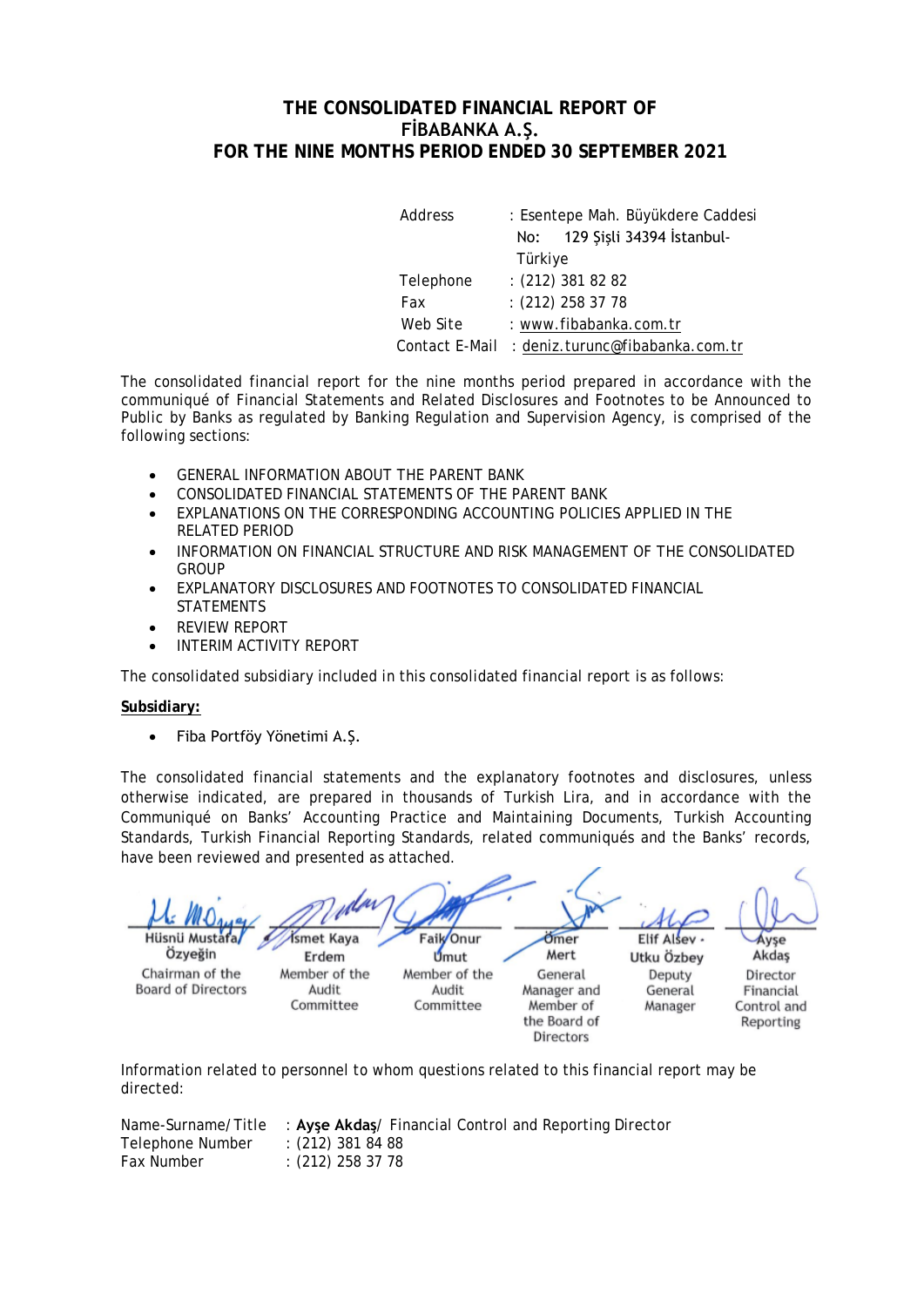#### **SECTION ONE**

#### I. History of the Parent Bank including its incorporation date, initial status and amendments to the initial status metallical status IV. 3 Individuals and Institutions That Have Qualified Shares in the Parent Bank III. Explanations Regarding the Shares of the Parent Bank Owned by and Areas of Responsibility of the Chairman and the Members of Board of Directors, Audit Committee Members, Chief Executive Officer, Executive Vice Presidents General Information II. Shareholder Structure, Shareholders Having Direct or Indirect, Joint or Individual Control Over the Management and Internal Audit of the Parent Bank, Changes in Shareholder Structure During the Current Period, if any and Information on the Bank's Risk Group

1 2

3

- V. 3 Summary information on the Parent Bank's services and activity areas
- VI. Other Information 3
- VII. Current or likely actual or legal barriers to immediate transfer of equity or repayment of debts between parent bank and its subsidiaries

#### **SECTION TWO**

|       | <b>SECTION TWO</b>                                                                                      |                |
|-------|---------------------------------------------------------------------------------------------------------|----------------|
|       | <b>Consolidated Financial Statements</b>                                                                |                |
| T.    | <b>Consolidated Balance Sheet</b>                                                                       |                |
| Ш.    | Consolidated Statement of Off-Balance Sheet Items                                                       |                |
| Ш.    | Consolidated Statement of Profit or Loss                                                                |                |
| IV.   | Consolidated Statement of Profit or Loss and Other Comprehensive Income                                 | ε              |
| V.    | Consolidated Statement of Changes in Shareholders Equity                                                |                |
| VI.   | <b>Consolidated Statement of Cash Flows</b>                                                             | 1 <sup>C</sup> |
|       | <b>SECTION THREE</b>                                                                                    |                |
|       | <b>Accounting Principles</b>                                                                            |                |
| Τ.    | Explanations on the basis of presentation                                                               | 11             |
| Ш.    | Explanations on the usage strategy of financial instruments and on foreign currency transactions        | 11             |
| Ш.    | Explanations on consolidated subsidiaries                                                               | 12             |
| IV.   | Explanations on forward transactions, options and derivative instruments                                | 12             |
| V.    | Explanations on interest income and expenses                                                            | 13             |
| VI.   | Explanations on fee and commission income and expenses                                                  | 13             |
| VII.  | Explanations on financial assets                                                                        | 13             |
| VIII. | Explanations on expected credit loss                                                                    | 14             |
| IX.   | Explanations on offsetting financial instruments                                                        | 16             |
| Х.    | Explanations on sale and repurchase agreements and securities lending transactions                      | 16             |
| XI.   | Explanations on noncurrent assets held for sale and discontinued operations and the related liabilities | 17             |
| XII.  | Explanations on goodwill and other intangible assets                                                    | 17             |
| XIII. | Explanations on tangible assets                                                                         | 17             |
| XIV.  | Explanations on leasing transactions                                                                    | 19             |
| XV.   | Explanations on provisions and contingent liabilities                                                   | 1 <sub>5</sub> |
| XVI.  | Explanations on contingent assets                                                                       | 19             |
|       | XVII. Explanations on liabilities for employee benefits                                                 | 19             |
|       | XVIII. Explanations on taxation                                                                         | 19             |
|       | XIX. Additional explanations on borrowings                                                              | 21             |
| XX.   | Explanations on share certificates issued                                                               | 21             |
|       | XXI. Explanations on bank acceptances and bills of guarantee                                            | 21             |
|       | XXII. Explanation on government incentives                                                              | 21             |
|       | XXIII. Explanations on segment reporting                                                                | 22             |
|       | XXIV. Profit reserves and distribution of the profit                                                    | 22             |
|       | XXV. Earnings Per Share                                                                                 | 22             |
|       | XXVI. Cash and Cash Equivalent Assets                                                                   | 23             |
|       | XXVII. Classifications                                                                                  | 23             |
|       | XXVIII. Other Disclosures                                                                               | 23             |
|       | <b>SECTION FOUR</b>                                                                                     |                |
|       | Information on Consolidated Financial Position and Risk Management                                      |                |
| L.    | Information related to the components of consolidated shareholders' equity                              | 24             |
| ΙΙ.   | Explanations on Consolidated Risk Management                                                            | 37             |
| Ш.    | Explanations on consolidated currency risk                                                              | 38             |
| IV.   | Explanations on Consolidated Interest Rate Risk                                                         | 4C             |
| V.    | Explanations on position risk of equity securities resulted from banking book                           | 43             |
| VI.   | Explanations on consolidated liquidity risk and liquidity coverage ratio                                | 43             |
| VII.  | Explanations on consolidated leverage ratio                                                             | 49             |
|       |                                                                                                         |                |
|       |                                                                                                         |                |

#### **SECTION FIVE**

| Explanations and disclosures related to the consolidated assets                                                                         | 50                                                              |
|-----------------------------------------------------------------------------------------------------------------------------------------|-----------------------------------------------------------------|
| Explanations and disclosures related to liabilities                                                                                     | 63                                                              |
| Explanations and disclosures related to consolidated off-balance sheet contingencies and commitments                                    | 70                                                              |
| Explanations and disclosures related to the statement of profit or loss                                                                 | 72                                                              |
| Explanations and disclosures on the risk group of the Parent Bank                                                                       | 77                                                              |
| Explanations on the Parent Bank's domestic, foreign, off-shore branches or investments in associates and foreign representative offices | 78                                                              |
| Events after balance sheet date                                                                                                         | 7٤                                                              |
| Other disclosures on activities of the Parent Bank                                                                                      | 7٤                                                              |
| <b>SECTION SIX</b>                                                                                                                      |                                                                 |
| Auditor's Review Report                                                                                                                 |                                                                 |
| Disclosures on limited review report                                                                                                    | 80                                                              |
| Disclosures and footnotes prepared by independent auditors                                                                              | 80                                                              |
| <b>SECTION SEVEN</b>                                                                                                                    |                                                                 |
|                                                                                                                                         | Explanations and Notes on the Consolidated Financial Statements |

#### Interim Period Activity Report

I. Interim Report Regarding Evaluations of the Chairman of the Board of Directors and the General Manager 81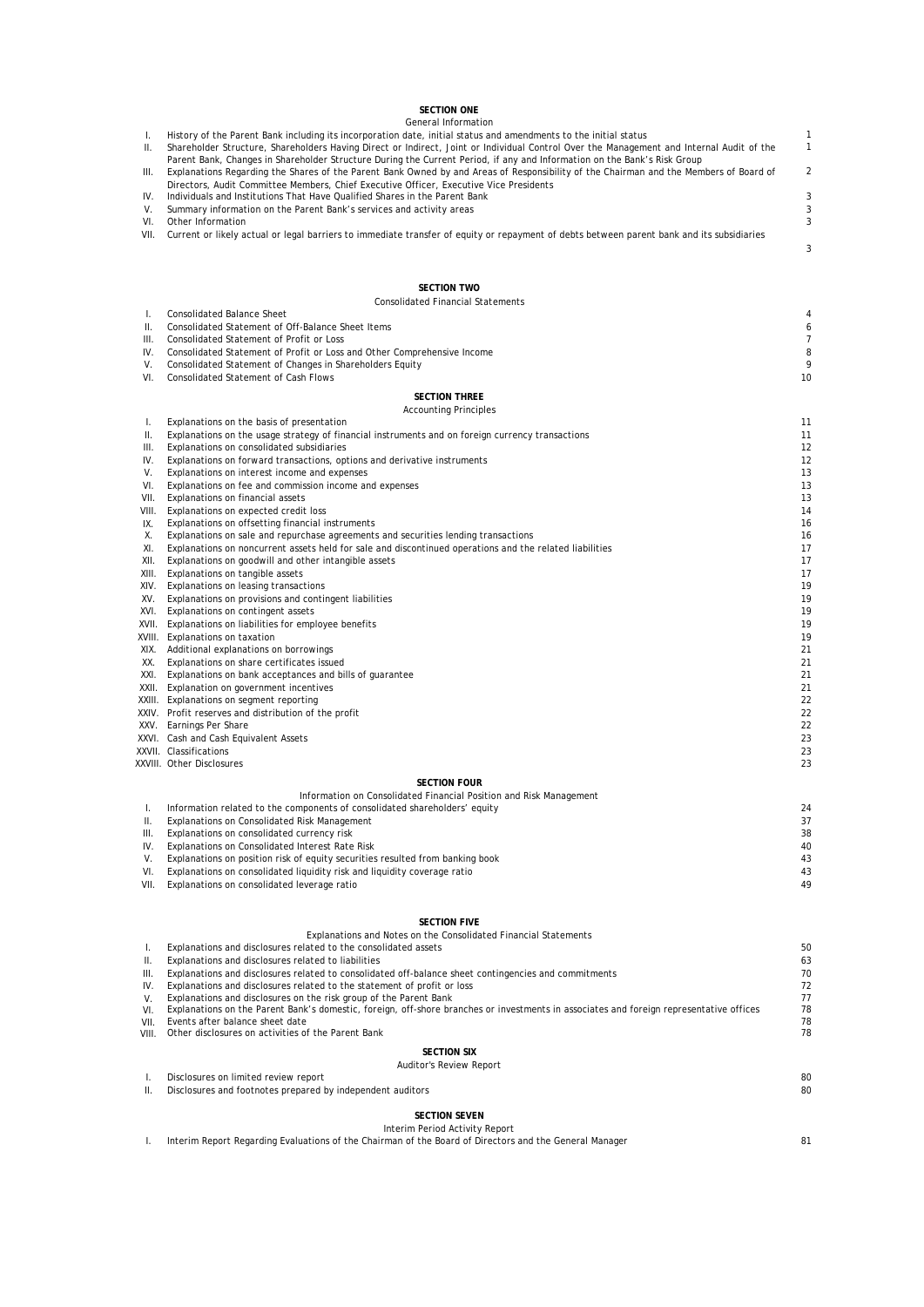## **NOTES TO THE CONSOLIDATED FINANCIAL STATEMENTS FOR THE PERIOD BETWEEN 1 JANUARY- 30 SEPTEMBER 2021**

(Amounts expressed in thousands of Turkish Lira (TL) unless otherwise stated)

## **SECTION ONE**

## **GENERAL INFORMATION**

**I. History of the Parent Bank Including Its Incorporation Date, Initial Status and Amendments to the Initial Status**

On 21 December 2001, Share Transfer Agreement was signed with Novabank S.A. for the sale of all shares of Sitebank A.Ş. under the control of SDIF and the sale transaction was approved by the decision of Banking Regulation and Supervision Agency ("BRSA") No: 596 on 16 January 2002.

In the General Assembly held on 4 March 2003, the name of Sitebank A.Ş. was amended as BankEuropa Bankası A.Ş.

In the extraordinary General Assembly held on 28 November 2006, the name of Bank Europa Bankası A.Ş. was amended as Millennium Bank A.Ş.

On 27 December 2010, acquisition of the Bank by Credit Europe Bank N.V., which is an affiliate of Fiba Holding A.S., was realized.

In the extraordinary General Assembly held on 25 April 2011 the name of Millennium Bank A.Ş. was amended as Fibabanka A.Ş. ("the Bank" or "the Parent Bank")

**II. Shareholder Structure, Shareholders Having Direct or Indirect, Joint or Individual Control Over the Management and Internal Audit of the Parent Bank, Changes in Shareholder Structure During the Current Period, if any and Information on the Parent Bank's Risk Group**

On 10 February 2010, Banco Comercial Portugues S.A. and Credit Europe Bank N.V., which is an affiliate of Fiba Group, signed a share purchase agreement to transfer 95% of the Bank's shares to Credit Europe Bank N.V. and the legal approval process was completed as of 27 December 2010.

Credit Europe Bank N.V.'s share of capital increased from 95% to 97,6% after the capital increases during 2011 and 2012. Fiba Holding A.Ş. became the ultimate parent of the Bank after acquiring 97,6% of the shares from Credit Europe Bank N.V. on 3 December 2012 and 2,4% of the shares from Banco Comercial Portugues S.A. on 7 December 2012. There were sales of equity shares to the management of the Bank in 2013. As of 31 December 2020 the total shares held by the Bank's Management represent 0,54% of the Bank's Capital.

The Parent Bank applied to the BRSA on 14 January 2015 for permission of the subordinated loan provided from Fiba Holding A.Ş. in the amount of USD 50 million to be converted to share capital. Following the authorization of the BRSA on 4 March 2015, the Board of Directors decision was taken on 5 March 2015 regarding share capital increase from TL 550.000 to TL 678.860. TL 127.045 of the increase was provided by the subordinated loan granted by Fiba Holding A.Ş. which had been approved to be converted to capital and TL 1.815 of total capital was paid in cash by the other shareholders, capital increase was recognised in financial statements following the completion of the legal procedures on 7 May 2015.

The Parent Bank's paid-in capital amounting to TL 678.860 was increased to TL 847.515 on 23 December 2015 with equal contributions from International Finance Corporation ("IFC") and European Bank for Reconstruction and Development ("EBRD") amounting TL 168.655 in total. In addition, share issuance premium of TL 73.379 was recognised in the shareholders' equity.

The Bank's paid-in capital amounting to TL 847.515 was increased to TL 941.161 on 7 September 2016 with the capital contribution of TurkFinance B.V. by TL 93.646. In addition, TL 55.299 was recorded to the equity as share premium.

As of 30 September 2021, paid-in capital of the Bank is TL 941.161 and all paid in.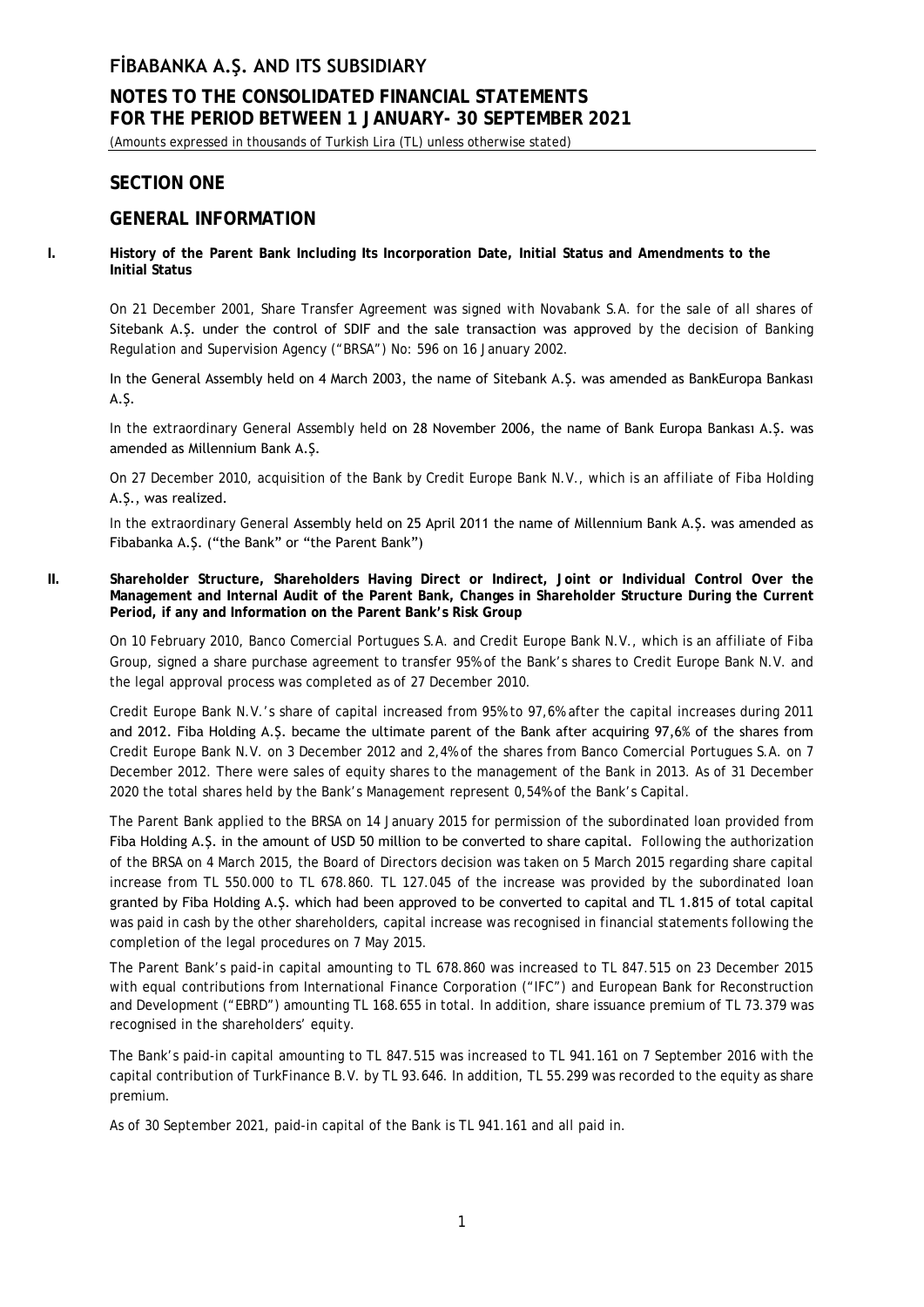# **NOTES TO THE CONSOLIDATED FINANCIAL STATEMENTS FOR THE PERIOD BETWEEN 1 JANUARY- 30 SEPTEMBER 2021**

(Amounts expressed in thousands of Turkish Lira (TL) unless otherwise stated)

**III. Explanations Regarding the Shares of the Bank Owned by and Areas of Responsibility of the Chairman and the Members of Board of Directors, Audit Committee Members, Chief Executive Officer, Executive Vice Presidents**

| Name Surname                   | Title                                                 | <b>Assignment Date</b> |
|--------------------------------|-------------------------------------------------------|------------------------|
| <b>Board of Directors</b>      |                                                       |                        |
| Hüsnü Mustafa Özyeğin          | Chairman                                              | 27-Dec-10              |
| Fevzi Bozer                    | Deputy Chairman                                       | 27-Dec-10              |
| Mehmet Güleşci                 | Member                                                | 27-Dec-10              |
| İsmet Kaya Erdem               | Member                                                | 11-Feb-13              |
| Memduh Aslan Akçay             | Member                                                | 13-Apr-16              |
| Hülya Kefeli                   | Member                                                | 15-May-17              |
| Faik Onur Umut                 | Member                                                | 23-Jan-19              |
| Seyfettin Ata Köseoğlu         | Member                                                | 23-Jan-20              |
| Erman Kalkandelen              | Member                                                | 02-Jul-21              |
| Ömer Mert                      | General Manager - Member                              | 18-Jan-17              |
|                                |                                                       |                        |
| <b>Audit Committee</b>         |                                                       |                        |
| İsmet Kaya Erdem               | Member                                                | 27-Dec-19              |
| <b>Faik Onur Umut</b>          | Member                                                | 14-Jan-20              |
|                                |                                                       |                        |
| Assistant General Managers (*) |                                                       |                        |
| Elif Alsev Utku Özbey          | Deputy GM - Financial Control & Reporting             | 07-Jan-11              |
| Kerim Lokman Kuriş             | AGM - Corporate & Commercial Banking                  | 01-Dec-15              |
| Turgay Hasdiker                | <b>AGM - Credits</b>                                  | 01-Dec-15              |
| Ahu Dolu                       | AGM - Financial Institutions and Project Finance      | 01-Dec-15              |
| Gerçek Önal                    | AGM - Chief Legal Officer                             | 01-Feb-16              |
| İbrahim Toprak                 | AGM - Treasury                                        | 01-Apr-20              |
| Serdar Yılmaz                  | AGM - Information Technologies and Banking Operations | 01-Sep-20              |

Gökhan Ertürk **AGM – Ecosystem and Platform Banking** 11-May-21 (\*) Ms.Sezin Erken has resigned from her position as Assistant General Manager in charge of Consumer Banking & Funding Resource Management as of 06 September 2021.

The Bank's equity shares owned by the individuals listed above are not material.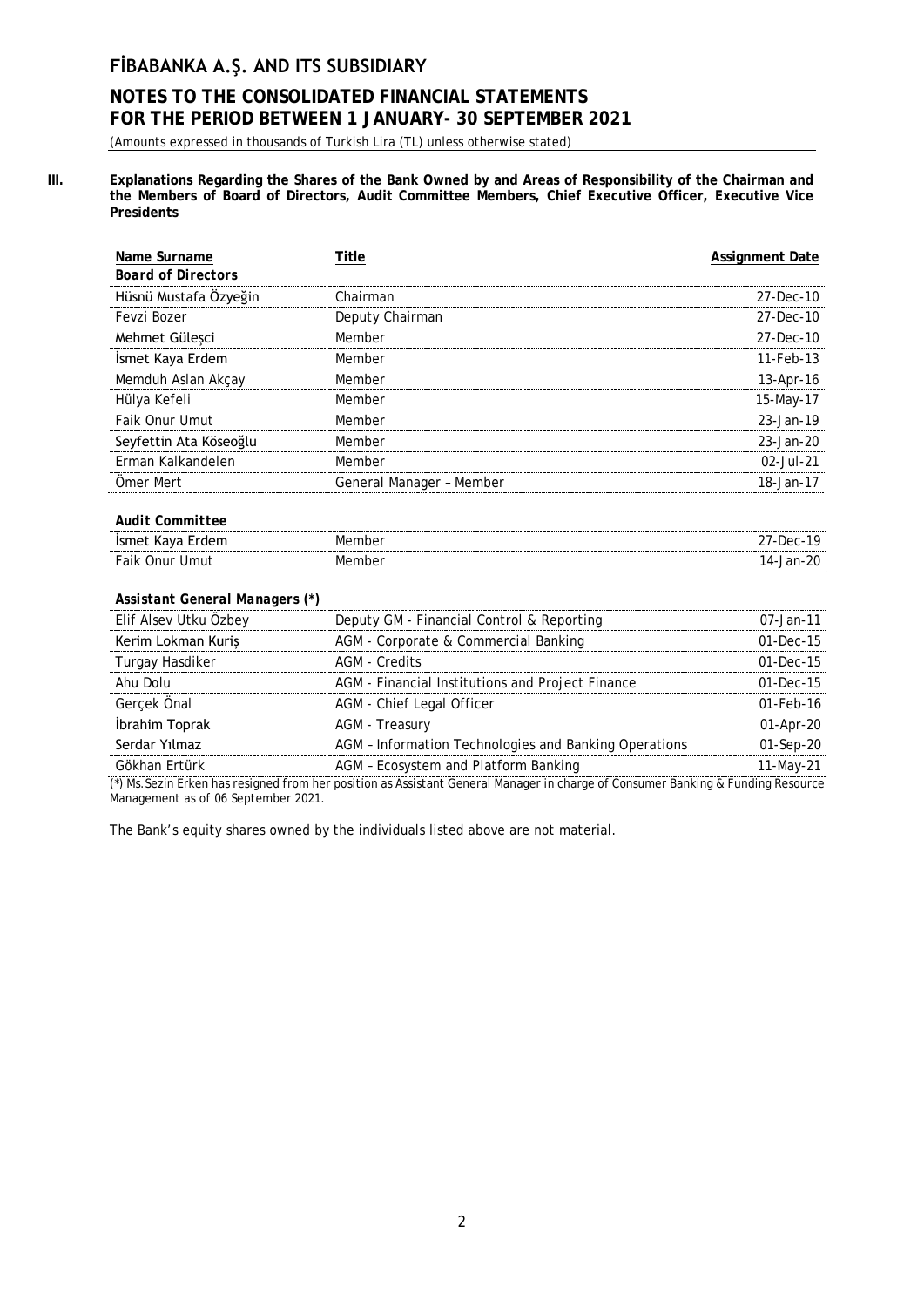# **NOTES TO THE CONSOLIDATED FINANCIAL STATEMENTS FOR THE PERIOD BETWEEN 1 JANUARY- 30 SEPTEMBER 2021**

(Amounts expressed in thousands of Turkish Lira (TL) unless otherwise stated)

## **IV. Individuals and Institutions That Have Qualified Shares in the Bank**

|                                | Share<br>Amount |                     | Paid in Capital | Unpaid        |
|--------------------------------|-----------------|---------------------|-----------------|---------------|
| Name Surname/ Commercial Title | (Nominal)       | <b>Share Ratios</b> | (Nominal)       | <b>Shares</b> |
| Fiba Holding A.Ş.              | 673.808         | 71.59%              | 673.808         | $- -$         |
| Hüsnü Mustafa Özyeğin (*)      | 667.088         | 70.88%              | 667.088         | --            |

(\*) States indirect share of Mr Hüsnü Mustafa Özyeğin in the Bank due to his direct share in Fiba Holding A.Ş.

## **V. Summary Information on the Bank's Services and Activity Areas**

The Bank was incorporated as a privately owned bank authorized for customer deposit acceptance and the Head Office of the Bank is located in Istanbul, Turkey. As of 30 September 2021, the Group serves with 48 domestic branches and 1.768 employees.

#### **VI. Other Information**

| The Bank's Commercial Title            |               | : - Fibabanka Anonim Şirketi                                      |
|----------------------------------------|---------------|-------------------------------------------------------------------|
| The Bank's General Directorate Address |               | : Esentepe Mah. Büyükdere Caddesi<br>No:129 Şişli 34394 İstanbul  |
| The Bank's Phone and Fax Numbers       |               | $-$ : Telephone : (0212) 381 82 82<br>$: (0212)$ 258 37 78<br>Fax |
| The Bank's Web Site Address            |               | : www.fibabanka.com.tr                                            |
| The Bank's E-Mail Address              | $\mathcal{L}$ | malikontrol@fibabanka.com.tr                                      |
| Reporting Period                       |               | : 1 January 2021 - 30 September 2021                              |

The financial statements, related disclosures and notes in this report are presented, unless otherwise indicated, in thousands of Turkish Lira (TL).

**VII. Information on application differences between consolidation practices as per the Regulation on Preparation of Consolidated Financial Statements of Banks as per the Turkish Accounting Standards, and entities subject to full or proportional consolidation or deducted from equity or not subject to any of these three methods**

As per the Regulation on Preparation of Consolidated Financial Statements of Banks, the investments in financial affiliates are subject to consolidation whereas as per the Turkish Accounting Standards, the investments in both financial and non-financial subsidiaries are subject to consolidation. There are no investments in entities subject to proportional consolidation or to deduction from equity.

**VIII. Current or likely actual or legal barriers to immediate transfer of equity or repayment of debts between parent bank and its subsidiaries**

None.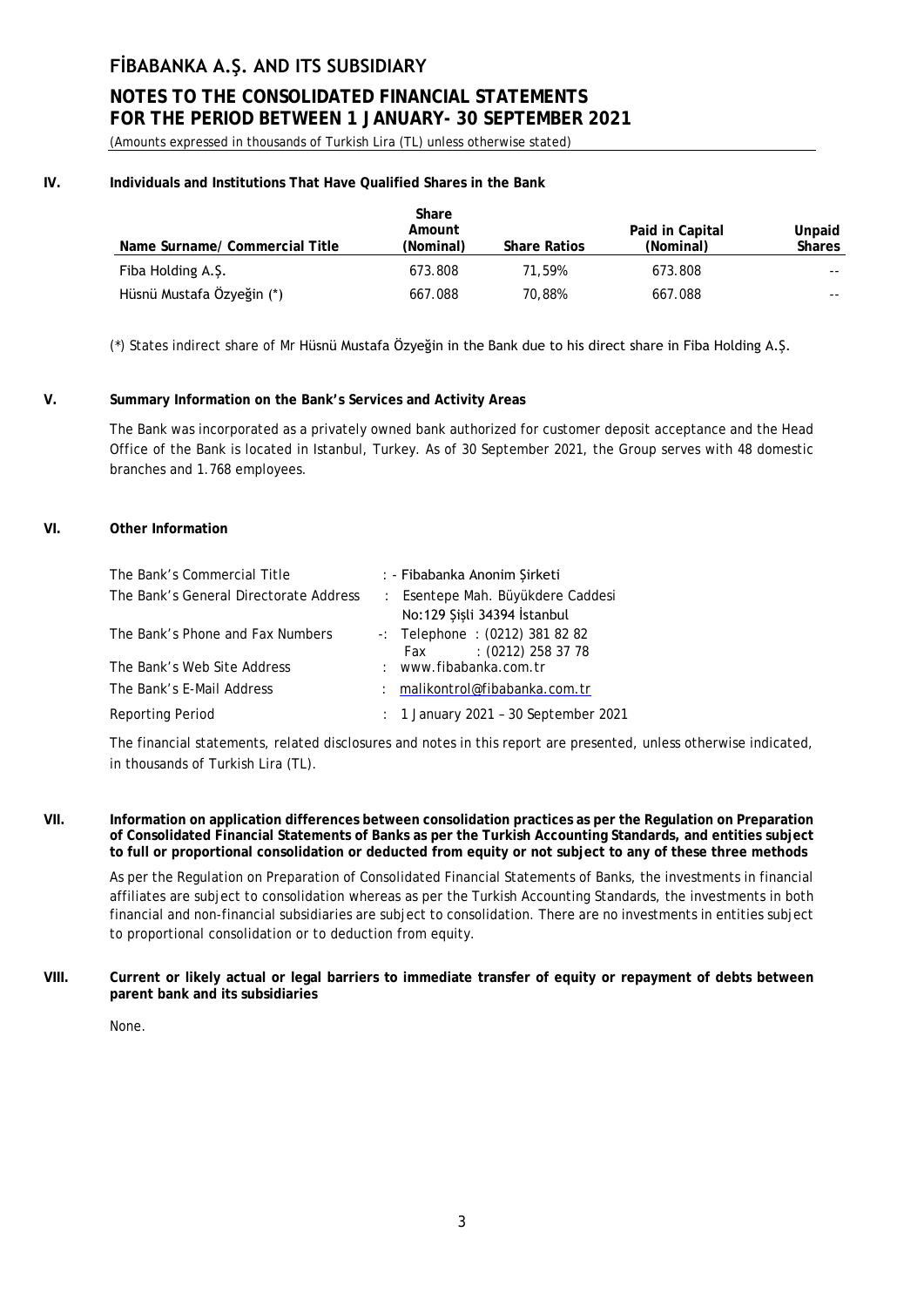**SECTION TWO**

**CONSOLIDATED FINANCIAL STATEMENTS**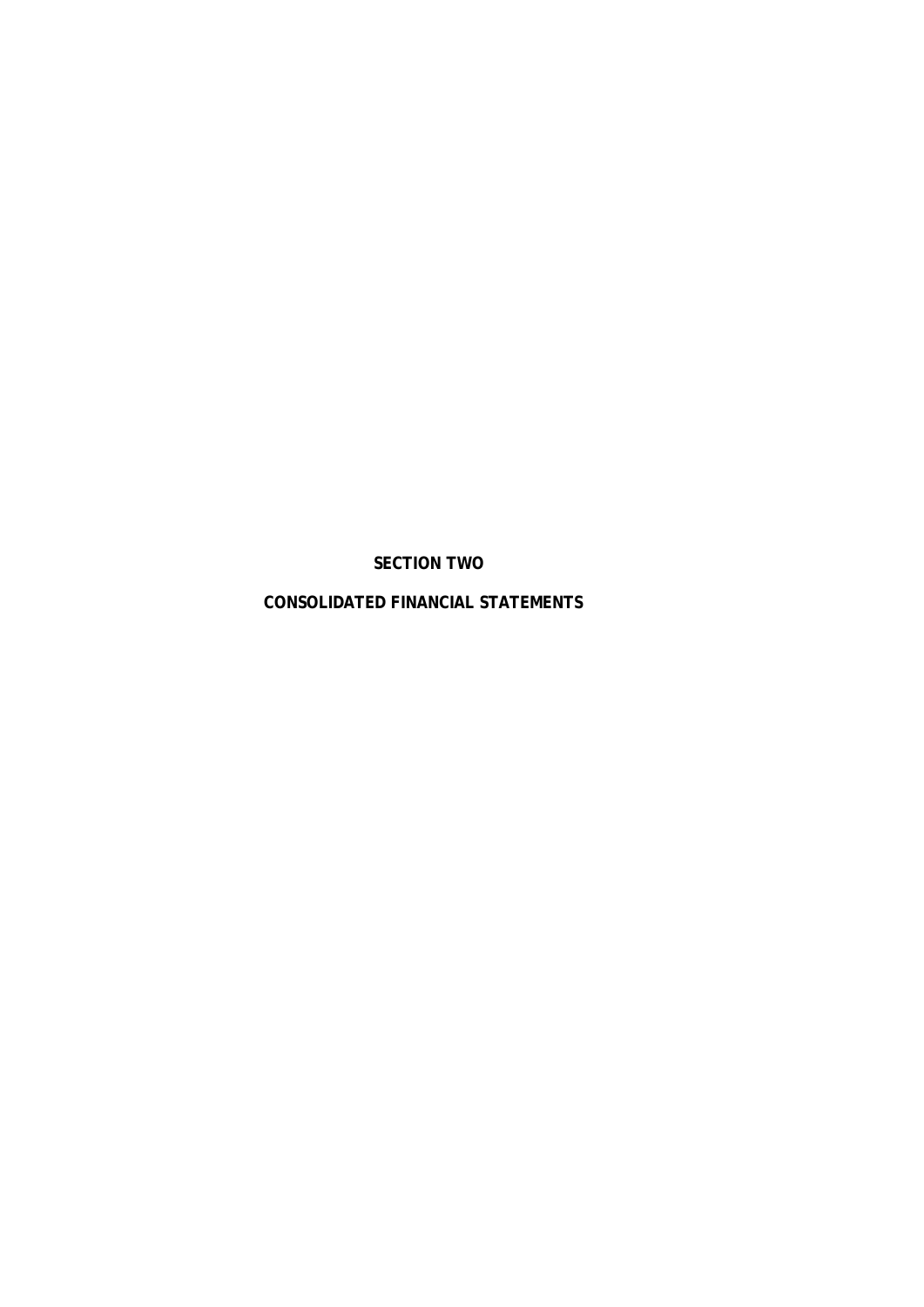# **CONSOLIDATED BALANCE SHEET (STATEMENT OF FINANCIAL POSITION) AS AT 30 SEPTEMBER 2021**

(Amounts expressed in thousands of Turkish Lira (TL) unless otherwise stated).

|                       |                                                                                       |           |            | <b>CURRENT PERIOD</b> |            |              | PRIOR PERIOD   |            |  |
|-----------------------|---------------------------------------------------------------------------------------|-----------|------------|-----------------------|------------|--------------|----------------|------------|--|
|                       | <b>ASSETS</b>                                                                         | Footnotes |            | (30/09/2021)          |            | (31/12/2020) |                |            |  |
|                       |                                                                                       |           | TL.        | F                     | Total      | TL.          | $F$ C          | Total      |  |
| I.                    | <b>FINANCIAL ASSETS (Net)</b>                                                         |           | 1.459.930  | 6.066.773             | 7.526.703  | 2.123.398    | 3.970.228      | 6.093.626  |  |
| 1.1                   | Cash and Cash Equivalents                                                             | (5.1.1)   | 381.639    | 5.018.957             | 5.400.596  | 1.269.829    | 2.950.698      | 4.220.527  |  |
| 1.1.1                 | Cash and Balances at Central Bank                                                     |           | 307.531    | 4.045.663             | 4.353.194  | 466.024      | 2.455.668      | 2.921.692  |  |
| 1.1.2                 | <b>Banks</b>                                                                          | (5.1.3)   | 74.748     | 259.968               | 334.716    | 465.578      | 422.967        | 888.545    |  |
| 1.1.3                 | Money Market Placements                                                               |           |            | 713.326               | 713.326    | 340.168      | 72.063         | 412.231    |  |
| 1.1.4                 | Expected Credit Loss (-)                                                              |           | 640        |                       | 640        | 1.941        |                | 1.941      |  |
| 1.2                   | Financial Assets Measured at Fair Value Through Profit or Loss                        | (5.1.2)   | 63.555     | 36.856                | 100.411    | 138.205      | 3              | 138.208    |  |
| 1.2.1                 | Government Debt Securities                                                            |           | 256        | 1.647                 | 1.903      | 27.480       | $\overline{3}$ | 27.483     |  |
| 1.2.2                 | <b>Equity Securities</b>                                                              |           |            |                       |            |              |                |            |  |
| 1.2.3                 | Other Financial Assets                                                                |           | 63.299     | 35.209                | 98.508     | 110.725      |                | 110.725    |  |
| 1.3                   | Financial Assets Measured at Fair Value Through Other Comprehensive Income            | (5.1.4)   | 337.245    | 996.755               | 1.334.000  | 18.405       | 1.009.121      | 1.027.526  |  |
| 1.3.1                 | Government Debt Securities                                                            |           | 66.348     | 336.734               | 403.082    | 13.508       | 381.334        | 394.842    |  |
| 1.3.2                 | <b>Equity Securities</b>                                                              |           | 4.897      |                       | 4.897      | 4.897        | 5.466          | 10.363     |  |
| 1.3.3                 | Other Financial Assets                                                                |           | 266.000    | 660.021               | 926.021    |              | 622.321        | 622.321    |  |
| 1.4                   | <b>Derivative Financial Assets</b>                                                    | (5.1.2)   | 677.491    | 14.205                | 691.696    | 696.959      | 10.406         | 707.365    |  |
| 1.4.1                 | Derivative Financial Assets Measured at Fair Value Through Profit and Loss            |           | 677.491    | 14.205                | 691.696    | 696.959      | 10.406         | 707.365    |  |
| 1.4.2                 | Derivative Financial Assets Measured at Fair Value Through Other Comprehensive Income |           |            |                       |            |              |                |            |  |
| II.                   | FINANCIAL ASSETS MEASURED AT AMORTISED COST (NET)                                     | (5.1.6)   | 15.302.179 | 7.031.227             | 22.333.406 | 11.759.762   | 8.243.953      | 20.003.715 |  |
| 2.1                   | Loans                                                                                 | (5.1.5)   | 15.942.129 | 5.030.486             | 20.972.615 | 12.302.304   | 7.218.181      | 19.520.485 |  |
| 2.2                   | Lease Receivables                                                                     | (5.1.10)  |            |                       |            |              |                |            |  |
| 2.3                   | <b>Factoring Receivables</b>                                                          | (5.1.5)   | 75.191     | 540                   | 75.731     | 100.322      | 5.529          | 105.851    |  |
| 2.4                   | Financial Assets Measured at Amortised Cost                                           | (5.1.6)   | 185.433    | 2.000.201             | 2.185.634  | 187.659      | 1.020.243      | 1.207.902  |  |
| 2.4.1                 | Government Debt Securities                                                            |           | 185.433    | 1.984.096             | 2.169.529  | 187.659      | 1.006.930      | 1.194.589  |  |
| 2.4.2                 | Other Financial Assets                                                                |           |            | 16.105                | 16.105     |              | 13.313         | 13.313     |  |
| $2.5\,$               | Expected Credit Losses (-)                                                            |           | 900.574    |                       | 900.574    | 830.523      |                | 830.523    |  |
| $\parallel\parallel.$ | ASSETS HELD FOR SALE AND ASSETS OF DISCONTINUED OPERATIONS (Net)                      | (5.1.16)  | 209.616    |                       | 209.616    | 102.748      |                | 102.748    |  |
| 3.1                   | Assets Held for Sale                                                                  |           | 209.616    |                       | 209.616    | 102.748      |                | 102.748    |  |
| 3.2                   | Related to Discontinued Operations                                                    |           |            |                       |            |              |                |            |  |
| IV.                   | <b>EQUITY INVESTMENTS</b>                                                             |           | 112.500    |                       | 112.500    | 112.500      |                | 112.500    |  |
| 4.1                   | Investments in Associates (Net)                                                       | (5.1.7)   |            |                       |            |              |                |            |  |
| 4.1.1                 | Associates Accounted by Using Equity Method                                           |           |            |                       |            |              |                |            |  |
| 4.1.2                 | <b>Unconsolidated Associates</b>                                                      |           |            |                       |            |              |                |            |  |
| $4.2\,$               | Investments in Subsidiaries (Net)                                                     | (5.1.8)   | 112.500    |                       | 112.500    | 112.500      |                | 112.500    |  |
| 4.2.1                 | Unconsolidated Financial Subsidiaries                                                 |           |            |                       |            |              |                |            |  |
| 4.2.2                 | Unconsolidated Non-financial Subsidiaries                                             |           | 112.500    |                       | 112.500    | 112.500      |                | 112.500    |  |
| 4.3                   | Joint Ventures (Net)                                                                  | (5.1.9)   |            |                       |            |              |                |            |  |
| 4.3.1                 | Joint Ventures Accounted by Using Equity Method                                       |           |            |                       |            |              |                | $\cdot$    |  |
| 4.3.2                 | <b>Unconsolidated Joint Ventures</b>                                                  |           |            |                       |            |              |                |            |  |
| V.                    | <b>TANGIBLE ASSETS (Net)</b>                                                          | (5.1.12)  | 377.225    |                       | 377.225    | 360.135      |                | 360.135    |  |
| VI.                   | <b>INTANGIBLE ASSETS (Net)</b>                                                        | (5.1.13)  | 90.625     |                       | 90.625     | 91.027       |                | 91.027     |  |
| $6.1\,$               | Goodwill                                                                              |           |            |                       |            |              |                |            |  |
| $6.2\,$               | Other                                                                                 |           | 90.625     |                       | 90.625     | 91.027       |                | 91.027     |  |
| VII.                  | <b>INVESTMENT PROPERTY (Net)</b>                                                      | (5.1.14)  |            |                       |            |              |                |            |  |
| VIII.                 | <b>CURRENT TAX ASSET</b>                                                              |           | 2.043      |                       | 2.043      | 1.264        |                | 1.264      |  |
| IX.                   | DEFERRED TAX ASSET                                                                    | (5.1.15)  | 167.051    |                       | 167.051    | 191.840      |                | 191.840    |  |
| χ.                    | OTHER ASSETS                                                                          | (5.1.17)  | 519.371    | 19.070                | 538.441    | 255.721      | 25.055         | 280.776    |  |
|                       |                                                                                       |           |            |                       |            |              |                |            |  |
|                       | TOTAL ASSETS                                                                          |           | 18.240.540 | 13.117.070            | 31.357.610 | 14.998.395   | 12.239.236     | 27.237.631 |  |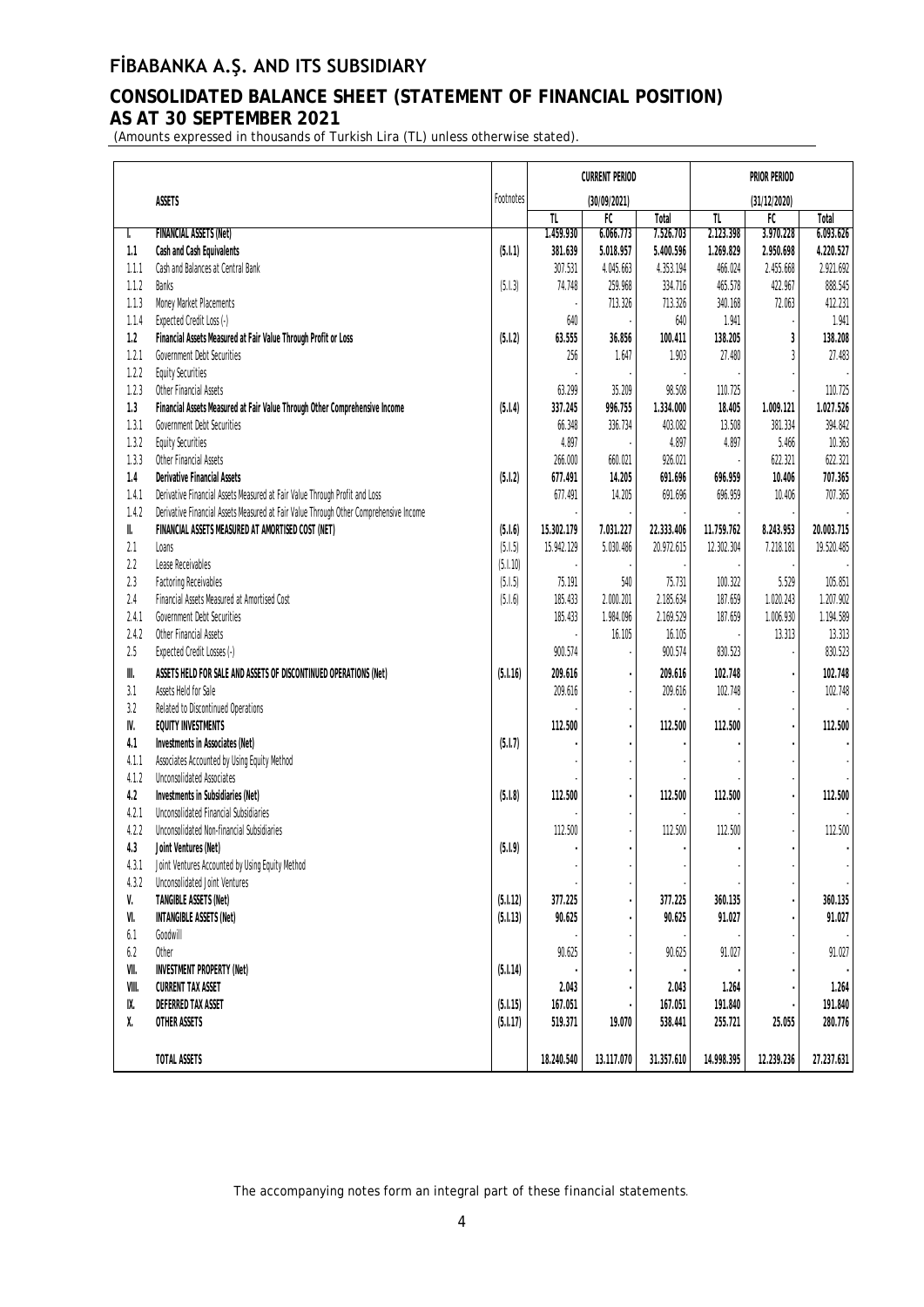# **CONSOLIDATED BALANCE SHEET (STATEMENT OF FINANCIAL POSITION) AS AT 30 SEPTEMBER 2021**

(Amounts expressed in thousands of Turkish Lira (TL) unless otherwise stated)

|       |                                                                                        |           |            | <b>CURRENT PERIOD</b> |            |            | PRIOR PERIOD |            |
|-------|----------------------------------------------------------------------------------------|-----------|------------|-----------------------|------------|------------|--------------|------------|
|       | <b>LIABILITIES</b>                                                                     | Footnotes |            | (30/09/2021)          |            |            |              |            |
|       |                                                                                        |           | TL         | ${\sf FC}$            | Total      | TL         | FC           | Total      |
| L.    | <b>DEPOSITS</b>                                                                        | (5.11.1)  | 12.889.353 | 9.432.272             | 22.321.625 | 9.286.198  | 8.381.210    | 17.667.408 |
| Ш.    | <b>FUNDS BORROWED</b>                                                                  | (5.11.3)  | 21.112     | 433.561               | 454.673    | 20.370     | 1.134.772    | 1.155.142  |
| Ш.    | <b>MONEY MARKET FUNDS</b>                                                              |           | ٠          | 289.803               | 289.803    | J.         | 610.160      | 610.160    |
| IV.   | SECURITIES ISSUED (Net)                                                                | (5.11.4)  |            | 1.759.594             | 1.759.594  |            | 1.480.900    | 1.480.900  |
| 4.1   | Bills                                                                                  |           |            |                       |            |            |              |            |
| 4.2   | Asset Backed Securities                                                                |           |            |                       |            |            |              |            |
| 4.3   | Bonds                                                                                  |           |            | 1.759.594             | 1.759.594  |            | 1.480.900    | 1.480.900  |
| V.    | <b>FUNDS</b>                                                                           |           |            |                       |            |            |              |            |
| 5.1   | Borrower funds                                                                         |           |            |                       |            |            |              |            |
| 5.2   | Other                                                                                  |           |            |                       |            |            |              |            |
| VI.   | FINANCIAL LIABILITIES AT FAIR VALUE THROUGH PROFIT OR LOSS                             |           |            |                       |            |            |              |            |
| VII.  | DERIVATIVE FINANCIAL LIABILITIES                                                       | (5.11.2)  | 482.097    | 14.228                | 496.325    | 1.097.100  | 10.392       | 1.107.492  |
| 7.1   | Derivative Financial Labilities at Fair Value Through Profit or Loss                   |           | 482.097    | 14.228                | 496.325    | 1.097.100  | 10.392       | 1.107.492  |
| 7.2   | Derivative Financial Liabilities at Fair Value Through Other Comprehensive Income      |           |            |                       |            |            |              |            |
| VIII. | <b>FACTORING LIABILITIES</b>                                                           |           |            |                       |            |            |              |            |
| IX.   | <b>LEASE LIABILITIES (Net)</b>                                                         | (5.11.6)  | 51.198     | 279                   | 51.477     | 52.863     | 767          | 53.630     |
| Χ.    | <b>PROVISIONS</b>                                                                      | (5.11.8)  | 84.681     |                       | 84.681     | 205.971    |              | 205.971    |
| 10.1  | Provisions for Restructuring                                                           |           |            |                       |            |            |              |            |
| 10.2  | Reserve for Employee Benefits                                                          |           | 40.491     |                       | 40.491     | 37.613     |              | 37.613     |
| 10.3  | Insurance Technical Provisions (Net)                                                   |           |            |                       |            |            |              |            |
| 10.4  | Other Provisions                                                                       |           | 44.190     | ٠                     | 44.190     | 168.358    |              | 168.358    |
| XI.   | <b>CURRENT TAX LIABILITIES</b>                                                         | (5.11.9)  | 52.098     |                       | 52.098     | 187.777    |              | 187.777    |
| XII.  | DEFERRED TAX LIABILITIES                                                               | (5.11.9)  |            |                       |            |            |              |            |
| XIII. | LIABILITIES FOR ASSETS HELD FOR SALE AND DISCONTINUED OPERATIONS (Net)                 | (5.II.10) |            |                       |            |            |              |            |
| 13.1  | <b>Held for Sale</b>                                                                   |           |            |                       |            |            |              |            |
| 13.2  | Related to Discontinued Operations                                                     |           |            |                       |            |            |              |            |
| XIV.  | SUBORDINATED DEBTS                                                                     | (5.II.11) |            | 2.508.933             | 2.508.933  |            | 2.127.599    | 2.127.599  |
| 14.1  | Loans                                                                                  |           |            |                       |            |            |              |            |
| 14.2  | Other Debt Instruments                                                                 |           |            | 2.508.933             | 2.508.933  |            | 2.127.599    | 2.127.599  |
| XV.   | OTHER LIABILITIES                                                                      | (5.11.5)  | 1.000.328  | 226.384               | 1.226.712  | 579.134    | 178.006      | 757.140    |
| XVI.  | SHAREHOLDERS' EQUITY                                                                   | (5.II.12) | 2.104.093  | 7.596                 | 2.111.689  | 1.865.999  | 18.413       | 1.884.412  |
| 16.1  | Paid-in Capital                                                                        |           | 941.161    | ×                     | 941.161    | 941.161    |              | 941.161    |
| 16.2  | Capital Reserves                                                                       |           | 228.678    |                       | 228.678    | 213.775    |              | 213.775    |
|       | 16.2.1 Equity Share Premium                                                            |           | 128.678    |                       | 128.678    | 128.678    |              | 128.678    |
|       | 16.2.2 Share Cancellation Profits                                                      |           |            |                       |            |            |              |            |
|       | 16.2.3 Other Capital Reserves                                                          |           | 100.000    | ×                     | 100.000    | 85.097     |              | 85.097     |
| 16.3  | Accumulated Other Comprehensive Income or Loss Not Reclassified Through Profit or Loss |           | (10.787)   |                       | (10.787)   | (10.787)   |              | (10.787)   |
| 16.4  | Accumulated Other Comprehensive Income or Loss Reclassified Through Profit or Loss     |           | 3.963      | 7.596                 | 11.559     | 3.850      | 18.413       | 22.263     |
| 16.5  | <b>Profit Reserves</b>                                                                 |           | 707.492    |                       | 707.492    | 496.392    |              | 496.392    |
|       | 16.5.1 Legal Reserves                                                                  |           | 52.876     |                       | 52.876     | 42.321     |              | 42.321     |
|       | 16.5.2 Statutory Reserves                                                              |           |            |                       |            |            |              |            |
|       | 16.5.3 Extraordinary Reserves                                                          |           | 654.616    |                       | 654.616    | 454.071    |              | 454.071    |
|       | 16.5.4 Other Profit Reserves                                                           |           |            |                       |            |            |              |            |
|       | 16.6 Profit or Loss                                                                    |           | 233.395    |                       | 233.395    | 221.449    |              | 221.449    |
|       | 16.6.1 Prior Periods' Profit or Loss                                                   |           | (20.060)   |                       | (20.060)   | (15.534)   |              | (15.534)   |
|       | 16.6.2 Current Period Net Profit or Loss                                               |           | 253.455    |                       | 253.455    | 236.983    |              | 236.983    |
|       | 16.7 Minority Interest                                                                 | (5.11.13) | 191        |                       | 191        | 159        |              | 159        |
|       | TOTAL LIABILITIES AND SHAREHOLDERS' EQUITY                                             |           | 16.684.960 | 14.672.650            | 31.357.610 | 13.295.412 | 13.942.219   | 27.237.631 |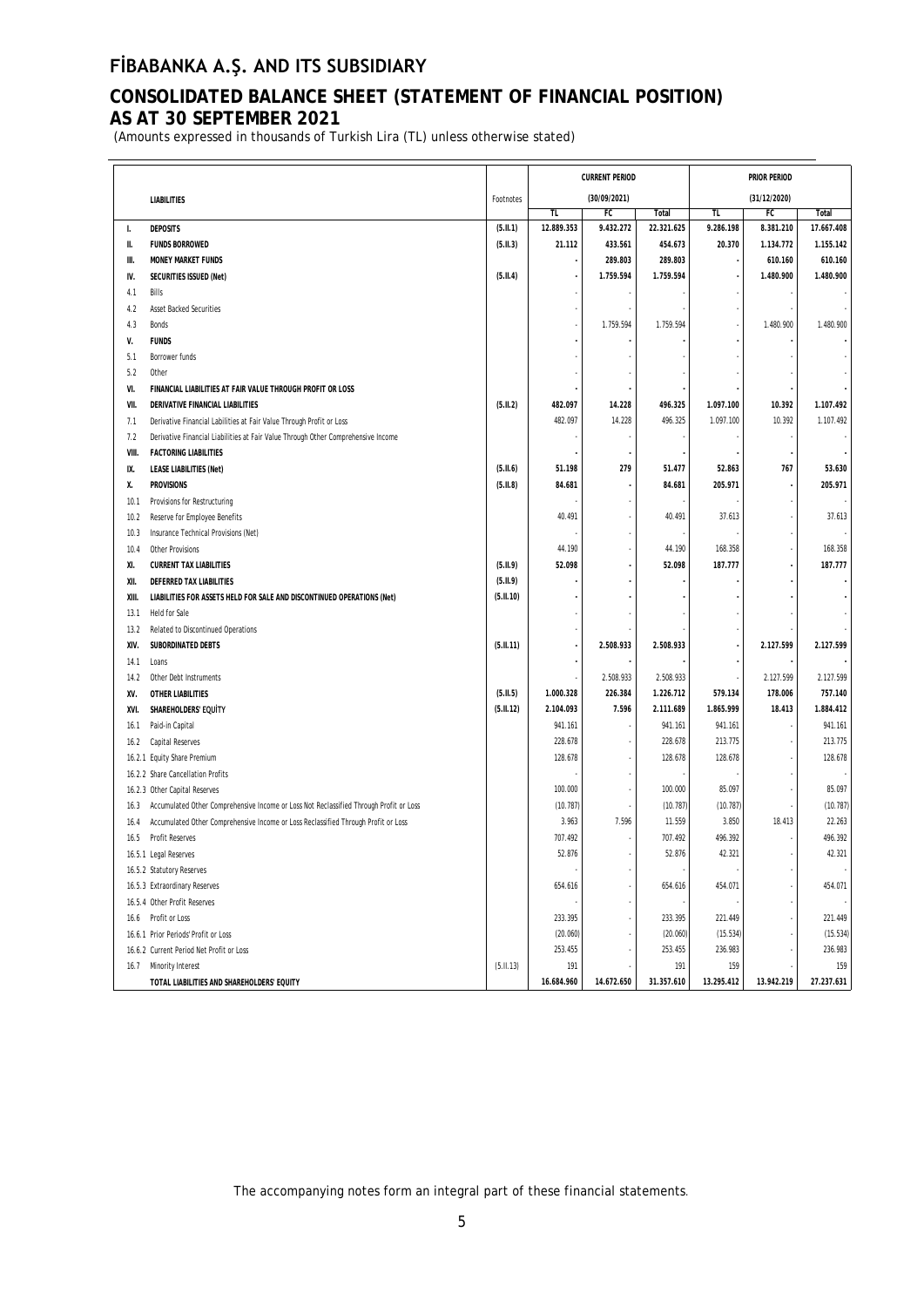# **CONSOLIDATED STATEMENT OF OFF-BALANCE SHEET ITEMS AS AT 30 SEPTEMBER 2021**

(Amounts expressed in thousands of Turkish Lira (TL) unless otherwise stated)

|                |                                                                                                                    |                  |                        | <b>CURRENT PERIOD</b>   |                         |                        | PRIOR PERIOD                        |                         |  |  |  |
|----------------|--------------------------------------------------------------------------------------------------------------------|------------------|------------------------|-------------------------|-------------------------|------------------------|-------------------------------------|-------------------------|--|--|--|
|                |                                                                                                                    | <b>Footnotes</b> |                        | (30/09/2021)            |                         | (31/12/2020)           |                                     |                         |  |  |  |
|                |                                                                                                                    |                  | TL                     | FC                      | Total                   | TL                     | FC                                  | Total                   |  |  |  |
| II.            | A. OFF-BALANCE SHEET COMMITMENTS (I+II+III)<br><b>GUARANTIES AND WARRANTIES</b>                                    |                  | 12.532.890<br>434.697  | 41.286.155<br>657.378   | 53.819.045<br>1.092.075 | 12.056.855<br>606.591  | 28.621.078<br>659.971               | 40.677.933<br>1.266.562 |  |  |  |
| 1.1.           | Letters of Guarantee                                                                                               | (5.11.1)         | 434.697                | 286.137                 | 720.834                 | 584.041                | 277.530                             | 861.571                 |  |  |  |
| 1.1.1          | Guarantees Subject to State Tender Law                                                                             |                  |                        |                         |                         |                        |                                     |                         |  |  |  |
| 1.1.2          | Guarantees Given for Foreign Trade Operations                                                                      |                  |                        |                         |                         |                        |                                     |                         |  |  |  |
| 1.1.3          | Other Letters of Guarantee                                                                                         |                  | 434.697                | 286.137                 | 720.834                 | 584.041                | 277.530                             | 861.571                 |  |  |  |
| 1.2.           | <b>Bank Acceptances</b>                                                                                            |                  |                        | 262.987                 | 262.987                 | 22.550                 | 134.217                             | 156.767                 |  |  |  |
| 1.2.1<br>1.2.2 | Import Letter of Acceptances<br>Other Bank Acceptances                                                             |                  |                        | 262.987                 | 262.987                 | 22.550                 | 134.217                             | 156.767                 |  |  |  |
| 1.3.           | Letters of Credit                                                                                                  |                  |                        | 108.254                 | 108.254                 |                        | 248.224                             | 248.224                 |  |  |  |
| 1.3.1          | Documentary Letters of Credit                                                                                      |                  |                        | 108.254                 | 108.254                 |                        | 248.224                             | 248.224                 |  |  |  |
| 1.3.2          | Other Letters of Credit                                                                                            |                  |                        |                         |                         |                        |                                     |                         |  |  |  |
| 1.4.           | Prefinancing Given as Guarantee                                                                                    |                  |                        |                         |                         |                        |                                     |                         |  |  |  |
| 1.5.           | Endorsements                                                                                                       |                  |                        |                         |                         |                        |                                     |                         |  |  |  |
| 1.5.1<br>1.5.2 | Endorsements to the Central Bank of Turkey                                                                         |                  |                        |                         |                         |                        |                                     |                         |  |  |  |
| 1.6.           | Other Endorsments<br>Purchase Guarantees for Securities Issued                                                     |                  |                        |                         |                         |                        |                                     |                         |  |  |  |
| 1.7.           | <b>Factoring Guarantees</b>                                                                                        |                  |                        |                         |                         |                        |                                     |                         |  |  |  |
| 1.8.           | Other Guarantees                                                                                                   |                  |                        |                         |                         |                        |                                     |                         |  |  |  |
| 1.9.           | Other Collaterals                                                                                                  |                  |                        |                         |                         |                        |                                     |                         |  |  |  |
| II.            | <b>COMMITMENTS</b>                                                                                                 |                  | 2.730.795              | 4.653.105               | 7.383.900               | 1.952.794              | 611.413                             | 2.564.207               |  |  |  |
| 2.1.           | Irrevocable Commitments                                                                                            | (5.111.1)        | 2.730.795              | 4.653.105               | 7.383.900               | 1.952.794              | 611.413                             | 2.564.207               |  |  |  |
| 2.1.1          | Asset Purchase Commitments                                                                                         |                  | 1.011.046              | 4.653.105               | 5.664.151               | 385.008                | 611.413                             | 996.421                 |  |  |  |
| 2.1.2          | Deposit Purchase and Sales Commitments                                                                             |                  |                        |                         |                         |                        |                                     |                         |  |  |  |
| 2.1.3<br>2.1.4 | Share Capital Commitments to Associates and Subsidiaries<br>Loan Granting Commitments                              |                  | 1.437.662              |                         | 1.437.662               | 1.332.248              |                                     | 1.332.248               |  |  |  |
| 2.1.5          | Securities Issue Brokerage Commitments                                                                             |                  |                        |                         |                         |                        |                                     |                         |  |  |  |
| 2.1.6          | <b>Commitments for Reserve Requirements</b>                                                                        |                  |                        |                         |                         |                        |                                     |                         |  |  |  |
| 2.1.7          | <b>Commitments for Cheque Payments</b>                                                                             |                  | 237.995                |                         | 237.995                 | 184.090                |                                     | 184.090                 |  |  |  |
| 2.1.8          | Tax and Fund Liabilities from Export Commitments                                                                   |                  | 13.831                 |                         | 13.831                  | 8.878                  |                                     | 8.878                   |  |  |  |
| 2.1.9          | Commitments for Credit Card Limits                                                                                 |                  | 24.861                 |                         | 24.861                  | 27.643                 |                                     | 27.643                  |  |  |  |
| 2.1.10         | Commitments for Credit Cards and Banking Services Promotions                                                       |                  | 8                      |                         |                         |                        |                                     |                         |  |  |  |
| 2.1.11         | Receivables from Short Sale Commitments of Marketable Securities                                                   |                  |                        |                         |                         |                        |                                     |                         |  |  |  |
| 2.1.12         | Payables for Short Sale Commitments of Marketable Securities                                                       |                  |                        |                         |                         |                        |                                     |                         |  |  |  |
| 2.1.13<br>2.2. | Other Irrevocable Commitments<br><b>Revocable Commitments</b>                                                      |                  | 5.392                  |                         | 5.392                   | 14.927                 |                                     | 14.927                  |  |  |  |
| 2.2.1          | Revocable Loan Granting Commitments                                                                                |                  |                        |                         |                         |                        |                                     |                         |  |  |  |
| 2.2.2          | Other Revocable Commitments                                                                                        |                  |                        |                         |                         |                        |                                     |                         |  |  |  |
| III.           | DERIVATIVE FINANCIAL INSTRUMENTS                                                                                   | (5.11.5)         | 9.367.398              | 35.975.672              | 45.343.070              | 9.497.470              | 27.349.694                          | 36.847.164              |  |  |  |
| 3.1            | Hedging Derivative Financial Instruments                                                                           |                  |                        |                         |                         |                        |                                     |                         |  |  |  |
| 3.1.1          | Fair Value Hedges                                                                                                  |                  |                        |                         |                         |                        |                                     |                         |  |  |  |
| 3.1.2          | Cash Flow Hedges                                                                                                   |                  |                        |                         |                         |                        |                                     |                         |  |  |  |
| 3.1.3          | Foreign Net Investment Hedges                                                                                      |                  |                        |                         |                         |                        |                                     |                         |  |  |  |
| 3.2            | <b>Trading Derivative Financial Instruments</b>                                                                    |                  | 9.367.398              | 35.975.672              | 45.343.070              | 9.497.470              | 27.349.694                          | 36.847.164              |  |  |  |
| 3.2.1          | Forward Foreign Currency Buy/Sell Transactions                                                                     |                  | 1.511.211              | 4.716.357               | 6.227.568               | 1.217.875              | 2.804.384                           | 4.022.259               |  |  |  |
|                | 3.2.1.1 Forward Foreign Currency Transactions - Buy                                                                |                  | 1.269.698              | 1.887.622               | 3.157.320               | 681.994                | 1.321.999                           | 2.003.993               |  |  |  |
| 3.2.2          | 3.2.1.2 Forward Foreign Currency Transactions - Sell<br>Swap Transactions Related to Foreign Currency and Interest |                  | 241.513<br>5.375.868   | 2.828.735<br>26.614.129 | 3.070.248<br>31.989.997 | 535.881<br>6.150.641   | 1.482.385<br>20.122.986             | 2.018.266<br>26.273.627 |  |  |  |
|                | 3.2.2.1 Foreign Currency Swap- Buy                                                                                 |                  | 345.684                | 14.334.426              | 14.680.110              | 869.791                | 10.611.464                          | 11.481.255              |  |  |  |
|                | 3.2.2.2 Foreign Currency Swap-Sell                                                                                 |                  | 2.719.524              | 11.772.361              | 14.491.885              | 2.905.626              | 8.987.200                           | 11.892.826              |  |  |  |
|                | 3.2.2.3 Interest Rate Swap- Buy                                                                                    |                  | 1.155.330              | 253.671                 | 1.409.001               | 1.187.612              | 262.161                             | 1.449.773               |  |  |  |
|                | 3.2.2.4 Interest Rate Swap- Sell                                                                                   |                  | 1.155.330              | 253.671                 | 1.409.001               | 1.187.612              | 262.161                             | 1.449.773               |  |  |  |
| 3.2.3          | Foreign Currency, Interest Rate and Securities Options                                                             |                  | 2.467.496              | 4.104.149               | 6.571.645               | 2.128.954              | 4.001.488                           | 6.130.442               |  |  |  |
|                | 3.2.3.1 Foreign Currency Options- Buy                                                                              |                  | 719.383                | 2.446.037               | 3.165.420               | 846.789                | 2.191.355                           | 3.038.144               |  |  |  |
|                | 3.2.3.2 Foreign Currency Options- Sell                                                                             |                  | 1.748.113              | 1.658.112               | 3.406.225               | 1.282.165              | 1.810.133                           | 3.092.298               |  |  |  |
|                | 3.2.3.3 Interest Rate Options- Buy<br>3.2.3.4 Interest Rate Options- Sell                                          |                  |                        |                         |                         |                        |                                     |                         |  |  |  |
|                | 3.2.3.5 Securities Options- Buy                                                                                    |                  |                        |                         |                         |                        |                                     |                         |  |  |  |
|                | 3.2.3.6 Securities Options- Sell                                                                                   |                  |                        |                         |                         |                        |                                     |                         |  |  |  |
| 3.2.4          | Foreign Currency Futures                                                                                           |                  | 12.823                 |                         | 12.823                  |                        |                                     |                         |  |  |  |
|                | 3.2.4.1 Foreign Currency Futures- Buy                                                                              |                  |                        |                         |                         |                        |                                     |                         |  |  |  |
|                | 3.2.4.2 Foreign Currency Futures- Sell                                                                             |                  | 12.823                 |                         | 12.823                  |                        |                                     |                         |  |  |  |
| 3.2.5          | <b>Interest Rate Futures</b>                                                                                       |                  |                        |                         |                         |                        |                                     |                         |  |  |  |
|                | 3.2.5.1 Interest Rate Futures- Buy                                                                                 |                  |                        |                         |                         |                        |                                     |                         |  |  |  |
|                | 3.2.5.2 Interest Rate Futures- Sell                                                                                |                  |                        |                         |                         |                        |                                     |                         |  |  |  |
| 3.2.6<br>B.    | Other<br>CUSTODY AND PLEDGES RECEIVED (IV+V+VI)                                                                    |                  | 194.596.809            | 541.037<br>119.142.608  | 541.037<br>313.739.417  | 158.917.049            | 420.836<br>92.617.634               | 420.836<br>251.534.683  |  |  |  |
| IV.            | ITEMS HELD IN CUSTODY                                                                                              |                  | 2.973.921              | 12.043.777              | 15.017.698              | 1.137.729              | 1.562.121                           | 2.699.850               |  |  |  |
| 4.1            | Customer Fund and Portfolio Balances                                                                               |                  | 2.015.444              | 733.727                 | 2.749.171               | 258.104                |                                     | 258.104                 |  |  |  |
| 4.2            | Investment Securities Held in Custody                                                                              |                  | 107.166                | 1.866.058               | 1.973.224               | 122.153                | 1.212.528                           | 1.334.681               |  |  |  |
| 4.3            | Cheques Received for Collection                                                                                    |                  | 650.702                | 229.978                 | 880.680                 | 543.222                | 297.648                             | 840.870                 |  |  |  |
| 4.4            | Commercial Notes Received for Collection                                                                           |                  | 93.109                 | 24.766                  | 117.875                 | 100.955                | 51.945                              | 152.900                 |  |  |  |
| 4.5            | Other Assets Received for Collection                                                                               |                  |                        |                         |                         |                        |                                     |                         |  |  |  |
| 4.6            | Assets Received for Public Offering                                                                                |                  |                        |                         |                         |                        |                                     |                         |  |  |  |
| 4.7            | Other Items Under Custody                                                                                          |                  | 107.500                | 9.189.248               | 9.296.748               | 113.295                |                                     | 113.295                 |  |  |  |
| 4.8            | Custodians                                                                                                         |                  |                        | 107.098.831             |                         |                        |                                     |                         |  |  |  |
| V.<br>5.1      | <b>PLEDGES RECEIVED</b><br>Marketable Securities                                                                   |                  | 191.622.888<br>505.158 | 91.458                  | 298.721.719<br>596.616  | 157.779.320<br>231.872 | 91.055.513<br>76.641                | 248.834.833<br>308.513  |  |  |  |
| 5.2            | <b>Guarantee Notes</b>                                                                                             |                  | 92.333                 | 252.887                 | 345.220                 | 157.024                | 252.321                             | 409.345                 |  |  |  |
| 5.3            | Commodity                                                                                                          |                  |                        | 86.116                  | 86.116                  |                        | 72.414                              | 72.414                  |  |  |  |
| 5.4            | Warranty                                                                                                           |                  |                        |                         |                         |                        |                                     |                         |  |  |  |
| 5.5            | Immovables                                                                                                         |                  | 7.345.879              | 21.859.392              | 29.205.271              | 7.510.940              | 17.144.696                          | 24.655.636              |  |  |  |
| 5.6            | Other Pledged Items                                                                                                |                  | 183.679.518            | 84.808.978              | 268.488.496             | 149.879.484            | 73.509.441                          | 223.388.925             |  |  |  |
| 5.7            | Pledged Items - Depository                                                                                         |                  |                        |                         |                         |                        |                                     |                         |  |  |  |
| VI.            | ACCEPTED BILL, GUARANTEES AND WARRANTEES                                                                           |                  |                        |                         |                         |                        |                                     |                         |  |  |  |
|                |                                                                                                                    |                  |                        |                         |                         |                        |                                     |                         |  |  |  |
|                | TOTAL OFF_BALANCE SHEET COMMITMENTS (A+B)                                                                          |                  |                        | 207.129.699 160.428.763 | 367.558.462             |                        | 170.973.904 121.238.712 292.212.616 |                         |  |  |  |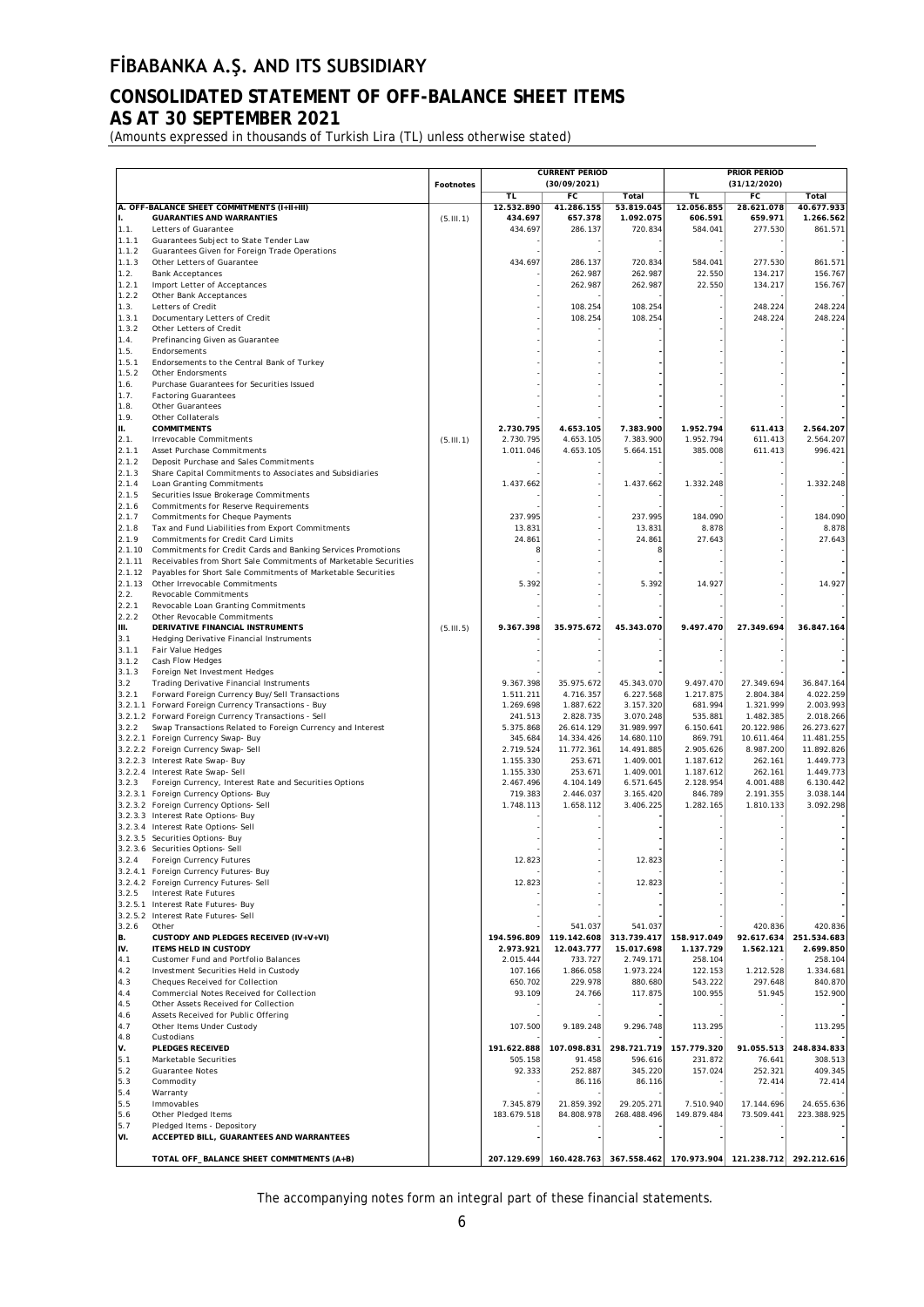# **CONSOLIDATED STATEMENT OF PROFIT OR LOSS FOR THE PERIOD BETWEEN 1 JANUARY 2021-30 SEPTEMBER 2021**

(Amounts expressed in thousands of Turkish Lira (TL) unless otherwise stated.)

| (01/01/2021-30/09/2021)<br>(01/01/2020-30/09/2020)<br>(01/07/2021-30/09/2021<br>(01/07/2020 - 30/09/2020)<br>1.578.339<br>496.072<br><b>INTEREST INCOME</b><br>(5.1V.1)<br>2.376.872<br>844.708<br>lı.<br>779.823<br>454.964<br>(5.1V.1)<br>2.184.463<br>1.469.468<br>1.1<br>Interest on Loans<br>1.2<br>50.524<br>21.842<br>Interest on Reserve Deposits<br>1.3<br>14.553<br>1.505<br>1.783<br>Interest on Banks<br>(5.1V.1)<br>17.466<br>12.373<br>2.301<br>1.589<br>1.4<br>Interest on Money Market Placements<br>9.488<br>1.5<br>111.042<br>80.212<br>39.072<br>33.729<br>Interest on Marketable Securities Portfolio<br>(5.1V.1)<br>29<br>2.074<br>1.5.1<br>2.710<br>5.721<br>Financial Assets Measured at Fair Value Through Profit or Loss<br>12.280<br>14.584<br>1.5.2<br>Financial Assets Measured at Fair Value Through Other Comprehensive Income<br>36.098<br>35.861<br>72.234<br>38.630<br>17.071<br>1.5.3<br>Financial Assets Measured at Amortized Cost<br>26.763<br>1.6<br>Financial Lease Income<br>1.7<br>4.618<br>165<br>4.007<br>Other Interest Income<br>1.004<br>II.<br>269.520<br>INTEREST EXPENSE (-)<br>1.690.049<br>849.293<br>619.124<br>2.1<br>(5.IV.2)<br>1.421.931<br>527.058<br>531.721<br>162.539<br>Interest on Deposits<br>2.2<br>(5.1V.2)<br>144.941<br>158.641<br>46.962<br>58.839<br>Interest on Funds Borrowed<br>2.3<br>11.999<br>2.964<br>5.495<br>Interest on Money Market Placements<br>14.655<br>2.4<br>95.546<br>112.259<br>30.044<br>Interest on Securities Issued<br>(5.1V.2)<br>32.793<br>2.5<br>13.250<br>4.400<br>Interest on Leasing Expenses<br>13.488<br>4.576<br>2.6<br>2.382<br>23.192<br>8.203<br>Other Interest Expenses<br>108<br>III.<br>686.823<br>729.046<br>225.584<br>226.552<br>NET INTEREST INCOME (I - II)<br>IV.<br>195.081<br>110.681<br>85.073<br>39.105<br>NET FEES AND COMMISIONS INCOME<br>Fees and Commisions Received<br>232.549<br>135.000<br>101.757<br>47.445<br>4.1<br>Non-cash Loans<br>14.274<br>12.278<br>3.467<br>4.157<br>4.1.1<br>Other<br>(5.IV.12)<br>218.275<br>122.722<br>98.290<br>43.288<br>4.1.2<br>4.2<br>37.468<br>24.319<br>16.684<br>8.340<br>Fees and Commisions Paid (-)<br>4.2.1<br>Non-cash Loans<br>62<br>15<br>15<br>44<br>4.2.2<br>37.424<br>24.257<br>16.669<br>8.325<br>Other<br>(5.IV.12)<br>V<br>DIVIDEND INCOME<br>(5.1V.3)<br>VI.<br>121.099<br>2.483<br>TRADING INCOME / LOSS (Net)<br>(5.1V.4)<br>(19.621)<br>(19.245)<br>36.028<br>32.857<br>18.224<br>7.042<br>6.1<br>Trading Gain / Loss on Securities<br>6.2<br>(150.492)<br>73.033<br>(80.987)<br>(43.840)<br>Gain / Loss on Derivative Financial Transactions<br>6.3<br>94.843<br>15.209<br>43.518<br>39.281<br>Foreign Exchange Gain / Loss<br>VII.<br>OTHER OPERATING INCOME<br>(5.1V.5)<br>379.948<br>55.129<br>155.026<br>10.134<br>VIII.<br>1.242.231<br>1.015.955<br>446.438<br>278.274<br>TOTAL OPERATING INCOMEI (III+IV+V+VI+VII)<br>IX.<br>391.640<br>193.770<br>144.653<br>60.997<br><b>EXPECTED CREDIT LOSS (-)</b><br>(5.1V.6)<br>X.<br>(5.1V.6)<br>1.767<br>128.530<br>(1.991)<br>OTHER PROVISION EXPENSES (-)<br>(1.643)<br>XI.<br>280.482<br>222.439<br>100.814<br>74.783<br>PERSONNEL EXPENSES (-)<br>XII.<br>OTHER OPERATING EXPENSES (-)<br>282.561<br>234.003<br>96.586<br>69.856<br>(5.1V.7)<br>285.781<br>237.213<br>106.028<br>74.629<br>XIII.<br>NET OPERATING INCOME / LOSS (VIII-IX-X-XI-XII)<br>XIV.<br>AMOUNT IN EXCESS RECORDED AS GAIN AFTER MERGER<br>XV.<br>INCOME FROM INVESTMENTS UNDER EQUITY ACCOUNTING<br>XVI.<br>GAIN / LOSS ON NET MONETARY POSITION<br>XVII.<br>74.629<br>P/L BEFORE TAXES FROM CONTINUING OPERATIONS (XIII++XVI)<br>(5.1V.8)<br>285.781<br>237.213<br>106.028<br>(32.295)<br>(25.880)<br>(15.701)<br>XVIII.<br>TAX PROVISION FOR CONTINUING OPERATIONS (±)<br>(5.1V.9)<br>(53.923)<br>(5.253)<br>18.1<br>Current Tax Provision<br>(72.626)<br>(2.732)<br>2.480<br>(59.033)<br>18.2<br>Deferred Tax Expense Effect (+)<br>(85.041)<br>(23.148)<br>(59.141)<br>18.3<br>31.991<br>103.744<br>40.960<br>Deferred Tax Income Effect (-)<br>XIX.<br>(5.IV.10)<br>253.486<br>183.290<br>80.148<br>58.928<br>NET PROFIT / LOSS FROM CONTINUING OPERATIONS (XVII±XVIII)<br>XX.<br>INCOME FROM DISCONTINUED OPERATIONS<br>20.1<br>Income From Non-current Assets Held for Sale<br>20.2<br>Profit from Sales of Associates, Subsidiaries and Joint Ventures<br>20.3<br>Income From Other Discontinued Operations<br>XXI.<br><b>EXPENSES FROM DISCONTINUED OPERATIONS (-)</b><br>21.1<br>Expenses on Non-current Assets Held for Sale<br>21.2<br>Losses from Sales of Associates, Subsidiaries and Joint Ventures<br>21.3<br>Expenses From Other Discontinued Operations<br>XXII.<br>PROFIT / LOSS BEFORE TAXES FROM DISCONTINUED OPERATIONS (XX-XXI)<br>XXIII.<br>TAX PROVISION FOR DISCONTINUED OPERATIONS (±)<br>23.1<br>Current Tax Provision<br>23.2<br>Deferred Tax Expense Effect (+)<br>23.3<br>Deferred Tax Income Effect (-)<br>XXIV.<br>NET PROFIT / LOSS FROM DISCONTINUED OPERATIONS (XXII-XXIII)<br>XXV.<br>(5.IV.11)<br>253.486<br>183.290<br>80.148<br>58.928<br>NET PROFIT / LOSS (XIX+XXIV)<br>253.455<br>183.243<br>80.117<br>58.918<br>25.1<br>Group Profit/Loss<br>25.2<br>Minority Interest<br>31<br>47<br>31<br>10<br>0,00269<br>0,00195<br>0,00085<br>0,00063<br>Earnings per share |                                 |           |                       |                     |                       |                     |
|-----------------------------------------------------------------------------------------------------------------------------------------------------------------------------------------------------------------------------------------------------------------------------------------------------------------------------------------------------------------------------------------------------------------------------------------------------------------------------------------------------------------------------------------------------------------------------------------------------------------------------------------------------------------------------------------------------------------------------------------------------------------------------------------------------------------------------------------------------------------------------------------------------------------------------------------------------------------------------------------------------------------------------------------------------------------------------------------------------------------------------------------------------------------------------------------------------------------------------------------------------------------------------------------------------------------------------------------------------------------------------------------------------------------------------------------------------------------------------------------------------------------------------------------------------------------------------------------------------------------------------------------------------------------------------------------------------------------------------------------------------------------------------------------------------------------------------------------------------------------------------------------------------------------------------------------------------------------------------------------------------------------------------------------------------------------------------------------------------------------------------------------------------------------------------------------------------------------------------------------------------------------------------------------------------------------------------------------------------------------------------------------------------------------------------------------------------------------------------------------------------------------------------------------------------------------------------------------------------------------------------------------------------------------------------------------------------------------------------------------------------------------------------------------------------------------------------------------------------------------------------------------------------------------------------------------------------------------------------------------------------------------------------------------------------------------------------------------------------------------------------------------------------------------------------------------------------------------------------------------------------------------------------------------------------------------------------------------------------------------------------------------------------------------------------------------------------------------------------------------------------------------------------------------------------------------------------------------------------------------------------------------------------------------------------------------------------------------------------------------------------------------------------------------------------------------------------------------------------------------------------------------------------------------------------------------------------------------------------------------------------------------------------------------------------------------------------------------------------------------------------------------------------------------------------------------------------------------------------------------------------------------------------------------------------------------------------------------------------------------------------------------------------------------------------------------------------------------------------------------------------------------------------------------------------------------------------------------------------------------------------------------------------------------------------------------------------------------------------------------------------------------------------------------------------------------------------------------------------------------------------------------------------------------------------------------------------------------------------------------------------------------------------------------------------------------------------------------------------------------------------------------------------------------------------------------------------------------------------------------------------------------------------------------------------------------------------|---------------------------------|-----------|-----------------------|---------------------|-----------------------|---------------------|
|                                                                                                                                                                                                                                                                                                                                                                                                                                                                                                                                                                                                                                                                                                                                                                                                                                                                                                                                                                                                                                                                                                                                                                                                                                                                                                                                                                                                                                                                                                                                                                                                                                                                                                                                                                                                                                                                                                                                                                                                                                                                                                                                                                                                                                                                                                                                                                                                                                                                                                                                                                                                                                                                                                                                                                                                                                                                                                                                                                                                                                                                                                                                                                                                                                                                                                                                                                                                                                                                                                                                                                                                                                                                                                                                                                                                                                                                                                                                                                                                                                                                                                                                                                                                                                                                                                                                                                                                                                                                                                                                                                                                                                                                                                                                                                                                                                                                                                                                                                                                                                                                                                                                                                                                                                                                                                                             | <b>INCOME AND EXPENSE ITEMS</b> | Footnotes | <b>CURRENT PERIOD</b> | <b>PRIOR PERIOD</b> | <b>CURRENT PERIOD</b> | <b>PRIOR PERIOD</b> |
|                                                                                                                                                                                                                                                                                                                                                                                                                                                                                                                                                                                                                                                                                                                                                                                                                                                                                                                                                                                                                                                                                                                                                                                                                                                                                                                                                                                                                                                                                                                                                                                                                                                                                                                                                                                                                                                                                                                                                                                                                                                                                                                                                                                                                                                                                                                                                                                                                                                                                                                                                                                                                                                                                                                                                                                                                                                                                                                                                                                                                                                                                                                                                                                                                                                                                                                                                                                                                                                                                                                                                                                                                                                                                                                                                                                                                                                                                                                                                                                                                                                                                                                                                                                                                                                                                                                                                                                                                                                                                                                                                                                                                                                                                                                                                                                                                                                                                                                                                                                                                                                                                                                                                                                                                                                                                                                             |                                 |           |                       |                     |                       |                     |
|                                                                                                                                                                                                                                                                                                                                                                                                                                                                                                                                                                                                                                                                                                                                                                                                                                                                                                                                                                                                                                                                                                                                                                                                                                                                                                                                                                                                                                                                                                                                                                                                                                                                                                                                                                                                                                                                                                                                                                                                                                                                                                                                                                                                                                                                                                                                                                                                                                                                                                                                                                                                                                                                                                                                                                                                                                                                                                                                                                                                                                                                                                                                                                                                                                                                                                                                                                                                                                                                                                                                                                                                                                                                                                                                                                                                                                                                                                                                                                                                                                                                                                                                                                                                                                                                                                                                                                                                                                                                                                                                                                                                                                                                                                                                                                                                                                                                                                                                                                                                                                                                                                                                                                                                                                                                                                                             |                                 |           |                       |                     |                       |                     |
|                                                                                                                                                                                                                                                                                                                                                                                                                                                                                                                                                                                                                                                                                                                                                                                                                                                                                                                                                                                                                                                                                                                                                                                                                                                                                                                                                                                                                                                                                                                                                                                                                                                                                                                                                                                                                                                                                                                                                                                                                                                                                                                                                                                                                                                                                                                                                                                                                                                                                                                                                                                                                                                                                                                                                                                                                                                                                                                                                                                                                                                                                                                                                                                                                                                                                                                                                                                                                                                                                                                                                                                                                                                                                                                                                                                                                                                                                                                                                                                                                                                                                                                                                                                                                                                                                                                                                                                                                                                                                                                                                                                                                                                                                                                                                                                                                                                                                                                                                                                                                                                                                                                                                                                                                                                                                                                             |                                 |           |                       |                     |                       |                     |
|                                                                                                                                                                                                                                                                                                                                                                                                                                                                                                                                                                                                                                                                                                                                                                                                                                                                                                                                                                                                                                                                                                                                                                                                                                                                                                                                                                                                                                                                                                                                                                                                                                                                                                                                                                                                                                                                                                                                                                                                                                                                                                                                                                                                                                                                                                                                                                                                                                                                                                                                                                                                                                                                                                                                                                                                                                                                                                                                                                                                                                                                                                                                                                                                                                                                                                                                                                                                                                                                                                                                                                                                                                                                                                                                                                                                                                                                                                                                                                                                                                                                                                                                                                                                                                                                                                                                                                                                                                                                                                                                                                                                                                                                                                                                                                                                                                                                                                                                                                                                                                                                                                                                                                                                                                                                                                                             |                                 |           |                       |                     |                       |                     |
|                                                                                                                                                                                                                                                                                                                                                                                                                                                                                                                                                                                                                                                                                                                                                                                                                                                                                                                                                                                                                                                                                                                                                                                                                                                                                                                                                                                                                                                                                                                                                                                                                                                                                                                                                                                                                                                                                                                                                                                                                                                                                                                                                                                                                                                                                                                                                                                                                                                                                                                                                                                                                                                                                                                                                                                                                                                                                                                                                                                                                                                                                                                                                                                                                                                                                                                                                                                                                                                                                                                                                                                                                                                                                                                                                                                                                                                                                                                                                                                                                                                                                                                                                                                                                                                                                                                                                                                                                                                                                                                                                                                                                                                                                                                                                                                                                                                                                                                                                                                                                                                                                                                                                                                                                                                                                                                             |                                 |           |                       |                     |                       |                     |
|                                                                                                                                                                                                                                                                                                                                                                                                                                                                                                                                                                                                                                                                                                                                                                                                                                                                                                                                                                                                                                                                                                                                                                                                                                                                                                                                                                                                                                                                                                                                                                                                                                                                                                                                                                                                                                                                                                                                                                                                                                                                                                                                                                                                                                                                                                                                                                                                                                                                                                                                                                                                                                                                                                                                                                                                                                                                                                                                                                                                                                                                                                                                                                                                                                                                                                                                                                                                                                                                                                                                                                                                                                                                                                                                                                                                                                                                                                                                                                                                                                                                                                                                                                                                                                                                                                                                                                                                                                                                                                                                                                                                                                                                                                                                                                                                                                                                                                                                                                                                                                                                                                                                                                                                                                                                                                                             |                                 |           |                       |                     |                       |                     |
|                                                                                                                                                                                                                                                                                                                                                                                                                                                                                                                                                                                                                                                                                                                                                                                                                                                                                                                                                                                                                                                                                                                                                                                                                                                                                                                                                                                                                                                                                                                                                                                                                                                                                                                                                                                                                                                                                                                                                                                                                                                                                                                                                                                                                                                                                                                                                                                                                                                                                                                                                                                                                                                                                                                                                                                                                                                                                                                                                                                                                                                                                                                                                                                                                                                                                                                                                                                                                                                                                                                                                                                                                                                                                                                                                                                                                                                                                                                                                                                                                                                                                                                                                                                                                                                                                                                                                                                                                                                                                                                                                                                                                                                                                                                                                                                                                                                                                                                                                                                                                                                                                                                                                                                                                                                                                                                             |                                 |           |                       |                     |                       |                     |
|                                                                                                                                                                                                                                                                                                                                                                                                                                                                                                                                                                                                                                                                                                                                                                                                                                                                                                                                                                                                                                                                                                                                                                                                                                                                                                                                                                                                                                                                                                                                                                                                                                                                                                                                                                                                                                                                                                                                                                                                                                                                                                                                                                                                                                                                                                                                                                                                                                                                                                                                                                                                                                                                                                                                                                                                                                                                                                                                                                                                                                                                                                                                                                                                                                                                                                                                                                                                                                                                                                                                                                                                                                                                                                                                                                                                                                                                                                                                                                                                                                                                                                                                                                                                                                                                                                                                                                                                                                                                                                                                                                                                                                                                                                                                                                                                                                                                                                                                                                                                                                                                                                                                                                                                                                                                                                                             |                                 |           |                       |                     |                       |                     |
|                                                                                                                                                                                                                                                                                                                                                                                                                                                                                                                                                                                                                                                                                                                                                                                                                                                                                                                                                                                                                                                                                                                                                                                                                                                                                                                                                                                                                                                                                                                                                                                                                                                                                                                                                                                                                                                                                                                                                                                                                                                                                                                                                                                                                                                                                                                                                                                                                                                                                                                                                                                                                                                                                                                                                                                                                                                                                                                                                                                                                                                                                                                                                                                                                                                                                                                                                                                                                                                                                                                                                                                                                                                                                                                                                                                                                                                                                                                                                                                                                                                                                                                                                                                                                                                                                                                                                                                                                                                                                                                                                                                                                                                                                                                                                                                                                                                                                                                                                                                                                                                                                                                                                                                                                                                                                                                             |                                 |           |                       |                     |                       |                     |
|                                                                                                                                                                                                                                                                                                                                                                                                                                                                                                                                                                                                                                                                                                                                                                                                                                                                                                                                                                                                                                                                                                                                                                                                                                                                                                                                                                                                                                                                                                                                                                                                                                                                                                                                                                                                                                                                                                                                                                                                                                                                                                                                                                                                                                                                                                                                                                                                                                                                                                                                                                                                                                                                                                                                                                                                                                                                                                                                                                                                                                                                                                                                                                                                                                                                                                                                                                                                                                                                                                                                                                                                                                                                                                                                                                                                                                                                                                                                                                                                                                                                                                                                                                                                                                                                                                                                                                                                                                                                                                                                                                                                                                                                                                                                                                                                                                                                                                                                                                                                                                                                                                                                                                                                                                                                                                                             |                                 |           |                       |                     |                       |                     |
|                                                                                                                                                                                                                                                                                                                                                                                                                                                                                                                                                                                                                                                                                                                                                                                                                                                                                                                                                                                                                                                                                                                                                                                                                                                                                                                                                                                                                                                                                                                                                                                                                                                                                                                                                                                                                                                                                                                                                                                                                                                                                                                                                                                                                                                                                                                                                                                                                                                                                                                                                                                                                                                                                                                                                                                                                                                                                                                                                                                                                                                                                                                                                                                                                                                                                                                                                                                                                                                                                                                                                                                                                                                                                                                                                                                                                                                                                                                                                                                                                                                                                                                                                                                                                                                                                                                                                                                                                                                                                                                                                                                                                                                                                                                                                                                                                                                                                                                                                                                                                                                                                                                                                                                                                                                                                                                             |                                 |           |                       |                     |                       |                     |
|                                                                                                                                                                                                                                                                                                                                                                                                                                                                                                                                                                                                                                                                                                                                                                                                                                                                                                                                                                                                                                                                                                                                                                                                                                                                                                                                                                                                                                                                                                                                                                                                                                                                                                                                                                                                                                                                                                                                                                                                                                                                                                                                                                                                                                                                                                                                                                                                                                                                                                                                                                                                                                                                                                                                                                                                                                                                                                                                                                                                                                                                                                                                                                                                                                                                                                                                                                                                                                                                                                                                                                                                                                                                                                                                                                                                                                                                                                                                                                                                                                                                                                                                                                                                                                                                                                                                                                                                                                                                                                                                                                                                                                                                                                                                                                                                                                                                                                                                                                                                                                                                                                                                                                                                                                                                                                                             |                                 |           |                       |                     |                       |                     |
|                                                                                                                                                                                                                                                                                                                                                                                                                                                                                                                                                                                                                                                                                                                                                                                                                                                                                                                                                                                                                                                                                                                                                                                                                                                                                                                                                                                                                                                                                                                                                                                                                                                                                                                                                                                                                                                                                                                                                                                                                                                                                                                                                                                                                                                                                                                                                                                                                                                                                                                                                                                                                                                                                                                                                                                                                                                                                                                                                                                                                                                                                                                                                                                                                                                                                                                                                                                                                                                                                                                                                                                                                                                                                                                                                                                                                                                                                                                                                                                                                                                                                                                                                                                                                                                                                                                                                                                                                                                                                                                                                                                                                                                                                                                                                                                                                                                                                                                                                                                                                                                                                                                                                                                                                                                                                                                             |                                 |           |                       |                     |                       |                     |
|                                                                                                                                                                                                                                                                                                                                                                                                                                                                                                                                                                                                                                                                                                                                                                                                                                                                                                                                                                                                                                                                                                                                                                                                                                                                                                                                                                                                                                                                                                                                                                                                                                                                                                                                                                                                                                                                                                                                                                                                                                                                                                                                                                                                                                                                                                                                                                                                                                                                                                                                                                                                                                                                                                                                                                                                                                                                                                                                                                                                                                                                                                                                                                                                                                                                                                                                                                                                                                                                                                                                                                                                                                                                                                                                                                                                                                                                                                                                                                                                                                                                                                                                                                                                                                                                                                                                                                                                                                                                                                                                                                                                                                                                                                                                                                                                                                                                                                                                                                                                                                                                                                                                                                                                                                                                                                                             |                                 |           |                       |                     |                       |                     |
|                                                                                                                                                                                                                                                                                                                                                                                                                                                                                                                                                                                                                                                                                                                                                                                                                                                                                                                                                                                                                                                                                                                                                                                                                                                                                                                                                                                                                                                                                                                                                                                                                                                                                                                                                                                                                                                                                                                                                                                                                                                                                                                                                                                                                                                                                                                                                                                                                                                                                                                                                                                                                                                                                                                                                                                                                                                                                                                                                                                                                                                                                                                                                                                                                                                                                                                                                                                                                                                                                                                                                                                                                                                                                                                                                                                                                                                                                                                                                                                                                                                                                                                                                                                                                                                                                                                                                                                                                                                                                                                                                                                                                                                                                                                                                                                                                                                                                                                                                                                                                                                                                                                                                                                                                                                                                                                             |                                 |           |                       |                     |                       |                     |
|                                                                                                                                                                                                                                                                                                                                                                                                                                                                                                                                                                                                                                                                                                                                                                                                                                                                                                                                                                                                                                                                                                                                                                                                                                                                                                                                                                                                                                                                                                                                                                                                                                                                                                                                                                                                                                                                                                                                                                                                                                                                                                                                                                                                                                                                                                                                                                                                                                                                                                                                                                                                                                                                                                                                                                                                                                                                                                                                                                                                                                                                                                                                                                                                                                                                                                                                                                                                                                                                                                                                                                                                                                                                                                                                                                                                                                                                                                                                                                                                                                                                                                                                                                                                                                                                                                                                                                                                                                                                                                                                                                                                                                                                                                                                                                                                                                                                                                                                                                                                                                                                                                                                                                                                                                                                                                                             |                                 |           |                       |                     |                       |                     |
|                                                                                                                                                                                                                                                                                                                                                                                                                                                                                                                                                                                                                                                                                                                                                                                                                                                                                                                                                                                                                                                                                                                                                                                                                                                                                                                                                                                                                                                                                                                                                                                                                                                                                                                                                                                                                                                                                                                                                                                                                                                                                                                                                                                                                                                                                                                                                                                                                                                                                                                                                                                                                                                                                                                                                                                                                                                                                                                                                                                                                                                                                                                                                                                                                                                                                                                                                                                                                                                                                                                                                                                                                                                                                                                                                                                                                                                                                                                                                                                                                                                                                                                                                                                                                                                                                                                                                                                                                                                                                                                                                                                                                                                                                                                                                                                                                                                                                                                                                                                                                                                                                                                                                                                                                                                                                                                             |                                 |           |                       |                     |                       |                     |
|                                                                                                                                                                                                                                                                                                                                                                                                                                                                                                                                                                                                                                                                                                                                                                                                                                                                                                                                                                                                                                                                                                                                                                                                                                                                                                                                                                                                                                                                                                                                                                                                                                                                                                                                                                                                                                                                                                                                                                                                                                                                                                                                                                                                                                                                                                                                                                                                                                                                                                                                                                                                                                                                                                                                                                                                                                                                                                                                                                                                                                                                                                                                                                                                                                                                                                                                                                                                                                                                                                                                                                                                                                                                                                                                                                                                                                                                                                                                                                                                                                                                                                                                                                                                                                                                                                                                                                                                                                                                                                                                                                                                                                                                                                                                                                                                                                                                                                                                                                                                                                                                                                                                                                                                                                                                                                                             |                                 |           |                       |                     |                       |                     |
|                                                                                                                                                                                                                                                                                                                                                                                                                                                                                                                                                                                                                                                                                                                                                                                                                                                                                                                                                                                                                                                                                                                                                                                                                                                                                                                                                                                                                                                                                                                                                                                                                                                                                                                                                                                                                                                                                                                                                                                                                                                                                                                                                                                                                                                                                                                                                                                                                                                                                                                                                                                                                                                                                                                                                                                                                                                                                                                                                                                                                                                                                                                                                                                                                                                                                                                                                                                                                                                                                                                                                                                                                                                                                                                                                                                                                                                                                                                                                                                                                                                                                                                                                                                                                                                                                                                                                                                                                                                                                                                                                                                                                                                                                                                                                                                                                                                                                                                                                                                                                                                                                                                                                                                                                                                                                                                             |                                 |           |                       |                     |                       |                     |
|                                                                                                                                                                                                                                                                                                                                                                                                                                                                                                                                                                                                                                                                                                                                                                                                                                                                                                                                                                                                                                                                                                                                                                                                                                                                                                                                                                                                                                                                                                                                                                                                                                                                                                                                                                                                                                                                                                                                                                                                                                                                                                                                                                                                                                                                                                                                                                                                                                                                                                                                                                                                                                                                                                                                                                                                                                                                                                                                                                                                                                                                                                                                                                                                                                                                                                                                                                                                                                                                                                                                                                                                                                                                                                                                                                                                                                                                                                                                                                                                                                                                                                                                                                                                                                                                                                                                                                                                                                                                                                                                                                                                                                                                                                                                                                                                                                                                                                                                                                                                                                                                                                                                                                                                                                                                                                                             |                                 |           |                       |                     |                       |                     |
|                                                                                                                                                                                                                                                                                                                                                                                                                                                                                                                                                                                                                                                                                                                                                                                                                                                                                                                                                                                                                                                                                                                                                                                                                                                                                                                                                                                                                                                                                                                                                                                                                                                                                                                                                                                                                                                                                                                                                                                                                                                                                                                                                                                                                                                                                                                                                                                                                                                                                                                                                                                                                                                                                                                                                                                                                                                                                                                                                                                                                                                                                                                                                                                                                                                                                                                                                                                                                                                                                                                                                                                                                                                                                                                                                                                                                                                                                                                                                                                                                                                                                                                                                                                                                                                                                                                                                                                                                                                                                                                                                                                                                                                                                                                                                                                                                                                                                                                                                                                                                                                                                                                                                                                                                                                                                                                             |                                 |           |                       |                     |                       |                     |
|                                                                                                                                                                                                                                                                                                                                                                                                                                                                                                                                                                                                                                                                                                                                                                                                                                                                                                                                                                                                                                                                                                                                                                                                                                                                                                                                                                                                                                                                                                                                                                                                                                                                                                                                                                                                                                                                                                                                                                                                                                                                                                                                                                                                                                                                                                                                                                                                                                                                                                                                                                                                                                                                                                                                                                                                                                                                                                                                                                                                                                                                                                                                                                                                                                                                                                                                                                                                                                                                                                                                                                                                                                                                                                                                                                                                                                                                                                                                                                                                                                                                                                                                                                                                                                                                                                                                                                                                                                                                                                                                                                                                                                                                                                                                                                                                                                                                                                                                                                                                                                                                                                                                                                                                                                                                                                                             |                                 |           |                       |                     |                       |                     |
|                                                                                                                                                                                                                                                                                                                                                                                                                                                                                                                                                                                                                                                                                                                                                                                                                                                                                                                                                                                                                                                                                                                                                                                                                                                                                                                                                                                                                                                                                                                                                                                                                                                                                                                                                                                                                                                                                                                                                                                                                                                                                                                                                                                                                                                                                                                                                                                                                                                                                                                                                                                                                                                                                                                                                                                                                                                                                                                                                                                                                                                                                                                                                                                                                                                                                                                                                                                                                                                                                                                                                                                                                                                                                                                                                                                                                                                                                                                                                                                                                                                                                                                                                                                                                                                                                                                                                                                                                                                                                                                                                                                                                                                                                                                                                                                                                                                                                                                                                                                                                                                                                                                                                                                                                                                                                                                             |                                 |           |                       |                     |                       |                     |
|                                                                                                                                                                                                                                                                                                                                                                                                                                                                                                                                                                                                                                                                                                                                                                                                                                                                                                                                                                                                                                                                                                                                                                                                                                                                                                                                                                                                                                                                                                                                                                                                                                                                                                                                                                                                                                                                                                                                                                                                                                                                                                                                                                                                                                                                                                                                                                                                                                                                                                                                                                                                                                                                                                                                                                                                                                                                                                                                                                                                                                                                                                                                                                                                                                                                                                                                                                                                                                                                                                                                                                                                                                                                                                                                                                                                                                                                                                                                                                                                                                                                                                                                                                                                                                                                                                                                                                                                                                                                                                                                                                                                                                                                                                                                                                                                                                                                                                                                                                                                                                                                                                                                                                                                                                                                                                                             |                                 |           |                       |                     |                       |                     |
|                                                                                                                                                                                                                                                                                                                                                                                                                                                                                                                                                                                                                                                                                                                                                                                                                                                                                                                                                                                                                                                                                                                                                                                                                                                                                                                                                                                                                                                                                                                                                                                                                                                                                                                                                                                                                                                                                                                                                                                                                                                                                                                                                                                                                                                                                                                                                                                                                                                                                                                                                                                                                                                                                                                                                                                                                                                                                                                                                                                                                                                                                                                                                                                                                                                                                                                                                                                                                                                                                                                                                                                                                                                                                                                                                                                                                                                                                                                                                                                                                                                                                                                                                                                                                                                                                                                                                                                                                                                                                                                                                                                                                                                                                                                                                                                                                                                                                                                                                                                                                                                                                                                                                                                                                                                                                                                             |                                 |           |                       |                     |                       |                     |
|                                                                                                                                                                                                                                                                                                                                                                                                                                                                                                                                                                                                                                                                                                                                                                                                                                                                                                                                                                                                                                                                                                                                                                                                                                                                                                                                                                                                                                                                                                                                                                                                                                                                                                                                                                                                                                                                                                                                                                                                                                                                                                                                                                                                                                                                                                                                                                                                                                                                                                                                                                                                                                                                                                                                                                                                                                                                                                                                                                                                                                                                                                                                                                                                                                                                                                                                                                                                                                                                                                                                                                                                                                                                                                                                                                                                                                                                                                                                                                                                                                                                                                                                                                                                                                                                                                                                                                                                                                                                                                                                                                                                                                                                                                                                                                                                                                                                                                                                                                                                                                                                                                                                                                                                                                                                                                                             |                                 |           |                       |                     |                       |                     |
|                                                                                                                                                                                                                                                                                                                                                                                                                                                                                                                                                                                                                                                                                                                                                                                                                                                                                                                                                                                                                                                                                                                                                                                                                                                                                                                                                                                                                                                                                                                                                                                                                                                                                                                                                                                                                                                                                                                                                                                                                                                                                                                                                                                                                                                                                                                                                                                                                                                                                                                                                                                                                                                                                                                                                                                                                                                                                                                                                                                                                                                                                                                                                                                                                                                                                                                                                                                                                                                                                                                                                                                                                                                                                                                                                                                                                                                                                                                                                                                                                                                                                                                                                                                                                                                                                                                                                                                                                                                                                                                                                                                                                                                                                                                                                                                                                                                                                                                                                                                                                                                                                                                                                                                                                                                                                                                             |                                 |           |                       |                     |                       |                     |
|                                                                                                                                                                                                                                                                                                                                                                                                                                                                                                                                                                                                                                                                                                                                                                                                                                                                                                                                                                                                                                                                                                                                                                                                                                                                                                                                                                                                                                                                                                                                                                                                                                                                                                                                                                                                                                                                                                                                                                                                                                                                                                                                                                                                                                                                                                                                                                                                                                                                                                                                                                                                                                                                                                                                                                                                                                                                                                                                                                                                                                                                                                                                                                                                                                                                                                                                                                                                                                                                                                                                                                                                                                                                                                                                                                                                                                                                                                                                                                                                                                                                                                                                                                                                                                                                                                                                                                                                                                                                                                                                                                                                                                                                                                                                                                                                                                                                                                                                                                                                                                                                                                                                                                                                                                                                                                                             |                                 |           |                       |                     |                       |                     |
|                                                                                                                                                                                                                                                                                                                                                                                                                                                                                                                                                                                                                                                                                                                                                                                                                                                                                                                                                                                                                                                                                                                                                                                                                                                                                                                                                                                                                                                                                                                                                                                                                                                                                                                                                                                                                                                                                                                                                                                                                                                                                                                                                                                                                                                                                                                                                                                                                                                                                                                                                                                                                                                                                                                                                                                                                                                                                                                                                                                                                                                                                                                                                                                                                                                                                                                                                                                                                                                                                                                                                                                                                                                                                                                                                                                                                                                                                                                                                                                                                                                                                                                                                                                                                                                                                                                                                                                                                                                                                                                                                                                                                                                                                                                                                                                                                                                                                                                                                                                                                                                                                                                                                                                                                                                                                                                             |                                 |           |                       |                     |                       |                     |
|                                                                                                                                                                                                                                                                                                                                                                                                                                                                                                                                                                                                                                                                                                                                                                                                                                                                                                                                                                                                                                                                                                                                                                                                                                                                                                                                                                                                                                                                                                                                                                                                                                                                                                                                                                                                                                                                                                                                                                                                                                                                                                                                                                                                                                                                                                                                                                                                                                                                                                                                                                                                                                                                                                                                                                                                                                                                                                                                                                                                                                                                                                                                                                                                                                                                                                                                                                                                                                                                                                                                                                                                                                                                                                                                                                                                                                                                                                                                                                                                                                                                                                                                                                                                                                                                                                                                                                                                                                                                                                                                                                                                                                                                                                                                                                                                                                                                                                                                                                                                                                                                                                                                                                                                                                                                                                                             |                                 |           |                       |                     |                       |                     |
|                                                                                                                                                                                                                                                                                                                                                                                                                                                                                                                                                                                                                                                                                                                                                                                                                                                                                                                                                                                                                                                                                                                                                                                                                                                                                                                                                                                                                                                                                                                                                                                                                                                                                                                                                                                                                                                                                                                                                                                                                                                                                                                                                                                                                                                                                                                                                                                                                                                                                                                                                                                                                                                                                                                                                                                                                                                                                                                                                                                                                                                                                                                                                                                                                                                                                                                                                                                                                                                                                                                                                                                                                                                                                                                                                                                                                                                                                                                                                                                                                                                                                                                                                                                                                                                                                                                                                                                                                                                                                                                                                                                                                                                                                                                                                                                                                                                                                                                                                                                                                                                                                                                                                                                                                                                                                                                             |                                 |           |                       |                     |                       |                     |
|                                                                                                                                                                                                                                                                                                                                                                                                                                                                                                                                                                                                                                                                                                                                                                                                                                                                                                                                                                                                                                                                                                                                                                                                                                                                                                                                                                                                                                                                                                                                                                                                                                                                                                                                                                                                                                                                                                                                                                                                                                                                                                                                                                                                                                                                                                                                                                                                                                                                                                                                                                                                                                                                                                                                                                                                                                                                                                                                                                                                                                                                                                                                                                                                                                                                                                                                                                                                                                                                                                                                                                                                                                                                                                                                                                                                                                                                                                                                                                                                                                                                                                                                                                                                                                                                                                                                                                                                                                                                                                                                                                                                                                                                                                                                                                                                                                                                                                                                                                                                                                                                                                                                                                                                                                                                                                                             |                                 |           |                       |                     |                       |                     |
|                                                                                                                                                                                                                                                                                                                                                                                                                                                                                                                                                                                                                                                                                                                                                                                                                                                                                                                                                                                                                                                                                                                                                                                                                                                                                                                                                                                                                                                                                                                                                                                                                                                                                                                                                                                                                                                                                                                                                                                                                                                                                                                                                                                                                                                                                                                                                                                                                                                                                                                                                                                                                                                                                                                                                                                                                                                                                                                                                                                                                                                                                                                                                                                                                                                                                                                                                                                                                                                                                                                                                                                                                                                                                                                                                                                                                                                                                                                                                                                                                                                                                                                                                                                                                                                                                                                                                                                                                                                                                                                                                                                                                                                                                                                                                                                                                                                                                                                                                                                                                                                                                                                                                                                                                                                                                                                             |                                 |           |                       |                     |                       |                     |
|                                                                                                                                                                                                                                                                                                                                                                                                                                                                                                                                                                                                                                                                                                                                                                                                                                                                                                                                                                                                                                                                                                                                                                                                                                                                                                                                                                                                                                                                                                                                                                                                                                                                                                                                                                                                                                                                                                                                                                                                                                                                                                                                                                                                                                                                                                                                                                                                                                                                                                                                                                                                                                                                                                                                                                                                                                                                                                                                                                                                                                                                                                                                                                                                                                                                                                                                                                                                                                                                                                                                                                                                                                                                                                                                                                                                                                                                                                                                                                                                                                                                                                                                                                                                                                                                                                                                                                                                                                                                                                                                                                                                                                                                                                                                                                                                                                                                                                                                                                                                                                                                                                                                                                                                                                                                                                                             |                                 |           |                       |                     |                       |                     |
|                                                                                                                                                                                                                                                                                                                                                                                                                                                                                                                                                                                                                                                                                                                                                                                                                                                                                                                                                                                                                                                                                                                                                                                                                                                                                                                                                                                                                                                                                                                                                                                                                                                                                                                                                                                                                                                                                                                                                                                                                                                                                                                                                                                                                                                                                                                                                                                                                                                                                                                                                                                                                                                                                                                                                                                                                                                                                                                                                                                                                                                                                                                                                                                                                                                                                                                                                                                                                                                                                                                                                                                                                                                                                                                                                                                                                                                                                                                                                                                                                                                                                                                                                                                                                                                                                                                                                                                                                                                                                                                                                                                                                                                                                                                                                                                                                                                                                                                                                                                                                                                                                                                                                                                                                                                                                                                             |                                 |           |                       |                     |                       |                     |
|                                                                                                                                                                                                                                                                                                                                                                                                                                                                                                                                                                                                                                                                                                                                                                                                                                                                                                                                                                                                                                                                                                                                                                                                                                                                                                                                                                                                                                                                                                                                                                                                                                                                                                                                                                                                                                                                                                                                                                                                                                                                                                                                                                                                                                                                                                                                                                                                                                                                                                                                                                                                                                                                                                                                                                                                                                                                                                                                                                                                                                                                                                                                                                                                                                                                                                                                                                                                                                                                                                                                                                                                                                                                                                                                                                                                                                                                                                                                                                                                                                                                                                                                                                                                                                                                                                                                                                                                                                                                                                                                                                                                                                                                                                                                                                                                                                                                                                                                                                                                                                                                                                                                                                                                                                                                                                                             |                                 |           |                       |                     |                       |                     |
|                                                                                                                                                                                                                                                                                                                                                                                                                                                                                                                                                                                                                                                                                                                                                                                                                                                                                                                                                                                                                                                                                                                                                                                                                                                                                                                                                                                                                                                                                                                                                                                                                                                                                                                                                                                                                                                                                                                                                                                                                                                                                                                                                                                                                                                                                                                                                                                                                                                                                                                                                                                                                                                                                                                                                                                                                                                                                                                                                                                                                                                                                                                                                                                                                                                                                                                                                                                                                                                                                                                                                                                                                                                                                                                                                                                                                                                                                                                                                                                                                                                                                                                                                                                                                                                                                                                                                                                                                                                                                                                                                                                                                                                                                                                                                                                                                                                                                                                                                                                                                                                                                                                                                                                                                                                                                                                             |                                 |           |                       |                     |                       |                     |
|                                                                                                                                                                                                                                                                                                                                                                                                                                                                                                                                                                                                                                                                                                                                                                                                                                                                                                                                                                                                                                                                                                                                                                                                                                                                                                                                                                                                                                                                                                                                                                                                                                                                                                                                                                                                                                                                                                                                                                                                                                                                                                                                                                                                                                                                                                                                                                                                                                                                                                                                                                                                                                                                                                                                                                                                                                                                                                                                                                                                                                                                                                                                                                                                                                                                                                                                                                                                                                                                                                                                                                                                                                                                                                                                                                                                                                                                                                                                                                                                                                                                                                                                                                                                                                                                                                                                                                                                                                                                                                                                                                                                                                                                                                                                                                                                                                                                                                                                                                                                                                                                                                                                                                                                                                                                                                                             |                                 |           |                       |                     |                       |                     |
|                                                                                                                                                                                                                                                                                                                                                                                                                                                                                                                                                                                                                                                                                                                                                                                                                                                                                                                                                                                                                                                                                                                                                                                                                                                                                                                                                                                                                                                                                                                                                                                                                                                                                                                                                                                                                                                                                                                                                                                                                                                                                                                                                                                                                                                                                                                                                                                                                                                                                                                                                                                                                                                                                                                                                                                                                                                                                                                                                                                                                                                                                                                                                                                                                                                                                                                                                                                                                                                                                                                                                                                                                                                                                                                                                                                                                                                                                                                                                                                                                                                                                                                                                                                                                                                                                                                                                                                                                                                                                                                                                                                                                                                                                                                                                                                                                                                                                                                                                                                                                                                                                                                                                                                                                                                                                                                             |                                 |           |                       |                     |                       |                     |
|                                                                                                                                                                                                                                                                                                                                                                                                                                                                                                                                                                                                                                                                                                                                                                                                                                                                                                                                                                                                                                                                                                                                                                                                                                                                                                                                                                                                                                                                                                                                                                                                                                                                                                                                                                                                                                                                                                                                                                                                                                                                                                                                                                                                                                                                                                                                                                                                                                                                                                                                                                                                                                                                                                                                                                                                                                                                                                                                                                                                                                                                                                                                                                                                                                                                                                                                                                                                                                                                                                                                                                                                                                                                                                                                                                                                                                                                                                                                                                                                                                                                                                                                                                                                                                                                                                                                                                                                                                                                                                                                                                                                                                                                                                                                                                                                                                                                                                                                                                                                                                                                                                                                                                                                                                                                                                                             |                                 |           |                       |                     |                       |                     |
|                                                                                                                                                                                                                                                                                                                                                                                                                                                                                                                                                                                                                                                                                                                                                                                                                                                                                                                                                                                                                                                                                                                                                                                                                                                                                                                                                                                                                                                                                                                                                                                                                                                                                                                                                                                                                                                                                                                                                                                                                                                                                                                                                                                                                                                                                                                                                                                                                                                                                                                                                                                                                                                                                                                                                                                                                                                                                                                                                                                                                                                                                                                                                                                                                                                                                                                                                                                                                                                                                                                                                                                                                                                                                                                                                                                                                                                                                                                                                                                                                                                                                                                                                                                                                                                                                                                                                                                                                                                                                                                                                                                                                                                                                                                                                                                                                                                                                                                                                                                                                                                                                                                                                                                                                                                                                                                             |                                 |           |                       |                     |                       |                     |
|                                                                                                                                                                                                                                                                                                                                                                                                                                                                                                                                                                                                                                                                                                                                                                                                                                                                                                                                                                                                                                                                                                                                                                                                                                                                                                                                                                                                                                                                                                                                                                                                                                                                                                                                                                                                                                                                                                                                                                                                                                                                                                                                                                                                                                                                                                                                                                                                                                                                                                                                                                                                                                                                                                                                                                                                                                                                                                                                                                                                                                                                                                                                                                                                                                                                                                                                                                                                                                                                                                                                                                                                                                                                                                                                                                                                                                                                                                                                                                                                                                                                                                                                                                                                                                                                                                                                                                                                                                                                                                                                                                                                                                                                                                                                                                                                                                                                                                                                                                                                                                                                                                                                                                                                                                                                                                                             |                                 |           |                       |                     |                       |                     |
|                                                                                                                                                                                                                                                                                                                                                                                                                                                                                                                                                                                                                                                                                                                                                                                                                                                                                                                                                                                                                                                                                                                                                                                                                                                                                                                                                                                                                                                                                                                                                                                                                                                                                                                                                                                                                                                                                                                                                                                                                                                                                                                                                                                                                                                                                                                                                                                                                                                                                                                                                                                                                                                                                                                                                                                                                                                                                                                                                                                                                                                                                                                                                                                                                                                                                                                                                                                                                                                                                                                                                                                                                                                                                                                                                                                                                                                                                                                                                                                                                                                                                                                                                                                                                                                                                                                                                                                                                                                                                                                                                                                                                                                                                                                                                                                                                                                                                                                                                                                                                                                                                                                                                                                                                                                                                                                             |                                 |           |                       |                     |                       |                     |
|                                                                                                                                                                                                                                                                                                                                                                                                                                                                                                                                                                                                                                                                                                                                                                                                                                                                                                                                                                                                                                                                                                                                                                                                                                                                                                                                                                                                                                                                                                                                                                                                                                                                                                                                                                                                                                                                                                                                                                                                                                                                                                                                                                                                                                                                                                                                                                                                                                                                                                                                                                                                                                                                                                                                                                                                                                                                                                                                                                                                                                                                                                                                                                                                                                                                                                                                                                                                                                                                                                                                                                                                                                                                                                                                                                                                                                                                                                                                                                                                                                                                                                                                                                                                                                                                                                                                                                                                                                                                                                                                                                                                                                                                                                                                                                                                                                                                                                                                                                                                                                                                                                                                                                                                                                                                                                                             |                                 |           |                       |                     |                       |                     |
|                                                                                                                                                                                                                                                                                                                                                                                                                                                                                                                                                                                                                                                                                                                                                                                                                                                                                                                                                                                                                                                                                                                                                                                                                                                                                                                                                                                                                                                                                                                                                                                                                                                                                                                                                                                                                                                                                                                                                                                                                                                                                                                                                                                                                                                                                                                                                                                                                                                                                                                                                                                                                                                                                                                                                                                                                                                                                                                                                                                                                                                                                                                                                                                                                                                                                                                                                                                                                                                                                                                                                                                                                                                                                                                                                                                                                                                                                                                                                                                                                                                                                                                                                                                                                                                                                                                                                                                                                                                                                                                                                                                                                                                                                                                                                                                                                                                                                                                                                                                                                                                                                                                                                                                                                                                                                                                             |                                 |           |                       |                     |                       |                     |
|                                                                                                                                                                                                                                                                                                                                                                                                                                                                                                                                                                                                                                                                                                                                                                                                                                                                                                                                                                                                                                                                                                                                                                                                                                                                                                                                                                                                                                                                                                                                                                                                                                                                                                                                                                                                                                                                                                                                                                                                                                                                                                                                                                                                                                                                                                                                                                                                                                                                                                                                                                                                                                                                                                                                                                                                                                                                                                                                                                                                                                                                                                                                                                                                                                                                                                                                                                                                                                                                                                                                                                                                                                                                                                                                                                                                                                                                                                                                                                                                                                                                                                                                                                                                                                                                                                                                                                                                                                                                                                                                                                                                                                                                                                                                                                                                                                                                                                                                                                                                                                                                                                                                                                                                                                                                                                                             |                                 |           |                       |                     |                       |                     |
|                                                                                                                                                                                                                                                                                                                                                                                                                                                                                                                                                                                                                                                                                                                                                                                                                                                                                                                                                                                                                                                                                                                                                                                                                                                                                                                                                                                                                                                                                                                                                                                                                                                                                                                                                                                                                                                                                                                                                                                                                                                                                                                                                                                                                                                                                                                                                                                                                                                                                                                                                                                                                                                                                                                                                                                                                                                                                                                                                                                                                                                                                                                                                                                                                                                                                                                                                                                                                                                                                                                                                                                                                                                                                                                                                                                                                                                                                                                                                                                                                                                                                                                                                                                                                                                                                                                                                                                                                                                                                                                                                                                                                                                                                                                                                                                                                                                                                                                                                                                                                                                                                                                                                                                                                                                                                                                             |                                 |           |                       |                     |                       |                     |
|                                                                                                                                                                                                                                                                                                                                                                                                                                                                                                                                                                                                                                                                                                                                                                                                                                                                                                                                                                                                                                                                                                                                                                                                                                                                                                                                                                                                                                                                                                                                                                                                                                                                                                                                                                                                                                                                                                                                                                                                                                                                                                                                                                                                                                                                                                                                                                                                                                                                                                                                                                                                                                                                                                                                                                                                                                                                                                                                                                                                                                                                                                                                                                                                                                                                                                                                                                                                                                                                                                                                                                                                                                                                                                                                                                                                                                                                                                                                                                                                                                                                                                                                                                                                                                                                                                                                                                                                                                                                                                                                                                                                                                                                                                                                                                                                                                                                                                                                                                                                                                                                                                                                                                                                                                                                                                                             |                                 |           |                       |                     |                       |                     |
|                                                                                                                                                                                                                                                                                                                                                                                                                                                                                                                                                                                                                                                                                                                                                                                                                                                                                                                                                                                                                                                                                                                                                                                                                                                                                                                                                                                                                                                                                                                                                                                                                                                                                                                                                                                                                                                                                                                                                                                                                                                                                                                                                                                                                                                                                                                                                                                                                                                                                                                                                                                                                                                                                                                                                                                                                                                                                                                                                                                                                                                                                                                                                                                                                                                                                                                                                                                                                                                                                                                                                                                                                                                                                                                                                                                                                                                                                                                                                                                                                                                                                                                                                                                                                                                                                                                                                                                                                                                                                                                                                                                                                                                                                                                                                                                                                                                                                                                                                                                                                                                                                                                                                                                                                                                                                                                             |                                 |           |                       |                     |                       |                     |
|                                                                                                                                                                                                                                                                                                                                                                                                                                                                                                                                                                                                                                                                                                                                                                                                                                                                                                                                                                                                                                                                                                                                                                                                                                                                                                                                                                                                                                                                                                                                                                                                                                                                                                                                                                                                                                                                                                                                                                                                                                                                                                                                                                                                                                                                                                                                                                                                                                                                                                                                                                                                                                                                                                                                                                                                                                                                                                                                                                                                                                                                                                                                                                                                                                                                                                                                                                                                                                                                                                                                                                                                                                                                                                                                                                                                                                                                                                                                                                                                                                                                                                                                                                                                                                                                                                                                                                                                                                                                                                                                                                                                                                                                                                                                                                                                                                                                                                                                                                                                                                                                                                                                                                                                                                                                                                                             |                                 |           |                       |                     |                       |                     |
|                                                                                                                                                                                                                                                                                                                                                                                                                                                                                                                                                                                                                                                                                                                                                                                                                                                                                                                                                                                                                                                                                                                                                                                                                                                                                                                                                                                                                                                                                                                                                                                                                                                                                                                                                                                                                                                                                                                                                                                                                                                                                                                                                                                                                                                                                                                                                                                                                                                                                                                                                                                                                                                                                                                                                                                                                                                                                                                                                                                                                                                                                                                                                                                                                                                                                                                                                                                                                                                                                                                                                                                                                                                                                                                                                                                                                                                                                                                                                                                                                                                                                                                                                                                                                                                                                                                                                                                                                                                                                                                                                                                                                                                                                                                                                                                                                                                                                                                                                                                                                                                                                                                                                                                                                                                                                                                             |                                 |           |                       |                     |                       |                     |
|                                                                                                                                                                                                                                                                                                                                                                                                                                                                                                                                                                                                                                                                                                                                                                                                                                                                                                                                                                                                                                                                                                                                                                                                                                                                                                                                                                                                                                                                                                                                                                                                                                                                                                                                                                                                                                                                                                                                                                                                                                                                                                                                                                                                                                                                                                                                                                                                                                                                                                                                                                                                                                                                                                                                                                                                                                                                                                                                                                                                                                                                                                                                                                                                                                                                                                                                                                                                                                                                                                                                                                                                                                                                                                                                                                                                                                                                                                                                                                                                                                                                                                                                                                                                                                                                                                                                                                                                                                                                                                                                                                                                                                                                                                                                                                                                                                                                                                                                                                                                                                                                                                                                                                                                                                                                                                                             |                                 |           |                       |                     |                       |                     |
|                                                                                                                                                                                                                                                                                                                                                                                                                                                                                                                                                                                                                                                                                                                                                                                                                                                                                                                                                                                                                                                                                                                                                                                                                                                                                                                                                                                                                                                                                                                                                                                                                                                                                                                                                                                                                                                                                                                                                                                                                                                                                                                                                                                                                                                                                                                                                                                                                                                                                                                                                                                                                                                                                                                                                                                                                                                                                                                                                                                                                                                                                                                                                                                                                                                                                                                                                                                                                                                                                                                                                                                                                                                                                                                                                                                                                                                                                                                                                                                                                                                                                                                                                                                                                                                                                                                                                                                                                                                                                                                                                                                                                                                                                                                                                                                                                                                                                                                                                                                                                                                                                                                                                                                                                                                                                                                             |                                 |           |                       |                     |                       |                     |
|                                                                                                                                                                                                                                                                                                                                                                                                                                                                                                                                                                                                                                                                                                                                                                                                                                                                                                                                                                                                                                                                                                                                                                                                                                                                                                                                                                                                                                                                                                                                                                                                                                                                                                                                                                                                                                                                                                                                                                                                                                                                                                                                                                                                                                                                                                                                                                                                                                                                                                                                                                                                                                                                                                                                                                                                                                                                                                                                                                                                                                                                                                                                                                                                                                                                                                                                                                                                                                                                                                                                                                                                                                                                                                                                                                                                                                                                                                                                                                                                                                                                                                                                                                                                                                                                                                                                                                                                                                                                                                                                                                                                                                                                                                                                                                                                                                                                                                                                                                                                                                                                                                                                                                                                                                                                                                                             |                                 |           |                       |                     |                       |                     |
|                                                                                                                                                                                                                                                                                                                                                                                                                                                                                                                                                                                                                                                                                                                                                                                                                                                                                                                                                                                                                                                                                                                                                                                                                                                                                                                                                                                                                                                                                                                                                                                                                                                                                                                                                                                                                                                                                                                                                                                                                                                                                                                                                                                                                                                                                                                                                                                                                                                                                                                                                                                                                                                                                                                                                                                                                                                                                                                                                                                                                                                                                                                                                                                                                                                                                                                                                                                                                                                                                                                                                                                                                                                                                                                                                                                                                                                                                                                                                                                                                                                                                                                                                                                                                                                                                                                                                                                                                                                                                                                                                                                                                                                                                                                                                                                                                                                                                                                                                                                                                                                                                                                                                                                                                                                                                                                             |                                 |           |                       |                     |                       |                     |
|                                                                                                                                                                                                                                                                                                                                                                                                                                                                                                                                                                                                                                                                                                                                                                                                                                                                                                                                                                                                                                                                                                                                                                                                                                                                                                                                                                                                                                                                                                                                                                                                                                                                                                                                                                                                                                                                                                                                                                                                                                                                                                                                                                                                                                                                                                                                                                                                                                                                                                                                                                                                                                                                                                                                                                                                                                                                                                                                                                                                                                                                                                                                                                                                                                                                                                                                                                                                                                                                                                                                                                                                                                                                                                                                                                                                                                                                                                                                                                                                                                                                                                                                                                                                                                                                                                                                                                                                                                                                                                                                                                                                                                                                                                                                                                                                                                                                                                                                                                                                                                                                                                                                                                                                                                                                                                                             |                                 |           |                       |                     |                       |                     |
|                                                                                                                                                                                                                                                                                                                                                                                                                                                                                                                                                                                                                                                                                                                                                                                                                                                                                                                                                                                                                                                                                                                                                                                                                                                                                                                                                                                                                                                                                                                                                                                                                                                                                                                                                                                                                                                                                                                                                                                                                                                                                                                                                                                                                                                                                                                                                                                                                                                                                                                                                                                                                                                                                                                                                                                                                                                                                                                                                                                                                                                                                                                                                                                                                                                                                                                                                                                                                                                                                                                                                                                                                                                                                                                                                                                                                                                                                                                                                                                                                                                                                                                                                                                                                                                                                                                                                                                                                                                                                                                                                                                                                                                                                                                                                                                                                                                                                                                                                                                                                                                                                                                                                                                                                                                                                                                             |                                 |           |                       |                     |                       |                     |
|                                                                                                                                                                                                                                                                                                                                                                                                                                                                                                                                                                                                                                                                                                                                                                                                                                                                                                                                                                                                                                                                                                                                                                                                                                                                                                                                                                                                                                                                                                                                                                                                                                                                                                                                                                                                                                                                                                                                                                                                                                                                                                                                                                                                                                                                                                                                                                                                                                                                                                                                                                                                                                                                                                                                                                                                                                                                                                                                                                                                                                                                                                                                                                                                                                                                                                                                                                                                                                                                                                                                                                                                                                                                                                                                                                                                                                                                                                                                                                                                                                                                                                                                                                                                                                                                                                                                                                                                                                                                                                                                                                                                                                                                                                                                                                                                                                                                                                                                                                                                                                                                                                                                                                                                                                                                                                                             |                                 |           |                       |                     |                       |                     |
|                                                                                                                                                                                                                                                                                                                                                                                                                                                                                                                                                                                                                                                                                                                                                                                                                                                                                                                                                                                                                                                                                                                                                                                                                                                                                                                                                                                                                                                                                                                                                                                                                                                                                                                                                                                                                                                                                                                                                                                                                                                                                                                                                                                                                                                                                                                                                                                                                                                                                                                                                                                                                                                                                                                                                                                                                                                                                                                                                                                                                                                                                                                                                                                                                                                                                                                                                                                                                                                                                                                                                                                                                                                                                                                                                                                                                                                                                                                                                                                                                                                                                                                                                                                                                                                                                                                                                                                                                                                                                                                                                                                                                                                                                                                                                                                                                                                                                                                                                                                                                                                                                                                                                                                                                                                                                                                             |                                 |           |                       |                     |                       |                     |
|                                                                                                                                                                                                                                                                                                                                                                                                                                                                                                                                                                                                                                                                                                                                                                                                                                                                                                                                                                                                                                                                                                                                                                                                                                                                                                                                                                                                                                                                                                                                                                                                                                                                                                                                                                                                                                                                                                                                                                                                                                                                                                                                                                                                                                                                                                                                                                                                                                                                                                                                                                                                                                                                                                                                                                                                                                                                                                                                                                                                                                                                                                                                                                                                                                                                                                                                                                                                                                                                                                                                                                                                                                                                                                                                                                                                                                                                                                                                                                                                                                                                                                                                                                                                                                                                                                                                                                                                                                                                                                                                                                                                                                                                                                                                                                                                                                                                                                                                                                                                                                                                                                                                                                                                                                                                                                                             |                                 |           |                       |                     |                       |                     |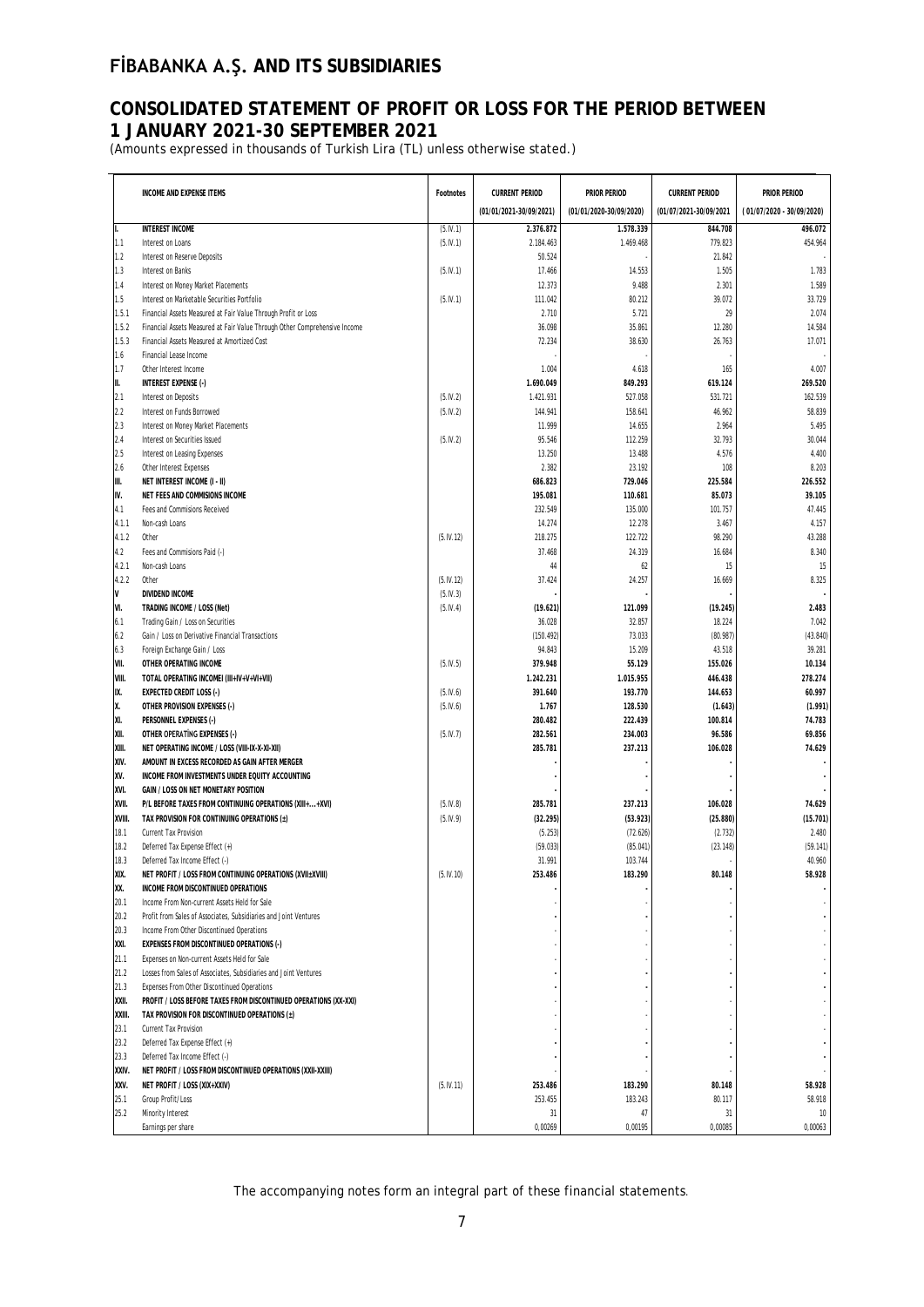## **CONSOLIDATED STATEMENT OF PROFIT OR LOSS AND OTHER COMPREHENSIVE INCOME FOR THE PERIOD BETWEEN 1 JANUARY 2021-30 SEPTEMBER 2021**

(Amounts expressed in thousands of Turkish Lira (TL) unless otherwise stated)

|       |                                                                                                           | <b>CURRENT PERIOD</b><br>(01/01/2021-<br>30/09/2021) | PRIOR PERIOD<br>(01/01/2020-<br>30/09/2020) |
|-------|-----------------------------------------------------------------------------------------------------------|------------------------------------------------------|---------------------------------------------|
| н.    | <b>CURRENT PERIOD PROFIT / LOSS</b>                                                                       | 253.486                                              | 183.290                                     |
| III.  | OTHER COMPREHENSIVE INCOME                                                                                | (10.704)                                             | (9.145)                                     |
| 2.1   | Not Reclassified Through Profit or Loss                                                                   |                                                      |                                             |
| 2.1.1 | Property and Equipment Revalution Increase/Decrease                                                       |                                                      |                                             |
| 2.1.2 | Intangible Assets Revalution Increase/Decrease                                                            |                                                      |                                             |
| 2.1.3 | Defined Benefit Pension Plan Remeasurements Gain/Loss                                                     |                                                      |                                             |
| 2.1.4 | Other Comprehensive Income Items Not Reclassified Through Profit or Loss                                  |                                                      |                                             |
| 2.1.5 | Tax Related Other Comprehensive Income Items Not Reclassified Through Profit or Loss                      |                                                      |                                             |
| 2.2   | Reclassified Through Profit or Loss                                                                       | (10.704)                                             | (9.145)                                     |
| 2.2.1 | Foreign Currency Conversion Differences                                                                   |                                                      |                                             |
| 2.2.2 | Valuation and/or Reclassification Income/Expense of Financial Assets Measured at Fair Value Through Other | (12.957)                                             | (11.557)                                    |
| 2.2.3 | CashpFehentsederdmorane/Loss                                                                              |                                                      |                                             |
| 2.2.4 | Foreign Net Investment Hedge Income/Loss                                                                  |                                                      |                                             |
| 2.2.5 | Other Comprehensive Income Items Reclassified Through Profit or Loss                                      |                                                      |                                             |
| 2.2.6 | Tax Related Other Comprehensive Income Items Reclassified Through Profit or Loss                          | 2.253                                                | 2.412                                       |
| III.  | TOTAL COMPREHENSIVE INCOME (I+II)                                                                         | 242.782                                              | 174.145                                     |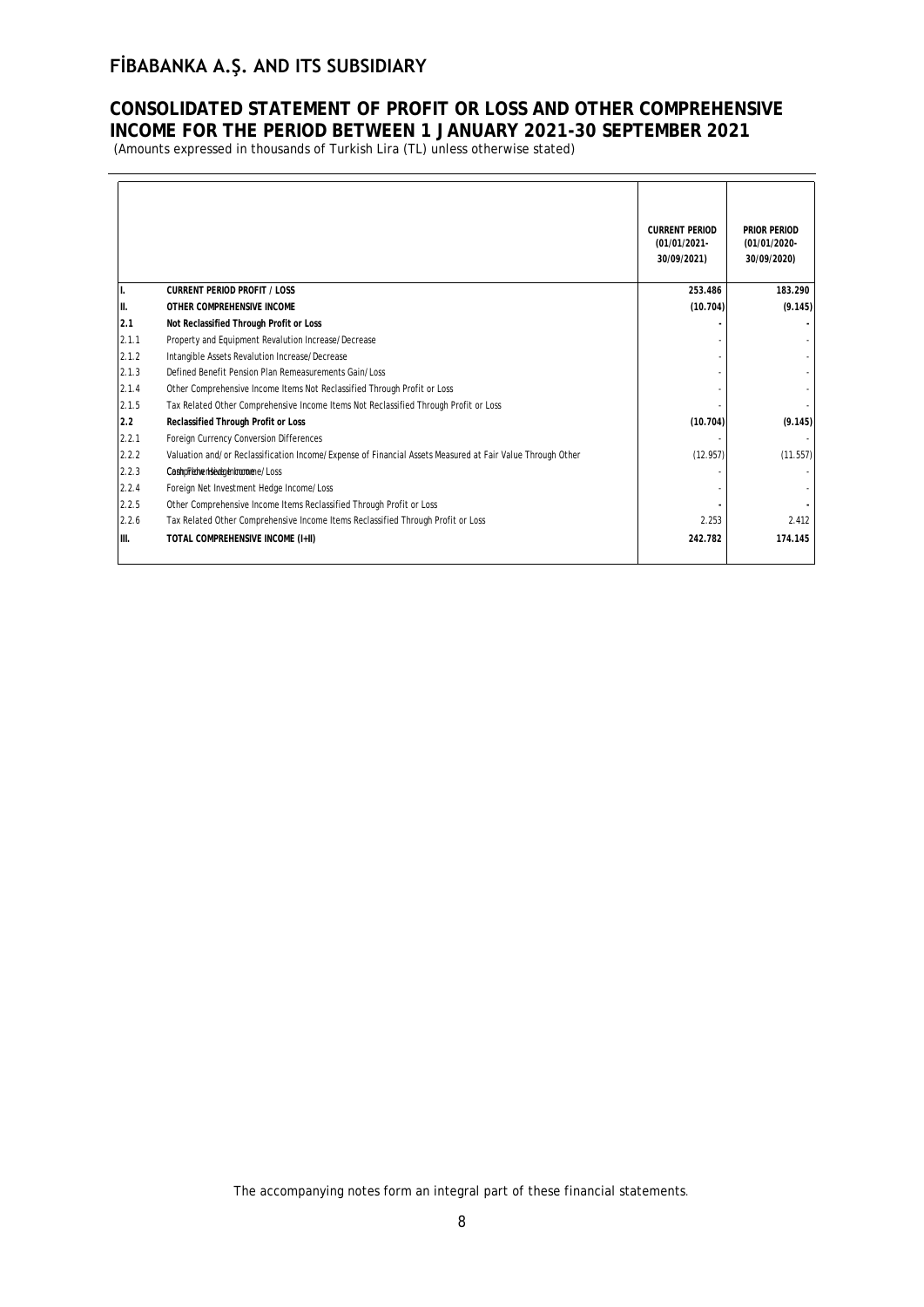# **CONSOLIDATED STATEMENT OF CHANGES IN SHAREHOLDERS' EQUITY FOR THE PERIOD BETWEEN 1 JANUARY 2021-30 SEPTEMBER 2021**

(Amounts expressed in thousands of Turkish Lira (TL) unless otherwise stated)

| Other Accumulated Comprehensive Income or Expense<br>Other Accumulated Comprehensive Income or Expense<br>That Will Not Be Reclassified in Profit and Loss<br>That Will Be Reclassified in Profit and Loss<br>STATEMENT OF CHANGES IN SHAREHOLDERS' EQUITY<br>Paid-in<br>Share<br>Share<br>Other Capital<br>Profit<br>Prior Period<br>Current Period<br><b>Total Equity Excluding</b><br>Minority<br>Total<br>Capital<br>Certificate<br>5<br>Reserves<br>Minority Interests<br>Equity<br>Premium<br>Reserves<br>$\mathbf{1}$<br>$\overline{2}$<br>$\overline{\mathbf{3}}$<br>4<br>6<br>Net Income / Loss<br>Net Income / Loss<br>Interests<br><b>PRIOR PERIOD</b><br>(30/09/2020)<br>Balances at beginning of the period<br>941.161<br>128.678<br>81.575<br>(7.777)<br>15.774<br>284.348<br>319<br>214.927<br>1.659.005<br>87<br>1.659.092<br>Correction made as per TAS 8<br><b>Effect of corrections</b><br>Adjusted balances at beginning of the period (I+II)<br>128.678<br>81.575<br>(7.777)<br>15.774<br>319<br>214.927<br>1.659.005<br>87<br>1.659.092<br>941.161<br>284.348<br>183.243<br>174.098<br>47<br>174.145<br>Total Comprehensive Income<br>(9.145)<br>Capital Increase in Cash<br>Capital Increase through Internal Reserves<br>Capital reserves from inflation adjustments to paid-in capital<br>(10.203)<br>(10.203)<br>(10.203)<br><b>Subordinated Debt</b><br>Increase/Decrease by Other Changes<br>XI. Profit distribution<br>212.044<br>2.883<br>(214.927)<br>212.044<br>(212.044)<br>2.883<br>(2.883)<br>71.372<br>1.823.034<br>Balances at the end of the period (III+IV++X+XI)<br>941.161<br>128.678<br>(7.777)<br>6.629<br>496.392<br>3.202<br>183.243<br>1.822.900<br>134<br><b>CURRENT PERIOD</b><br>(30/09/2021)<br>85.097<br>1.884.252<br>1.884.412<br>Prior period ending balance<br>941.161<br>128.678<br>(10.787)<br>22.263<br>496.393<br>(15.534)<br>236.983<br>160<br>Correction made as per TAS 8<br>Effect of corrections<br>Effect of changes in accounting policies<br>85.097<br>(15.534)<br>160<br>1.884.412<br>Adjusted balance (I+II)<br>128.678<br>(10.787)<br>22.263<br>496.393<br>236.983<br>1.884.252<br>941.161<br>253.455<br>242.782<br><b>Total Comprehensive Income</b><br>(10.704)<br>242.751<br>31<br>Capital increase in cash<br>Capital increase through internal reserves<br>Capital reserves from inflation adjustments to paid-in capital<br>VIII. Convertable Bonds<br>(15.505)<br>(15.505)<br>(15.505)<br>Subordinated Debt (*)<br>30.408<br>Increase / decrease due to other changes (**)<br>(30.408)<br><b>Profit Distribution</b><br>211.099<br>25.882<br>(236.983)<br>(211.099)<br>211.099<br>11.3 Other<br>25.882<br>(25.884) |                                                  |         |         |  |         |          |  |        |         |          |         |           |     |           |
|------------------------------------------------------------------------------------------------------------------------------------------------------------------------------------------------------------------------------------------------------------------------------------------------------------------------------------------------------------------------------------------------------------------------------------------------------------------------------------------------------------------------------------------------------------------------------------------------------------------------------------------------------------------------------------------------------------------------------------------------------------------------------------------------------------------------------------------------------------------------------------------------------------------------------------------------------------------------------------------------------------------------------------------------------------------------------------------------------------------------------------------------------------------------------------------------------------------------------------------------------------------------------------------------------------------------------------------------------------------------------------------------------------------------------------------------------------------------------------------------------------------------------------------------------------------------------------------------------------------------------------------------------------------------------------------------------------------------------------------------------------------------------------------------------------------------------------------------------------------------------------------------------------------------------------------------------------------------------------------------------------------------------------------------------------------------------------------------------------------------------------------------------------------------------------------------------------------------------------------------------------------------------------------------------------------------------------------------------------------------------------------------------------------------------------------------------------------------------------------------------------------------------------------------------------------------------------------------------------------------------------------------------------------------------------------------|--------------------------------------------------|---------|---------|--|---------|----------|--|--------|---------|----------|---------|-----------|-----|-----------|
|                                                                                                                                                                                                                                                                                                                                                                                                                                                                                                                                                                                                                                                                                                                                                                                                                                                                                                                                                                                                                                                                                                                                                                                                                                                                                                                                                                                                                                                                                                                                                                                                                                                                                                                                                                                                                                                                                                                                                                                                                                                                                                                                                                                                                                                                                                                                                                                                                                                                                                                                                                                                                                                                                                |                                                  |         |         |  |         |          |  |        |         |          |         |           |     |           |
|                                                                                                                                                                                                                                                                                                                                                                                                                                                                                                                                                                                                                                                                                                                                                                                                                                                                                                                                                                                                                                                                                                                                                                                                                                                                                                                                                                                                                                                                                                                                                                                                                                                                                                                                                                                                                                                                                                                                                                                                                                                                                                                                                                                                                                                                                                                                                                                                                                                                                                                                                                                                                                                                                                |                                                  |         |         |  |         |          |  |        |         |          |         |           |     |           |
|                                                                                                                                                                                                                                                                                                                                                                                                                                                                                                                                                                                                                                                                                                                                                                                                                                                                                                                                                                                                                                                                                                                                                                                                                                                                                                                                                                                                                                                                                                                                                                                                                                                                                                                                                                                                                                                                                                                                                                                                                                                                                                                                                                                                                                                                                                                                                                                                                                                                                                                                                                                                                                                                                                |                                                  |         |         |  |         |          |  |        |         |          |         |           |     |           |
|                                                                                                                                                                                                                                                                                                                                                                                                                                                                                                                                                                                                                                                                                                                                                                                                                                                                                                                                                                                                                                                                                                                                                                                                                                                                                                                                                                                                                                                                                                                                                                                                                                                                                                                                                                                                                                                                                                                                                                                                                                                                                                                                                                                                                                                                                                                                                                                                                                                                                                                                                                                                                                                                                                |                                                  |         |         |  |         |          |  |        |         |          |         |           |     |           |
|                                                                                                                                                                                                                                                                                                                                                                                                                                                                                                                                                                                                                                                                                                                                                                                                                                                                                                                                                                                                                                                                                                                                                                                                                                                                                                                                                                                                                                                                                                                                                                                                                                                                                                                                                                                                                                                                                                                                                                                                                                                                                                                                                                                                                                                                                                                                                                                                                                                                                                                                                                                                                                                                                                |                                                  |         |         |  |         |          |  |        |         |          |         |           |     |           |
|                                                                                                                                                                                                                                                                                                                                                                                                                                                                                                                                                                                                                                                                                                                                                                                                                                                                                                                                                                                                                                                                                                                                                                                                                                                                                                                                                                                                                                                                                                                                                                                                                                                                                                                                                                                                                                                                                                                                                                                                                                                                                                                                                                                                                                                                                                                                                                                                                                                                                                                                                                                                                                                                                                |                                                  |         |         |  |         |          |  |        |         |          |         |           |     |           |
|                                                                                                                                                                                                                                                                                                                                                                                                                                                                                                                                                                                                                                                                                                                                                                                                                                                                                                                                                                                                                                                                                                                                                                                                                                                                                                                                                                                                                                                                                                                                                                                                                                                                                                                                                                                                                                                                                                                                                                                                                                                                                                                                                                                                                                                                                                                                                                                                                                                                                                                                                                                                                                                                                                |                                                  |         |         |  |         |          |  |        |         |          |         |           |     |           |
|                                                                                                                                                                                                                                                                                                                                                                                                                                                                                                                                                                                                                                                                                                                                                                                                                                                                                                                                                                                                                                                                                                                                                                                                                                                                                                                                                                                                                                                                                                                                                                                                                                                                                                                                                                                                                                                                                                                                                                                                                                                                                                                                                                                                                                                                                                                                                                                                                                                                                                                                                                                                                                                                                                |                                                  |         |         |  |         |          |  |        |         |          |         |           |     |           |
|                                                                                                                                                                                                                                                                                                                                                                                                                                                                                                                                                                                                                                                                                                                                                                                                                                                                                                                                                                                                                                                                                                                                                                                                                                                                                                                                                                                                                                                                                                                                                                                                                                                                                                                                                                                                                                                                                                                                                                                                                                                                                                                                                                                                                                                                                                                                                                                                                                                                                                                                                                                                                                                                                                |                                                  |         |         |  |         |          |  |        |         |          |         |           |     |           |
|                                                                                                                                                                                                                                                                                                                                                                                                                                                                                                                                                                                                                                                                                                                                                                                                                                                                                                                                                                                                                                                                                                                                                                                                                                                                                                                                                                                                                                                                                                                                                                                                                                                                                                                                                                                                                                                                                                                                                                                                                                                                                                                                                                                                                                                                                                                                                                                                                                                                                                                                                                                                                                                                                                | 2.1                                              |         |         |  |         |          |  |        |         |          |         |           |     |           |
|                                                                                                                                                                                                                                                                                                                                                                                                                                                                                                                                                                                                                                                                                                                                                                                                                                                                                                                                                                                                                                                                                                                                                                                                                                                                                                                                                                                                                                                                                                                                                                                                                                                                                                                                                                                                                                                                                                                                                                                                                                                                                                                                                                                                                                                                                                                                                                                                                                                                                                                                                                                                                                                                                                | 2.2 Effect of changes in accounting policies     |         |         |  |         |          |  |        |         |          |         |           |     |           |
|                                                                                                                                                                                                                                                                                                                                                                                                                                                                                                                                                                                                                                                                                                                                                                                                                                                                                                                                                                                                                                                                                                                                                                                                                                                                                                                                                                                                                                                                                                                                                                                                                                                                                                                                                                                                                                                                                                                                                                                                                                                                                                                                                                                                                                                                                                                                                                                                                                                                                                                                                                                                                                                                                                |                                                  |         |         |  |         |          |  |        |         |          |         |           |     |           |
|                                                                                                                                                                                                                                                                                                                                                                                                                                                                                                                                                                                                                                                                                                                                                                                                                                                                                                                                                                                                                                                                                                                                                                                                                                                                                                                                                                                                                                                                                                                                                                                                                                                                                                                                                                                                                                                                                                                                                                                                                                                                                                                                                                                                                                                                                                                                                                                                                                                                                                                                                                                                                                                                                                | IV.                                              |         |         |  |         |          |  |        |         |          |         |           |     |           |
|                                                                                                                                                                                                                                                                                                                                                                                                                                                                                                                                                                                                                                                                                                                                                                                                                                                                                                                                                                                                                                                                                                                                                                                                                                                                                                                                                                                                                                                                                                                                                                                                                                                                                                                                                                                                                                                                                                                                                                                                                                                                                                                                                                                                                                                                                                                                                                                                                                                                                                                                                                                                                                                                                                |                                                  |         |         |  |         |          |  |        |         |          |         |           |     |           |
|                                                                                                                                                                                                                                                                                                                                                                                                                                                                                                                                                                                                                                                                                                                                                                                                                                                                                                                                                                                                                                                                                                                                                                                                                                                                                                                                                                                                                                                                                                                                                                                                                                                                                                                                                                                                                                                                                                                                                                                                                                                                                                                                                                                                                                                                                                                                                                                                                                                                                                                                                                                                                                                                                                | IVI.                                             |         |         |  |         |          |  |        |         |          |         |           |     |           |
|                                                                                                                                                                                                                                                                                                                                                                                                                                                                                                                                                                                                                                                                                                                                                                                                                                                                                                                                                                                                                                                                                                                                                                                                                                                                                                                                                                                                                                                                                                                                                                                                                                                                                                                                                                                                                                                                                                                                                                                                                                                                                                                                                                                                                                                                                                                                                                                                                                                                                                                                                                                                                                                                                                | VII.                                             |         |         |  |         |          |  |        |         |          |         |           |     |           |
|                                                                                                                                                                                                                                                                                                                                                                                                                                                                                                                                                                                                                                                                                                                                                                                                                                                                                                                                                                                                                                                                                                                                                                                                                                                                                                                                                                                                                                                                                                                                                                                                                                                                                                                                                                                                                                                                                                                                                                                                                                                                                                                                                                                                                                                                                                                                                                                                                                                                                                                                                                                                                                                                                                | VIII. Convertible Bonds                          |         |         |  |         |          |  |        |         |          |         |           |     |           |
|                                                                                                                                                                                                                                                                                                                                                                                                                                                                                                                                                                                                                                                                                                                                                                                                                                                                                                                                                                                                                                                                                                                                                                                                                                                                                                                                                                                                                                                                                                                                                                                                                                                                                                                                                                                                                                                                                                                                                                                                                                                                                                                                                                                                                                                                                                                                                                                                                                                                                                                                                                                                                                                                                                | IX.                                              |         |         |  |         |          |  |        |         |          |         |           |     |           |
|                                                                                                                                                                                                                                                                                                                                                                                                                                                                                                                                                                                                                                                                                                                                                                                                                                                                                                                                                                                                                                                                                                                                                                                                                                                                                                                                                                                                                                                                                                                                                                                                                                                                                                                                                                                                                                                                                                                                                                                                                                                                                                                                                                                                                                                                                                                                                                                                                                                                                                                                                                                                                                                                                                |                                                  |         |         |  |         |          |  |        |         |          |         |           |     |           |
|                                                                                                                                                                                                                                                                                                                                                                                                                                                                                                                                                                                                                                                                                                                                                                                                                                                                                                                                                                                                                                                                                                                                                                                                                                                                                                                                                                                                                                                                                                                                                                                                                                                                                                                                                                                                                                                                                                                                                                                                                                                                                                                                                                                                                                                                                                                                                                                                                                                                                                                                                                                                                                                                                                |                                                  |         |         |  |         |          |  |        |         |          |         |           |     |           |
|                                                                                                                                                                                                                                                                                                                                                                                                                                                                                                                                                                                                                                                                                                                                                                                                                                                                                                                                                                                                                                                                                                                                                                                                                                                                                                                                                                                                                                                                                                                                                                                                                                                                                                                                                                                                                                                                                                                                                                                                                                                                                                                                                                                                                                                                                                                                                                                                                                                                                                                                                                                                                                                                                                | 11.1 Dividends                                   |         |         |  |         |          |  |        |         |          |         |           |     |           |
|                                                                                                                                                                                                                                                                                                                                                                                                                                                                                                                                                                                                                                                                                                                                                                                                                                                                                                                                                                                                                                                                                                                                                                                                                                                                                                                                                                                                                                                                                                                                                                                                                                                                                                                                                                                                                                                                                                                                                                                                                                                                                                                                                                                                                                                                                                                                                                                                                                                                                                                                                                                                                                                                                                | 11.2 Transfers to reserves                       |         |         |  |         |          |  |        |         |          |         |           |     |           |
|                                                                                                                                                                                                                                                                                                                                                                                                                                                                                                                                                                                                                                                                                                                                                                                                                                                                                                                                                                                                                                                                                                                                                                                                                                                                                                                                                                                                                                                                                                                                                                                                                                                                                                                                                                                                                                                                                                                                                                                                                                                                                                                                                                                                                                                                                                                                                                                                                                                                                                                                                                                                                                                                                                | 11.3 Others                                      |         |         |  |         |          |  |        |         |          |         |           |     |           |
|                                                                                                                                                                                                                                                                                                                                                                                                                                                                                                                                                                                                                                                                                                                                                                                                                                                                                                                                                                                                                                                                                                                                                                                                                                                                                                                                                                                                                                                                                                                                                                                                                                                                                                                                                                                                                                                                                                                                                                                                                                                                                                                                                                                                                                                                                                                                                                                                                                                                                                                                                                                                                                                                                                |                                                  |         |         |  |         |          |  |        |         |          |         |           |     |           |
|                                                                                                                                                                                                                                                                                                                                                                                                                                                                                                                                                                                                                                                                                                                                                                                                                                                                                                                                                                                                                                                                                                                                                                                                                                                                                                                                                                                                                                                                                                                                                                                                                                                                                                                                                                                                                                                                                                                                                                                                                                                                                                                                                                                                                                                                                                                                                                                                                                                                                                                                                                                                                                                                                                |                                                  |         |         |  |         |          |  |        |         |          |         |           |     |           |
|                                                                                                                                                                                                                                                                                                                                                                                                                                                                                                                                                                                                                                                                                                                                                                                                                                                                                                                                                                                                                                                                                                                                                                                                                                                                                                                                                                                                                                                                                                                                                                                                                                                                                                                                                                                                                                                                                                                                                                                                                                                                                                                                                                                                                                                                                                                                                                                                                                                                                                                                                                                                                                                                                                |                                                  |         |         |  |         |          |  |        |         |          |         |           |     |           |
|                                                                                                                                                                                                                                                                                                                                                                                                                                                                                                                                                                                                                                                                                                                                                                                                                                                                                                                                                                                                                                                                                                                                                                                                                                                                                                                                                                                                                                                                                                                                                                                                                                                                                                                                                                                                                                                                                                                                                                                                                                                                                                                                                                                                                                                                                                                                                                                                                                                                                                                                                                                                                                                                                                |                                                  |         |         |  |         |          |  |        |         |          |         |           |     |           |
|                                                                                                                                                                                                                                                                                                                                                                                                                                                                                                                                                                                                                                                                                                                                                                                                                                                                                                                                                                                                                                                                                                                                                                                                                                                                                                                                                                                                                                                                                                                                                                                                                                                                                                                                                                                                                                                                                                                                                                                                                                                                                                                                                                                                                                                                                                                                                                                                                                                                                                                                                                                                                                                                                                |                                                  |         |         |  |         |          |  |        |         |          |         |           |     |           |
|                                                                                                                                                                                                                                                                                                                                                                                                                                                                                                                                                                                                                                                                                                                                                                                                                                                                                                                                                                                                                                                                                                                                                                                                                                                                                                                                                                                                                                                                                                                                                                                                                                                                                                                                                                                                                                                                                                                                                                                                                                                                                                                                                                                                                                                                                                                                                                                                                                                                                                                                                                                                                                                                                                |                                                  |         |         |  |         |          |  |        |         |          |         |           |     |           |
|                                                                                                                                                                                                                                                                                                                                                                                                                                                                                                                                                                                                                                                                                                                                                                                                                                                                                                                                                                                                                                                                                                                                                                                                                                                                                                                                                                                                                                                                                                                                                                                                                                                                                                                                                                                                                                                                                                                                                                                                                                                                                                                                                                                                                                                                                                                                                                                                                                                                                                                                                                                                                                                                                                |                                                  |         |         |  |         |          |  |        |         |          |         |           |     |           |
|                                                                                                                                                                                                                                                                                                                                                                                                                                                                                                                                                                                                                                                                                                                                                                                                                                                                                                                                                                                                                                                                                                                                                                                                                                                                                                                                                                                                                                                                                                                                                                                                                                                                                                                                                                                                                                                                                                                                                                                                                                                                                                                                                                                                                                                                                                                                                                                                                                                                                                                                                                                                                                                                                                |                                                  |         |         |  |         |          |  |        |         |          |         |           |     |           |
|                                                                                                                                                                                                                                                                                                                                                                                                                                                                                                                                                                                                                                                                                                                                                                                                                                                                                                                                                                                                                                                                                                                                                                                                                                                                                                                                                                                                                                                                                                                                                                                                                                                                                                                                                                                                                                                                                                                                                                                                                                                                                                                                                                                                                                                                                                                                                                                                                                                                                                                                                                                                                                                                                                |                                                  |         |         |  |         |          |  |        |         |          |         |           |     |           |
|                                                                                                                                                                                                                                                                                                                                                                                                                                                                                                                                                                                                                                                                                                                                                                                                                                                                                                                                                                                                                                                                                                                                                                                                                                                                                                                                                                                                                                                                                                                                                                                                                                                                                                                                                                                                                                                                                                                                                                                                                                                                                                                                                                                                                                                                                                                                                                                                                                                                                                                                                                                                                                                                                                |                                                  |         |         |  |         |          |  |        |         |          |         |           |     |           |
|                                                                                                                                                                                                                                                                                                                                                                                                                                                                                                                                                                                                                                                                                                                                                                                                                                                                                                                                                                                                                                                                                                                                                                                                                                                                                                                                                                                                                                                                                                                                                                                                                                                                                                                                                                                                                                                                                                                                                                                                                                                                                                                                                                                                                                                                                                                                                                                                                                                                                                                                                                                                                                                                                                | IIV.                                             |         |         |  |         |          |  |        |         |          |         |           |     |           |
|                                                                                                                                                                                                                                                                                                                                                                                                                                                                                                                                                                                                                                                                                                                                                                                                                                                                                                                                                                                                                                                                                                                                                                                                                                                                                                                                                                                                                                                                                                                                                                                                                                                                                                                                                                                                                                                                                                                                                                                                                                                                                                                                                                                                                                                                                                                                                                                                                                                                                                                                                                                                                                                                                                |                                                  |         |         |  |         |          |  |        |         |          |         |           |     |           |
|                                                                                                                                                                                                                                                                                                                                                                                                                                                                                                                                                                                                                                                                                                                                                                                                                                                                                                                                                                                                                                                                                                                                                                                                                                                                                                                                                                                                                                                                                                                                                                                                                                                                                                                                                                                                                                                                                                                                                                                                                                                                                                                                                                                                                                                                                                                                                                                                                                                                                                                                                                                                                                                                                                | VI.                                              |         |         |  |         |          |  |        |         |          |         |           |     |           |
|                                                                                                                                                                                                                                                                                                                                                                                                                                                                                                                                                                                                                                                                                                                                                                                                                                                                                                                                                                                                                                                                                                                                                                                                                                                                                                                                                                                                                                                                                                                                                                                                                                                                                                                                                                                                                                                                                                                                                                                                                                                                                                                                                                                                                                                                                                                                                                                                                                                                                                                                                                                                                                                                                                | VII.                                             |         |         |  |         |          |  |        |         |          |         |           |     |           |
|                                                                                                                                                                                                                                                                                                                                                                                                                                                                                                                                                                                                                                                                                                                                                                                                                                                                                                                                                                                                                                                                                                                                                                                                                                                                                                                                                                                                                                                                                                                                                                                                                                                                                                                                                                                                                                                                                                                                                                                                                                                                                                                                                                                                                                                                                                                                                                                                                                                                                                                                                                                                                                                                                                |                                                  |         |         |  |         |          |  |        |         |          |         |           |     |           |
|                                                                                                                                                                                                                                                                                                                                                                                                                                                                                                                                                                                                                                                                                                                                                                                                                                                                                                                                                                                                                                                                                                                                                                                                                                                                                                                                                                                                                                                                                                                                                                                                                                                                                                                                                                                                                                                                                                                                                                                                                                                                                                                                                                                                                                                                                                                                                                                                                                                                                                                                                                                                                                                                                                | IX.                                              |         |         |  |         |          |  |        |         |          |         |           |     |           |
|                                                                                                                                                                                                                                                                                                                                                                                                                                                                                                                                                                                                                                                                                                                                                                                                                                                                                                                                                                                                                                                                                                                                                                                                                                                                                                                                                                                                                                                                                                                                                                                                                                                                                                                                                                                                                                                                                                                                                                                                                                                                                                                                                                                                                                                                                                                                                                                                                                                                                                                                                                                                                                                                                                |                                                  |         |         |  |         |          |  |        |         |          |         |           |     |           |
|                                                                                                                                                                                                                                                                                                                                                                                                                                                                                                                                                                                                                                                                                                                                                                                                                                                                                                                                                                                                                                                                                                                                                                                                                                                                                                                                                                                                                                                                                                                                                                                                                                                                                                                                                                                                                                                                                                                                                                                                                                                                                                                                                                                                                                                                                                                                                                                                                                                                                                                                                                                                                                                                                                | XI.                                              |         |         |  |         |          |  |        |         |          |         |           |     |           |
|                                                                                                                                                                                                                                                                                                                                                                                                                                                                                                                                                                                                                                                                                                                                                                                                                                                                                                                                                                                                                                                                                                                                                                                                                                                                                                                                                                                                                                                                                                                                                                                                                                                                                                                                                                                                                                                                                                                                                                                                                                                                                                                                                                                                                                                                                                                                                                                                                                                                                                                                                                                                                                                                                                | 11.1 Dividends                                   |         |         |  |         |          |  |        |         |          |         |           |     |           |
|                                                                                                                                                                                                                                                                                                                                                                                                                                                                                                                                                                                                                                                                                                                                                                                                                                                                                                                                                                                                                                                                                                                                                                                                                                                                                                                                                                                                                                                                                                                                                                                                                                                                                                                                                                                                                                                                                                                                                                                                                                                                                                                                                                                                                                                                                                                                                                                                                                                                                                                                                                                                                                                                                                | 11.2 Transfers to reserves                       |         |         |  |         |          |  |        |         |          |         |           |     |           |
|                                                                                                                                                                                                                                                                                                                                                                                                                                                                                                                                                                                                                                                                                                                                                                                                                                                                                                                                                                                                                                                                                                                                                                                                                                                                                                                                                                                                                                                                                                                                                                                                                                                                                                                                                                                                                                                                                                                                                                                                                                                                                                                                                                                                                                                                                                                                                                                                                                                                                                                                                                                                                                                                                                |                                                  |         |         |  |         |          |  |        |         |          |         |           |     |           |
|                                                                                                                                                                                                                                                                                                                                                                                                                                                                                                                                                                                                                                                                                                                                                                                                                                                                                                                                                                                                                                                                                                                                                                                                                                                                                                                                                                                                                                                                                                                                                                                                                                                                                                                                                                                                                                                                                                                                                                                                                                                                                                                                                                                                                                                                                                                                                                                                                                                                                                                                                                                                                                                                                                | Balances at the end of the period (III+IV++X+XI) | 941.161 | 128.678 |  | 100,000 | (10.787) |  | 11.559 | 707.492 | (20.060) | 253.455 | 2.111.498 | 191 | 2.111.689 |

(\*) Bank has classified the additional borrowing of TL 100.000 nominal and its interests, which has a capital stock character, under "other subordinated debt" according to the "TAS 32 Financial Instruments: Presentation" S

(\*\*) Related interest expenses are accounted under "the profit or loss of previous years" in the balance sheet.

1. Tangible and intangible asset revaluation reserve

2. Accumulated gains/losses on remeasurement of defined benefit plans

3. Other (other comprehensive income of associates and joint ventures accounted for using equity method that will not be reclassified to profit or loss and other comprehensive income that will not be reclassified to profit

4. Exchange differences on transition,

5. Accumulated gains (losses) due to revolution and/ or reclassification of financial assets measured at fair value through other comprehensive income,

6. Other (accumulated gains or losses on cash flow hedge, other comprehensive income of associates and joint ventures accounted for using equity method that will be reclassified to profit or loss and other accumulated amou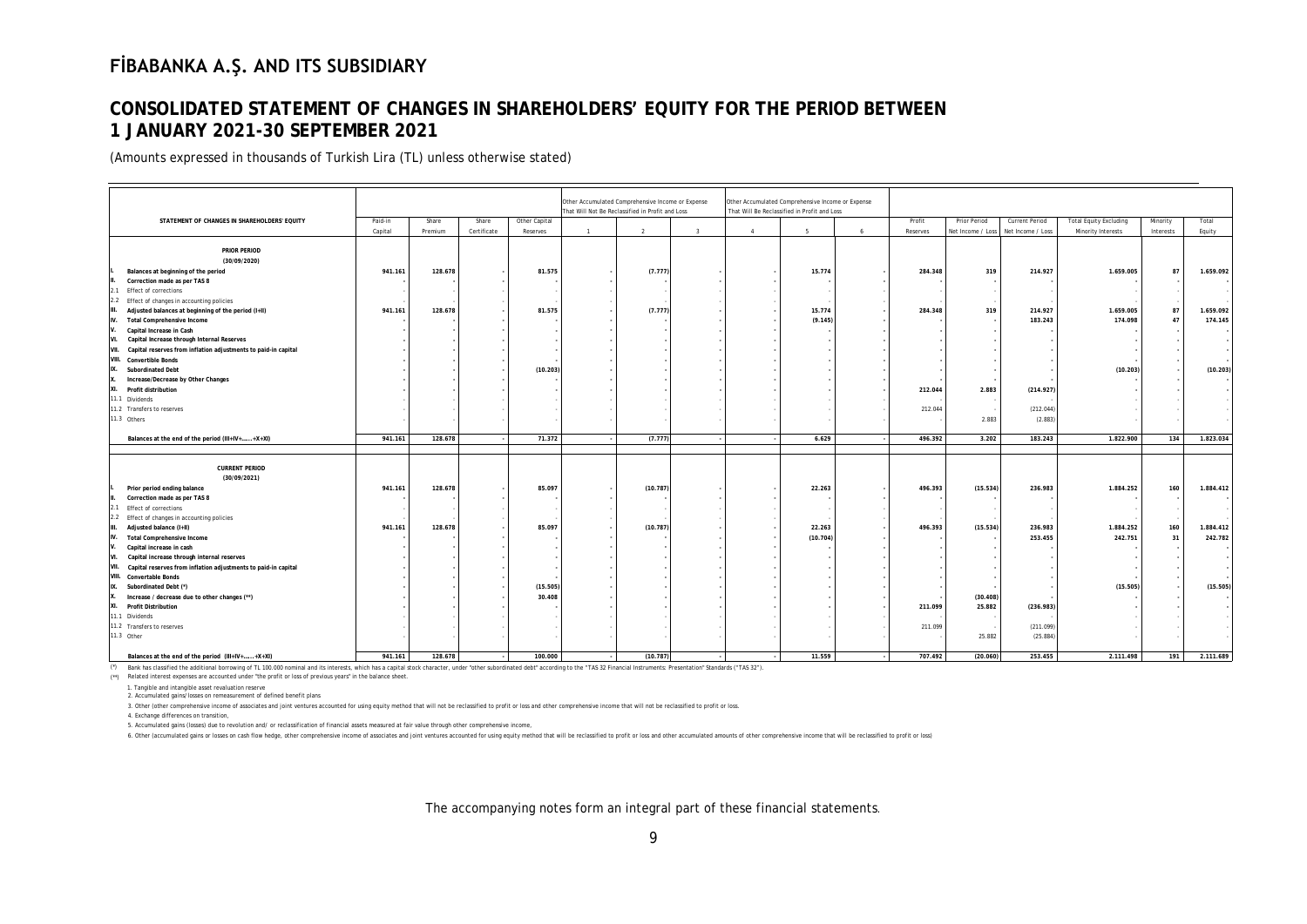# **CONSOLIDATED STATEMENT OF CASH FLOWS FOR THE PERIOD BETWEEN 1 JANUARY 2021-30 SEPTEMBER 2021**

(Amounts expressed in thousands of Turkish Lira (TL) unless otherwise stated)

|                |                                                                                                        |           | <b>CURRENT PERIOD</b>     | PRIOR PERIOD              |
|----------------|--------------------------------------------------------------------------------------------------------|-----------|---------------------------|---------------------------|
|                |                                                                                                        | Footnotes | (01/01/2021 - 30/09/2021) | (01/01/2020 - 30/09/2020) |
| A.             | CASH FLOWS FROM BANKING OPERATIONS                                                                     |           |                           |                           |
|                |                                                                                                        |           |                           |                           |
| 1.1            | Operating profit before changes in operating assets and liabilities                                    |           | (312.273)                 | 610.209                   |
|                |                                                                                                        |           |                           |                           |
| 1.1.1          | Interest received $(+)$                                                                                |           | 2.193.689                 | 1.554.912                 |
| 1.1.2          | Interest paid (-)                                                                                      |           | (1.585.759)               | (754.791)                 |
| 1.1.3<br>1.1.4 | Dividend received (+)<br>Fees and commision received $(+)$                                             |           | 273.948                   | 131.969                   |
| 1.1.5          | Other income $(+)$                                                                                     |           | 209.791                   | 178.556                   |
| 1.1.6          | Collections from previously written off loans and other receivables (+)                                |           | 353.835                   | 235.482                   |
| 1.1.7          | Cash payments to personnel and service suppliers (-)                                                   |           | (484.798)                 | (345.985)                 |
| 1.1.8          | Taxes paid (-)                                                                                         |           | (147.817)                 | (21.701)                  |
| 1.1.9          | Other $(+/-)$                                                                                          |           | (1.125.162)               | (368.233)                 |
|                |                                                                                                        |           |                           |                           |
| 1.2            | Changes in Operating Assets and Liabilities                                                            |           | 2.745.639                 | 668.641                   |
| 1.2.1          | Net (increase) / decrease in financial assets at fair value through profit or loss $(+/-)$             |           | 37.940                    | 1.134.814                 |
| 1.2.2          | Net (increase) / decrease in due from banks (+/-)                                                      |           | 338.138                   | (1.233.659)               |
| 1.2.3          | Net (increase) / decrease in loans (+/-)                                                               |           | 150.506                   | (3.595.172)               |
| 1.2.4          | Net (increase) / decrease in other assets $(+/-)$                                                      |           | (276.449)                 | (40.839)                  |
| 1.2.5          | Net (increase) / decrease in bank deposits (+/-)                                                       |           | (358.182)                 | (332.456)                 |
| 1.2.6          | Net (increase) / decrease in other deposits (+/-)                                                      |           | 3.557.530                 | 2.786.604                 |
| 1.2.7          | Net (increase) / decrease in financial liabilities at fair value through profit or loss (+/-)          |           |                           |                           |
| 1.2.8          | Net (increase) / decrease in funds borrowed (+/-)                                                      |           | (684.555)                 | 730.799                   |
| 1.2.9          | Net (increase) / decrease in matured payables (+/-)                                                    |           |                           |                           |
|                | 1.2.10 Net (increase) / decrease in other liabilities (+/-)                                            |           | (19.289)                  | 1.218.550                 |
| Ι.             | Net Cash Provided from Banking Operations (+/-)                                                        |           | 2.433.366                 | 1.278.850                 |
|                |                                                                                                        |           |                           |                           |
| B.             | CASH FLOWS FROM INVESTMENT ACTIVITIES                                                                  |           |                           |                           |
| II.            | Net Cash Flow Provided from Investment Activities (+/-)                                                |           | (1.318.416)               | (800.019)                 |
| 2.1            | Cash paid for the purchase of associates, subsidiaries and joint ventures (-)                          |           |                           | (81.000)                  |
| 2.2            | Cash obtained from the sale of associates, subsidiaries and joint ventures $(+)$                       |           |                           |                           |
| 2.3            | Cash paid for the purchase of tangible and intangible assets (-)                                       |           | (318.104)                 | (58.363)                  |
| 2.4            | Cash obtained from the sale of tangible and intangible assets (+)                                      |           | 166.206                   | 80.614                    |
| 2.5            | Cash paid for the purchase of financial assets at fair value through other comprehensive income (-)    |           | (307.775)                 | (200.768)                 |
| 2.6            | Cash obtained from the sale of financial assets at fair value through other comprehensive income $(+)$ |           | 1.370                     | 7.123                     |
| 2.7            | Cash paid for the purchase of financial assets at amortised cost (-)                                   |           | (829.779)                 | (536.010)                 |
| 2.8            | Cash obtained from the sale of financial assets at amortised cost (+)                                  |           |                           |                           |
| 2.9            | Other $(+/-)$                                                                                          |           | (30.334)                  | (11.615)                  |
|                |                                                                                                        |           |                           |                           |
| C.             | CASH FLOWS FROM FINANCING ACTIVITIES                                                                   |           |                           |                           |
| III.           | Net Cash Provided from Financing Activities (+/-)                                                      |           | (52.515)                  | (182.225)                 |
| 3.1            | Cash obtained from funds borrowed and securities issued (+)                                            |           |                           | 41.562                    |
| 3.2            | Cash outflow from funds borrowed and securities issued (-)                                             |           | (47.131)                  | (218.374)                 |
| 3.3            | Equity instruments issued $(+)$                                                                        |           |                           |                           |
| 3.4            | Dividends paid (-)                                                                                     |           |                           |                           |
| 3.5            | Payments for financial leases liabilities (-)                                                          |           | (13.250)                  | (13.488)                  |
| 3.6            | Other $(+/-)$                                                                                          |           | 7.866                     | 8.075                     |
| IV.            | Effect of Change in Foreign Exchange Rate on Cash and Cash Equivalents (+/-)                           |           | 141.915                   | (91.477)                  |
|                |                                                                                                        |           |                           |                           |
| V.             | Net Increase (Decrease) in Cash and Cash Equivalents (I+II+III+IV)                                     |           | 1.204.350                 | 205.129                   |
| VI.            | Cash and Cash Equivalents at the Beginning of the Period (+)                                           |           | 2.537.372                 | 2.122.993                 |
| VII.           | Cash and Cash Equivalents at the End of the Period (V+VI)                                              |           | 3.741.722                 | 2.328.122                 |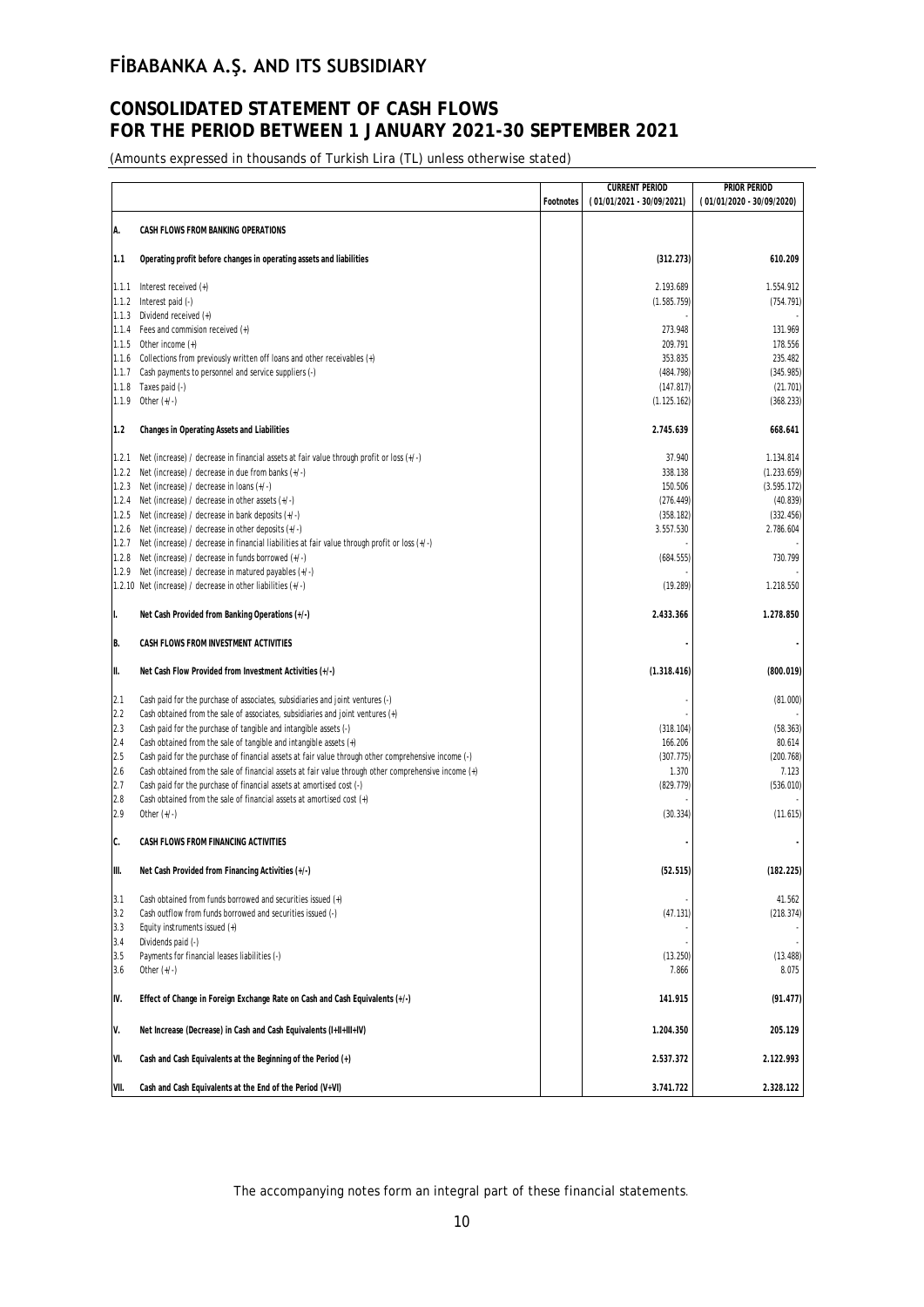# **NOTES TO THE CONSOLIDATED FINANCIAL STATEMENTS FOR THE PERIOD BETWEEN 1 JANUARY- 30 SEPTEMBER 2021**

(Amounts expressed in thousands of Turkish Lira (TL) unless otherwise stated)

## **SECTION THREE**

## **ACCOUNTING PRINCIPLES**

#### **I. Explanations on the basis of presentation**

**1. Preparation of the financial statements and the accompanying footnotes in accordance with Turkish Accounting Standards and the Communiqué on Principles and Procedures on the Accounting Practice and Documentation of Banks**

The Bank prepares its financial statements in accordance with the BRSA Accounting and Reporting Regulation which includes the regulation on "The Procedures and Principles Regarding Banks' Accounting Practices and Maintaining Documents" published in the Official Gazette dated 1 November 2006 with No. 26333, and other regulations on accounting records of banks published by the Banking Regulation and Supervision Agency ("BRSA") and circulars and pronouncements published by the BRSA and Turkish Financial Reporting Standards ("TFRS") published by the Public Oversight Accounting and Auditing Standards Authority ("POA") for the matters not regulated by the aforementioned legislations.

The consolidated financial statements are prepared in thousands of TL based on the historical cost, except for the financial assets and liabilities carried at fair value.

#### **2. Accounting policies and valuation principles applied in preparation of consolidated financial statements**

The accounting policies and valuation principles used in the preparation of the financial statements are explained in Notes II and XXVIII below.

## **3. Other**

The new coronavirus disease (COVID-19), which emerged in Wuhan Province of the People's Republic of China in late December 2019 and spread to other countries, was declared a pandemic by the World Health Organization on 11 March, 2020. In order to keep the negative economic effects of the pandemic at minimum,a number of measures have taken both in Turkey and worldwide. The effects of these developments on the Bank's financial status and operations are closely monitored by the relevant units and the Bank's Top Management.

Covid-19 impact is explained in footnote XXVIII "Other Issues".

## **II. Explanations on the usage strategy of financial instruments and on foreign currency transactions**

## **1. Usage strategy of the financial instruments**

The major factor in managing interest rate and liquidity risk at the balance sheet is parallel movement of assets and liabilities.

Exchange rate risk, interest rate risk and liquidity risk are controlled and measured by various risk management systems, and the balance sheet is managed under the limits set by these systems and the limits legally required. Value at risk models are used for this purpose.

Purchase-sale transactions of short and long-term financial instruments are realized within predetermined risk limits that are allowed for the purpose of increasing risk-free return on capital.

The foreign currency position is carried based on a currency basket to minimize the foreign exchange risk.

#### **2. Foreign currency transactions**

## *2.1 Foreign currency exchange rates used in converting transactions denominated in foreign currencies and their presentation in the financial statements*

The Group recognizes the foreign currency transactions in accordance with TAS 21 "The Effects of Changes in Foreign Exchange Rates". Foreign exchange gains and losses arising from the foreign currency transactions are converted into Turkish Lira by using the exchange rates at the date of the transaction and recognized in accounting records. At the end of the periods, foreign currency assets and liabilities are converted into Turkish Lira by using the spot foreign currency exchange rates of the Bank and the related currency conversion differences are recognized as foreign exchange gains and losses.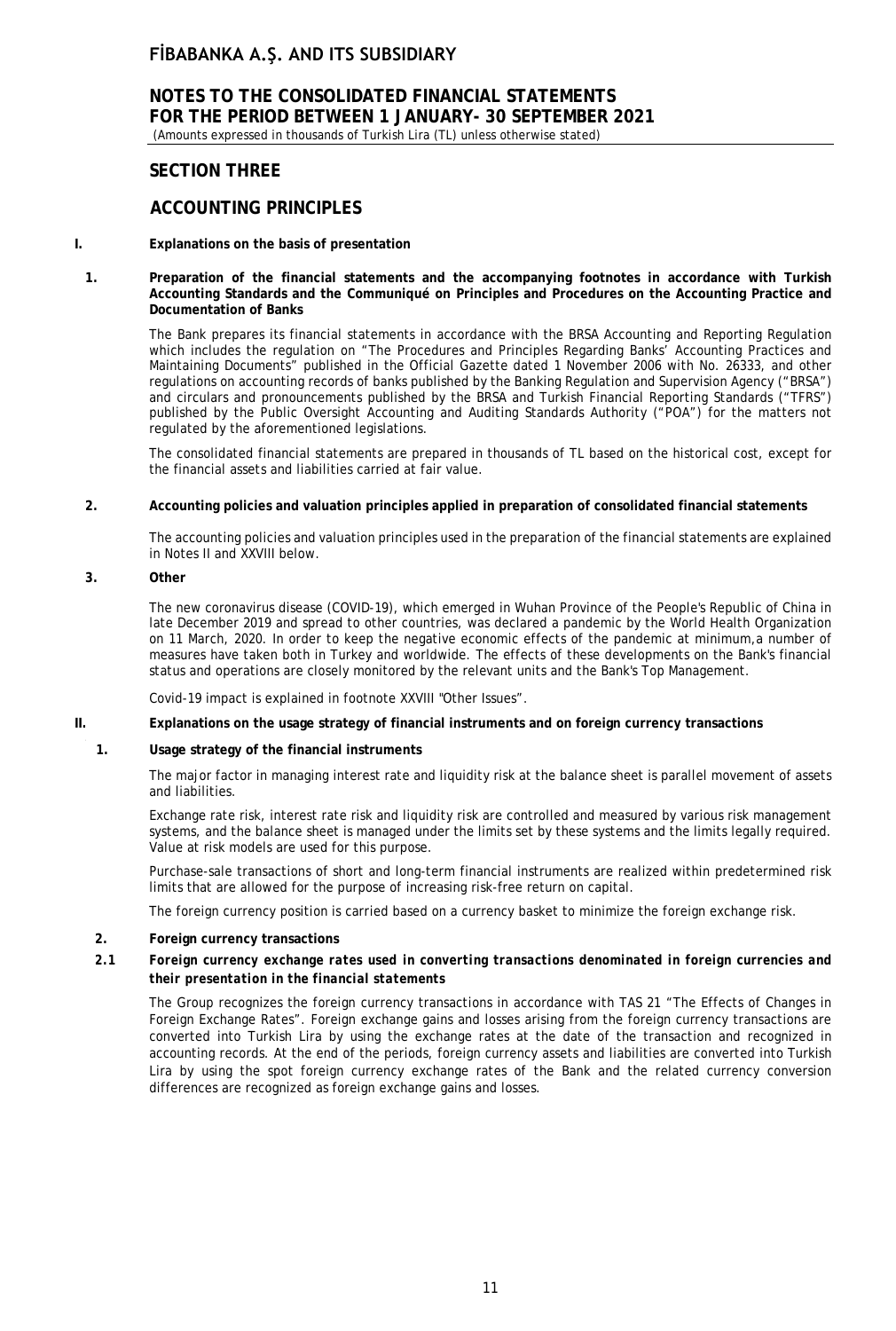# **NOTES TO THE CONSOLIDATED FINANCIAL STATEMENTS FOR THE PERIOD BETWEEN 1 JANUARY- 30 SEPTEMBER 2021**

(Amounts expressed in thousands of Turkish Lira (TL) unless otherwise stated)

**II. Explanations on the usage strategy of financial instruments and on foreign currency transactions (continued)**

## **2. Foreign currency transactions (continued)**

*2.1 Foreign currency exchange rates used in converting transactions denominated in foreign currencies and their presentation in the financial statements* **(continued)**

As at the end of the related periods, the Bank's foreign currency exchange rates are as follows in full TL:

|           | 30 September 2021 31 December 2020 |        |
|-----------|------------------------------------|--------|
| US Dollar | 8,8785                             | 7,3405 |
| Euro      | 10,2933                            | 9.0079 |

#### **III. Explanations on consolidated subsidiaries**

Fiba Portföy Yönetimi A.Ş. ("Fiba Portföy"); the subsidiary of the Bank was consolidated by using full consolidation method in the consolidated financial statements dated 30 September 2021. Fibabanka A.Ş. and Fiba Portföy Yönetimi A.Ş. together are referred to as "the Group" in the report.

Capital Markets Board ("CMB") approved Fiba Portföy's licence application for portfolio management activity and the licence numbered PYŞ. PY 56/1267 and dated 12 December 2013 was assigned to Fiba Portföy.

The objective of Fiba Portföy is to manage portfolios consisting of financial assets as a representative by entering into portfolio management contracts in accordance with CMB laws and relevant regulation and also to perform capital markets operations. Besides, Fiba Portföy can manage the portfolios of local and foreign investment funds, investment trusts, local/foreign real persons, brokerage companies and other similar legal entities within the context of the related regulation as portfolio management activities. On the condition that, the requirements of the Capital Markets regulations are fulfilled and necessary approvals and licences from the Capital Markets Board are obtained; Fiba Portföy can also perform investment advisory services, market consultancy in Borsa İstanbul A.Ş. Emerging Companies Market, and intermediary services for the trading of investment fund certificates. The Bank owns 99% of the equity of Fiba Portföy whose headquarters is located in Istanbul.

According to full consolidation method, the subsidiary's 100% of assets, liabilities, revenues, expenditures and off-balance sheet liabilities were combined with the Parent Bank's assets, liabilities, revenues, expenditures and off-balance sheet liabilities. Book value of the investment in the Group's subsidiary and the portion of the cost of subsidiary's capital belonging to the Group are eliminated. All intragroup balances and income and expenses relating to transactions between the Bank and its subsidiary are eliminated in full consolidation. Minority shares in the net income of consolidated subsidiary determined the net income of the Group and were presented as a separate item in the statement of profit or loss. Minority shares were presented under equity in the consolidated financial statement.

## **IV. Explanations on forward transactions, options and derivative instruments**

The Parent Bank's derivative transactions mainly consist of currency swaps, interest rate swaps, currency options and currency forward purchase/sale contracts. The Parent Bank does not have any embedded derivatives separated from the host contract.

The Parent Bank's derivative instruments held for trading are classified as "Derivative Financial Assets Measured at Fair Value Through Profit and Loss" or "Derivative Financial Assets Measured at Fair Value through Other Comprehensive Income" in accordance with TFRS 9 and derivative instruments for hedging purpose are classified, measured and accounted in accordance with TAS 39 "Financial Instruments: Recognition and Measurement", respectively.

The liabilities and receivables arising from the derivative transactions are recorded as off-balance sheet items at their contractual values.

Derivative transactions are measured at their fair values subsequent to their acquisition. In accordance with the classification of derivative financial instruments, if the fair value is positive, the amount is classified as "Derivative Financial Assets at Fair Value Through Profit or Loss" or "Derivative Financial Assets at Fair Value Through Other Comprehensive Income", if the fair value is negative, the amount is classified as "Derivative Financial Liabilities at Fair Value Through Profit or Loss" or "Derivative Financial Liabilities at Fair Value Through Other Comprehensive Income". The fair value differences of derivative financial instruments are recognized in the statement of profit or loss under trading profit/loss line as profit/loss from derivative financial transactions.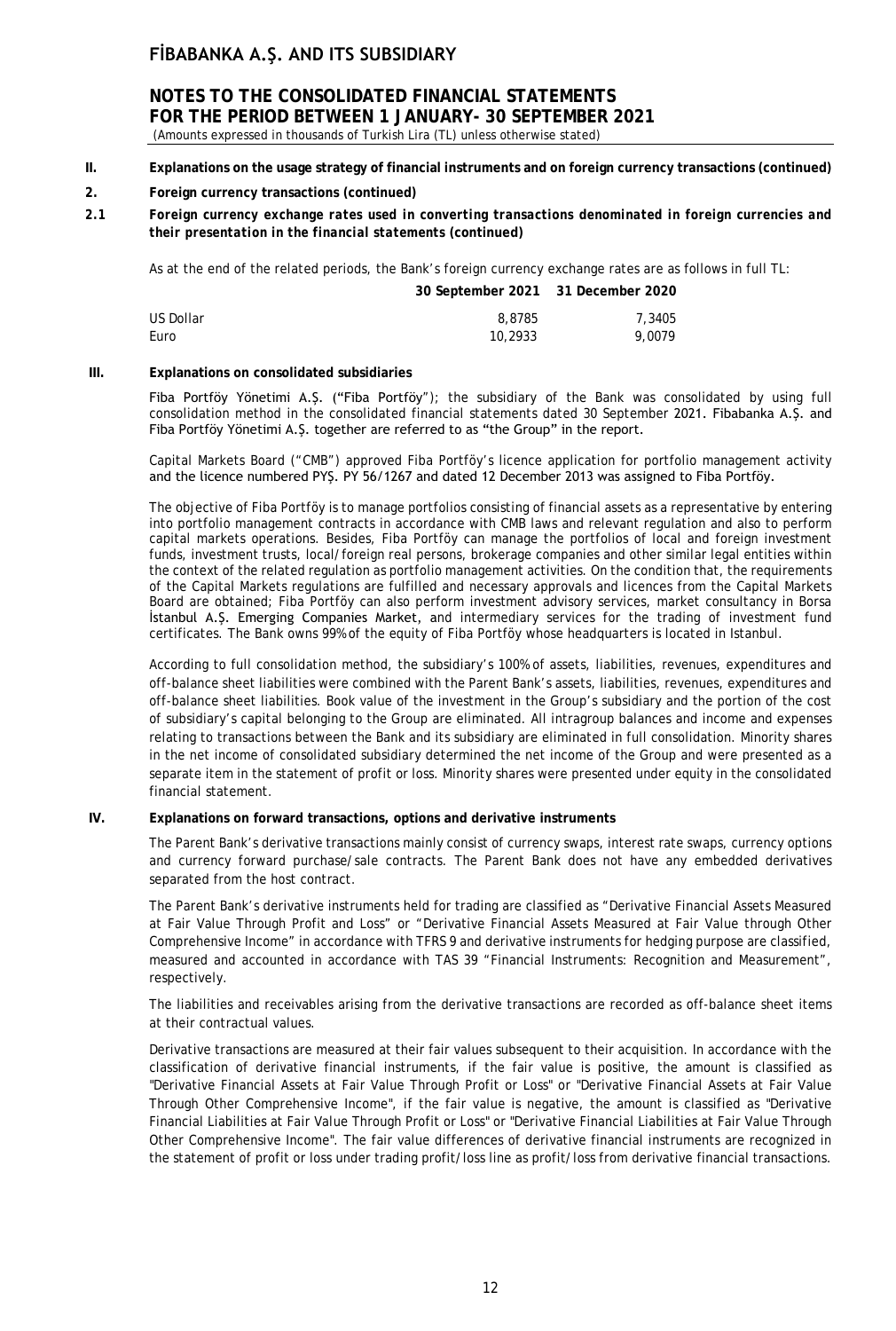## **NOTES TO THE CONSOLIDATED FINANCIAL STATEMENTS FOR THE PERIOD BETWEEN 1 JANUARY- 30 SEPTEMBER 2021** (Amounts expressed in thousands of Turkish Lira (TL) unless otherwise stated)

## **IV. Explanations on forward transactions, options and derivative instruments (continued)**

## **Explanations on derivative financial instruments held for hedging**

The Parent Bank enters into cross currency swap transactions in order to hedge the change in fair values of fixedrate financial instruments. While applying fair value hedge accounting, the changes in fair values of hedging instrument and hedged item are recognised in statement of profit or loss.

If the hedging is effective, the changes in fair value of the hedged item, which is fixed rate TL denominated loans, are presented in statement of financial position together with the hedged item. Subsequently, derivative transactions are valued at their fair values and the changes in their fair values are recorded on balance sheet under "Derivative Financial Assets at Fair Value Through Profit or Loss" or "Derivative Financial Liabilities at Fair Value Through Profit or Loss", respectively depending on the fair values being positive or negative. Fair value changes are recorded under statement of profit or loss.

The Parent Bank performs effectiveness tests at the beginning of the hedge accounting period and at each reporting period.

The hedge accounting is discontinued when the hedging instrument expires, is exercised, sold or no longer effective. When discontinuing fair value hedge accounting, the cumulative fair value changes in carrying value of the hedged item arising from the hedged risk are amortized to statement of profit or loss over the life of the hedged item from that date of the hedge accounting is discontinued.

## **V. Explanations on interest income and expenses**

Interest income and expenses are recognized on accrual basis by using internal rate of return for financial assets and liabilities with given future cash payments and collections.

## **VI. Explanations on fee and commission income and expenses**

Except for fees and commissions that are integral part of the effective interest rates of financial instruments measured at amortized costs, the fees and commissions are accounted for in accordance with "TFRS 15 Revenue from Contracts with Customers". Except for certain fees related with certain banking transactions and recognized when the related service is given, fees and commissions received or paid, and other fees and commissions paid to financial institutions are accounted on accrual basis throughout the service period.

## **VII. Explanations on financial assets**

Financial assets include cash on hand, contractual rights to receive cash or another financial asset from the counterparty or the right to exchange of financial instruments or equity instrument transactions of the counterparty. Financial assets are classified into three groups as financial assets at fair value through profit or loss, financial assets at fair value through other comprehensive income and financial assets measured at amortized cost.

## **1. Financial assets at fair value through profit or loss**

Financial assets at fair value through profit or loss are financial assets other than the ones that are managed with business model that aims to hold to collect contractual cash flows or business model that aims to collect both the contractual cash flows and cash flows arising from the sale of the assets; and if the contractual terms of the financial asset do not lead to cash flows representing solely payments of principal and interest at certain date; that are either acquired for generating a profit from short term fluctuations in prices or are financial assets included in a portfolio aiming to short-term profit making. Financial assets at the fair value through profit or loss are initially recognized at fair value and remeasured at their fair value after recognition. All gains and losses arising from these valuations are reflected in the statement of profit or loss.

Loans measured at fair value through profit or loss are subject to valuation in accordance with fair value principles and profit or losses, emerging as a result of valuation, are recognized under profit/loss accounts.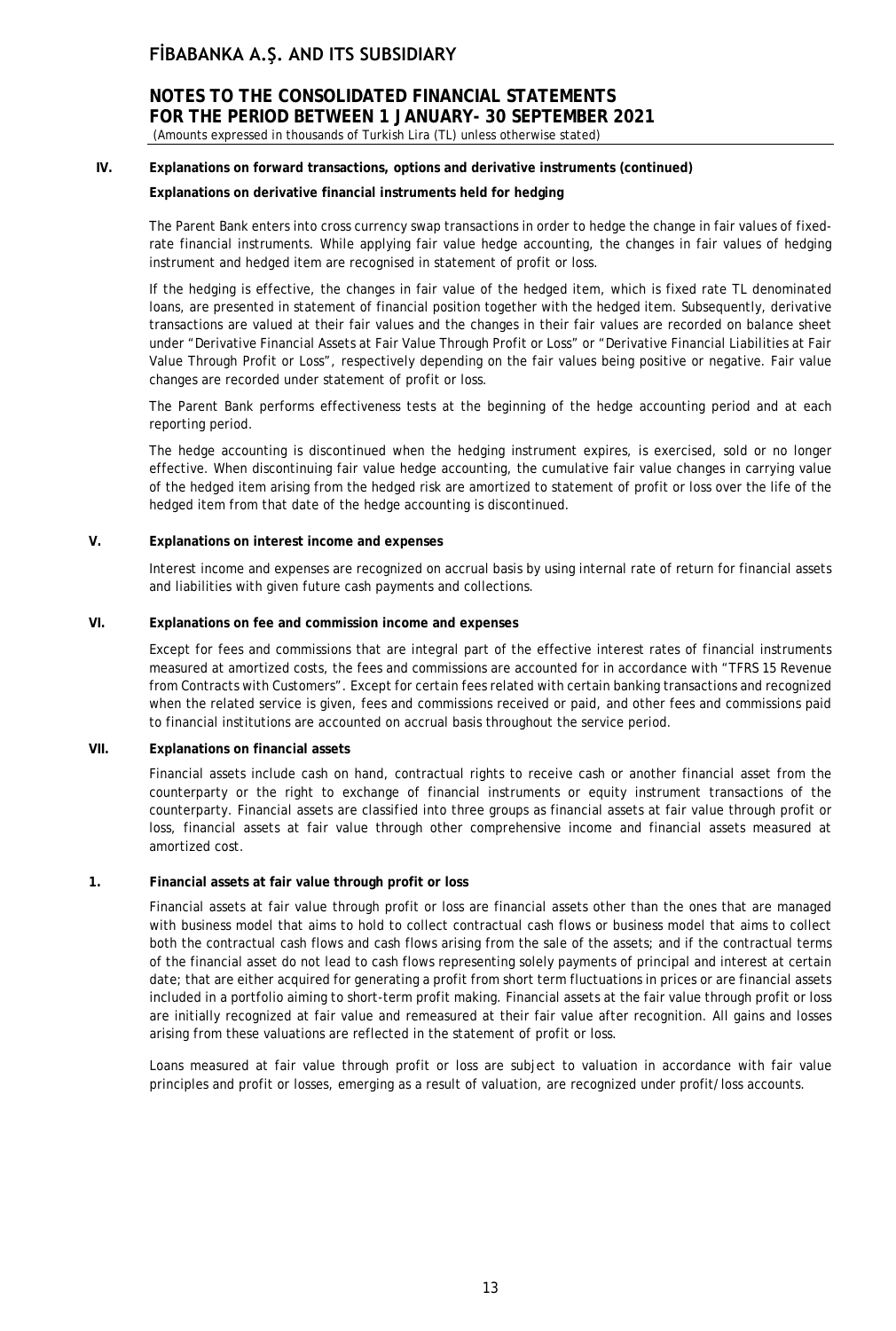**NOTES TO THE CONSOLIDATED FINANCIAL STATEMENTS FOR THE PERIOD BETWEEN 1 JANUARY- 30 SEPTEMBER 2021** (Amounts expressed in thousands of Turkish Lira (TL) unless otherwise stated)

## **VII. Explanations on financial assets (continued)**

## **2. Financial assets measured at fair value through other comprehensive income**

Financial assets are measured at fair value through other comprehensive income if financial asset is held within a business model whose objective is achieved by both collecting contractual cash flows and selling financial assets and contractual terms of the financial asset give rise on specified dates to cash flows that are solely payments of principal and interest on principal amount outstanding.

Financial assets at fair value through other comprehensive income are recognized by adding transaction costs to acquisition cost reflecting the fair value of the financial asset. After the recognition, financial assets at fair value through other comprehensive income are remeasured at fair value. Interest income calculated with effective interest rate method arising from financial assets at fair value through other comprehensive income and dividend income from equity securities are recorded to statement of profit or loss. "Unrealized gains and losses" arising from the difference between the amortized cost and the fair value of financial assets at fair value through other comprehensive income are not reflected in the statement of profit or loss of the period until the acquisition of the asset, sale of the asset, the disposal of the asset, and impairment of the asset and they are accounted under the "Accumulated other comprehensive income or expense to be reclassified through profit or loss" under shareholders' equity. When these securities are collected or disposed of, the accumulated fair value differences reflected in the equity are recognized in the statement of profit or loss.

Equity securities, which are classified as financial assets at fair value through other comprehensive income can be measured are carried at fair value. However, in some exceptional cases, cost may be an appropriate estimation method for determining fair value. The cost is estimated to be the case fair value is reflected in the best way possible.

## **3. Financial assets measured at amortized cost**

Financial assets that are held for collection of contractual cash flows where those cash flows represent solely payments of principal and interest are classified as financial assets measured at amortized cost.

Financial assets measured at amortized cost are initially recognized at acquisition cost including the transaction costs which reflect the fair value of those instruments and subsequently recognized at amortized cost by using effective interest rate method. Interest income obtained from financial assets measured at amortized cost is accounted in statement of profit or loss.

## **4. Loans**

Loans are financial assets generated by providing cash, commodity or service to the borrower. These loans and receivables are recorded by acquisition cost reflecting fair value and afterwards measured at amortized cost by using effective interest rate (internal rate of return) method. Fees and other costs paid for the assets taken as collateral for those loans are not recognized as cost of operation and accounted in expense accounts. Bank's loans are presented in "Financial Assets Measured at Amortized Cost" and "Financial Assets at Fair Value Through Profit or Loss" accounts.

## **VIII. Explanations on expected credit loss**

The Parent Bank recognizes expected credit loss allowance for financial assets measured at amortized cost and measured at fair value through other comprehensive income.

As of 1 January 2018, the Bank recognizes provisions for impairment in accordance with TFRS 9 requirements according to the "Regulation on the Procedures and Principles for Classification of Loans by Banks and Provisions to be set aside" published in the Official Gazette dated 22 September 2016 numbered 29750.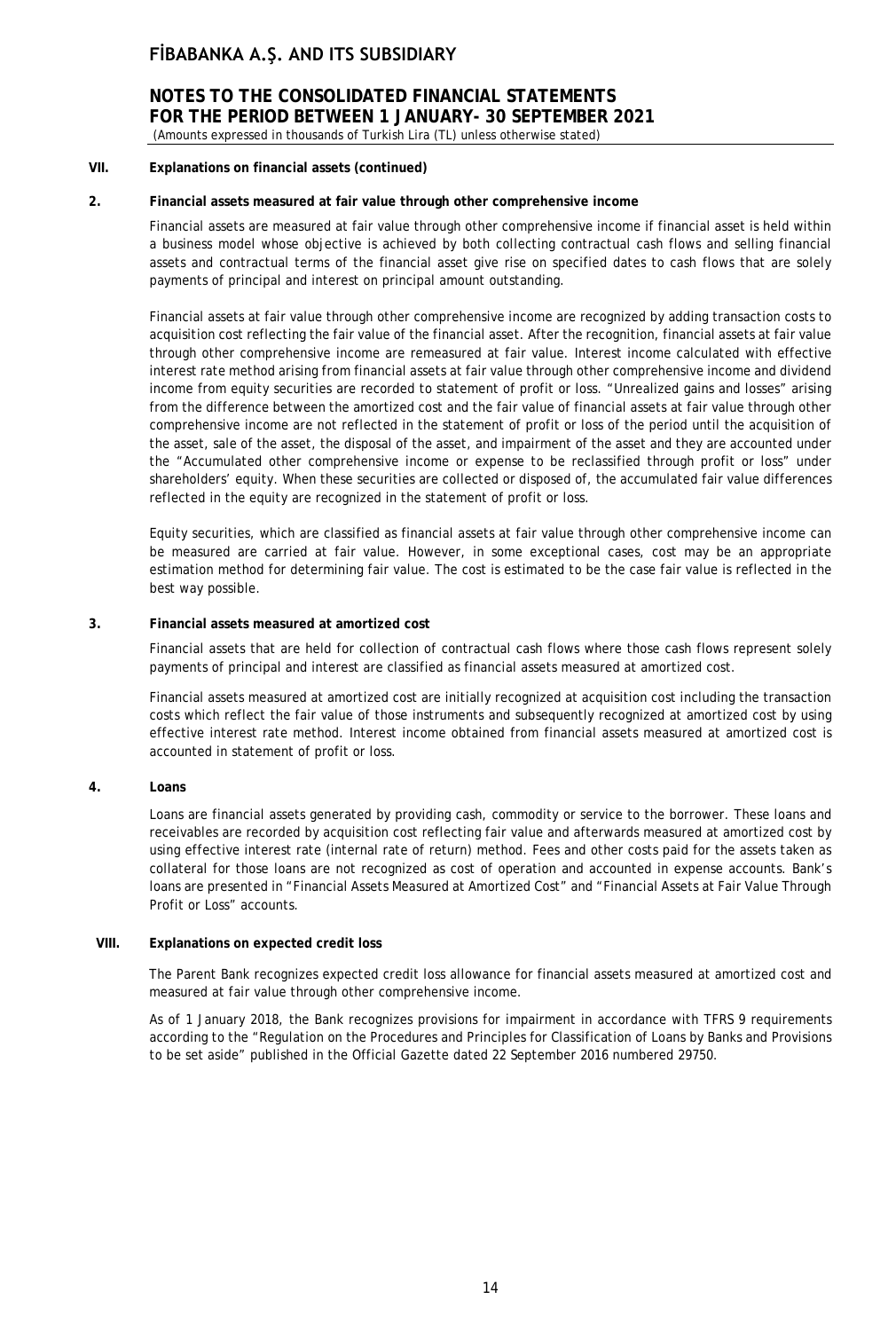# **NOTES TO THE CONSOLIDATED FINANCIAL STATEMENTS FOR THE PERIOD BETWEEN 1 JANUARY- 30 SEPTEMBER 2021**

(Amounts expressed in thousands of Turkish Lira (TL) unless otherwise stated)

## **VIII. Explanations on expected credit loss (continued)**

## **Calculation of expected credit loss**

The expected credit loss estimates are required to be unbiased, probability-weighted and include supportable information about past events, current conditions, and forecasts of future economic conditions. Expected credit loss is calculated by using following components: "Exposure at Default", "Probability of Default" and "Loss Given Default".

These financial assets are divided into three categories depending on the gradual increase in credit risk observed since their initial recognition:

## *Stage 1*

For the financial assets at initial recognition or that do not have a significant increase in credit risk since initial recognition. Impairment for credit risk will be recorded in the amount of 12-month expected credit losses.

## *Stage 2*

In the event of a significant increase in credit risk since initial recognition, the financial asset will be transferred to Stage 2. Impairment for credit risk will be determined on the basis of the instrument's lifetime expected credit losses.

## *Stage 3*

Stage 3 includes financial assets that have objective evidence of impairment at the reporting date. For these assets, lifetime expected credit losses are recognized.

As part of TFRS 9, expected credit loss models are improved in process of exposure at default, probability of default and loss given default. These models are formed by taking into consideration internal ratings systems, past data and prospective expectations and considering below factors;

- Costumer type (individual, corporate, commercial and SME)
- Product type
- Ratings used as part of internal ratings systems (for corporate segment)
- **Collaterals**
- Collection period
- Exposure at default
- Time passed since loan disbursement
- Time to maturity

If the existing provision model is not able to reflect the situation, individual assessment is possible by using the cash flow expectations of Credits Monitoring and Collection Department.

**Exposure at Default:** Expresses the exposure amount when debtor defaults. It accounts along with the maturity of the borrower. The amount of additional risk that may occur in case of default is added to the amount of risk and included in the calculations by using the credit conversion rates (CCR) for irrevocable commitments.

**Probability of Default:** Refers to the probability of default due to the inability of the debtor to fulfill its obligations. 12-month or lifetime estimation is performed according to whether there is an increase in credit risk or not.

**Loss Given Default:** In the default of the borrower, it is calculated as the expected credit loss to exposure at default. Loss given default models include inputs such as product type, customer segment, collateral structure, customer payment performance.

**Macroeconomics Factors:** Macroeconomics indicators are taken into account in determining the probability of default component in the expected credit loss calculation. Future macroeconomics forecasts are reflected in the expected credit loss calculations using more than one scenario.

While macroeconomics information is included, models and estimates reflecting the relationships between model risk parameters and macroeconomics variables are taken into consideration. The main macroeconomics indicators that make up these estimation models are the Gross Domestic Product (GDP) and the unemployment rate. Macroeconomics estimation models include more than one scenario and the related scenarios are taken into account in the expected credit loss calculations.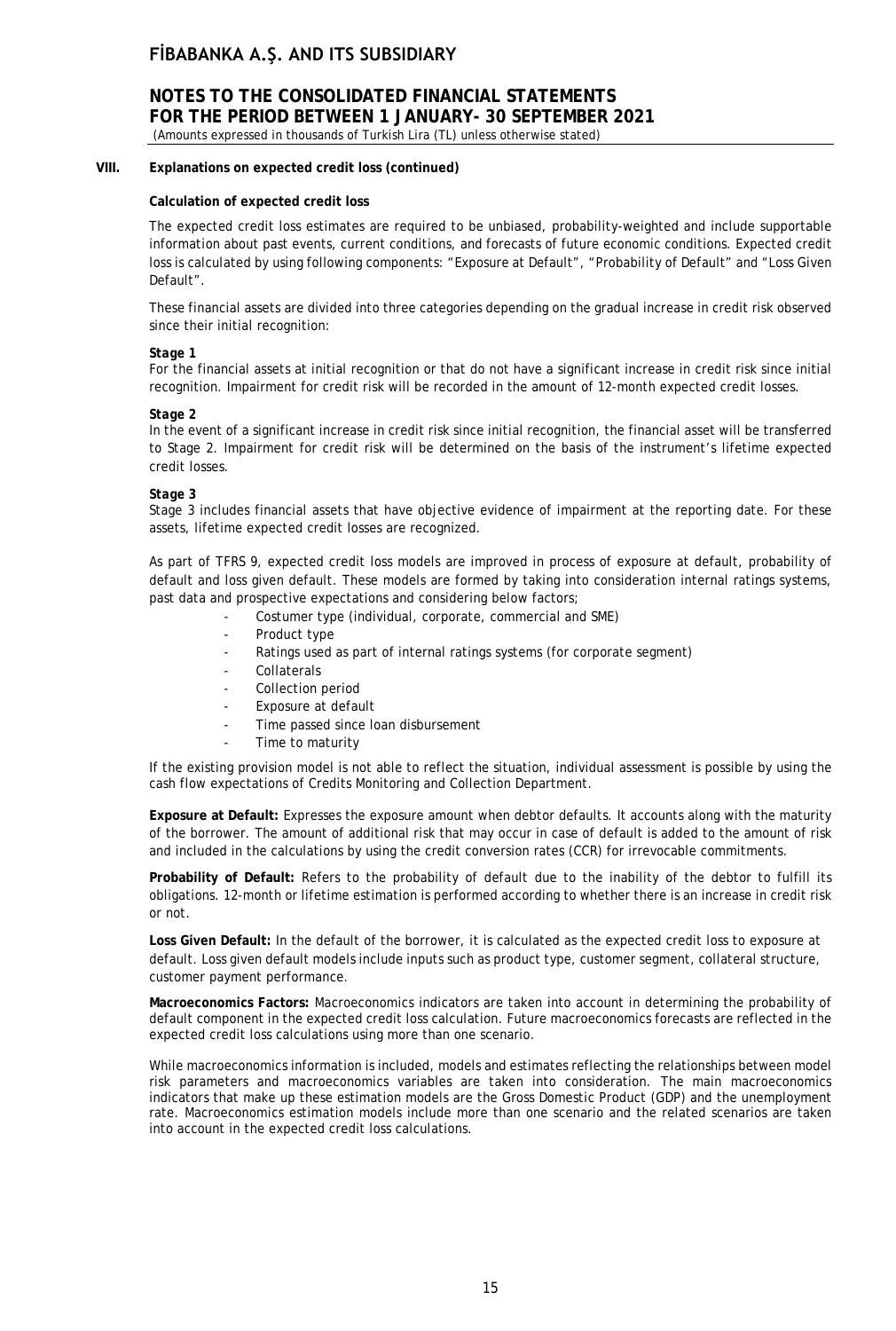## **NOTES TO THE CONSOLIDATED FINANCIAL STATEMENTS FOR THE PERIOD BETWEEN 1 JANUARY- 30 SEPTEMBER 2021** (Amounts expressed in thousands of Turkish Lira (TL) unless otherwise stated)

## **VIII. Explanations on expected credit loss (continued)**

## **Macroeconomics Factors (continued)**

Future expectations are determined based on 2 scenarios, base and negative. Each scenario has predetermined weights, and the final provisions are calculated by weighting on these probabilities.

The Bank's macro-economic forecasting for forward-looking perspective, the current economic conditions, according to the New Economy Program (YEP) and expert opinions, it calculates the expected credit loss with two scenarios: base and negative.The macroeconomic value estimates taken into account are presented below;

|                             | Base Scenario                    |       |              | Negative Scenario |
|-----------------------------|----------------------------------|-------|--------------|-------------------|
|                             | Growth<br>Unemployment<br>Growth |       | Unemployment |                   |
| 5.80%<br>12.90%<br>Ist year |                                  |       | 3.70%        | 13.90%            |
| 2st vear                    | 5.00%                            | 1.80% | 2.90%        | 12.80%            |
| .00%<br>i 90%<br>vear       |                                  |       | .    ዓ0%     | 90%               |

**Calculation of Expected Loss Period:** In determining the lifetime expected credit loss, the period in which the Bank will be exposed to credit risk is taken into consideration. Behavioural maturity analysis was performed on credit cards and overdraft accounts. The maximum period for which credit losses are to be recognized, except for credit cards and other revolving loans, is the contractual life of the financial instrument unless a legal right is required to recall the loan.

**Significant Increase in Credit Risk:** Due to the significant increase in credit risk, the Bank performs quantitative and qualitative assessments to determine the financial assets to be classified as Stage 2 (Significant Increase in Credit Risk).

Within the scope of the quantitative assessments made for the corporate segment, the Bank compares the change between the starting date and the date of the report by taking into account the time passed since the opening date. In order to make this comparison, the Bank specifies threshold values to determine which changes are accepted as significant change. The decision to classify financial assets with a significant increase in credit risk by exceeding these threshold values as Stage 2 is taken by the opinion of the Credits Department.

In accordance with the BRSA Decision numbered 9624 dated 17 June 2021, they are considered as loans that are overdue for more than 90 days instead of 30 days until 30 September 2021. Based on the BRSA's Decision numbered 9795 dated 16 September 2021, loans with a number of days past due between 30 and 90 days after 30 September 2021 will be considered as loans overdue for more than 30 days. However, as at 1 October 2021, loans with a number of days past due between 30 and 90 days will be considered as loans overdue for more than 90 days.

Within the scope of qualitative evaluations, financial assets under close monitoring as of the reporting date are classified as Stage 2.

## **IX. Explanations on offsetting financial instruments**

Financial assets and liabilities are offset and the net amount is reported in the balance sheet when the Bank has a legally enforceable right to offset the recognized amounts and there is an intention to collect/pay the related financial assets and liabilities on a net basis, or to realize the asset and settle the liability simultaneously.

## **X. Explanations on sale and repurchase agreements and securities lending transactions**

Securities subject to repo (repurchase agreements) are classified as "Financial assets at fair value through profit or loss", "Financial assets at fair value through other comprehensive income" or "Financial assets measured at amortized cost" according to their purposes to be held in the Bank's portfolio and evaluated within the principles of the relevant portfolio. Funds obtained from repurchase agreements are followed under the "Funds from repo transactions" account in liabilities and interest expense accruals are calculated using the effective interest rate (internal rate of return) method on the difference between the sales and repurchase prices corresponding to the period designated by a repurchase agreement.

Securities purchased under agreements to resell ("Reverse repo") transactions are accounted under the "Money market placements" in the balance sheet.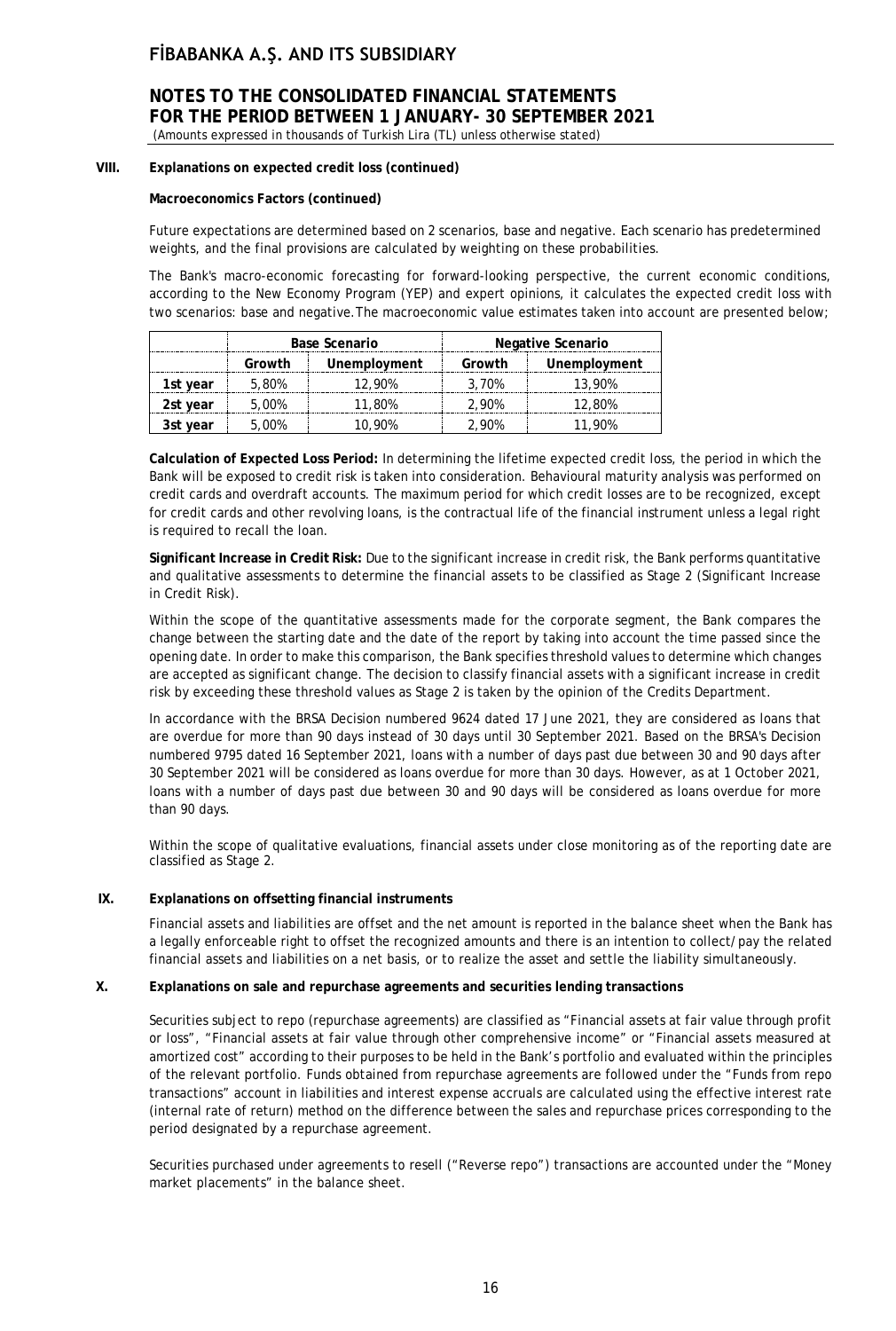# **NOTES TO THE CONSOLIDATED FINANCIAL STATEMENTS FOR THE PERIOD BETWEEN 1 JANUARY- 30 SEPTEMBER 2021**

(Amounts expressed in thousands of Turkish Lira (TL) unless otherwise stated)

## **XI. Explanations on noncurrent assets held for sale and discontinued operations and the related liabilities**

A tangible asset (or a disposal group) classified as "asset held for sale" is measured at the lower of the carrying value or fair value less costs to sell. Assets held for sale are not depreciated and presented in the financial statements separately. An asset (or a disposal group) is regarded as "asset held for sale" only when the sale is highly probable and the asset (or disposal group) is available for immediate sale in its present condition. For a highly probable sale, there must be a valid plan prepared by the management for the sale of asset including identification of possible buyers and completion of sale process. Furthermore, the asset should be actively marketed at a price consistent with its fair value.

Events or circumstances may extend the period to complete the sale beyond one year. An extension of the period required to complete a sale does not preclude an asset (or disposal group) from being classified as held for sale if the delay is caused by events or circumstances beyond the entity's control and there is sufficient evidence that the entity remains committed to its plan to sell the asset (or disposal group).

A discontinued operation is part of the Bank's business classified as disposed or held-for-sale. The operating results of the discontinued operations are disclosed separately in the statement of profit or loss.

The Group does not have any discontinued operations.

## **XII. Explanations on goodwill and other intangible assets**

As at the balance sheet date, there is no goodwill in the accompanying financial statements. The intangible assets of the Bank consist of software, intangible rights and other intangible assets.

The costs of the intangible assets purchased before 1 January 2005 are recognized at their inflation adjusted costs as of 31 December 2004 and intangible assets purchased after 1 January 2005 are recognized at their acquisition cost less accumulated amortization and impairment, if any.

Estimated useful lives of the intangible assets of the Group are 3 to 10 years, and amortization rates are 10% to 33,3%.

If there is objective evidence of impairment, the asset's recoverable amount is estimated in accordance with the Turkish Accounting Standard 36 (TAS 36) "Impairment of Assets" and if the recoverable amount is less than the carrying value of the related asset, an allowance for impairment is recognized.

## **XIII. Explanations on tangible assets**

Tangible assets are measured at cost in accordance with the Turkish Accounting Standard 16 (TAS 16) "Tangible Assets".

The costs of the tangible assets purchased before 1 January 2005 are recognized at their inflation adjusted costs as of 31 December 2004 and tangible assets purchased after 1 January 2005 are recognized at their acquisition cost less accumulated depreciation and impairment, if any.

If there is objective evidence of impairment, the asset's recoverable amount is estimated in accordance with the Turkish Accounting Standard 36 (TAS 36) "Impairment of Assets" and if the recoverable amount is less than the carrying value of the related asset, an allowance for impairment is recognized.

Gains/losses from the sale of the tangible assets are calculated as the difference between the net book value and the net sales price.

Maintenance and repair costs incurred for tangible assets are recorded as expense.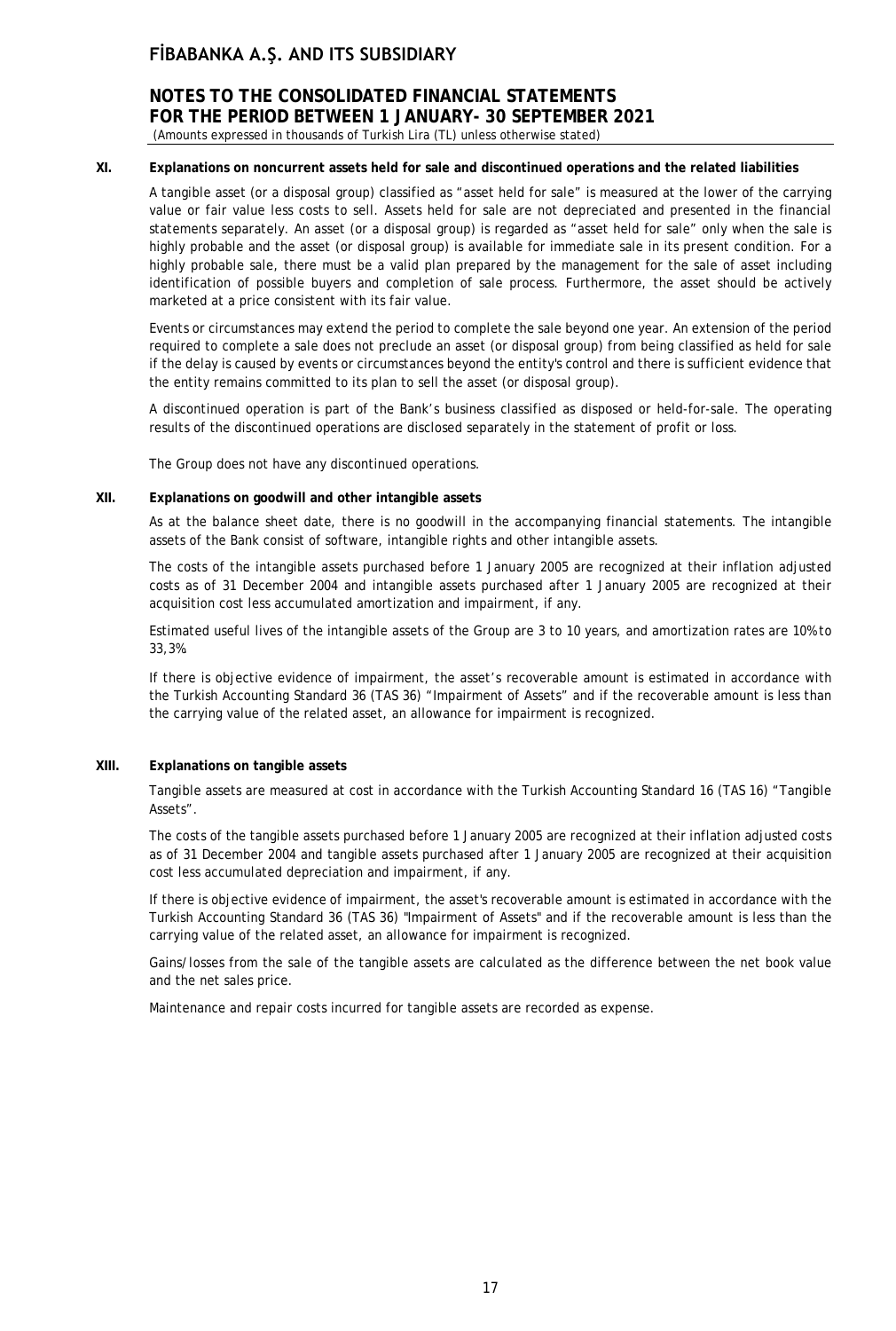# **NOTES TO THE CONSOLIDATED FINANCIAL STATEMENTS FOR THE PERIOD BETWEEN 1 JANUARY- 30 SEPTEMBER 2021**

(Amounts expressed in thousands of Turkish Lira (TL) unless otherwise stated)

## **XIII. Explanations on tangible assets (continued)**

There are no restrictions such as pledges, mortgages or any other restriction on tangible assets.

There are no changes in the accounting estimates that are expected to have an impact in the current or subsequent periods.

Depreciation rates and estimated useful lives used for the tangible assets are as follows:

| <b>Tangible Assets</b>       | <b>Estimated Useful Lives</b> | Depreciation Rates (%) |
|------------------------------|-------------------------------|------------------------|
| Safe Boxes                   |                               |                        |
| ehicles /                    |                               |                        |
| lReal Estate                 |                               |                        |
| <b>Other Tangible Assets</b> |                               | トーント                   |

#### **Explanation on TFRS 16 Leases standard**

The Bank has started to implement TFRS 16 Leases, which was published in the Official Gazette dated 16 April 2018 and numbered 29826 in its unconsolidated financial statements and became effective as of 1 January 2019, for the first time.

TFRS 16 "Lease" Standard

The Bank as a lessee according to "Lease" Standard:

The Bank assesses whether the contract has the characteristic of a lease or whether the Contract includes a lease transaction at the beginning of a contract. In case the contract is transferred for a certain period of time to control the use of the asset defined for a price, it is either leased or includes a lease. The Bank reflects a right of use asset and a lease liability to the financial statements at the effective date of the lease.

Right to use asset:

The right to use asset is first recognized by cost method and includes:

a) the initial measurement amount of the lease obligation,

b) the amount obtained by deducting all the rental incentives received from all lease payments made at or before the beginning of the lease;

c) all initial direct costs incurred by the Bank.

When applying the cost method, the Bank measures the right to use as follows:

a) deducts accumulated depreciation and accumulated impairment losses and

b) measures the restatement of the lease obligation at the restated cost.

Bank applies depreciation clauses of TAS 16 Tangible Assets standard when measuring the depreciation of the right to use.

Lease liabilities:

At the effective date of the lease, the Bank measures its leasing liability at the present value of the lease payments not paid at that time. Lease payments are discounted using the Bank's average borrowing interest rates. Otherwise Bank's incremental borrowing interest rates are used.

The lease payments included in the measurement of the lease liability consist of the payments to be made for the right of use during the lease term of the underlying asset and the unpaid payments at the effective date of the lease.

After the effective date of the lease, the Bank measures the leasing liability as follows:

a) Increase the book value to reflect the interest on the lease obligation

b) Reduces the book value to reflect the lease payments made and

c) The book value is measured to reflect reassessments and restructuring, or reflect to fixed lease payments as of revised nature.

The interest on the lease liability for each period in the lease period is the amount calculated by applying a fixed periodic interest rate to the remaining balance of the lease liability.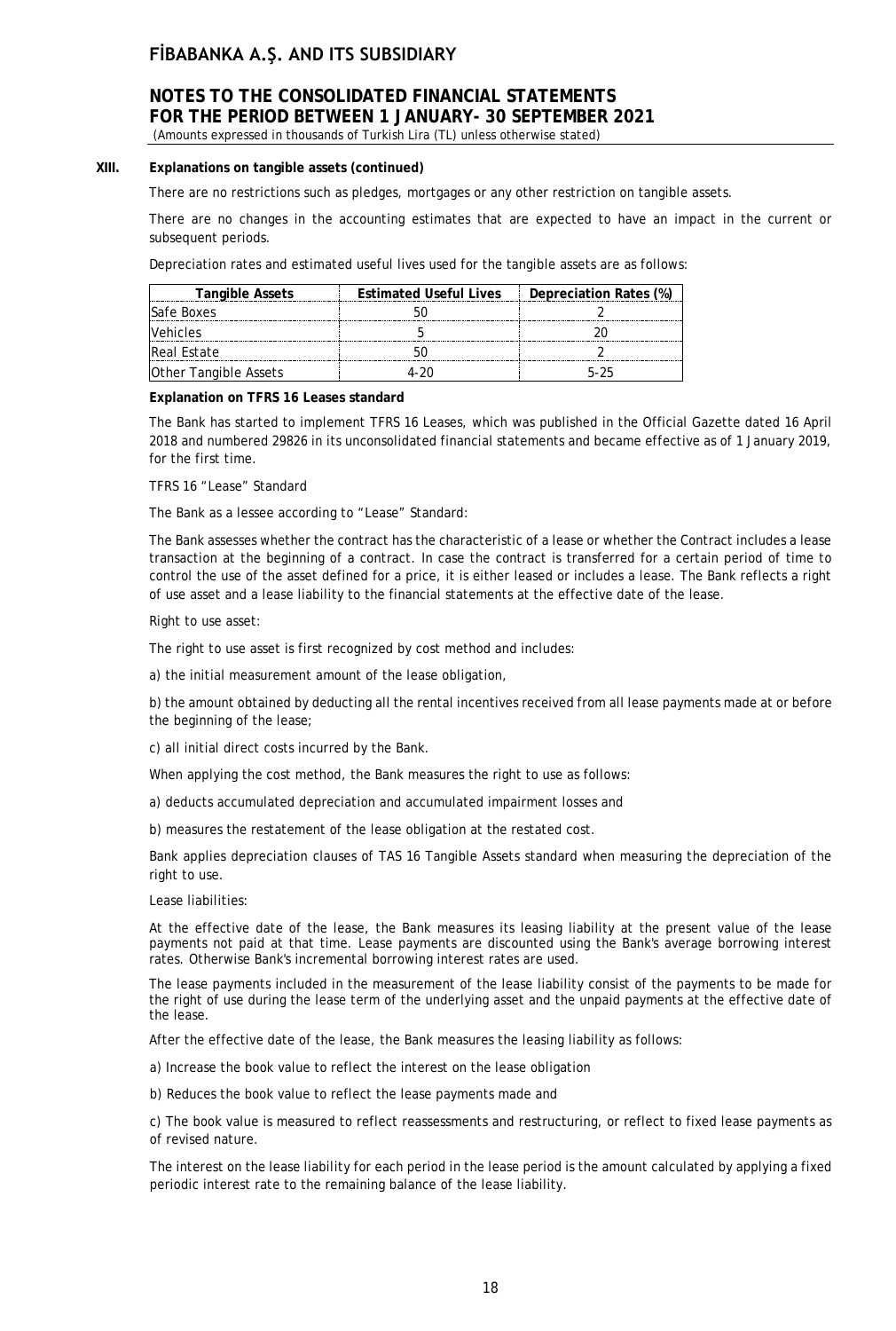# **NOTES TO THE CONSOLIDATED FINANCIAL STATEMENTS FOR THE PERIOD BETWEEN 1 JANUARY- 30 SEPTEMBER 2021**

(Amounts expressed in thousands of Turkish Lira (TL) unless otherwise stated)

## **XIV. Explanations on leasing transactions**

As "TFRS 16 Leases" standard is valid starting on 1 January 2019, difference between operational lease and financial lease disappeared so that leasing transactions will be recognized as right-of-use assets and will be recognized under "Tangible Assets" and corresponding liability under "Lease Liabilities".

## **XV. Explanations on provisions and contingent liabilities**

Provisions and contingent liabilities are accounted in accordance with TAS 37 "Provisions, Contingent Liabilities and Contingent Assets". In the financial statements, a provision is made if there is a present obligation that arises from past events as of the balance sheet date, if it is probable that an outflow of resources embodying economic benefits will be required to settle the obligation and if a reliable estimate can be made of the amount of the obligation. If the amount is not reliably estimated and there is no probability of cash outflow from the Bank to settle the liability, the related liability is considered as "contingent" and disclosed in the notes to the financial statements.

Provisions recognized during the period are recognized within "other operating expenses"; reversals of provisions recognized in the prior periods are recognized within "other operating income".

#### **XVI. Explanations on contingent assets**

The contingent assets usually arise from unplanned or other unexpected events that give rise to the possibility of an inflow of economic benefits to the Bank. If an inflow of economic benefits has become probable, then the contingent asset is disclosed in the notes to the financial statements. If it has become virtually certain that an inflow of economic benefits will arise, the asset and the related income are recognized in the financial statements of the period in which the change occurs.

## **XVII. Explanations on liabilities for employee benefits**

As per the existing labour laws and agreements in Turkey, entities are required to pay severance for the employees retired or fired. These payments are qualified as recognized retirement benefit plan according to revised TAS 19 Employee Benefits. Severance payment liability recognized in the balance sheet is calculated according to the net present value of expected amount in the future arising from all employees' retirements and represented in represented in financial statements. All actuarial losses and gains are accounted for as other comprehensive income.

The major assumptions used in the actuarial calculation are as follows:

- Calculation is based on discount rate of 13,00%, inflation rate of 8,50%
- Effective as of 30 September 2021, ceiling salary amount is considered as TL 8.284,51 (full TL).
- Individuals' earliest retirement age is considered as retirement age.
- CSO 1980 mortality table is used for the death probabilities of male and female employees.

There is no employee foundation, fund or similar institutions.

## **XVIII. Explanations on taxation**

#### **1. Current Tax**

Effective from 1 January 2006, statutory income is subject to corporate tax at 20%, on the other hand as per the provisional article 91 of Law numbered 7061, which is added to Corporate Tax Law numbered 5520 corporate tax rate regarding 2018, 2019 and 2020 fiscal periods (accounting periods starting within the related period for companies which are assigned special accounting period) has changed as 22%. In accordance with the Article 11 of the Law No. 7316 on the Procedure for the Collection of Public Receivables and the Law on Amendments to Certain Laws published in the Official Gazette dated April 22, 2021, and with the temporary Article 13 added to the Corporate Tax Law, the corporate tax rate is 25% for the taxation period of 2021 and this rate will be applied as 23% for the taxation period of 2022. In accordance with Article 14 of the Law, the rate to be applied for the year 2021 starts from the declarations to be submitted as of 1 July 2021 and it is valid for the taxation period starting from 1 January 2021.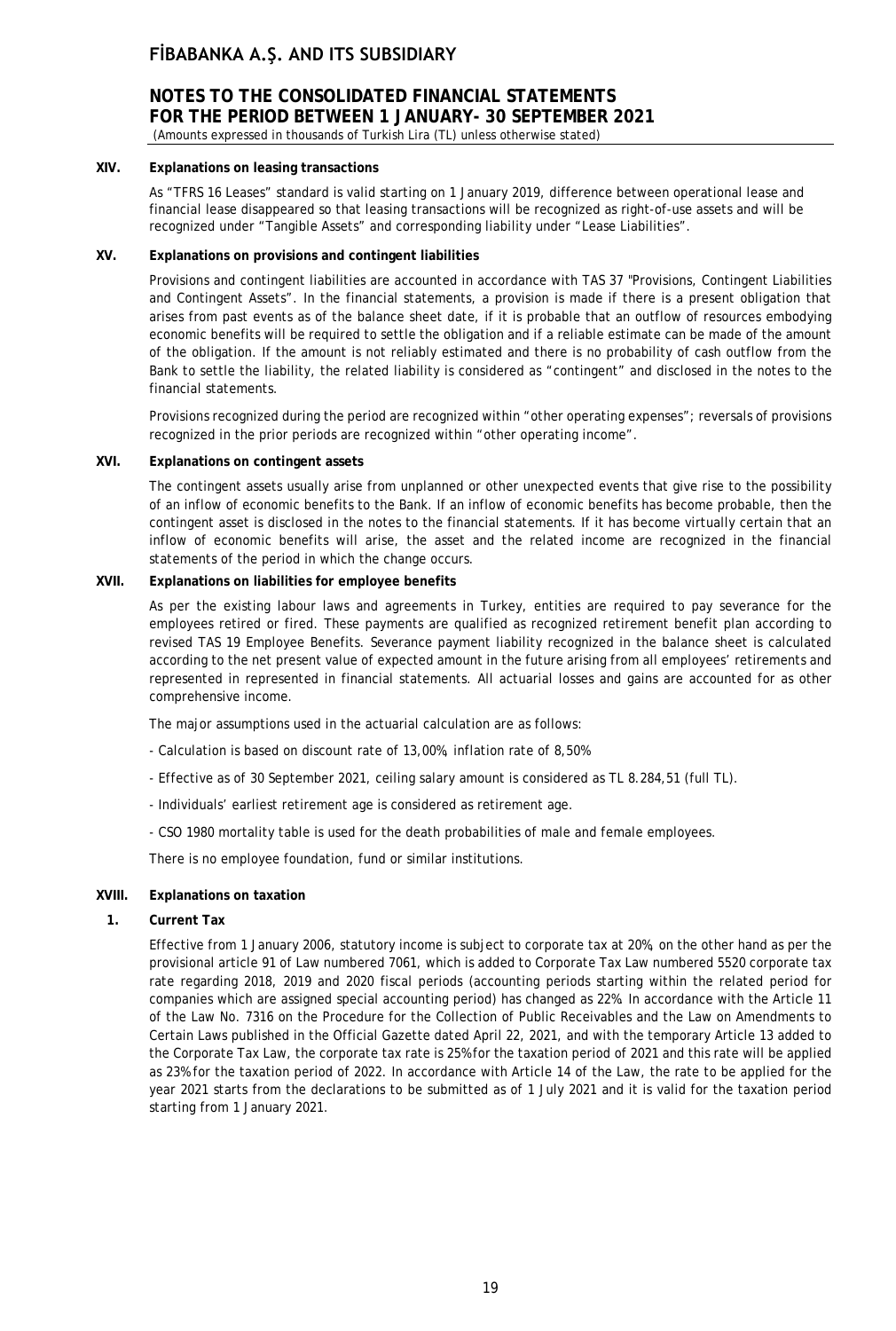# **NOTES TO THE CONSOLIDATED FINANCIAL STATEMENTS FOR THE PERIOD BETWEEN 1 JANUARY- 30 SEPTEMBER 2021**

(Amounts expressed in thousands of Turkish Lira (TL) unless otherwise stated)

## **XVIII. Explanations on taxation (continued)**

## **1. Current Tax (continued)**

If there is no dividend distribution planned, no further tax charges are made. Dividends paid to the resident institutions and the institutions working through local offices or representatives are not subject to withholding tax. As per the decisions no.2009/14593 and no.2009/14594 of the Council of Ministers published in the Official Gazette no.27130 dated 3 February 2009, certain duty rates included in the articles no.15 and 30 of the new Corporate Tax Law no.5520 are revised. Accordingly, the withholding tax rate on the dividend payments other than the ones paid to the non-resident institutions generating income in Turkey through their operations or permanent representatives and the resident institutions is 15%. In applying the withholding tax rates on dividend payments to the non-resident institutions and the individuals, the withholding tax rates covered in the related Double Tax Treaty Agreements are taken into account. Appropriation of the retained earnings to capital is not considered as profit distribution and therefore is not subject to withholding tax.

The prepaid taxes are calculated and paid at the rates valid for the earnings of the related years. The prepayments can be deducted from the annual corporate tax calculated for the whole year earnings.

In accordance with the tax legislation, tax losses can be carried forward to offset against future taxable income for up to five years. Tax losses cannot be carried back to offset profits from prior periods.

In Turkey, there is no procedure for a final and definite agreement on tax assessments. Companies file their tax returns with their tax offices by the end of 25th of the fourth month following the close of the accounting period to which they relate. Tax returns are open for five years from the beginning of the year that follows the date of filing during which time the tax authorities have the right to audit tax returns, and the related accounting records on which they are based, and may issue re-assessments based on their findings.

## **2. Deferred Tax**

The Group calculates and recognizes deferred tax for taxable temporary differences arising between the carrying values of assets and liabilities in the financial statements and their corresponding balances considered in the calculation of the tax base according to the Turkish Accounting Standard 12 (TAS 12) "Income Taxes".

In accordance with the Article 11 of the Law No. 7316 on the Procedure for the Collection of Public Receivables and the Law on Amendments to Certain Laws published in the Official Gazette dated April 22, 2021, and with the temporary Article 13 added to the Corporate Tax Law, the corporate tax rate is 25% for the taxation period of 2021 and this rate will be applied as 23% for the taxation period of 2022. In accordance with Article 14 of the Law, the rate to be applied for the year 2021 starts from the declarations to be submitted as of 1 July 2021 and it is valid for the taxation period starting from 1 January 2021.

Deferred tax liabilities are generally recognized for all taxable temporary and deferred tax assets are recognized for all deductible temporary differences to the extent that it is probable that taxable profits will be available against which those deductible temporary differences can be utilized.

Deferred tax rate calculation has started to be applied over temporary expected credit losses as per TFRS 9 articles from 1 January 2018. The Bank calculates deferred tax also for provision for possible losses.

As of 30 September 2021, the deferred tax asset is TL 167.051 (31 December 2020: TL 191.840 deferred tax asset). The deferred tax asset is calculated as the net of taxable and deductible temporary differences.

Deferred tax income/(expense) is recognized within "Deferred Tax Income Effect" and "Deferred Tax Expense Effect" in the statement of profit or loss; no deferred tax income and deferred tax expense is TL 27.042 for the current period (1 January – 30 September 2020: TL 18.703 net income). The part of the deferred tax related to assets directly associated with equity is recognized in equity, this amount is TL 2.253 of income (1 January – 30 September 2020: TL 2.412 income).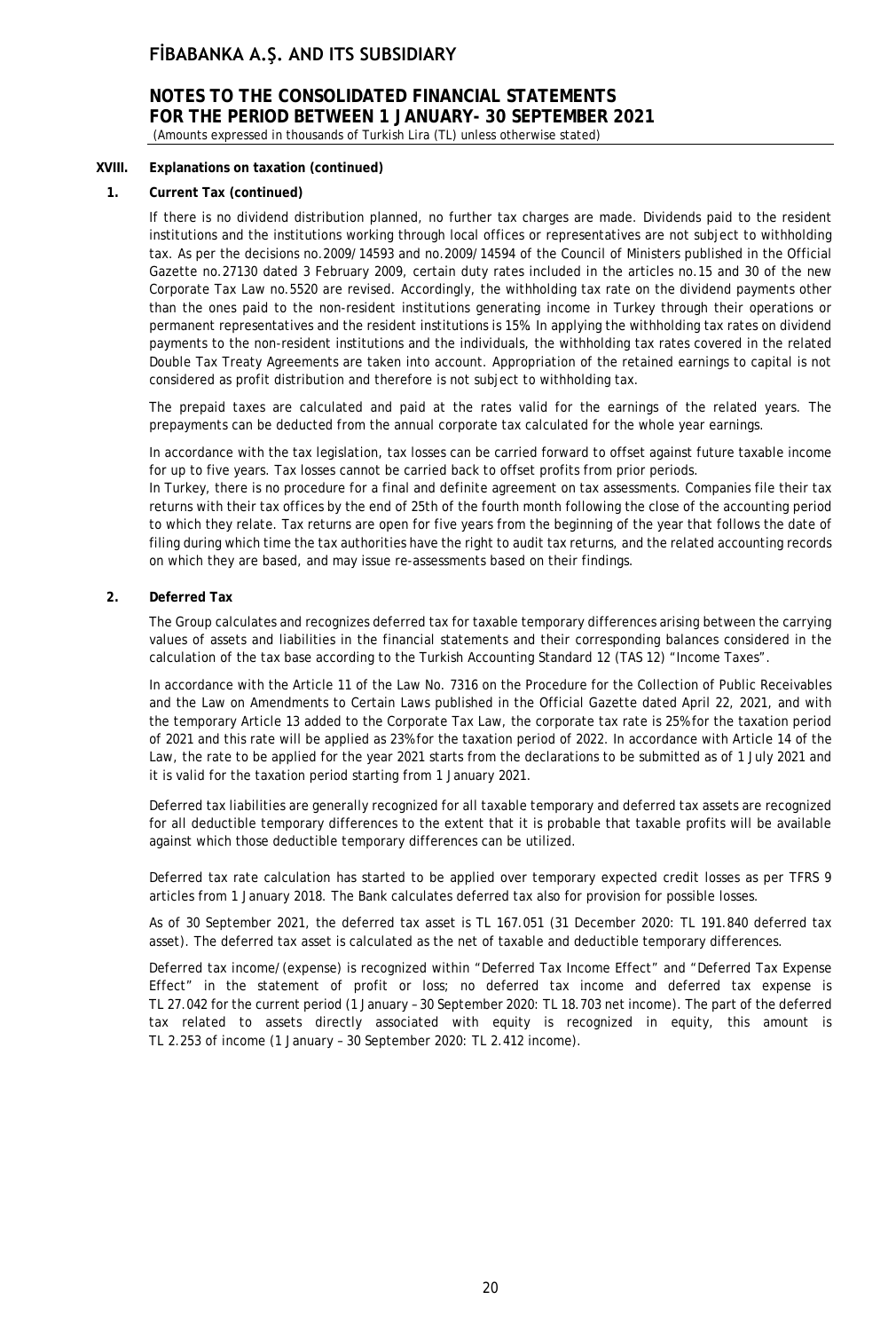## **NOTES TO THE CONSOLIDATED FINANCIAL STATEMENTS FOR THE PERIOD BETWEEN 1 JANUARY- 30 SEPTEMBER 2021** (Amounts expressed in thousands of Turkish Lira (TL) unless otherwise stated)

## **XVIII. Explanations on taxation (continued)**

## **3. Transfer Pricing**

The article 13 of the Corporate Tax Law describes the issue of transfer pricing under the title of "disguised profit distribution" by way of transfer pricing. "The General Communiqué on Disguised Profit Distribution by Way of Transfer Pricing" published at 18 November 2007, explains the application related issues on this topic.

According to this Communiqué, if the taxpayers conduct transactions like purchase and sale of goods or services with the related parties where the prices are not determined according to the arm's length principle, then it will be concluded that there is a disguised profit distribution by way of transfer pricing. Such disguised profit distributions will not be deducted from the corporate tax base for tax purposes.

As stated in the "7.1 Annual Documentation" section of this communiqué, the taxpayers are required to fill out the "Transfer Pricing, Controlled Foreign Entities and Thin Capitalization" form for the purchase and sale of goods or services conducted with their related parties in a taxation period, attach these forms to their corporate tax returns and submit to the tax offices. Related forms are submitted to tax offices on time

## **XIX. Additional explanations on borrowings**

The Parent Bank provides resources from domestic and foreign individuals and institutions both by borrowing funds and issuing bills and bonds.

Borrowing instruments are initially measured at acquisition cost and subsequently measured at amortized cost with the effective interest method. In the accompanying financial statements, foreign currency denominated borrowing funds are converted to Turkish Lira with the Group's spot foreign exchange buy rates and interest expenses incurred during the period relating to the borrowing funds are recognized in statement of profit or loss.

## **Additional Tier I Capital**

The Bank has recognised the issued Tier 1 securities of TL 100.000 nominal and related interest expenses for 2020 and 2021 as under "prior periods profit or loss" in the balance sheet. Interest expense for the period before 2020, which was recorded in the" prior periods profit or losses" account as of the end of last year, was transferred to the related equity accounts within the scope of yearly profit distribution.

The Bank recognised the issued Tier 1 in nominal value amounting to USD 30.000 and related interest accrual as "subordinated debt".

Information on debt instruments to be included in the equity calculation is explained under the on equity items in the fourth section, Information on Financial Structure and Risk Management.

## **XX. Explanations on share certificates issued**

None.

## **XXI. Explanations on bank acceptances and bills of guarantee**

Bank acceptances and bills of guarantee are presented within off-balance sheet liabilities as being possible liabilities and commitments. Cash transactions relating to bank acceptances and bills of guarantee are realized concurrently with the customer payments.

As of the balance sheet date, there are no bank acceptances and bills of guarantee recognized as liability against an asset.

## **XXII. Explanation on government incentives**

As of the balance sheet date, the Group does not have any government incentives.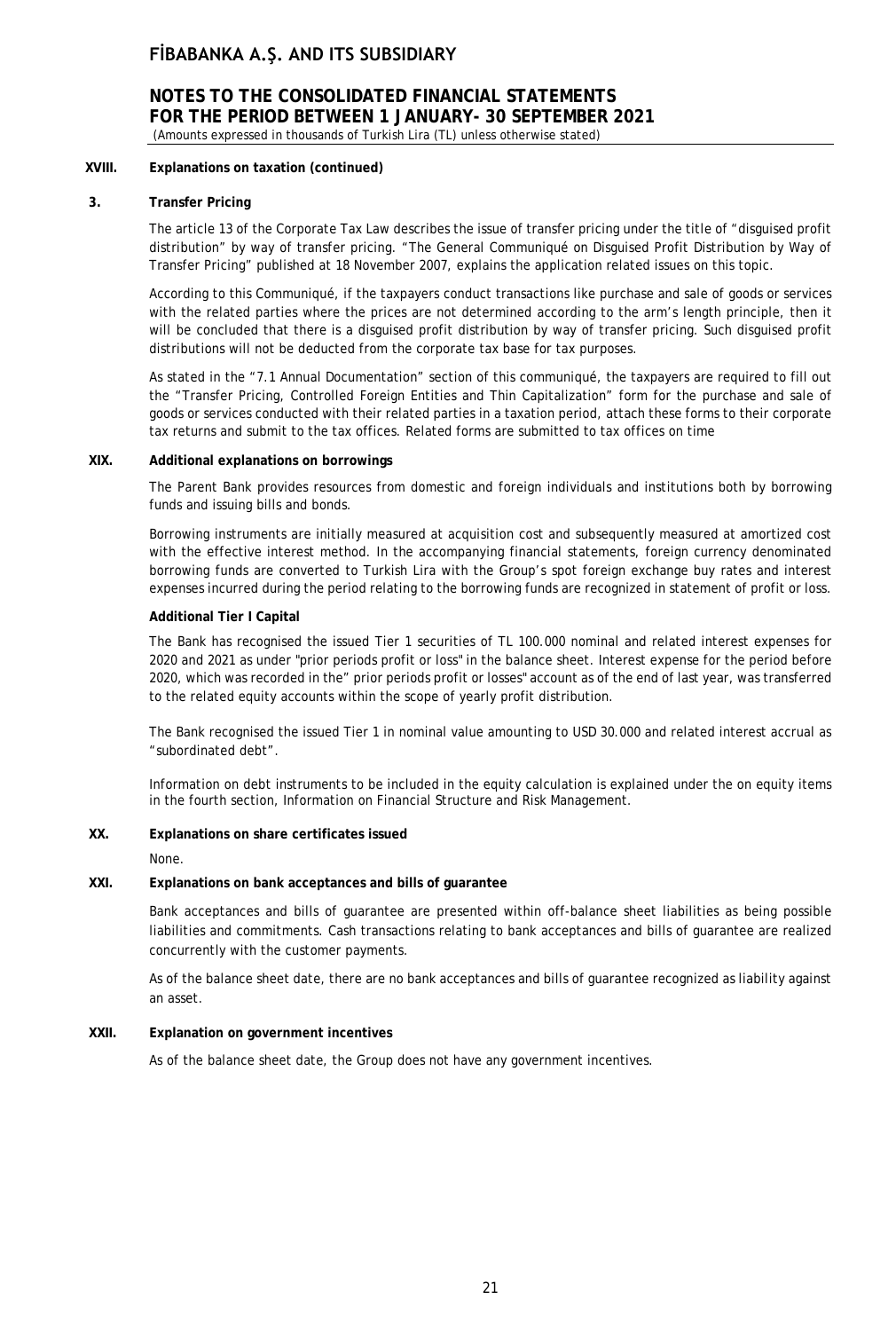# **NOTES TO THE CONSOLIDATED FINANCIAL STATEMENTS FOR THE PERIOD BETWEEN 1 JANUARY- 30 SEPTEMBER 2021**

(Amounts expressed in thousands of Turkish Lira (TL) unless otherwise stated)

## **XXIII. Explanations on segment reporting**

The Bank operates in consumer banking services, current accounts, deposit accounts, long term investment products, clearing and custody services, credit and atm services, retail loans, long term mortgage loans, and all other kinds of consumer banking services and commercial services. The Bank's consolidated subsidiary Fiba Portföy is dealing with portfolio management and its activity outcomes and asset&liabilities are reported under "Treasury and Headquarters".

| Retail     |            | Corporate &  |             | Total |
|------------|------------|--------------|-------------|-------|
|            | Commercial | Treasury &   | Operations  |       |
| Banking    | Banking    | Headquarters | of the Bank |       |
|            |            |              |             |       |
| 303.050    | 585.604    | 353.577      | 1.242.231   |       |
| 3.461      | 215.828    | 66.491       | 285.781     |       |
|            |            |              | (32.295)    |       |
|            |            |              | 253.486     |       |
|            |            |              |             |       |
| 6.868.619  | 13.235.599 | 11.253.392   | 31.357.610  |       |
|            |            |              | 31.357.610  |       |
| 18.434.883 | 3.244.444  | 7.566.594    | 29.245.921  |       |
|            |            |              | 2.111.689   |       |
|            |            |              | 31.357.610  |       |
|            |            |              |             |       |

|                                              | Retail     | Corporate &           |                            | Total                     |
|----------------------------------------------|------------|-----------------------|----------------------------|---------------------------|
|                                              | Banking    | Commercial<br>Banking | Treasury &<br>Headquarters | Operations<br>of the Bank |
| Prior Period - 1 January - 30 September 2020 |            |                       |                            |                           |
| Operating Income                             | 226.320    | 627.040               | 162.595                    | 1.015.955                 |
| <b>Operating Profit</b>                      | 25.547     | 274.632               | (62.966)                   | 237.213                   |
| Taxation                                     |            |                       |                            | (53.923)                  |
| Net Profit/(Loss) for the Period             |            |                       |                            | 183.290                   |
| Prior Period - 31 December 2020              |            |                       |                            |                           |
| Segment Assets                               | 3.777.473  | 15.229.438            | 8.230.720                  | 27.237.631                |
| <b>Total Assets</b>                          |            |                       |                            | 27.237.631                |
| Segment Liabilities                          | 12.673.602 | 3.993.327             | 8.686.290                  | 25.353.219                |
| Shareholders' Equity                         |            |                       |                            | 1.884.412                 |
| <b>Total Liabilities</b>                     |            |                       |                            | 27.237.631                |

#### **XXIV. Profit reserves and distribution of the profit**

In financial tables, except legal reserves, retained earnings can be distributed on condition that it has legal reserve requirement explained below.

Legal reserves are consisted of first and second reserves as determined in Turkish Commercial Code (TCC). First legal reserve is appropriated by TCC at the rate of 5%, until the total reserve is equal to 20% of issued and fully paid-in share capital. Second legal reserve, appropriated at the rate of 10% of distributions in excess of 5% of issued and fully paid-in share capital, but holding companies are not subject to such transaction. According to the Turkish Commercial Code, legal reserves can only be used to compensate accumulated losses and cannot be used for other purposes unless they exceed 50% of paid-in capital.

In the Ordinary General Assembly Meeting which was held on 26 March 2021 , it was decided that the Bank would separate TL 10.554 as legal reserves and TL 200.545 as extraordinary reserves after deducting TL 18.736 (which is the interest expense related to the period before 2020 of the Tier1 security having capital characteristics, TL 100.000 nominal) from the net profit of TL 229.835 in 2020.

## **XXV. Earnings Per Share**

Earnings per share disclosed in the statement of profit or loss are calculated by dividing net profit for the year by the weighted average number of shares outstanding during the related period concerned.

|                                                    | 30 September | 30 September |
|----------------------------------------------------|--------------|--------------|
|                                                    | 2021         | 2020         |
| Net Profit / (Loss) distributable to Common Shares | 253.486      | 183.290      |
| Average Number of Issued Common Shares (Thousand)) | 94.116.055   | 94.116.055   |
| Earnings Per Share (Amounts presented as full TL)  | 0.00269      | 0.00195      |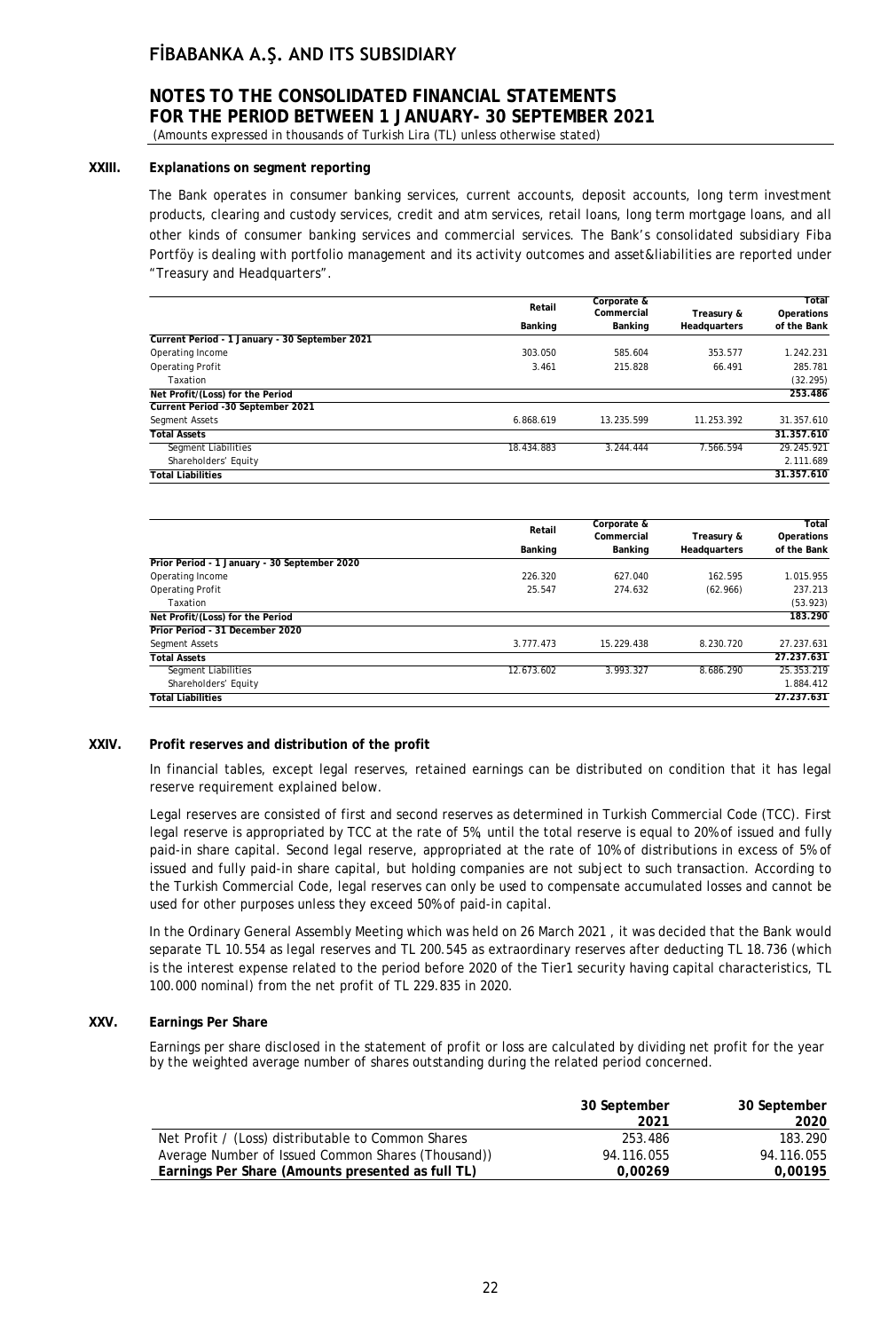# **NOTES TO THE CONSOLIDATED FINANCIAL STATEMENTS FOR THE PERIOD BETWEEN 1 JANUARY- 30 SEPTEMBER 2021**

(Amounts expressed in thousands of Turkish Lira (TL) unless otherwise stated)

## **XXV. Earnings Per Share (continued)**

In Turkey, companies can increase their share capital by distributing "bonus shares" to existing shareholders from retained earnings. For the purpose of earnings per share computations, the weighted average number of shares outstanding during the year has been adjusted in respect of bonus shares issued without a corresponding change in resources by giving them a retroactive effect for the year in which they were issued and for each earlier period. In case bonus shares are distributed after the balance sheet date but before the preparation of the financial statements, earnings per share is calculated considering the new number of shares.

There are no bonus shares issued by the Bank in 2021 (31 December 2020: None).

### **XXVI. Cash and Cash Equivalent Assets**

Cash, cash in transit, purchased bank cheques and demand deposits including balance with Central Bank are considered as "Cash"; interbank money market placements and time deposits at banks with original maturity periods of less than three months and receivables from reverse repo are considered as "Cash Equivalents". Required reserves kept in Central Bank under blocked account are not "Cash Equivalents" in the statement of cash flow.

#### **XXVII. Classifications**

The Group made some classifications on balance sheet dated 31 December 2020 and cash flow statement dated 30 September 2020 to be in compliance with the presentation of financial statements dated 30 September 2021. Collaterals given for derivative transactions with foreign banks, which are shown under the item "Other Assets" in the balance sheet of 31 December 2020, were classified under the "Banks" item in accordance with the amendments made within the scope of the Regulation on Uniform Chart of Accounts effective as of 1 January 2021.

## **XXVIII. Other Disclosures**

BRSA has announced a series of measures to limit the negative effects of the worldwide uncertainty created by COVID-19 pandemic observed in Turkey and all over the world. The possible effects of these measures on the Bank's financial statements are closely monitored by the Bank's Management, and necessary measures are taken to keep the possible negative effects under control.

As stated in the Board Decision dated March 17, 2020 and numbered 8948, the 90-day delay period foreseen for the non-performing loan classification within the scope of Articles 4 and 5 of Regulation on Procedures and Principles for Classification of Loans and the Provisions to be Set Aside, for these loans it shall be applied as 180 days and continuing to allocate provisions for loans that are still classified in the Second Group despite the delay, according to the banks' own risk models in the calculation of expected credit losses within the scope of TFRS 9,

As stated in the Board Decision dated March 27, 2020 and numbered 8970, within the scope of Article 4 of the Regulation on the Procedures and Principles Regarding the Classification of Loans and the Provisions to be Set Aside, the 30 days delay period for the classification of the loans in the Second Group shall be applied as 90 days for the loans followed in the First Group and provisions for loans that continue to be classified in the First Group despite the 30-day delay, shall be continued to allocate according to the banks' own risk models in the calculation of expected credit losses within the scope of TFRS 9.

The regulation was abolished with the decision dated 16 September 2021 and numbered 9795, starting on 01 October 2021; but the loans evaluated within this scope were decided to be monitored in their current form.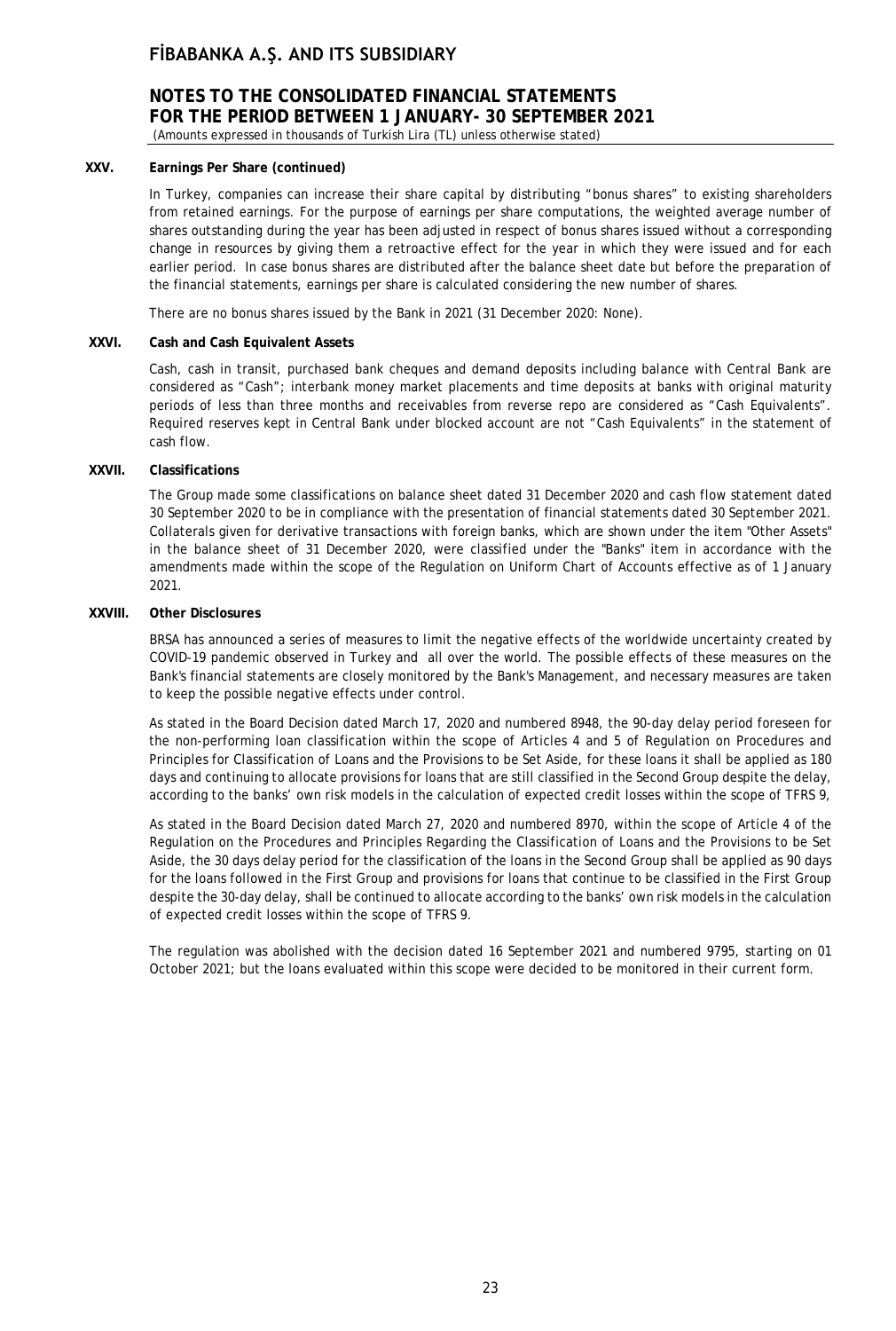# **NOTES TO THE CONSOLIDATED FINANCIAL STATEMENTS FOR THE PERIOD BETWEEN 1 JANUARY- 30 SEPTEMBER 2021**

(Amounts expressed in thousands of Turkish Lira (TL) unless otherwise stated)

## **SECTION FOUR**

## **INFORMATION ON CONSOLIDATED FINANCIAL POSITION AND RISK MANAGEMENT**

Total capital and capital adequacy ratio have been calculated in accordance with the "Regulation on Equity of Banks" and "Regulation on Measurement and Assessment of Capital Adequacy of Banks".

As of 30 September 2021, the Group's total capital has been calculated as TL 4.763.952 and the capital adequacy ratio is 19,44% (As of 31 December 2020, the Group's total capital amounted to TL 4.173.852 and the capital adequacy ratio was 19,42%).

## **I. Information related to the components of consolidated shareholders' equity:**

|                                                                                               | Current<br>Period<br>(30/09/2021)<br>Amount | Amount as<br>per the<br>regulation<br>before<br>$1/1/2014$ * |
|-----------------------------------------------------------------------------------------------|---------------------------------------------|--------------------------------------------------------------|
| TIER I CAPITAL                                                                                |                                             |                                                              |
| Paid-in capital to be entitled for compensation after all creditors                           | 941.161                                     |                                                              |
| Share Premium                                                                                 | 128.678                                     |                                                              |
| Reserves (**)                                                                                 | 796.541                                     |                                                              |
| Other comprehensive income according to TAS                                                   | 11.559                                      |                                                              |
| Profit                                                                                        | 252.901                                     |                                                              |
| Current period profit                                                                         | 253.486                                     |                                                              |
| Prior period profit                                                                           | (585)                                       |                                                              |
| Bonus shares from associates, subsidiaries and joint-ventures not accounted in current        |                                             |                                                              |
| period's profit                                                                               |                                             |                                                              |
| Tier I Capital Before Deductions                                                              | 2.130.840                                   |                                                              |
| Deductions From Tier I Capital                                                                |                                             |                                                              |
| Valuation adjustments calculated as per the article 9. (i) of the Regulation on Bank Capital  |                                             |                                                              |
| Current and prior periods' losses not covered by reserves, and losses accounted under equity  |                                             |                                                              |
| according to TAS                                                                              | 41.195                                      |                                                              |
| Improvement costs for operational leasing                                                     | 8.215                                       |                                                              |
| Goodwill and other intangible assets and related deferred taxes                               |                                             |                                                              |
| Other intangibles other than mortgage-servicing rights (net of related tax liability)         | 188.649                                     |                                                              |
| Excess amount arising from deferred tax assets from temporary differences                     |                                             |                                                              |
| Differences arise when assets and liabilities not held at fair value, are subjected to cash   | 5.875                                       |                                                              |
| flow hedge accounting                                                                         |                                             |                                                              |
| Total credit losses that exceed total expected loss calculated according to the Regulation on |                                             |                                                              |
| Calculation of Credit Risk by Internal Ratings Based Approach                                 |                                             |                                                              |
| Securitization gains                                                                          |                                             |                                                              |
| Unrealised gains and losses due to the changes in own credit risk on fair valued liabilities  |                                             |                                                              |
| $1.1$ $1.1$ $1.1$ $1.1$ $1.1$ $1.1$                                                           |                                             |                                                              |

(\*\*)The difference between the expected credit loss calculated in accordance with TFRS 9 and the total provision amount calculated with the method before TFRS 9<br>has been recorded in the "Retained Earnings" account; in acco adding back 20% of the provision difference, net of tax.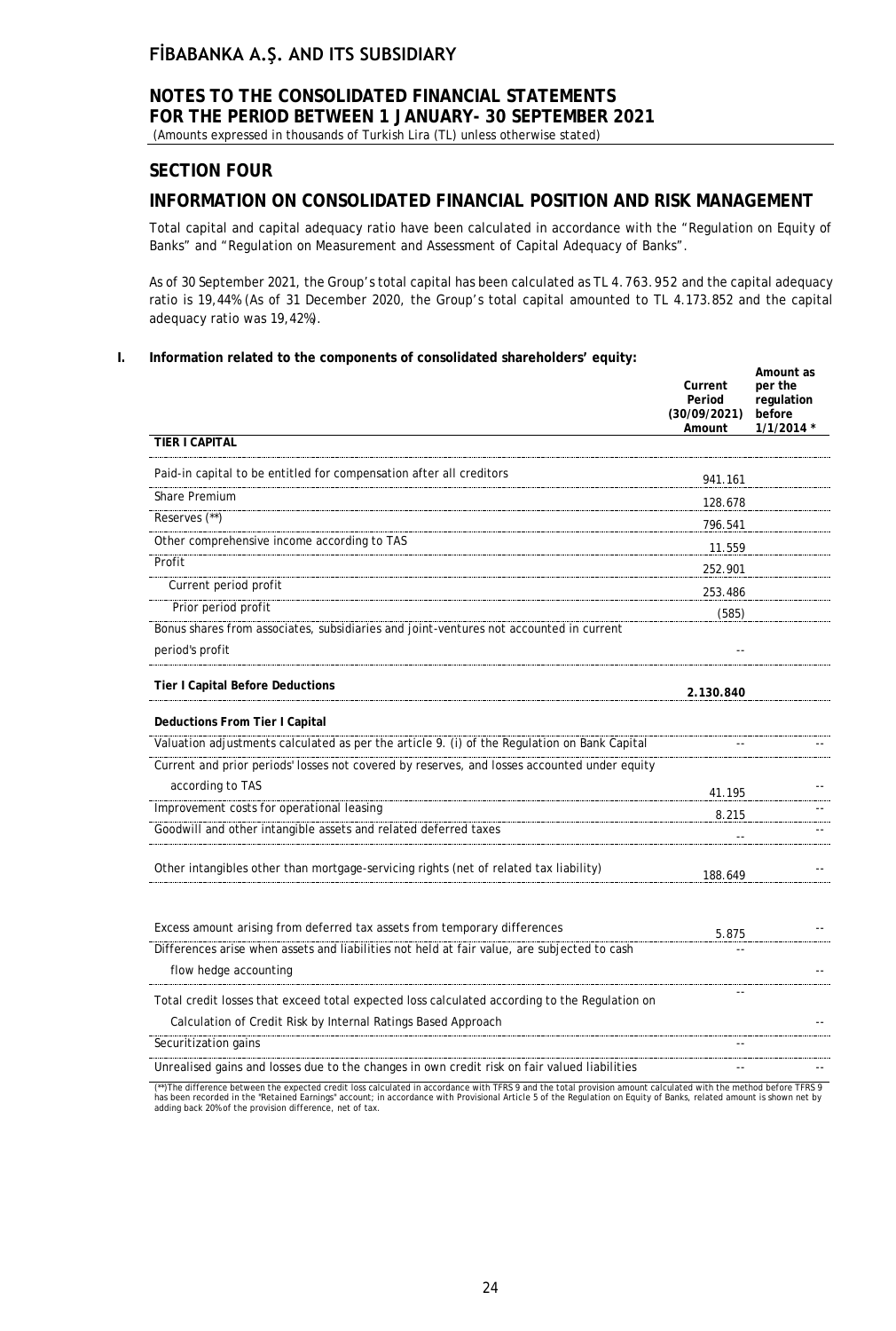## **NOTES TO THE CONSOLIDATED FINANCIAL STATEMENTS FOR THE PERIOD BETWEEN 1 JANUARY- 30 SEPTEMBER 2021**

(Amounts expressed in thousands of Turkish Lira (TL) unless otherwise stated)

|                                                                                                                                                                                                                                                                                                               | Current<br>Period<br>(30/09/2021)<br>Amount | Amount as<br>per the<br>regulation<br>before<br>$1/1/2014$ * |
|---------------------------------------------------------------------------------------------------------------------------------------------------------------------------------------------------------------------------------------------------------------------------------------------------------------|---------------------------------------------|--------------------------------------------------------------|
| Net amount of defined benefit plans                                                                                                                                                                                                                                                                           |                                             |                                                              |
| Direct and indirect investments of the Bank on its own Tier I Capital                                                                                                                                                                                                                                         |                                             |                                                              |
| Shares obtained against Article 56, Paragraph 4 of the Banking Law<br>Total of net long positions of the investments in equity items of unconsolidated banks<br>and financial institutions where the Bank owns 10% or less of the issued share capital<br>exceeding the 10% threshold of above Tier I Capital |                                             |                                                              |
| Total of net long positions of the investments in equity items of unconsolidated banks<br>and financial institutions where the Bank owns 10% or more of the issued share capital<br>exceeding the 10% threshold of above Tier I Capital                                                                       |                                             |                                                              |
|                                                                                                                                                                                                                                                                                                               |                                             |                                                              |
| Mortgage servicing rights exceeding the 10% threshold of Tier I Capital<br>Net deferred tax assets arising from temporary differences exceeding the 10%<br>threshold of Tier I Capital                                                                                                                        | $\sim$ $\sim$                               |                                                              |
| Amount exceeding 15% threshold of Tier I Capital as per the Article 2, Clause 2 of the<br>Regulation on Measurement and Assessment of Capital Adequacy Ratios of Banks                                                                                                                                        |                                             |                                                              |
| The portion of net long position of the investments in equity items of unconsolidated<br>banks and financial institutions where the Bank owns 10% or more of the issued share<br>capital not deducted from Tier I Capital                                                                                     |                                             |                                                              |
| Excess amount arising from mortgage servicing rights                                                                                                                                                                                                                                                          |                                             |                                                              |
| Excess amount arising from deferred tax assets from temporary differences                                                                                                                                                                                                                                     |                                             |                                                              |
| Other items to be defined by the BRSA                                                                                                                                                                                                                                                                         |                                             |                                                              |
| Deductions from Tier I Capital in cases where there are no adequate Additional Tier I<br>or Tier II Capitals                                                                                                                                                                                                  |                                             |                                                              |
| Total Deductions From Common Equity Tier I Capital                                                                                                                                                                                                                                                            | 243.934                                     |                                                              |
| <b>Total Common Equity Tier I Capital</b>                                                                                                                                                                                                                                                                     | 1.886.906                                   |                                                              |
| ADDITIONAL TIER I CAPITAL<br>Preferred stock not included in Tier I capital and the related share premiums                                                                                                                                                                                                    |                                             |                                                              |
| Debt instruments and the related issuance premiums defined by the BRSA                                                                                                                                                                                                                                        |                                             |                                                              |
| Debt instruments and the related issuance premiums defined by the BRSA (Covered by<br>Temporary Article 4)                                                                                                                                                                                                    | 366.355                                     |                                                              |
| <b>Additional Core Capital before Deductions</b>                                                                                                                                                                                                                                                              | 366.355                                     |                                                              |
| Deductions from Additional Core Capital                                                                                                                                                                                                                                                                       |                                             |                                                              |
| Direct and indirect investments of the Bank on its own Additional Tier I Capital                                                                                                                                                                                                                              |                                             |                                                              |
| Investments in equity instruments issued by Banks or financial institutions invested in<br>Bank's Additional Tier I Capital and having conditions stated in the Article 7 of the<br>Regulation                                                                                                                |                                             |                                                              |
| The total of net long position of the direct or indirect investments in Additional Tier I<br>Capital of unconsolidated banks and financial institutions where the Bank owns more<br>than 10% of the issued share capital                                                                                      |                                             |                                                              |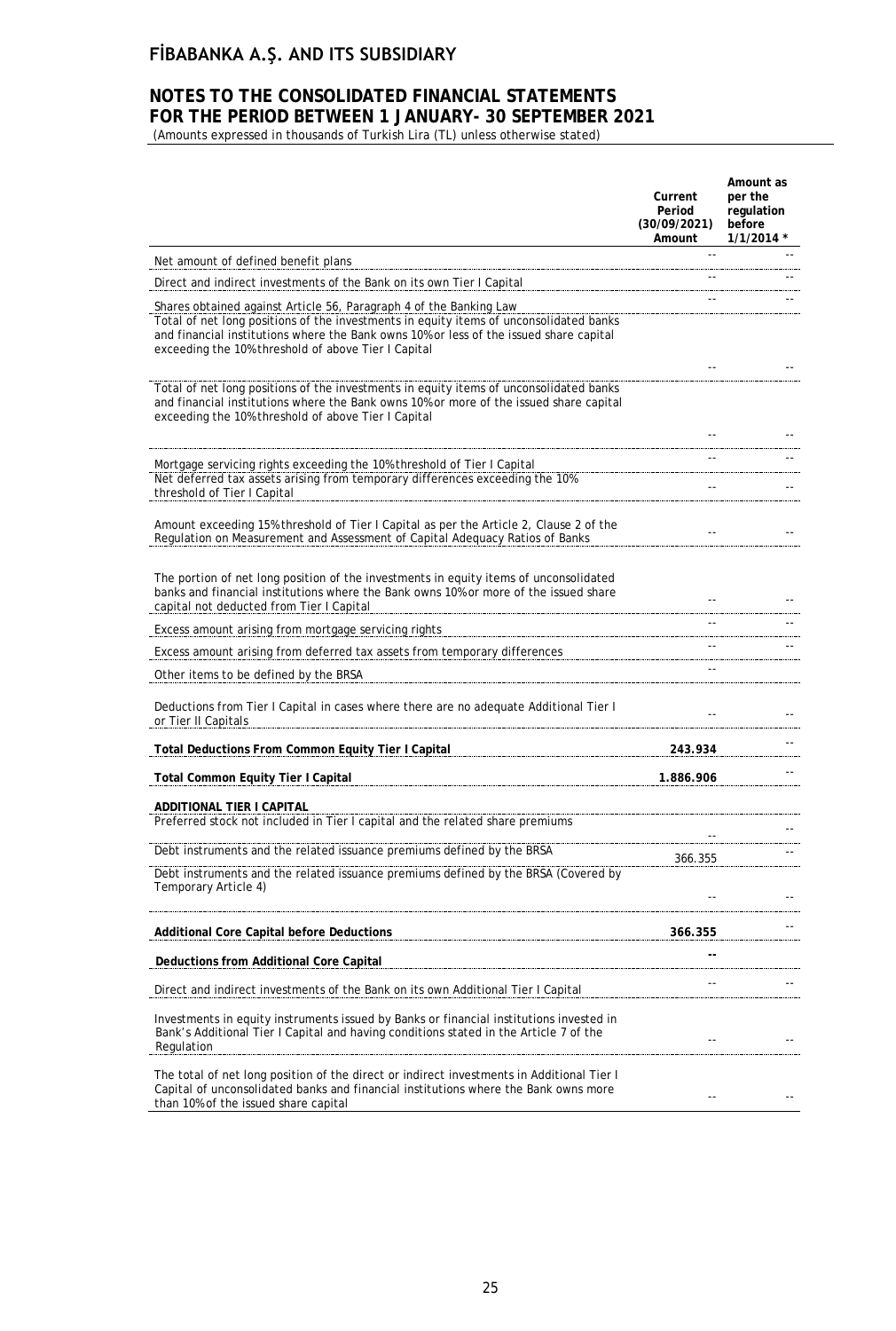## **NOTES TO THE CONSOLIDATED FINANCIAL STATEMENTS FOR THE PERIOD BETWEEN 1 JANUARY- 30 SEPTEMBER 2021**

(Amounts expressed in thousands of Turkish Lira (TL) unless otherwise stated)

|                                                                                                                                                                                                                                                                                                                                                                                                                                                   | Current<br>Period<br>(30/09/2021)<br>Amount | Amount as<br>per the<br>regulation<br>before<br>$1/1/2014$ * |
|---------------------------------------------------------------------------------------------------------------------------------------------------------------------------------------------------------------------------------------------------------------------------------------------------------------------------------------------------------------------------------------------------------------------------------------------------|---------------------------------------------|--------------------------------------------------------------|
| The total of net long position of the direct or indirect investments in Additional Tier I<br>Capital of unconsolidated banks and financial institutions where the Bank owns more than<br>10% of the issued share capital                                                                                                                                                                                                                          |                                             |                                                              |
| Other items to be defined by the BRSA                                                                                                                                                                                                                                                                                                                                                                                                             |                                             |                                                              |
| Items to be Deducted from Tier I Capital during the Transition Period                                                                                                                                                                                                                                                                                                                                                                             |                                             |                                                              |
| Goodwill and other intangible assets and related deferred tax liabilities which will not<br>deducted from Common Equity Tier I capital for the purposes of the first sub-paragraph of<br>the Provisional Article 2 of the Regulation on Banks' Own Funds (-)<br>Net deferred tax asset/liability not deducted from Tier I Capital as per the Temporary<br>Article 2, Clause 1 of the Regulation on Measurement and Assessment of Capital Adequacy |                                             |                                                              |
| Ratios of Banks (-)<br>Deduction from Additional Tier I Capital when there is not enough Tier II Capital (-)                                                                                                                                                                                                                                                                                                                                      |                                             |                                                              |
| <b>Total Deductions from Additional Tier I Capital</b>                                                                                                                                                                                                                                                                                                                                                                                            |                                             |                                                              |
| <b>Total Additional Tier I Capital</b>                                                                                                                                                                                                                                                                                                                                                                                                            |                                             |                                                              |
|                                                                                                                                                                                                                                                                                                                                                                                                                                                   | 366.355                                     |                                                              |
| Total Tier I Capital (Tier I Capital=Common Equity+Additional Tier I Capital)                                                                                                                                                                                                                                                                                                                                                                     | 2.253.261                                   |                                                              |
| <b>TIER II CAPITAL</b>                                                                                                                                                                                                                                                                                                                                                                                                                            |                                             |                                                              |
| Debt instruments and share issue premiums deemed suitable by the BRSA                                                                                                                                                                                                                                                                                                                                                                             | 2.232.446                                   |                                                              |
| Debt instruments and share issue premiums deemed suitable by BRSA (Temporary Article<br>4)                                                                                                                                                                                                                                                                                                                                                        |                                             |                                                              |
|                                                                                                                                                                                                                                                                                                                                                                                                                                                   |                                             |                                                              |
| Provisions (Article 8 of the Regulation on the Equity of Banks)                                                                                                                                                                                                                                                                                                                                                                                   | 270.531                                     |                                                              |
| Tier II Capital before Deductions                                                                                                                                                                                                                                                                                                                                                                                                                 | 2.502.977                                   |                                                              |
| Deductions from Tier II Capital                                                                                                                                                                                                                                                                                                                                                                                                                   |                                             |                                                              |
| Direct and indirect investments of the Bank on its own Tier II Capital (-)                                                                                                                                                                                                                                                                                                                                                                        |                                             |                                                              |
| Investments in equity instruments issued by banks and financial institutions invested in<br>Bank's Tier II Capital and having conditions stated in the Article 8 of the Regulation                                                                                                                                                                                                                                                                |                                             |                                                              |
| Total of net long positions of the investments in equity items of unconsolidated banks and<br>financial institutions where the Bank owns 10% or less of the issued share capital<br>exceeding the 10% threshold of above Tier I Capital (-)                                                                                                                                                                                                       |                                             |                                                              |
| Total of net long position of the direct or indirect investments in Additional Tier I Capital<br>and Tier II Capital of unconsolidated banks and financial institutions where the Bank owns<br>10% or more of the issued share capital exceeding the 10% threshold of Tier I Capital (-)                                                                                                                                                          |                                             |                                                              |
| Other items to be defined by the BRSA (-)                                                                                                                                                                                                                                                                                                                                                                                                         |                                             |                                                              |
| <b>Total Deductions from Tier II Capital</b>                                                                                                                                                                                                                                                                                                                                                                                                      |                                             |                                                              |
| <b>Total Tier II Capital</b>                                                                                                                                                                                                                                                                                                                                                                                                                      | 2.502.977                                   |                                                              |
| Total Equity (Total Tier I and Tier II Capital)                                                                                                                                                                                                                                                                                                                                                                                                   | 4.756.238                                   |                                                              |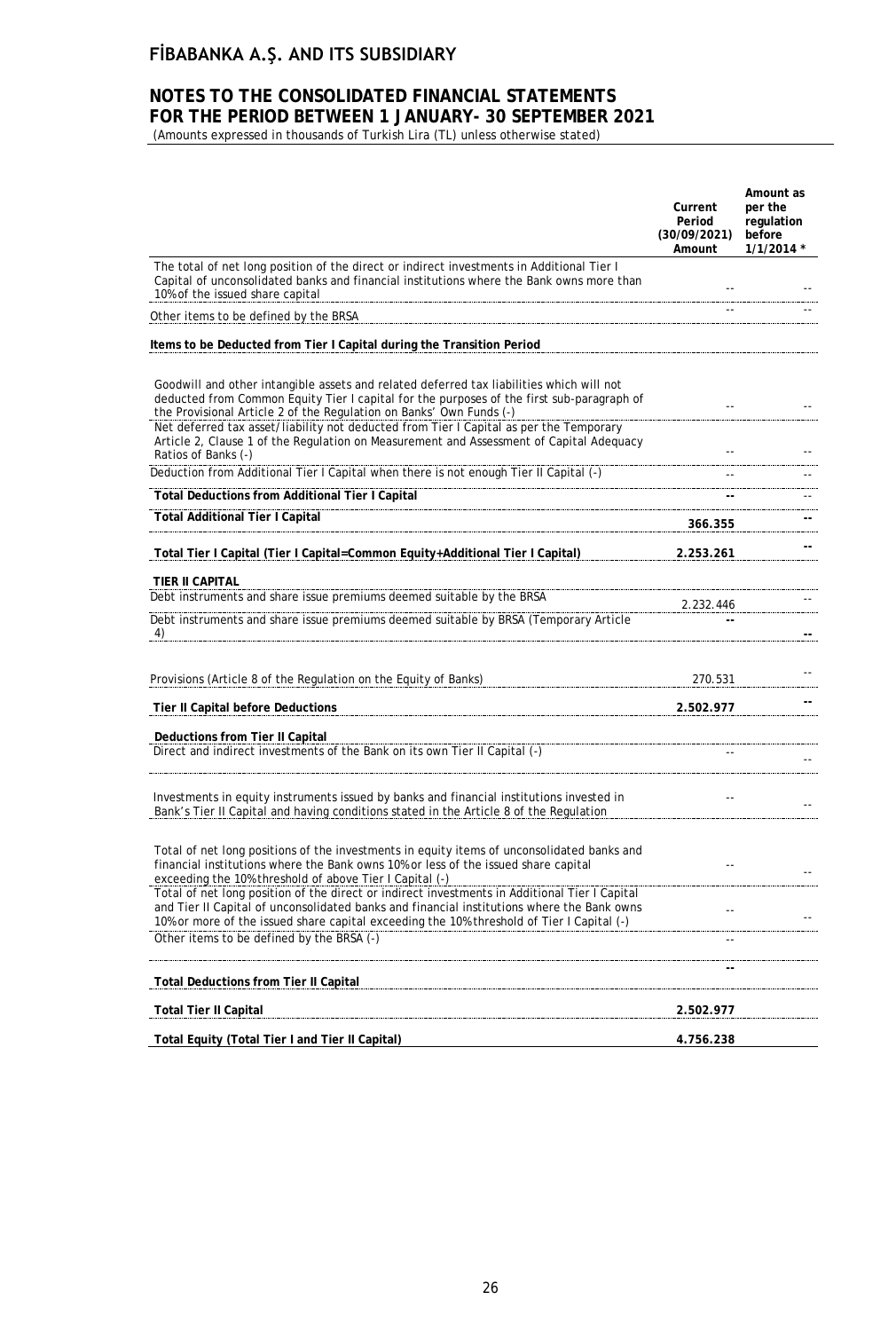## **NOTES TO THE CONSOLIDATED FINANCIAL STATEMENTS FOR THE PERIOD BETWEEN 1 JANUARY- 30 SEPTEMBER 2021**

(Amounts expressed in thousands of Turkish Lira (TL) unless otherwise stated)

|                                                                                                                                                                                                                                                                                                                                                                                                                                                             | Current<br>Period<br>(30/09/2021)<br>Amount | Amount as<br>per the<br>regulation<br>before<br>1/1/2014 * |
|-------------------------------------------------------------------------------------------------------------------------------------------------------------------------------------------------------------------------------------------------------------------------------------------------------------------------------------------------------------------------------------------------------------------------------------------------------------|---------------------------------------------|------------------------------------------------------------|
| Total Tier I Capital and Tier II Capital (Total Equity)                                                                                                                                                                                                                                                                                                                                                                                                     | 4.756.238                                   |                                                            |
| Loans granted against the Articles 50 and 51 of the Banking Law                                                                                                                                                                                                                                                                                                                                                                                             |                                             |                                                            |
| Net book values of movables and immovable exceeding the limit defined in the Article 57,<br>Clause 1 of the Banking Law and the assets acquired against overdue receivables and held<br>for sale but retained more than five years                                                                                                                                                                                                                          |                                             |                                                            |
| Other items to be defined by the BRSA                                                                                                                                                                                                                                                                                                                                                                                                                       |                                             |                                                            |
| Items to be Deducted from the Sum of Tier I and Tier II Capital (Capital) During the<br><b>Transition Period</b>                                                                                                                                                                                                                                                                                                                                            |                                             |                                                            |
| The portion of total of net long positions of the investments in equity items of<br>unconsolidated banks and financial institutions where the Bank owns 10% or less of the<br>issued share capital exceeding the 10% threshold of above Tier I Capital not deducted<br>from Tier I Capital, Additional Tier I Capital or Tier II Capital as per the Temporary Article<br>2, Clause 1 of the Regulation                                                      |                                             |                                                            |
| The portion of total of net long positions of the investments in equity items of<br>unconsolidated banks and financial institutions where the Bank owns more than 10% of the<br>issued share capital exceeding the 10% threshold of above Tier I Capital not deducted<br>from Additional Tier I Capital or Tier II Capital as per the Temporary Article 2, Clause 1 of<br>the Regulation                                                                    |                                             |                                                            |
| The portion of net long position of the investments in equity items of unconsolidated<br>banks and financial institutions where the Bank owns 10% or more of the issued share<br>capital, of the net deferred tax assets arising from temporary differences and of the<br>mortgage servicing rights not deducted from Tier I Capital as per the Temporary Article 2,<br>Clause 2, Paragraph (1) and (2) and Temporary Article 2, Clause 1 of the Regulation |                                             |                                                            |
| <b>EQUITY</b>                                                                                                                                                                                                                                                                                                                                                                                                                                               | 4.756.238                                   |                                                            |
| Total Capital (Total of Tier I Capital and Tier II Capital)                                                                                                                                                                                                                                                                                                                                                                                                 | 4.756.238                                   |                                                            |
| Total Risk Weighted Assets (****)                                                                                                                                                                                                                                                                                                                                                                                                                           | 24.469.159                                  |                                                            |
| CAPITAL ADEQUACY RATIOS                                                                                                                                                                                                                                                                                                                                                                                                                                     |                                             |                                                            |
| Core Capital Adequacy Ratio (%)                                                                                                                                                                                                                                                                                                                                                                                                                             | 7,71                                        |                                                            |
| Tier I Capital Adequacy Ratio (%)                                                                                                                                                                                                                                                                                                                                                                                                                           | 9,21                                        |                                                            |
| Capital Adequacy Ratio (%)                                                                                                                                                                                                                                                                                                                                                                                                                                  | 19,44                                       |                                                            |
| <b>BUFFERS</b>                                                                                                                                                                                                                                                                                                                                                                                                                                              |                                             |                                                            |
| Total Additional Core Capital Requirement Ratio (a+b+c)                                                                                                                                                                                                                                                                                                                                                                                                     | 2,54                                        |                                                            |
| a) Capital Conservation Buffer Requirement (%)                                                                                                                                                                                                                                                                                                                                                                                                              | 2,50                                        |                                                            |
| b) Bank-specific Counter-Cyclical Buffer Requirement(%)                                                                                                                                                                                                                                                                                                                                                                                                     | 0,04                                        |                                                            |
|                                                                                                                                                                                                                                                                                                                                                                                                                                                             |                                             |                                                            |

c) Systemically Important Banks Buffer Requirement Ratio (%)<br>(\*\*\*)It is used simple arithmetic mean of Central Bank's foreign currency buying rates belonging to the last 252 business days from the calculation date.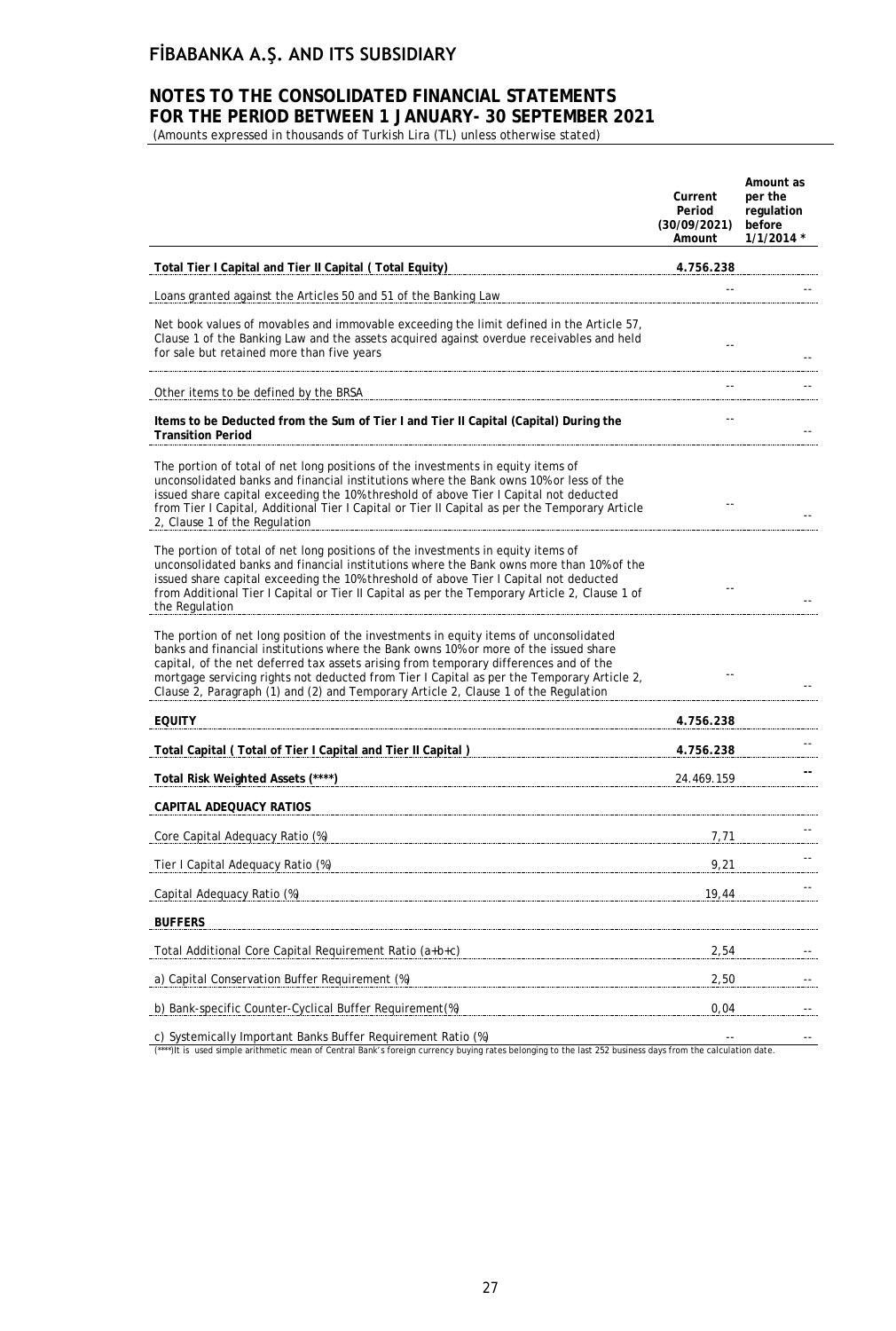## **NOTES TO THE CONSOLIDATED FINANCIAL STATEMENTS FOR THE PERIOD BETWEEN 1 JANUARY- 30 SEPTEMBER 2021**

(Amounts expressed in thousands of Turkish Lira (TL) unless otherwise stated)

|                                                                                                                                                                                                                                                                                           | Current<br>Period<br>(30/09/2021)<br>Amount | Amount as<br>per the<br>regulation<br>before<br>$1/1/2014$ * |
|-------------------------------------------------------------------------------------------------------------------------------------------------------------------------------------------------------------------------------------------------------------------------------------------|---------------------------------------------|--------------------------------------------------------------|
| The ratio of Additional Common Equity Tier I capital which will be calculated by the first<br>paragraph of the Article 4 of Regulation on Capital Conservation and Countercyclical<br>Capital Buffers to risk weighted assets (%)                                                         |                                             | 3,21                                                         |
| Amounts lower than Excesses as per Deduction Rules                                                                                                                                                                                                                                        |                                             |                                                              |
| Remaining total of net long positions of the investments in equity items of unconsolidated<br>banks and financial institutions where the Bank owns 10% or less of the issued share<br>capital                                                                                             |                                             |                                                              |
| Remaining total of net long positions of the investments in Tier I Capital of<br>unconsolidated banks and financial institutions where the Bank owns more than 10% or<br>less of the Tier I Capital experimental control of the Tier I Capital experimental control of the Tier I Capital |                                             |                                                              |
| Remaining mortgage servicing rights                                                                                                                                                                                                                                                       |                                             |                                                              |
| Net deferred tax assets arising from temporary differences                                                                                                                                                                                                                                |                                             |                                                              |
| Limits for Provisions Used in Tier II Capital Calculation                                                                                                                                                                                                                                 |                                             |                                                              |
| General provisions for standard based receivables (before tenthousandtwentyfive<br>limitation)                                                                                                                                                                                            | 468.821                                     |                                                              |
| Up to 1,25% of total risk-weighted amount of general provisions for receivables where the<br>standard approach used                                                                                                                                                                       | 270.531                                     |                                                              |
| Total loan provision that exceeds total expected loss calculated according to Communiqué<br>on Calculation of Credit Risk by Internal Ratings Based Approach                                                                                                                              |                                             |                                                              |
| Total loan provision that exceeds total expected loss calculated according to Communiqué<br>on Calculation of Credit Risk by Internal Ratings Based Approach, limited by 0,6% risk<br>weighted assets                                                                                     |                                             |                                                              |
| Debt Instruments Covered by Temporary Article 4 (effective between 01/01/2018-<br>01/01/2022)                                                                                                                                                                                             |                                             |                                                              |
| Upper limit for Additional Tier I Capital items subject to Temporary Article 4                                                                                                                                                                                                            |                                             |                                                              |
| Amount of Additional Tier I Capital items subject to Temporary Article 4 that exceeds<br>upper limit                                                                                                                                                                                      |                                             |                                                              |
| Upper limit for Additional Tier II Capital items subject to Temporary Article 4                                                                                                                                                                                                           |                                             |                                                              |
| Amount of Additional Tier II Capital items subject to Temporary Article 4 that exceeds<br>upper limit                                                                                                                                                                                     | $-$                                         |                                                              |

\* The amounts to be considered under the transitional provisions.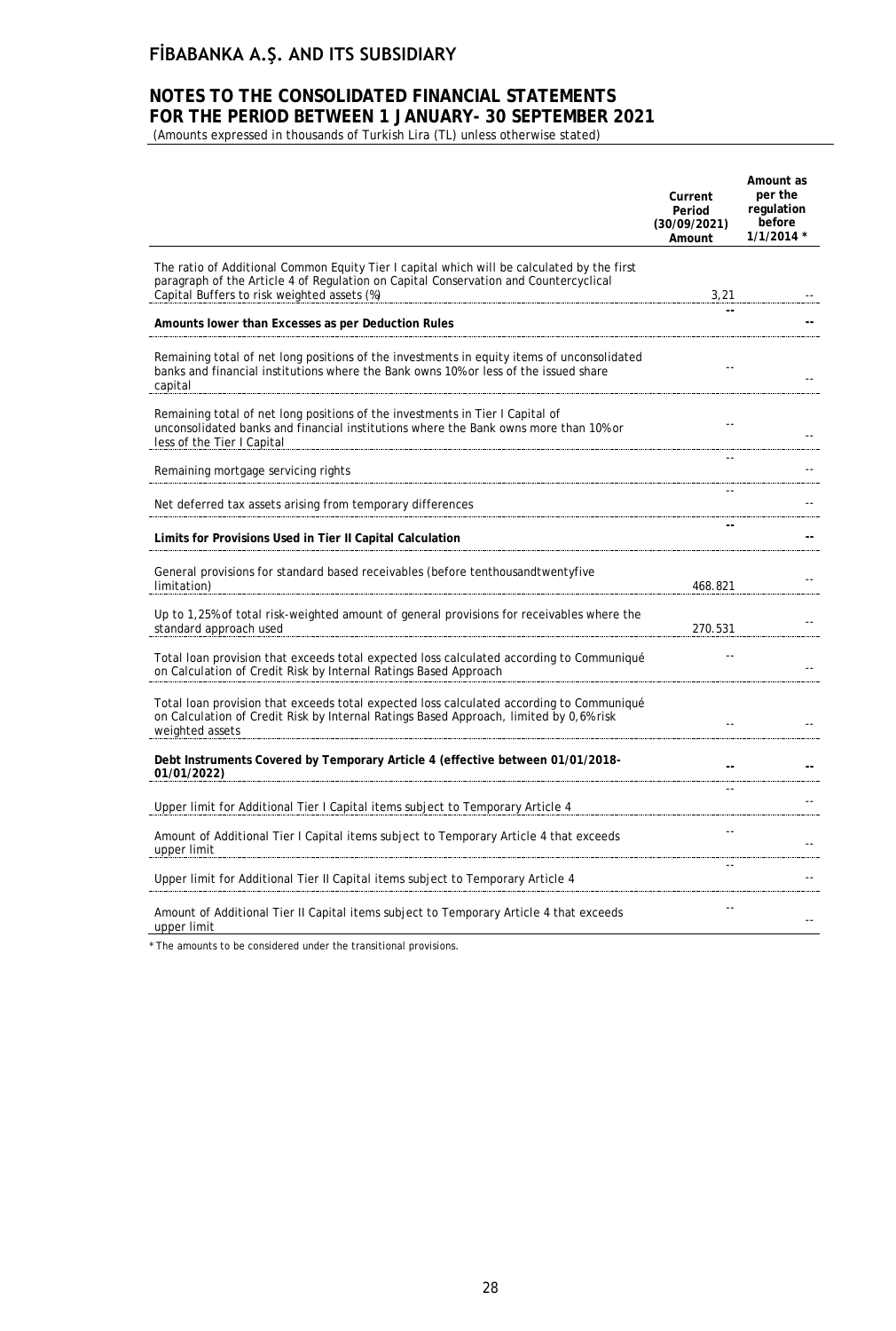## **NOTES TO THE CONSOLIDATED FINANCIAL STATEMENTS FOR THE PERIOD BETWEEN 1 JANUARY- 30 SEPTEMBER 2021**

(Amounts expressed in thousands of Turkish Lira (TL) unless otherwise stated)

|                                                                                                                                                                                      | <b>Prior Period</b><br>(31/12/2020)<br>Amount | Amount as<br>per the<br>regulation<br>before<br>$1/1/2014$ (*) |
|--------------------------------------------------------------------------------------------------------------------------------------------------------------------------------------|-----------------------------------------------|----------------------------------------------------------------|
| TIER I CAPITAL                                                                                                                                                                       |                                               |                                                                |
| Paid-in capital to be entitled for compensation after all creditors                                                                                                                  | 941.161                                       |                                                                |
| Share premium                                                                                                                                                                        | 128.678                                       |                                                                |
| Reserves (**)                                                                                                                                                                        | 652.415                                       |                                                                |
| Other comprehensive income according to TAS                                                                                                                                          | 22.263                                        |                                                                |
| Profit                                                                                                                                                                               | 240.294                                       |                                                                |
| Current period profit                                                                                                                                                                | 237.055                                       |                                                                |
| Prior period profit                                                                                                                                                                  | 3.239                                         |                                                                |
| Bonus shares from associates, subsidiaries and joint-ventures not accounted in current<br>period's profit                                                                            |                                               |                                                                |
| <b>Tier I Capital Before Deductions</b>                                                                                                                                              | 1.984.811                                     |                                                                |
| Deductions From Tier I Capital                                                                                                                                                       |                                               |                                                                |
| Valuation adjustments calculated as per the Article 9 (i) of the Regulation on Bank Capital<br>Current and prior periods' losses not covered by reserves, and losses accounted under |                                               |                                                                |
| equity according to TAS (***)                                                                                                                                                        | 44.426                                        |                                                                |
| Improvement costs for operational leasing                                                                                                                                            | 9.552                                         |                                                                |
| Goodwill and other intangible assets and related deferred taxes                                                                                                                      |                                               |                                                                |
| Other intangibles other than mortgage-servicing rights (net of related tax liability)                                                                                                | 153.938                                       |                                                                |
| Excess amount arising from deferred tax assets from temporary differences                                                                                                            | 30.200                                        |                                                                |
|                                                                                                                                                                                      |                                               |                                                                |
| Differences arise when assets and liabilities not held at fair value, are subjected to cash<br>flow hedge accounting                                                                 |                                               |                                                                |
| Total credit losses that exceed total expected loss calculated according to the Regulation<br>on Calculation of Credit Risk by Internal Ratings Based Approach                       |                                               |                                                                |
| Securitization gains                                                                                                                                                                 |                                               |                                                                |
| $\cdots$ $\cdots$<br>$\sim$ $\sim$                                                                                                                                                   |                                               |                                                                |

Unrealised gains and losses due to the changes in own credit risk on fair valued liabilities

(\*\*)The difference between the expected credit loss calculated in accordance with TFRS 9 and the total provision amount calculated with the method before TFRS 9 has<br>been recorded in the "Retained Earnings" account; in acco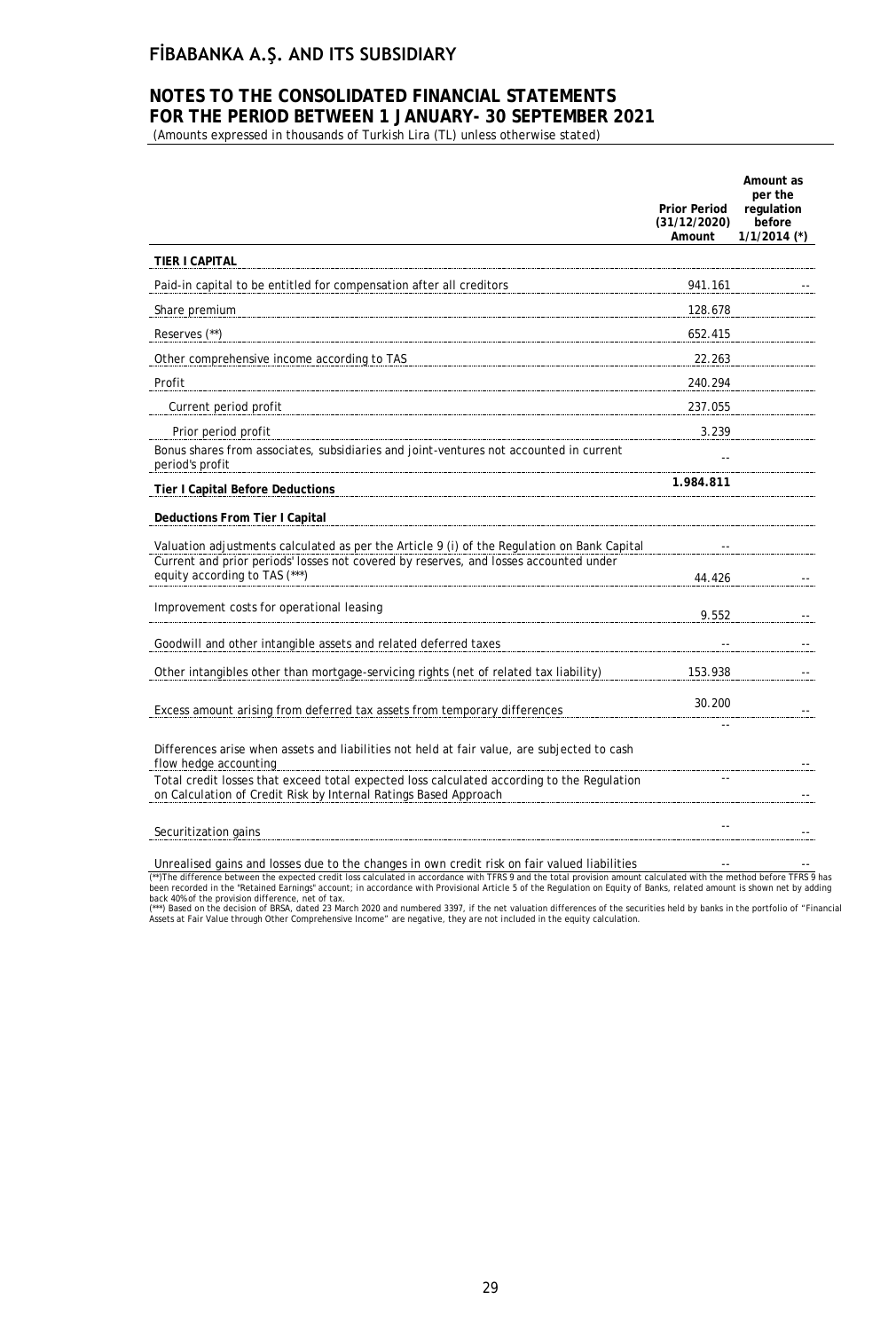## **NOTES TO THE CONSOLIDATED FINANCIAL STATEMENTS FOR THE PERIOD BETWEEN 1 JANUARY- 30 SEPTEMBER 2021**

(Amounts expressed in thousands of Turkish Lira (TL) unless otherwise stated)

|                                                                                                                                                                                                                                         | Prior Period regulation<br>(31/12/2020)<br>Amount | Amount as<br>per the<br>before<br>$1/1/2014$ (*)                                                                                                                                                                                                                                                                                                                                                                                                       |
|-----------------------------------------------------------------------------------------------------------------------------------------------------------------------------------------------------------------------------------------|---------------------------------------------------|--------------------------------------------------------------------------------------------------------------------------------------------------------------------------------------------------------------------------------------------------------------------------------------------------------------------------------------------------------------------------------------------------------------------------------------------------------|
| Net amount of defined benefit plans                                                                                                                                                                                                     |                                                   |                                                                                                                                                                                                                                                                                                                                                                                                                                                        |
| Direct and indirect investments of the Bank on its own Tier I Capital                                                                                                                                                                   |                                                   |                                                                                                                                                                                                                                                                                                                                                                                                                                                        |
| Shares obtained against Article 56, Paragraph 4 of the Banking Law                                                                                                                                                                      |                                                   | $\sim$ $\sim$                                                                                                                                                                                                                                                                                                                                                                                                                                          |
| Total of net long positions of the investments in equity items of unconsolidated banks and<br>financial institutions where the Bank owns 10% or less of the issued share capital exceeding the<br>10% threshold of above Tier I Capital |                                                   | $\sim$ $\sim$<br>$\sim$ $-$                                                                                                                                                                                                                                                                                                                                                                                                                            |
| Total of net long positions of the investments in equity items of unconsolidated banks and<br>financial institutions where the Bank owns 10% or more of the issued share capital exceeding the<br>10% threshold of above Tier I Capital |                                                   |                                                                                                                                                                                                                                                                                                                                                                                                                                                        |
| Mortgage servicing rights exceeding the 10% threshold of Tier I Capital                                                                                                                                                                 |                                                   |                                                                                                                                                                                                                                                                                                                                                                                                                                                        |
| Net deferred tax assets arising from temporary differences exceeding the 10% threshold of Tier I<br>Capital                                                                                                                             |                                                   | $\begin{minipage}{0.5\textwidth} \centering \begin{tabular}{ l l l } \hline & \multicolumn{1}{ l l } \hline & \multicolumn{1}{ l } \multicolumn{1}{ l } \hline \multicolumn{1}{ l } \multicolumn{1}{ l } \hline \multicolumn{1}{ l } \multicolumn{1}{ l } \multicolumn{1}{ l } \multicolumn{1}{ l } \hline \multicolumn{1}{ l } \multicolumn{1}{ l } \hline \multicolumn{1}{ l } \multicolumn{1}{ l } \hline \multicolumn{1}{ l } \multicolumn{1}{ l $ |
| Amount exceeding the 15% threshold of Tier I Capital as per the Article 2, Clause 2 of the<br>Regulation on Measurement and Assessment of Capital Adequacy Ratios of Banks                                                              |                                                   |                                                                                                                                                                                                                                                                                                                                                                                                                                                        |
| The portion of net long position of the investments in equity items of unconsolidated banks and<br>financial institutions where the Bank owns 10% or more of the issued share capital not deducted<br>from Tier I Capital               |                                                   |                                                                                                                                                                                                                                                                                                                                                                                                                                                        |
|                                                                                                                                                                                                                                         |                                                   |                                                                                                                                                                                                                                                                                                                                                                                                                                                        |
| Excess amount arising from deferred tax assets from temporary differences                                                                                                                                                               |                                                   |                                                                                                                                                                                                                                                                                                                                                                                                                                                        |
| Other items to be defined by the BRSA                                                                                                                                                                                                   |                                                   |                                                                                                                                                                                                                                                                                                                                                                                                                                                        |
| Deductions from Tier I Capital in cases where there are no adequate Additional Tier I or Tier II<br>Capitals                                                                                                                            |                                                   |                                                                                                                                                                                                                                                                                                                                                                                                                                                        |
| Total Deductions From Common Equity Tier I Capital                                                                                                                                                                                      | 238.116                                           |                                                                                                                                                                                                                                                                                                                                                                                                                                                        |
| <b>Total Common Equity Tier I Capital</b>                                                                                                                                                                                               | 1.746.695                                         |                                                                                                                                                                                                                                                                                                                                                                                                                                                        |
| ADDITIONAL TIER I CAPITAL                                                                                                                                                                                                               |                                                   |                                                                                                                                                                                                                                                                                                                                                                                                                                                        |
| Preferred stock not included in Tier I capital and the related share premiums                                                                                                                                                           |                                                   |                                                                                                                                                                                                                                                                                                                                                                                                                                                        |
| Debt instruments and the related issuance premiums defined by the BRSA                                                                                                                                                                  | 320.215                                           |                                                                                                                                                                                                                                                                                                                                                                                                                                                        |
| Debt instruments and the related issuance premiums defined by the BRSA (Covered by Temporary<br>Article 4)                                                                                                                              |                                                   |                                                                                                                                                                                                                                                                                                                                                                                                                                                        |
| Additional Core Capital before Deductions                                                                                                                                                                                               | 320.215                                           |                                                                                                                                                                                                                                                                                                                                                                                                                                                        |
| Deductions from Additional Core Capital                                                                                                                                                                                                 |                                                   |                                                                                                                                                                                                                                                                                                                                                                                                                                                        |
| Direct and indirect investments of the Bank on its own Additional Tier I Capital                                                                                                                                                        |                                                   |                                                                                                                                                                                                                                                                                                                                                                                                                                                        |
| Investments in equity instruments issued by Banks or financial institutions invested in Bank's<br>Additional Tier I Capital and having conditions stated in the Article 7 of the Regulation                                             | $\overline{\phantom{a}}$                          |                                                                                                                                                                                                                                                                                                                                                                                                                                                        |
| The total of net long position of the direct or indirect investments in Additional Tier I Capital of<br>unconsolidated banks and financial institutions where the Bank owns more than 10% of the issued<br>share capital                |                                                   |                                                                                                                                                                                                                                                                                                                                                                                                                                                        |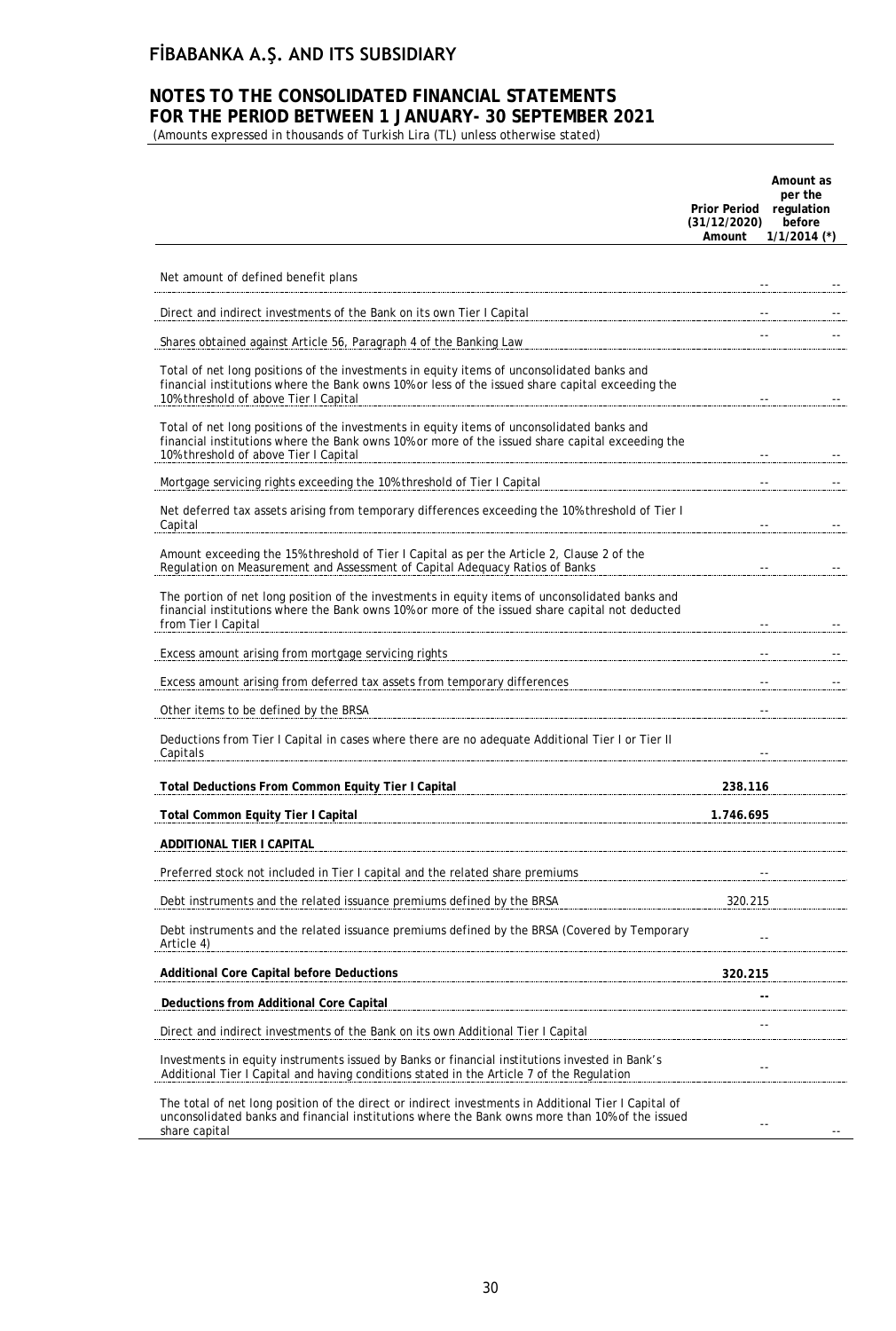### **NOTES TO THE CONSOLIDATED FINANCIAL STATEMENTS FOR THE PERIOD BETWEEN 1 JANUARY- 30 SEPTEMBER 2021**

(Amounts expressed in thousands of Turkish Lira (TL) unless otherwise stated)

|                                                                                                                                                                                                                                                                                                                                                                                               | <b>Prior Period</b><br>(31/12/2020)<br>Amount | Amount as<br>per the<br>regulation<br>before<br>$1/1/2014$ (*) |
|-----------------------------------------------------------------------------------------------------------------------------------------------------------------------------------------------------------------------------------------------------------------------------------------------------------------------------------------------------------------------------------------------|-----------------------------------------------|----------------------------------------------------------------|
| The total of net long position of the direct or indirect investments in Additional Tier I Capital<br>of unconsolidated banks and financial institutions where the Bank owns more than 10% of the<br>issued share capital                                                                                                                                                                      |                                               |                                                                |
| Other items to be defined by the BRSA                                                                                                                                                                                                                                                                                                                                                         |                                               |                                                                |
| Items to be Deducted from Tier I Capital during the Transition Period                                                                                                                                                                                                                                                                                                                         |                                               |                                                                |
| Goodwill and other intangible assets and related deferred tax liabilities which will not<br>deducted from Common Equity Tier I capital for the purposes of the first sub-paragraph of<br>the Provisional Article 2 of the Regulation on Banks' Own Funds (-)                                                                                                                                  |                                               |                                                                |
| Net deferred tax asset/liability not deducted from Tier I Capital as per the Temporary Article<br>2, Clause 1 of the Regulation on Measurement and Assessment of Capital Adequacy Ratios of<br>Banks (-)                                                                                                                                                                                      |                                               |                                                                |
| Deduction from Additional Tier I Capital when there is not enough Tier II Capital (-)                                                                                                                                                                                                                                                                                                         |                                               |                                                                |
|                                                                                                                                                                                                                                                                                                                                                                                               |                                               |                                                                |
| <b>Total Additional Tier I Capital</b><br>$\overline{a}$ , $\overline{a}$ , $\overline{a}$ , $\overline{a}$ , $\overline{a}$ , $\overline{a}$ , $\overline{a}$ , $\overline{a}$ , $\overline{a}$ , $\overline{a}$ , $\overline{a}$ , $\overline{a}$ , $\overline{a}$ , $\overline{a}$ , $\overline{a}$ , $\overline{a}$ , $\overline{a}$ , $\overline{a}$ , $\overline{a}$ , $\overline{a}$ , | 320.215                                       |                                                                |
| Total Tier I Capital (Tier I Capital=Common Equity+Additional Tier I Capital)                                                                                                                                                                                                                                                                                                                 | 2.066.910                                     |                                                                |
| TIER II CAPITAL                                                                                                                                                                                                                                                                                                                                                                               |                                               |                                                                |
| Debt instruments and share issue premiums deemed suitable by the BRSA                                                                                                                                                                                                                                                                                                                         | 1.868.480                                     |                                                                |
| Debt instruments and share issue premiums deemed suitable by BRSA (Temporary Article 4)                                                                                                                                                                                                                                                                                                       |                                               |                                                                |
| Provisions (Article 8 of the Regulation on the Equity of Banks) 238.462 238.462                                                                                                                                                                                                                                                                                                               |                                               |                                                                |
| Tier II Capital before Deductions                                                                                                                                                                                                                                                                                                                                                             | 2.106.942                                     |                                                                |
| Deductions from Tier II Capital                                                                                                                                                                                                                                                                                                                                                               |                                               |                                                                |
| Direct and indirect investments of the Bank on its own Tier II Capital                                                                                                                                                                                                                                                                                                                        |                                               |                                                                |
| Investments in equity instruments issued by banks and financial institutions invested in Bank's<br>Tier II Capital and having conditions stated in the Article 8 of the Regulation                                                                                                                                                                                                            | $-$                                           |                                                                |
| Total of net long positions of the investments in equity items of unconsolidated banks and<br>financial institutions where the Bank owns 10% or less of the issued share capital exceeding<br>the 10% threshold of above Tier I Capital                                                                                                                                                       |                                               |                                                                |
| Total of net long position of the direct or indirect investments in Additional Tier I Capital and<br>Tier II Capital of unconsolidated banks and financial institutions where the Bank owns 10% or<br>more of the issued share capital exceeding the 10% threshold of Tier I Capital                                                                                                          |                                               |                                                                |
| Other items to be defined by the BRSA                                                                                                                                                                                                                                                                                                                                                         |                                               |                                                                |
| <b>Total Deductions from Tier II Capital</b>                                                                                                                                                                                                                                                                                                                                                  |                                               |                                                                |
| Total Tier II Capital                                                                                                                                                                                                                                                                                                                                                                         | 2.106.942                                     |                                                                |
| Total Equity (Total Tier I and Tier II Capital)                                                                                                                                                                                                                                                                                                                                               |                                               |                                                                |
|                                                                                                                                                                                                                                                                                                                                                                                               | 4.173.852                                     |                                                                |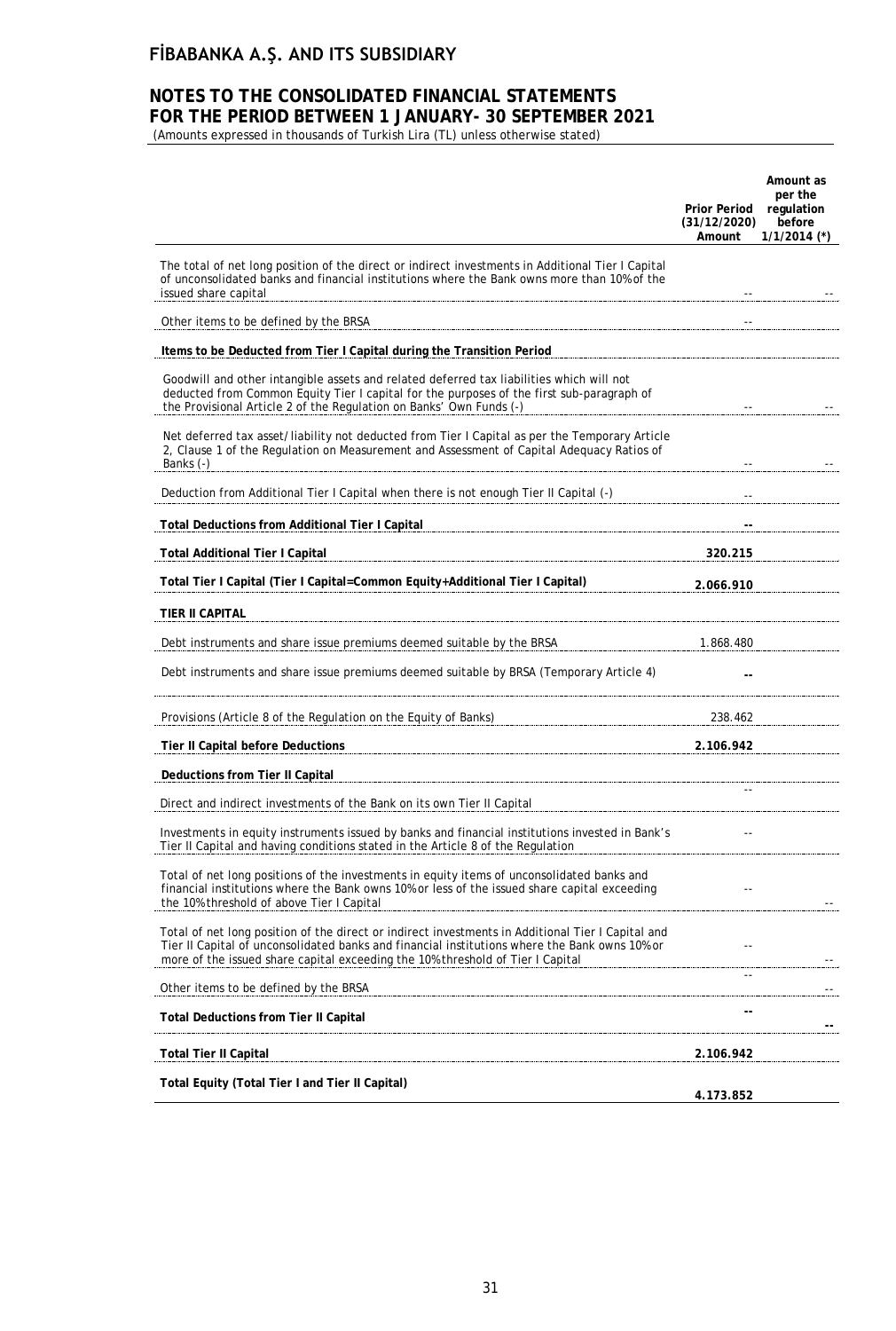### **NOTES TO THE CONSOLIDATED FINANCIAL STATEMENTS FOR THE PERIOD BETWEEN 1 JANUARY- 30 SEPTEMBER 2021**

(Amounts expressed in thousands of Turkish Lira (TL) unless otherwise stated)

|                                                                                                                                                                                                                                                                                                                                                                                                                                                             | <b>Prior Period</b><br>(31/12/2020)<br>Amount | Amount as<br>per the<br>regulation<br>before<br>$1/1/2014$ (*) |
|-------------------------------------------------------------------------------------------------------------------------------------------------------------------------------------------------------------------------------------------------------------------------------------------------------------------------------------------------------------------------------------------------------------------------------------------------------------|-----------------------------------------------|----------------------------------------------------------------|
| Total Tier I Capital and Tier II Capital (Total Equity)                                                                                                                                                                                                                                                                                                                                                                                                     | 4.173.852                                     |                                                                |
| Loans granted against the Articles 50 and 51 of the Banking Law                                                                                                                                                                                                                                                                                                                                                                                             |                                               |                                                                |
| Net book values of movables and immovable exceeding the limit defined in the Article 57,<br>Clause 1 of the Banking Law and the assets acquired against overdue receivables and held<br>for sale but retained more than five years                                                                                                                                                                                                                          |                                               |                                                                |
| Other items to be defined by the BRSA                                                                                                                                                                                                                                                                                                                                                                                                                       |                                               |                                                                |
| Items to be Deducted from the Sum of Tier I and Tier II Capital (Capital) During the<br><b>Transition Period</b>                                                                                                                                                                                                                                                                                                                                            |                                               |                                                                |
| The portion of total of net long positions of the investments in equity items of<br>unconsolidated banks and financial institutions where the Bank Owns 10% or less of the<br>issued share capital exceeding the 10% threshold of above Tier I Capital not deducted from<br>Tier I Capital, Additional Tier I Capital or Tier II Capital as per the Temporary Article 2,<br>Clause 1 of the Regulation                                                      |                                               |                                                                |
| The portion of total of net long positions of the investments in equity items of<br>unconsolidated banks and financial institutions where the bank owns more than 10% of the<br>issued share capital exceeding the 10% threshold of above Tier I Capital not deducted from<br>Additional Tier I Capital or Tier II Capital as per the Temporary Article 2, Clause 1 of the<br>Regulation                                                                    |                                               |                                                                |
| The portion of net long position of the investments in equity items of unconsolidated banks<br>and financial institutions where the Bank owns 10% or more of the issued share capital, of<br>the net deferred tax assets arising from temporary differences and of the mortgage<br>servicing rights not deducted from Tier I Capital as per the Temporary Article 2, Clause 2,<br>Paragraph (1) and (2) and Temporary Article 2, Clause 1 of the Regulation |                                               |                                                                |
| <b>EQUITY</b>                                                                                                                                                                                                                                                                                                                                                                                                                                               | 4.173.852                                     |                                                                |
| Total Capital (Total of Tier I Capital and Tier II Capital ) Manuscription Capital State Capital (Total of Tier                                                                                                                                                                                                                                                                                                                                             | 4.173.852                                     |                                                                |
| <b>Total Risk Weighted Assets</b>                                                                                                                                                                                                                                                                                                                                                                                                                           | 21.493.545                                    |                                                                |
| CAPITAL ADEQUACY RATIOS                                                                                                                                                                                                                                                                                                                                                                                                                                     |                                               |                                                                |
| Core Capital Adequacy Ratio (%)                                                                                                                                                                                                                                                                                                                                                                                                                             | 8,31                                          |                                                                |
| Tier I Capital Adequacy Ratio (%)                                                                                                                                                                                                                                                                                                                                                                                                                           | 9,62                                          |                                                                |
| Capital Adequacy Ratio (%)                                                                                                                                                                                                                                                                                                                                                                                                                                  | 19,42                                         |                                                                |
| <b>BUFFERS</b>                                                                                                                                                                                                                                                                                                                                                                                                                                              |                                               |                                                                |
| Total Additional Core Capital Requirement Ratio (a+b+c)                                                                                                                                                                                                                                                                                                                                                                                                     | 2,58                                          |                                                                |
| a) Capital Conservation Buffer Requirement (%)                                                                                                                                                                                                                                                                                                                                                                                                              | 2,50                                          |                                                                |
| b) Bank-specific Counter-Cyclical Buffer Requirement(%)                                                                                                                                                                                                                                                                                                                                                                                                     | 0,08                                          |                                                                |
| c) Systemically Important Banks Buffer Requirement Ratio (%)                                                                                                                                                                                                                                                                                                                                                                                                |                                               |                                                                |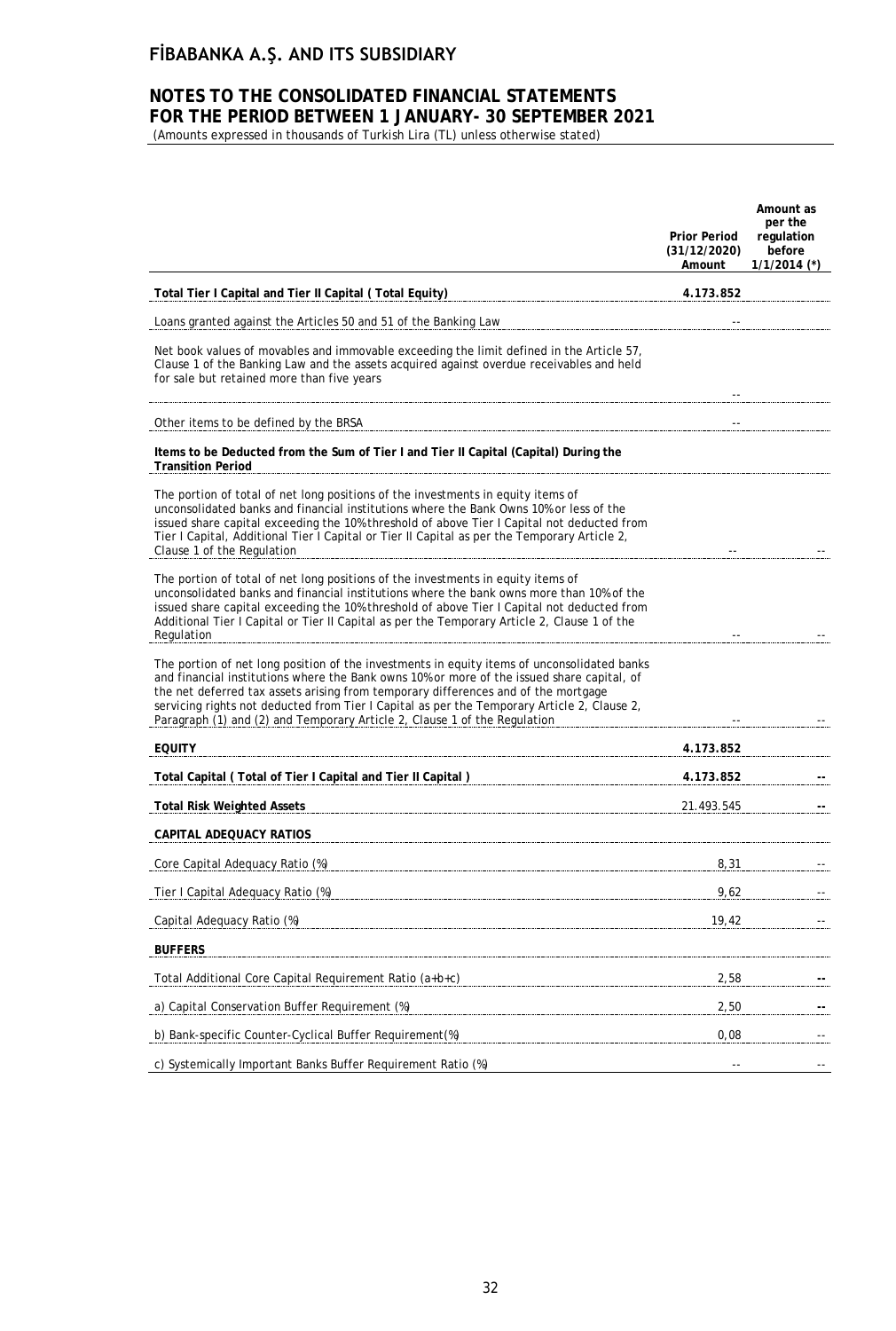### **NOTES TO THE CONSOLIDATED FINANCIAL STATEMENTS FOR THE PERIOD BETWEEN 1 JANUARY- 30 SEPTEMBER 2021**

(Amounts expressed in thousands of Turkish Lira (TL) unless otherwise stated)

|                                                                                                                                                                                                                                                                                                                                                                                                               | <b>Prior Period</b><br>(31/12/2020)<br>Amount | Amount as<br>per the<br>regulation<br>before<br>$1/1/2014$ (*) |
|---------------------------------------------------------------------------------------------------------------------------------------------------------------------------------------------------------------------------------------------------------------------------------------------------------------------------------------------------------------------------------------------------------------|-----------------------------------------------|----------------------------------------------------------------|
| The ratio of Additional Common Equity Tier I capital which will be calculated by the<br>first paragraph of the Article 4 of Regulation on Capital Conservation and<br>Countercyclical Capital buffers to risk weighted assets (%)                                                                                                                                                                             |                                               | 3,62                                                           |
| Amounts lower than Excesses as per Deduction Rules                                                                                                                                                                                                                                                                                                                                                            |                                               |                                                                |
| Remaining total of net long positions of the investments in equity items of<br>unconsolidated banks and financial institutions where the Bank owns 10% or less of the<br>issued share capital <u>and the capital state of the set of the set of the set of the set of the set of the set of the set of the set of the set of the set of the set of the set of the set of the set of the set of the set of</u> |                                               |                                                                |
| Remaining total of net long positions of the investments in Tier I Capital of<br>unconsolidated banks and financial institutions where the Bank owns more than 10% or<br>less of the Tier I Capital                                                                                                                                                                                                           |                                               |                                                                |
| Remaining mortgage servicing rights [1974] [1974] [1975] [1974] [1975] [1975] [1975] [1976] [1975] [1976] [197                                                                                                                                                                                                                                                                                                |                                               |                                                                |
| Net deferred tax assets arising from temporary differences                                                                                                                                                                                                                                                                                                                                                    |                                               |                                                                |
| Limits for Provisions Used in Tier II Capital Calculation                                                                                                                                                                                                                                                                                                                                                     |                                               |                                                                |
| General provisions for standard based receivables (before tenthousandtwentyfive<br><u>Iimitation) 451.871 451.871 451.888 451.888 451.888 451.888 451.888 51.888 51.888 51.888 51.888 51.888 51.888 51.888 51.888 51.888 51.888 51.888 51.888 51.888 51.888 51.888 51.888 51.888 51.888 51.888 51.888 51.888 51.888</u>                                                                                       |                                               |                                                                |
| Up to 1,25% of total risk-weighted amount of general reserves for receivables where the                                                                                                                                                                                                                                                                                                                       | 238.462                                       |                                                                |
| Total loan provision that exceeds total expected loss calculated according to<br>Communiqué on Calculation of Credit Risk by Internal Ratings Based Approach                                                                                                                                                                                                                                                  |                                               |                                                                |
| Total Loan Provision that Exceeds Total Expected Loss Calculated According to<br>Communiqué on Calculation of Credit Risk by Internal Ratings Based Approach, Limited<br>by 0,6% Risk Weighted Assets                                                                                                                                                                                                         |                                               |                                                                |
| Debt Instruments Covered by Temporary Article 4 (effective between 1.1.2018-<br>1.1.2022)                                                                                                                                                                                                                                                                                                                     |                                               |                                                                |
| Upper Limit for Additional Tier I Capital Items subject to Temporary Article 4                                                                                                                                                                                                                                                                                                                                |                                               |                                                                |
| Amount of Additional Tier I Capital Items Subject to Temporary Article 4 that Exceeds<br><b>Upper Limit</b>                                                                                                                                                                                                                                                                                                   |                                               |                                                                |
| Upper Limit for Additional Tier II Capital Items subject to Temporary Article 4                                                                                                                                                                                                                                                                                                                               |                                               |                                                                |
| Amount of Additional Tier II Capital Items Subject to Temporary Article 4 that Exceeds<br>Upper Limit                                                                                                                                                                                                                                                                                                         |                                               |                                                                |

The amounts to be considered under the transitional provisions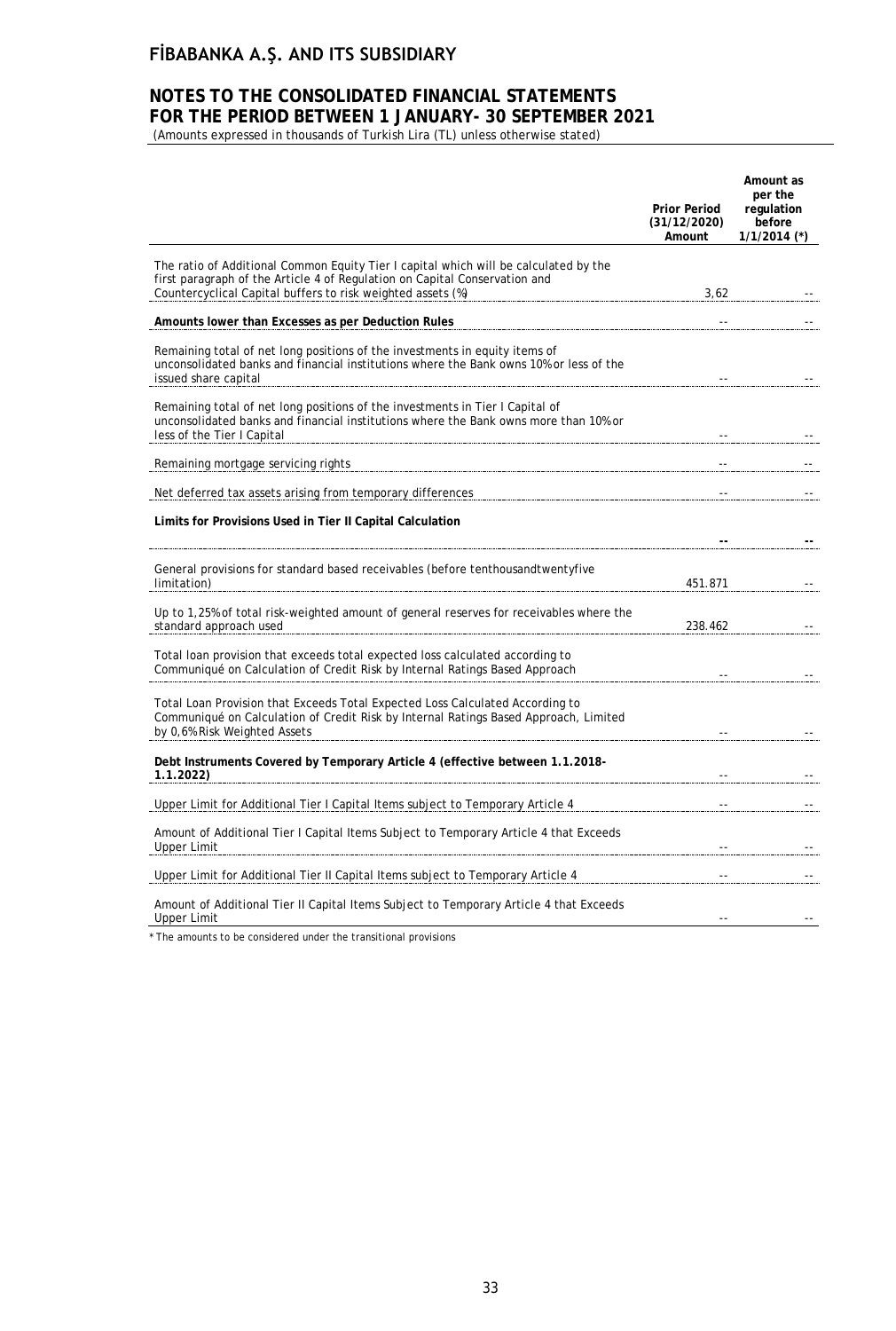# **NOTES TO THE CONSOLIDATED FINANCIAL STATEMENTS FOR THE PERIOD BETWEEN 1 JANUARY- 30 SEPTEMBER 2021**

(Amounts expressed in thousands of Turkish Lira (TL) unless otherwise stated)

### **Explanations on reconciliation of shareholder's equity items to balance sheet:**

The difference between "Equity" in equity table and "Shareholder's Equity" in the consolidated balance sheet mainly arises from the subordinated bonds, general provisions and TFRS 9 transition effect. In the calculation of Total Capital, general reserve up to 1,25% of credit risk is taken into consideration as Tier II Capital.

On the other hand, in the calculation of the "Equity", improvement costs for operational leases presented under tangible assets in the balance sheet, together with related deferred tax liabilities and deferred tax assets calculated for provision for possible losses and other items defined by the regulator are taken into consideration as amounts deducted from Total Capital.

### **Debt instruments included in shareholder's equity calculation:**

| Issuer                                                                                                           | Fibabanka A.S.                                                                           | Fibabanka A.S.                                                          | Fibabanka A.S.                                                                          |
|------------------------------------------------------------------------------------------------------------------|------------------------------------------------------------------------------------------|-------------------------------------------------------------------------|-----------------------------------------------------------------------------------------|
| Code of debt instrument (CUSIP, ISIN etc.)                                                                       | XS1386178237                                                                             | TRSFIBA10016                                                            | XS2096028571                                                                            |
| Regulation of debt instrument                                                                                    | BRSA's "Regulation on<br>Equities of Banks" dated<br>1 November 2006" and<br>English Law | BRSA's "Regulation on<br>Equities of Banks"<br>dated 1 November<br>2006 | BRSA's "Regulation on<br>Equities of Banks" dated<br>1 November 2006 and<br>English law |
| Consideration Status in Shareholders' Equity Calculation                                                         |                                                                                          |                                                                         |                                                                                         |
| Situation of being subject to practice of being<br>taken into consideration with 10% deduction<br>after 1/1/2015 | No                                                                                       | No                                                                      | No                                                                                      |
| Eligible at unconsolidated / consolidated                                                                        | Unconsolidated and<br>Consolidated                                                       | Unconsolidated and<br>Consolidated                                      | Unconsolidated and<br>Consolidated                                                      |
| Type of debt instrument                                                                                          | Subordinated Security                                                                    | Subordinated Security                                                   | Subordinated Security                                                                   |
| Recognized amount in shareholders' equity<br>calculation (As of the most recent reporting<br>date - Thousand TL) | 2.232.446                                                                                | 100.000                                                                 | 266.355                                                                                 |
| Nominal value of debt instrument (Thousand<br>TL)                                                                | 2.663.550                                                                                | 100.000                                                                 | 266.355                                                                                 |
| Related account of debt instrument                                                                               | <b>Subordinated Debt</b><br>Instruments                                                  | Shareholders' Equity                                                    | <b>Subordinated Debt</b><br>Instruments                                                 |
| Issuing date of debt instrument                                                                                  | 24/03/16-10/05/17                                                                        | 20/03/19                                                                | 31/12/19                                                                                |
| Maturity structure of debt instrument<br>(Demand/Time)                                                           | Time                                                                                     | Demand                                                                  | Demand                                                                                  |
| Initial term of debt instrument                                                                                  | 11 years                                                                                 |                                                                         |                                                                                         |
| Issuer call subject to prior BRSA approval                                                                       | Has pre-payment right                                                                    | Has pre-payment right                                                   | Has pre-payment right                                                                   |
| Optional call date, reimbursement amount                                                                         | 24/11/2022;<br>USD 300 million                                                           | 13/03/2024:<br>TL 100 million                                           | 31/12/2024:<br>USD 30 million<br>On each interest                                       |
| Subsequent call date, if any                                                                                     | None                                                                                     | At the end of every<br>5th year following                               | payments date after<br>first 5 years                                                    |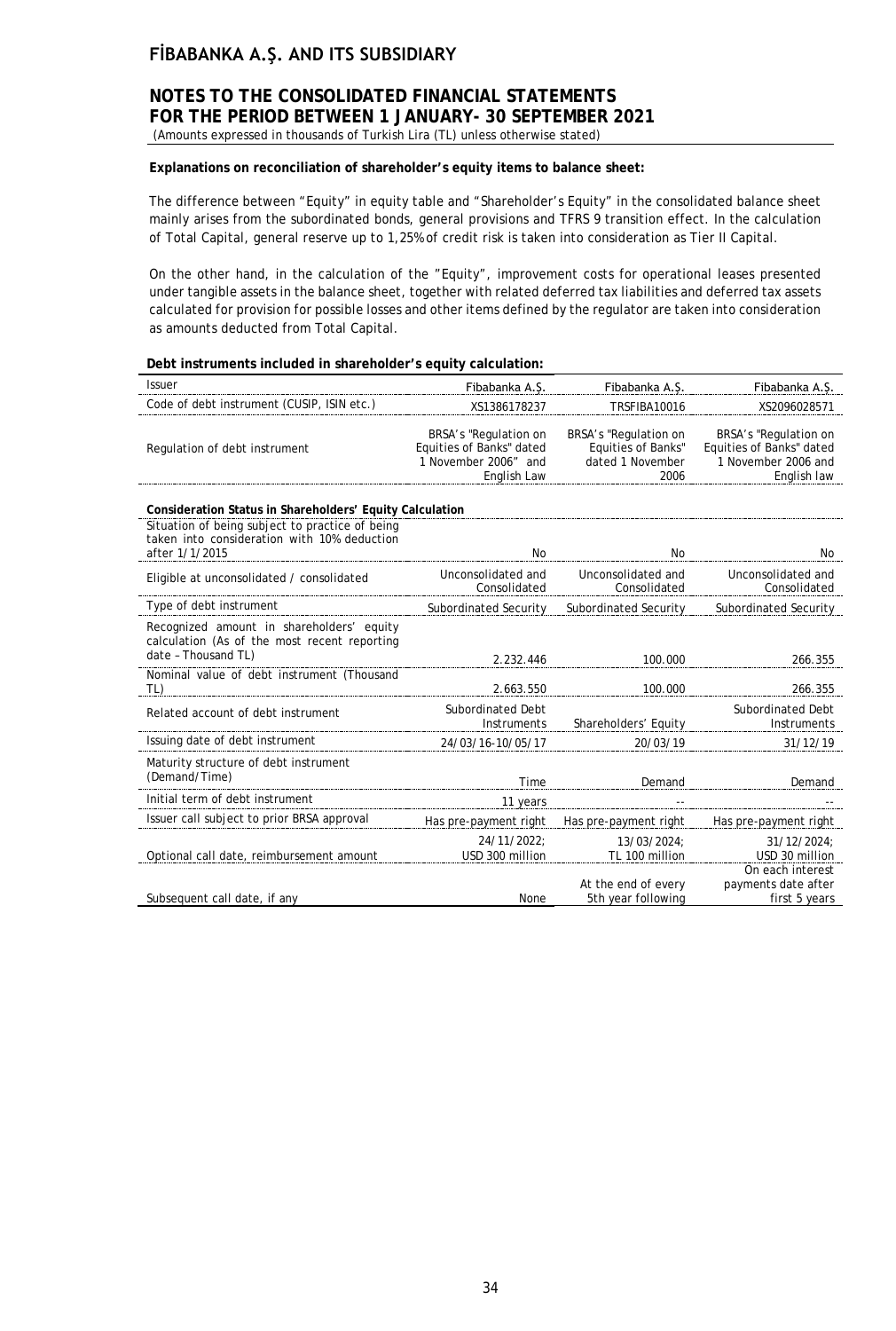### **NOTES TO THE CONSOLIDATED FINANCIAL STATEMENTS FOR THE PERIOD BETWEEN 1 JANUARY- 30 SEPTEMBER 2021**

(Amounts expressed in thousands of Turkish Lira (TL) unless otherwise stated)

| Interest/Dividend Payments                                                                                                                        |                                                                                          |                                                                                          |                                                                                          |
|---------------------------------------------------------------------------------------------------------------------------------------------------|------------------------------------------------------------------------------------------|------------------------------------------------------------------------------------------|------------------------------------------------------------------------------------------|
| Fixed or floating interest/dividend payments                                                                                                      | <b>Floating interest</b>                                                                 | Floating<br>interest                                                                     | Floating<br>interest                                                                     |
|                                                                                                                                                   | Up to pay back<br>option date 7,75%<br>(5 years mid-swap<br>rate+5,758%);                |                                                                                          |                                                                                          |
|                                                                                                                                                   | afterwards current<br>5 years mid-swap                                                   | 8% additional<br>return on                                                               | 10% additional                                                                           |
| Interest rate or index value of interest rate                                                                                                     | rate+5,758%                                                                              | TRLibor                                                                                  | return on Libor                                                                          |
| Whether there are any restriction to stop dividend payments<br>or not                                                                             | None                                                                                     | None                                                                                     | None                                                                                     |
| Feature of being fully optional, partially optional or obligatory                                                                                 | Obligatory                                                                               | Optional                                                                                 | Optional                                                                                 |
| Whether there are any stimulant to repayment like interest<br>rate hike or not                                                                    | None                                                                                     | None                                                                                     | None                                                                                     |
| Feature of being cumulative or noncumulative                                                                                                      |                                                                                          |                                                                                          |                                                                                          |
| Feature of being convertible bonds                                                                                                                |                                                                                          |                                                                                          |                                                                                          |
| If there are convertible bonds, trigger incidents cause this<br>conversion                                                                        |                                                                                          |                                                                                          |                                                                                          |
| If there are convertible bonds, feature of full or partially<br>conversion                                                                        |                                                                                          |                                                                                          |                                                                                          |
| If there are convertible bonds, rate of conversion                                                                                                |                                                                                          |                                                                                          |                                                                                          |
| If there are convertible bonds, feature of conversion -<br>obligatory or optional-<br>If there are convertible bonds, types of convertible        |                                                                                          |                                                                                          |                                                                                          |
| instruments                                                                                                                                       |                                                                                          |                                                                                          |                                                                                          |
| If there are convertible bonds, exporter of convertible debt<br>instruments                                                                       |                                                                                          |                                                                                          |                                                                                          |
| Feature of value reducement                                                                                                                       |                                                                                          |                                                                                          |                                                                                          |
|                                                                                                                                                   |                                                                                          | Under the<br>condition that<br>unconsolidated<br>and/or<br>consolidated                  | Under the<br>condition that<br>unconsolidated<br>and/or<br>consolidated                  |
|                                                                                                                                                   |                                                                                          | Tier I capital<br>adequacy ratio                                                         | Tier I capital<br>adequacy ratio                                                         |
| If there are a feature of value reducement, trigger incidents<br>cause this reducement                                                            |                                                                                          | drop below<br>BRSA's ratio                                                               | drop below<br>BRSA's ratio                                                               |
| If there are a feature of value reducement, feature of full or<br>partially reducement of value                                                   |                                                                                          | Partially and<br>totally                                                                 | Partially and<br>totally                                                                 |
| If there are a feature of value reducement, feature of being<br>constant of temporary<br>If there are a feature of value reducement, mechanism of |                                                                                          |                                                                                          |                                                                                          |
| value incrementation                                                                                                                              |                                                                                          |                                                                                          |                                                                                          |
|                                                                                                                                                   | After the other<br>borrowers                                                             | After<br>depositors,<br>other                                                            | After<br>depositors,<br>other                                                            |
| Claiming rank in case of winding up (Instrument that is just<br>above debt instrument)                                                            | except<br>depositors                                                                     | borrowers and<br>Tier II capital                                                         | borrowers and<br>Tier II capital                                                         |
|                                                                                                                                                   | Meets the<br>conditions<br>defined by 8th<br>article, does not<br>meet the<br>conditions | Meets the<br>conditions<br>defined by 7th<br>article, does<br>not meet the<br>conditions | Meets the<br>conditions<br>defined by 7th<br>article, does<br>not meet the<br>conditions |
| Whether meeting the conditions defined by 7th or 8th articles<br>of Shareholders' Equity of Banks Regulation                                      | defined by 7th<br>article.                                                               | defined by 8th<br>article.                                                               | defined by 8th<br>article.                                                               |
| The conditions not met which were defined by 7th or 8th of<br>the 7th or 8th articles of Shareholders' Equity of Banks<br>Regulation              |                                                                                          | Cannot be<br>converted to<br>stock.                                                      | Cannot be<br>converted to<br>stock.                                                      |
|                                                                                                                                                   |                                                                                          |                                                                                          |                                                                                          |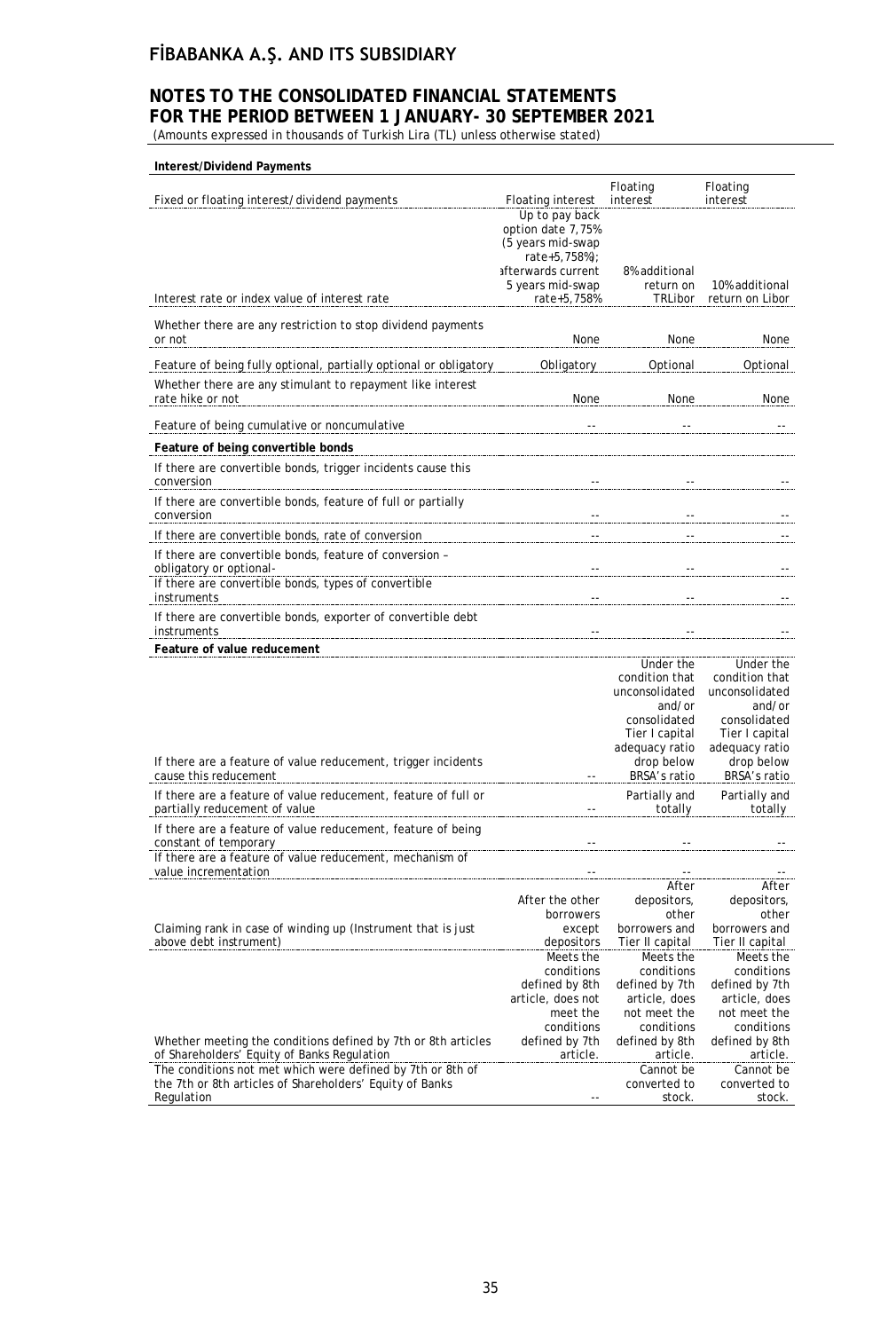# **NOTES TO THE CONSOLIDATED FINANCIAL STATEMENTS FOR THE PERIOD BETWEEN 1 JANUARY- 30 SEPTEMBER 2021**

(Amounts expressed in thousands of Turkish Lira (TL) unless otherwise stated)

### **Explanations on Provisional Article 5 of the Regulation on Banks' Own Funds**

|                                                                                      | 2021       | 2022       |
|--------------------------------------------------------------------------------------|------------|------------|
| <b>EQUITY ITEMS</b>                                                                  |            |            |
| Common Equity                                                                        | 1.886.905  | 1.808.895  |
| Common Equity if transition process not implemented <sup>a</sup>                     | 1.808.895  | 1.808.895  |
| Tier 1 Capital                                                                       | 2.253.260  | 2.175.250  |
| Tier 1 Capital if transition process not implemented <sup>D</sup>                    | 2.175.250  | 2.175.250  |
| <b>Total Capital</b>                                                                 | 4.756.237  | 4.678.227  |
| Equity if transition process not implemented <sup>C</sup>                            | 4.678.227  | 4.678.227  |
| TOTAL RISK WEIGHTED AMOUNTS                                                          |            |            |
| Total Risk Weighted Amounts (*)                                                      | 24.469.159 | 24.469.159 |
| CAPITAL ADEOUACY RATIO                                                               |            |            |
| Common Equity Adequacy Ratio (%)                                                     | 7,71       | 7,39       |
| Common Equity Ratio if transition process not implemented <sup>d</sup> (%)           | 7.39       | 7,39       |
| Tier 1 Capital Adequacy Ratio (%)                                                    | 9.21       | 8,89       |
| Tier 1 Capital Adequacy Ratio if transition process not implemented <sup>d</sup> (%) | 8,89       | 8,89       |
| Capital Adequacy Ratio (%)                                                           | 19,44      | 19,12      |
| Capital Adequacy Ratio if transition process not implemented <sup>d</sup> (%)        | 19,12      | 19,12      |
| <b>LEVERAGE</b>                                                                      |            |            |
| Leverage Ratio Total Risk Amount                                                     | 38.536.176 | 38.536.176 |
| Leverage (%)                                                                         | 5,81       | 5,81       |
| Leverage Ratio if transition process not implemented <sup>e</sup> (%)                | 5,81       | 5.81       |

a Common Equity if "Provisional Article 5 of the Regulation on Banks' Own Funds" not implemented

b Tier 1 Capital if " Provisional Article 5 of the Regulation on Banks' Own Funds" not implemented

c Equity if "Provisional Article 5 of the Regulation on Banks' Own Funds" not implemented

d Capital Adequacy Ratio calculated with Equity Items if " Provisional Article 5 of the Regulation on Banks' Own Funds" not implemented

e Leverage Ratio calculated with Equity Items if " Provisional Article 5 of the Regulation on Banks' Own Funds" not implemented

(\*)It is used simple arithmetic mean of Central Bank's foreign currency buying rates belonging to the last 252 business days from the calculation date.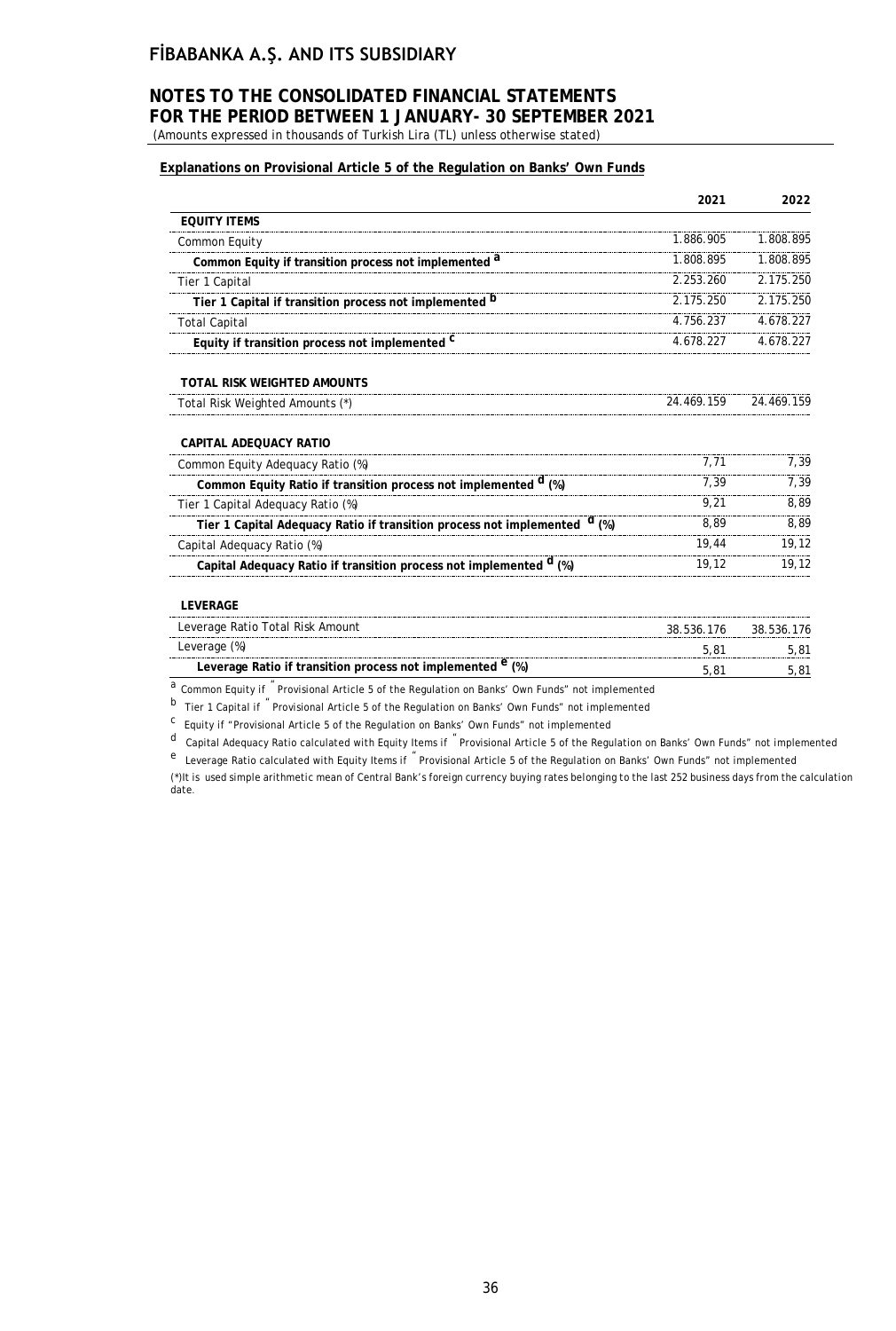## **NOTES TO THE CONSOLIDATED FINANCIAL STATEMENTS FOR THE PERIOD BETWEEN 1 JANUARY- 30 SEPTEMBER 2021**

(Amounts expressed in thousands of Turkish Lira (TL) unless otherwise stated)

### **II. Explanations on Risk Management**

Notes and explanations in this section have been prepared in accordance with the Communiqué on Disclosures about RWA flow statements of credit risk exposures under IRB Risk Management to Be Announced to Public by Banks that have been published in Official Gazette no. 29511 on 23 October 2015 and became effective as of 31 March 2016. Due to usage of standard approach for the calculation of capital adequacy by the Bank, the following tables which prepared annually basis have not been presented as of 30 September 2021:

- CR8 RWA flow statements of credit risk exposures under IRB (Internal Ratings Based)
- CCR7 RWA flow statements of CCR exposures under the Internal Model Method (IMM)
- MR2 RWA flow statements of market risk exposures under an IMA

### **a. Overview of Risk Weighted Amounts**

|    |                                                                                                                                                                                                                          | <b>Risk Weighted Amounts</b> |                     | Minumum Capital<br>Requirements |  |
|----|--------------------------------------------------------------------------------------------------------------------------------------------------------------------------------------------------------------------------|------------------------------|---------------------|---------------------------------|--|
|    |                                                                                                                                                                                                                          | <b>Current Period</b>        | <b>Prior Period</b> | <b>Current Period</b>           |  |
| 1  | Credit risk (excluding counterparty credit risk) (CCR)                                                                                                                                                                   | 20.841.502                   | 18.541.156          | 1.667.320                       |  |
| 2  | Of which standardised approach (SA)                                                                                                                                                                                      | 20.841.502                   | 18.541.156          | 1.667.320                       |  |
| 3  | Of which internal rating-based (IRB) approach                                                                                                                                                                            |                              |                     |                                 |  |
| 4  | Counterparty credit risk                                                                                                                                                                                                 | 459.265                      | 432.266             | 36.741                          |  |
| 5  | Of which standardised approach for counterpary credit risk (SA-CCR)                                                                                                                                                      | 459.265                      | 432.266             | 36.741                          |  |
| 6  | Of which internal model method (IMM)                                                                                                                                                                                     |                              |                     |                                 |  |
| 7  | Equity position in banking book under basic risk weighting or internal<br>rating-based                                                                                                                                   | $\overline{a}$               | $-1$                |                                 |  |
| 8  | Equity investments in funds - look-through approach                                                                                                                                                                      | 341.683                      | 103.531             | 27.335                          |  |
| 9  | Equity investments in funds - mandate-based approach                                                                                                                                                                     |                              |                     |                                 |  |
| 10 | Equity investments in funds - 1250% risk weighting approach                                                                                                                                                              |                              |                     |                                 |  |
| 11 | Settlement risk                                                                                                                                                                                                          |                              |                     |                                 |  |
| 12 | Securitisation exposures in banking book                                                                                                                                                                                 |                              |                     |                                 |  |
| 13 | Of which IRB ratings-based approach (RBA)                                                                                                                                                                                |                              |                     |                                 |  |
| 14 | Of which IRB supervisory formula approach (SFA)                                                                                                                                                                          |                              |                     |                                 |  |
| 15 | Of which SA/simplified supervisory formula approach (SSFA)                                                                                                                                                               |                              |                     |                                 |  |
| 16 | Market risk                                                                                                                                                                                                              | 640.288                      | 596.750             | 51.223                          |  |
| 17 | Of which standardised approach (SA)                                                                                                                                                                                      | 640.288                      | 596.750             | 51.223                          |  |
| 18 | Of which internal model approaches (IMM)                                                                                                                                                                                 |                              |                     |                                 |  |
| 19 | Operational risk                                                                                                                                                                                                         | 2.186.422                    | 1.819.842           | 174.914                         |  |
| 20 | Of which basic indicator approach                                                                                                                                                                                        | 2.186.422                    | 1.819.842           | 174.914                         |  |
| 21 | Of which standardised approach                                                                                                                                                                                           |                              |                     |                                 |  |
| 22 | Of which advanced measurement approach                                                                                                                                                                                   | --                           |                     |                                 |  |
| 23 | Amounts below the thresholds for deduction from capital (subject to 250% risk weight)                                                                                                                                    |                              |                     |                                 |  |
| 24 | Floor adjustment                                                                                                                                                                                                         |                              |                     |                                 |  |
| 25 | Total (1+4+7+8+9+10+11+12+16+19+23+24)<br>"As of 30 September 2021, it is used simple arithmetic mean of Central Bank's foreign currency buying rates belonging to the last 252 business days from the calculation date. | 24.469.160                   | 21.493.545          | 1.957.533                       |  |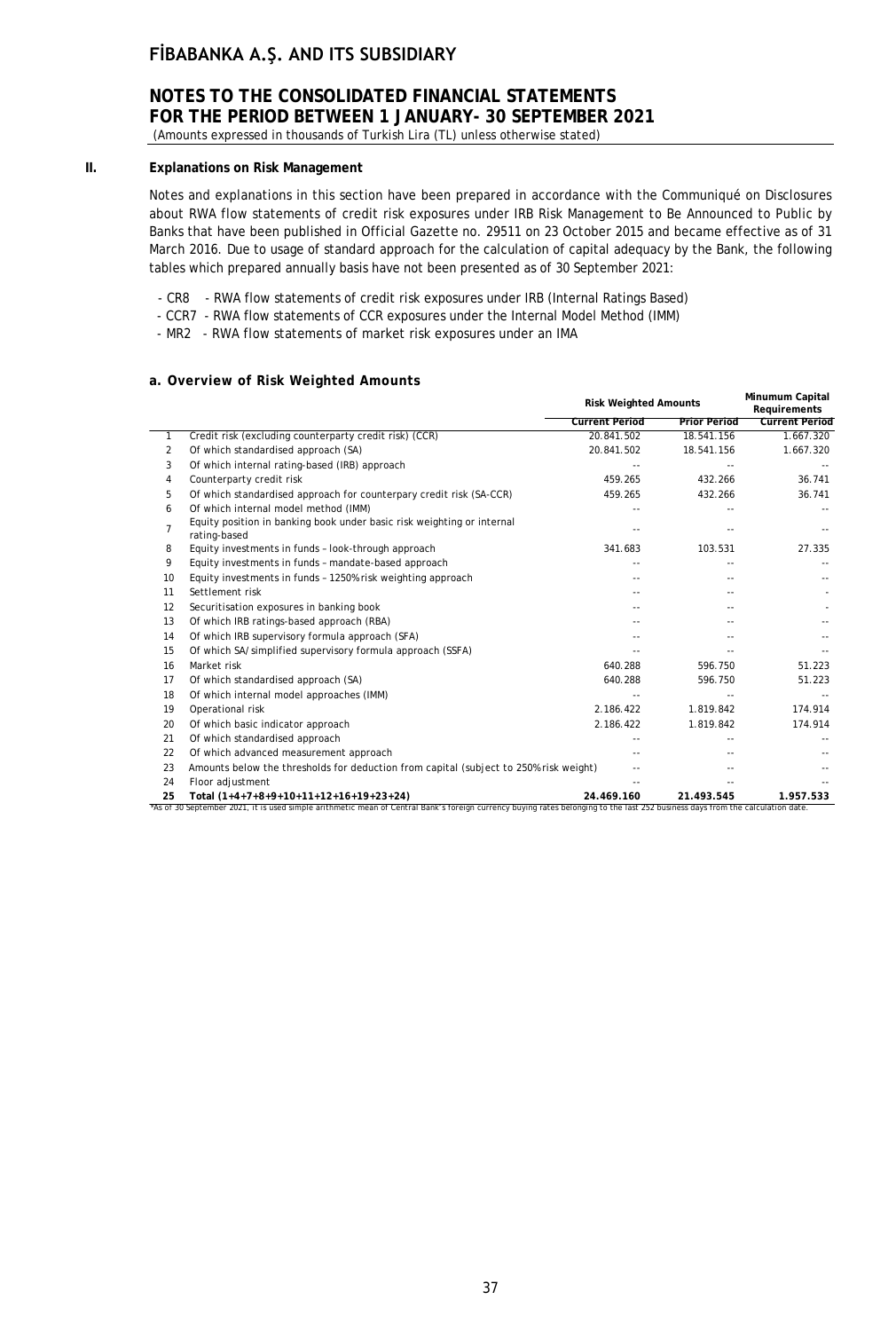# **NOTES TO THE CONSOLIDATED FINANCIAL STATEMENTS FOR THE PERIOD BETWEEN 1 JANUARY- 30 SEPTEMBER 2021**

(Amounts expressed in thousands of Turkish Lira (TL) unless otherwise stated)

### **III. Explanations on Consolidated Currency Risk**

Position limit on currency risk is determined in line with net general position standard ratio on foreign currency. The Group does not take material foreign exchange and parity risk; transactions are usually hedged. Measurable and manageable risks are taken within legal limits.

As of 30 September 2021, the Group's net long position is TL 354.277 (31 December 2020: TL 260.338 net long position) resulting from short position on the balance sheet amounting to TL 1.537.639 (31 December 2020: TL 1.652.982 short position) and long position on the off-balance amounting to TL 1.891.916 (31 December 2019: TL 1.913.370 long position). The Bank uses "Standard Method" in legal reporting to measure the foreign exchange risk.

The announced foreign exchange buying rates of the Bank at balance sheet date and the previous five working days in full TL are as follows:

| US Dollar purchase rate as at the balance sheet date | TL 8,8785  |
|------------------------------------------------------|------------|
| Euro purchase rate as at the balance sheet date      | TL 10,2933 |

| Date              | USD    | <b>EURO</b> |
|-------------------|--------|-------------|
| 24 September 2021 | 8.6584 | 10,1456     |
| 27 September 2021 | 8,8240 | 10,3526     |
| 28 September 2021 | 8,8355 | 10,3364     |
| 29 September 2021 | 8,8585 | 10,3486     |
| 30 September 2021 | 8.8785 | 10,2933     |

The US Dollar buying rate is TL 8,5135 and EUR buying rate is TL 10,0277 (in full TL amounts) respectively, according to simple arithmetic average on September 2021.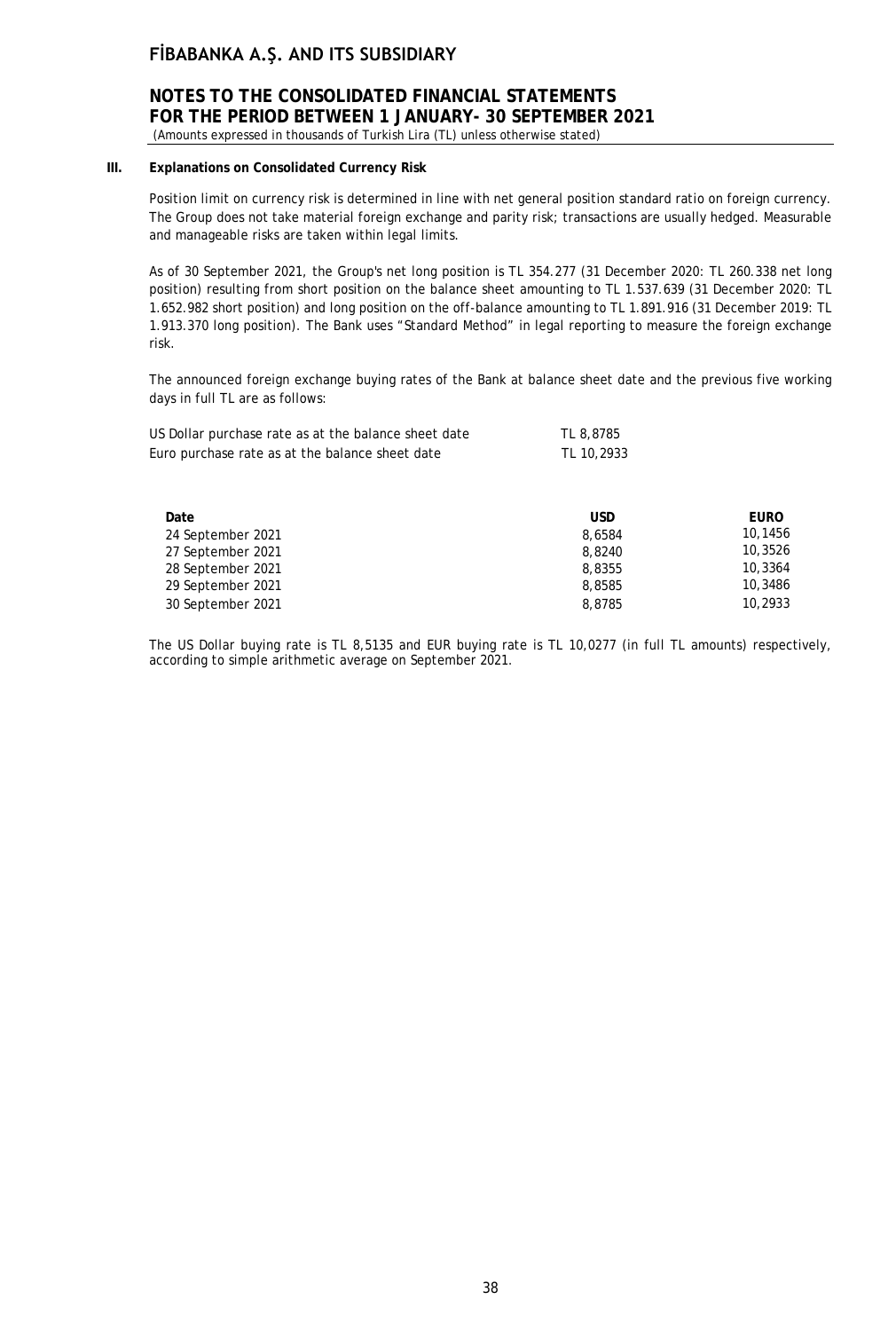# **NOTES TO THE CONSOLIDATED FINANCIAL STATEMENTS FOR THE PERIOD BETWEEN 1 JANUARY- 30 SEPTEMBER 2021**

(Amounts expressed in thousands of Turkish Lira (TL) unless otherwise stated)

### **III. Explanations on Consolidated Currency Risk (continued)**

| <b>Assets</b><br>Cash (Cash in Vault, Foreign Currency Cash, Money in Transit,<br>Cheques Purchased, Precious Metal) and Balances with the<br><b>CBRT</b><br>1.675.095<br>2.169.903<br>200.665<br>4.045.663<br>Due From Banks<br>259.968<br>146.461<br>58.921<br>54.586<br>30.394<br>36.856<br>Financial Assets at Fair Value through Profit/Loss (*)<br>6.462<br>۵.<br>713.326<br><b>Money Market Placements</b><br>713.326<br>Financial Assets Measured at Fair Value through Other<br>22.319<br>974.436<br>996.755<br>Comprehensive Income (FVOCI)<br>$-$<br>Loans and Receivables(**)<br>4.537.861<br>2.289<br>516.428<br>5.056.578<br>Investments in Assoc., Subsidiaries and Entities under Common<br>$\overline{\phantom{a}}$<br>Eimatmola(JA isset Verheasured at Amortized Cost<br>695.761<br>1.304.440<br>2.000.201<br>$\overline{a}$<br>Derivative Financial Assets Hedging Purposes<br>$\overline{a}$ |
|-------------------------------------------------------------------------------------------------------------------------------------------------------------------------------------------------------------------------------------------------------------------------------------------------------------------------------------------------------------------------------------------------------------------------------------------------------------------------------------------------------------------------------------------------------------------------------------------------------------------------------------------------------------------------------------------------------------------------------------------------------------------------------------------------------------------------------------------------------------------------------------------------------------------|
|                                                                                                                                                                                                                                                                                                                                                                                                                                                                                                                                                                                                                                                                                                                                                                                                                                                                                                                   |
|                                                                                                                                                                                                                                                                                                                                                                                                                                                                                                                                                                                                                                                                                                                                                                                                                                                                                                                   |
|                                                                                                                                                                                                                                                                                                                                                                                                                                                                                                                                                                                                                                                                                                                                                                                                                                                                                                                   |
|                                                                                                                                                                                                                                                                                                                                                                                                                                                                                                                                                                                                                                                                                                                                                                                                                                                                                                                   |
|                                                                                                                                                                                                                                                                                                                                                                                                                                                                                                                                                                                                                                                                                                                                                                                                                                                                                                                   |
|                                                                                                                                                                                                                                                                                                                                                                                                                                                                                                                                                                                                                                                                                                                                                                                                                                                                                                                   |
|                                                                                                                                                                                                                                                                                                                                                                                                                                                                                                                                                                                                                                                                                                                                                                                                                                                                                                                   |
|                                                                                                                                                                                                                                                                                                                                                                                                                                                                                                                                                                                                                                                                                                                                                                                                                                                                                                                   |
|                                                                                                                                                                                                                                                                                                                                                                                                                                                                                                                                                                                                                                                                                                                                                                                                                                                                                                                   |
|                                                                                                                                                                                                                                                                                                                                                                                                                                                                                                                                                                                                                                                                                                                                                                                                                                                                                                                   |
|                                                                                                                                                                                                                                                                                                                                                                                                                                                                                                                                                                                                                                                                                                                                                                                                                                                                                                                   |
|                                                                                                                                                                                                                                                                                                                                                                                                                                                                                                                                                                                                                                                                                                                                                                                                                                                                                                                   |
|                                                                                                                                                                                                                                                                                                                                                                                                                                                                                                                                                                                                                                                                                                                                                                                                                                                                                                                   |
| <b>Tangible Assets</b><br>$\sim$                                                                                                                                                                                                                                                                                                                                                                                                                                                                                                                                                                                                                                                                                                                                                                                                                                                                                  |
| Intangible Assets<br>--<br>$\sim$<br>$\sim$ $\sim$                                                                                                                                                                                                                                                                                                                                                                                                                                                                                                                                                                                                                                                                                                                                                                                                                                                                |
| 434<br>Other Assets (***)<br>1.649<br>1.757<br>3.840                                                                                                                                                                                                                                                                                                                                                                                                                                                                                                                                                                                                                                                                                                                                                                                                                                                              |
| 7.798.934<br>5.056.279<br>257.974<br>13.113.187<br><b>Total Assets</b>                                                                                                                                                                                                                                                                                                                                                                                                                                                                                                                                                                                                                                                                                                                                                                                                                                            |
| <b>Liabilities</b>                                                                                                                                                                                                                                                                                                                                                                                                                                                                                                                                                                                                                                                                                                                                                                                                                                                                                                |
| <b>Bank Deposits</b><br>23.818<br>74.002<br>18.167<br>115.987                                                                                                                                                                                                                                                                                                                                                                                                                                                                                                                                                                                                                                                                                                                                                                                                                                                     |
| Foreign Currency Deposits<br>1.395.771<br>6.263.470<br>1.657.044<br>9.316.285                                                                                                                                                                                                                                                                                                                                                                                                                                                                                                                                                                                                                                                                                                                                                                                                                                     |
| Money Market Borrowings<br>8.424<br>289.803<br>281.379<br>$\sim$ $-$                                                                                                                                                                                                                                                                                                                                                                                                                                                                                                                                                                                                                                                                                                                                                                                                                                              |
| Funds Provided from Other Financial Institutions<br>296.905<br>433.561<br>136.656<br>--                                                                                                                                                                                                                                                                                                                                                                                                                                                                                                                                                                                                                                                                                                                                                                                                                           |
| Securities Issued(****)<br>4.268.527<br>4.268.527<br>$\overline{\phantom{a}}$ .<br>$\overline{\phantom{a}}$                                                                                                                                                                                                                                                                                                                                                                                                                                                                                                                                                                                                                                                                                                                                                                                                       |
| <b>Sundry Creditors</b><br>12.091<br>178.029<br>170<br>190.290                                                                                                                                                                                                                                                                                                                                                                                                                                                                                                                                                                                                                                                                                                                                                                                                                                                    |
| Derivative Fin. Liabilities for Hedging Purposes<br>$-$<br>$\overline{\phantom{a}}$<br>$\overline{\phantom{a}}$                                                                                                                                                                                                                                                                                                                                                                                                                                                                                                                                                                                                                                                                                                                                                                                                   |
| Other Liabilities(*****)<br>18.373<br>17.990<br>10<br>36.373                                                                                                                                                                                                                                                                                                                                                                                                                                                                                                                                                                                                                                                                                                                                                                                                                                                      |
| <b>Total Liabilities</b><br>1.754.999<br>11.220.436<br>1.675.391<br>14.650.826                                                                                                                                                                                                                                                                                                                                                                                                                                                                                                                                                                                                                                                                                                                                                                                                                                    |
| <b>Net Balance Sheet Position</b><br>6.043.935<br>(6.164.157)<br>(1.417.417)<br>(1.537.639)                                                                                                                                                                                                                                                                                                                                                                                                                                                                                                                                                                                                                                                                                                                                                                                                                       |
| 1.891.916<br>Net Off-Balance Sheet Position<br>(5.996.720)<br>6.465.499<br>1.423.137                                                                                                                                                                                                                                                                                                                                                                                                                                                                                                                                                                                                                                                                                                                                                                                                                              |
| Financial Derivative Assets (******)<br>2.658.734<br>4.132.387<br>21.258.260<br>14.467.139                                                                                                                                                                                                                                                                                                                                                                                                                                                                                                                                                                                                                                                                                                                                                                                                                        |
| Financial Derivative Liabilities (******)<br>8.655.454<br>8.001.640<br>2.709.250<br>19.366.344                                                                                                                                                                                                                                                                                                                                                                                                                                                                                                                                                                                                                                                                                                                                                                                                                    |
| Non-Cash Loans (*******)<br>279.284<br>8.938<br>657.378<br>369.156                                                                                                                                                                                                                                                                                                                                                                                                                                                                                                                                                                                                                                                                                                                                                                                                                                                |
| <b>Prior Period</b>                                                                                                                                                                                                                                                                                                                                                                                                                                                                                                                                                                                                                                                                                                                                                                                                                                                                                               |
| 8.106.764<br>3.975.142<br>178.526<br>12.260.432<br><b>Total Assets</b>                                                                                                                                                                                                                                                                                                                                                                                                                                                                                                                                                                                                                                                                                                                                                                                                                                            |
| 1.436.966<br>957.974<br>13.913.414<br><b>Total Liabilities</b><br>11.518.474                                                                                                                                                                                                                                                                                                                                                                                                                                                                                                                                                                                                                                                                                                                                                                                                                                      |
| <b>Net Balance Sheet Position</b><br>6.669.798<br>(7.543.332)<br>(779.448)<br>(1.652.982)                                                                                                                                                                                                                                                                                                                                                                                                                                                                                                                                                                                                                                                                                                                                                                                                                         |
| 1.913.370<br>Net Off-Balance Sheet Position<br>(6.521.053)<br>7.601.889<br>832.534                                                                                                                                                                                                                                                                                                                                                                                                                                                                                                                                                                                                                                                                                                                                                                                                                                |
| Financial Derivative Assets (*****)<br>1.209.021<br>14.935.870<br>2.804.595<br>10.922.254                                                                                                                                                                                                                                                                                                                                                                                                                                                                                                                                                                                                                                                                                                                                                                                                                         |
| Financial Derivative Liabilities (*****)<br>9.325.648<br>3.320.365<br>376.487<br>13.022.500                                                                                                                                                                                                                                                                                                                                                                                                                                                                                                                                                                                                                                                                                                                                                                                                                       |
| <b>Non-Cash Loans</b><br>298.514<br>358.375<br>3.082<br>659.971                                                                                                                                                                                                                                                                                                                                                                                                                                                                                                                                                                                                                                                                                                                                                                                                                                                   |

(\*) Accruals of trading derivative financial assets amounting to TL 14.205 are not included.<br>(\*\*\*) Includes foreign currency idexed loans and accruals amounting to TL 25.552.<br>(\*\*\*) TL 15.230 of prepaid expenses are include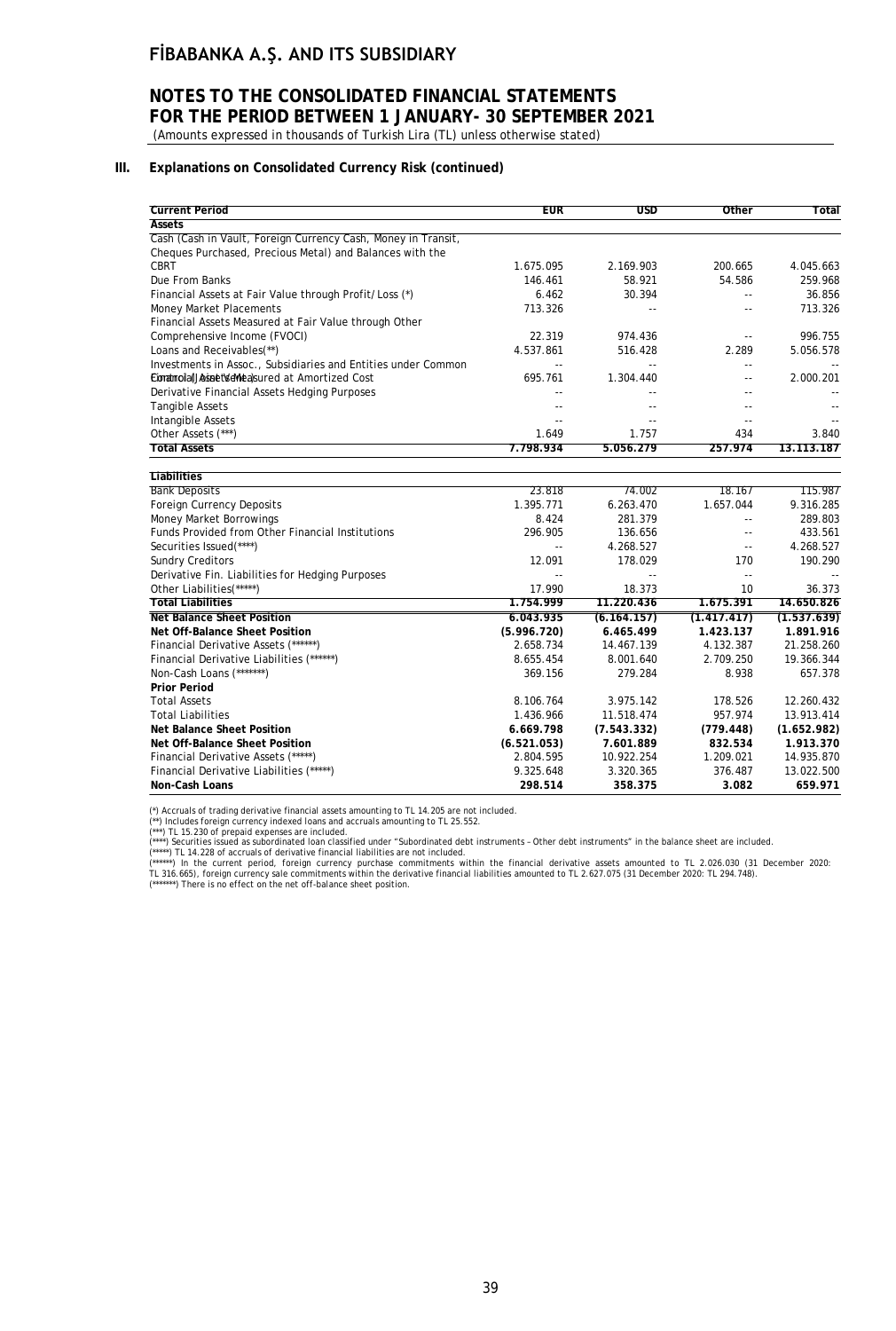# **NOTES TO THE CONSOLIDATED FINANCIAL STATEMENTS FOR THE PERIOD BETWEEN 1 JANUARY- 30 SEPTEMBER 2021**

(Amounts expressed in thousands of Turkish Lira (TL) unless otherwise stated)

### **IV. Explanations on Consolidated Interest Rate Risk**

Interest sensitivity of assets, liabilities and off-balance sheet items are evaluated weekly by considering market developments in the Asset-Liability Committee.

Standard method and Asset-Liability risk measurement methods are used to measure the Group's interest rate risk.

Measurements by the standard method are carried out monthly by using maturity ladder. Bank applies interest rate shock analysis to interest rate sensitive assets and liabilities considering historic economic crisis. Change in the net present value of the net assets of the Bank are monitored within the limits set by the Board of Directors.

Interest rate sensitivity of assets, liabilities and off-balance sheet items (Based on repricing dates):

| <b>Current Period</b>                                        | Up to 1 month            | 1-3 Months               | 3-12 Months              |                          | 1-5 Years Over 5 Years   | Non-interest Bearing       | Total        |
|--------------------------------------------------------------|--------------------------|--------------------------|--------------------------|--------------------------|--------------------------|----------------------------|--------------|
| <b>Assets</b>                                                |                          |                          |                          |                          |                          |                            |              |
| Cash (Cash in TL, Cash in Foreign Currency, Cash in Transit, |                          |                          |                          |                          |                          |                            |              |
| Cheques Purchased) and Balances with the Central Bank of     |                          |                          |                          |                          |                          |                            |              |
| Turkey                                                       | 2.433.718                | ۰.                       |                          |                          | $-$                      | 1.919.476                  | 4.353.194    |
| <b>Banks</b>                                                 | 117.220                  | (1)                      |                          |                          | $\overline{\phantom{a}}$ | 217.497                    | 334.716      |
| Financial Assets at Fair Value Through Profit or Loss(*)     | 256.430                  | 68.839                   | 200.771                  | 259.605                  |                          | 6.462                      | 792.107      |
| Interbank Money Market Placements                            | 713.326                  |                          |                          |                          |                          | $\overline{\phantom{a}}$   | 713.326      |
| Financial Assets Measured at Fair Value through Other        |                          |                          |                          |                          |                          |                            |              |
| Comprehensive Income                                         | 488.616                  | 140                      | 245.259                  | 552.194                  | 42.894                   | 4.897                      | 1.334.000    |
| Loans(**)                                                    | 4.145.594                | 5.416.640                | 5.027.820                | 5.100.216                | 413.948                  | 44.104                     | 20.148.322   |
| Financial Assets Measured at Amortized Cost                  | 50.989                   | ٠.                       | 95.323                   | 2.038.772                | $\overline{\phantom{a}}$ | $\overline{\phantom{a}}$   | 2.185.084    |
| Other Assets <sup>(***)</sup>                                |                          |                          |                          |                          | $\overline{\phantom{a}}$ | 1.496.861                  | 1.496.861    |
| <b>Total Assets</b>                                          | 8.205.893                | 5.485.618                | 5.569.173                | 7.950.787                | 456.842                  | 3.689.297                  | 31.357.610   |
| Liabilities                                                  |                          |                          |                          |                          |                          |                            |              |
| <b>Bank Deposits</b>                                         | 581.227                  | 5.047                    |                          |                          |                          | 56.037                     | 642.311      |
| Other Deposits                                               | 15.095.069               | 2.572.515                | 260.838                  | 26.691                   | 78.159                   | 3.646.042                  | 21.679.314   |
| Interbank Money Market Received                              | 289.803                  | ٠.                       |                          | --                       | $\overline{\phantom{a}}$ | $\overline{\phantom{a}}$ . | 289.803      |
| Sundry Creditors(*****)                                      |                          | ٠.                       |                          | --                       |                          | 587.626                    | 587.626      |
| Marketable Securities Issued(****)                           | $\overline{\phantom{a}}$ | 6.808                    | 22.191                   | 3.973.173                | 266.355                  | $\overline{a}$             | 4.268.527    |
| Funds Borrowed From Other Institutions                       | 83.149                   | 9.244                    | 361.204                  | 1.076                    |                          | $\overline{a}$             | 454.673      |
| Other Liabilities(*****)                                     | 181.130                  | 26.047                   | 114.997                  | 225.628                  | $\overline{\phantom{a}}$ | 2.887.554                  | 3.435.356    |
| <b>Total Liabilities</b>                                     | 16.230.378               | 2.619.661                | 759.230                  | 4.226.568                | 344.514                  | 7.177.259                  | 31.357.610   |
| <b>Balance Sheet Long Position</b>                           | $\overline{\phantom{a}}$ | 2.865.957                | 4.809.943                | 3.724.219                | 112.328                  | $\overline{\phantom{a}}$   | 11.512.447   |
| <b>Balance Sheet Short Position</b>                          | (8.024.485)              | $\overline{\phantom{a}}$ | $\overline{\phantom{a}}$ | $\overline{\phantom{a}}$ | $\overline{\phantom{a}}$ | (3.487.962)                | (11.512.447) |
| Off-Balance Sheet Long Position                              | ۰.                       | 298.353                  | 375.620                  | 735.028                  | $\overline{\phantom{a}}$ | 24.152.685                 | 25.561.686   |
| Off-Balance Sheet Short Position                             | $\overline{\phantom{a}}$ | (298.353)                | (375.620)                | (735.028)                | ۰.                       | (24.036.534)               | (25.445.535) |
| <b>Total Position</b>                                        | (8.024.485)              | 2.865.957                | 4.809.943                | 3.724.219                | 112.328                  | (3.371.811)                | 116.151      |

(\*) Includes derivative financial assets.<br>(\*\*) Non-performing loans TL 944.127 net-off related stage 3 loans expected credit losses TL 444.845 and expected losses for stage 1 TL 218.789 and for stage 2 TL 236.389 are prese

(\*\*\*) Non-interest bearing column includes TL 112.500 investments in subsidiaries, TL 377.225 tangible assets, TL 0.625 intangible assets, TL 168.847 tax asset, TL 209.616 assets held for<br>sale, TL 538.541 other assets and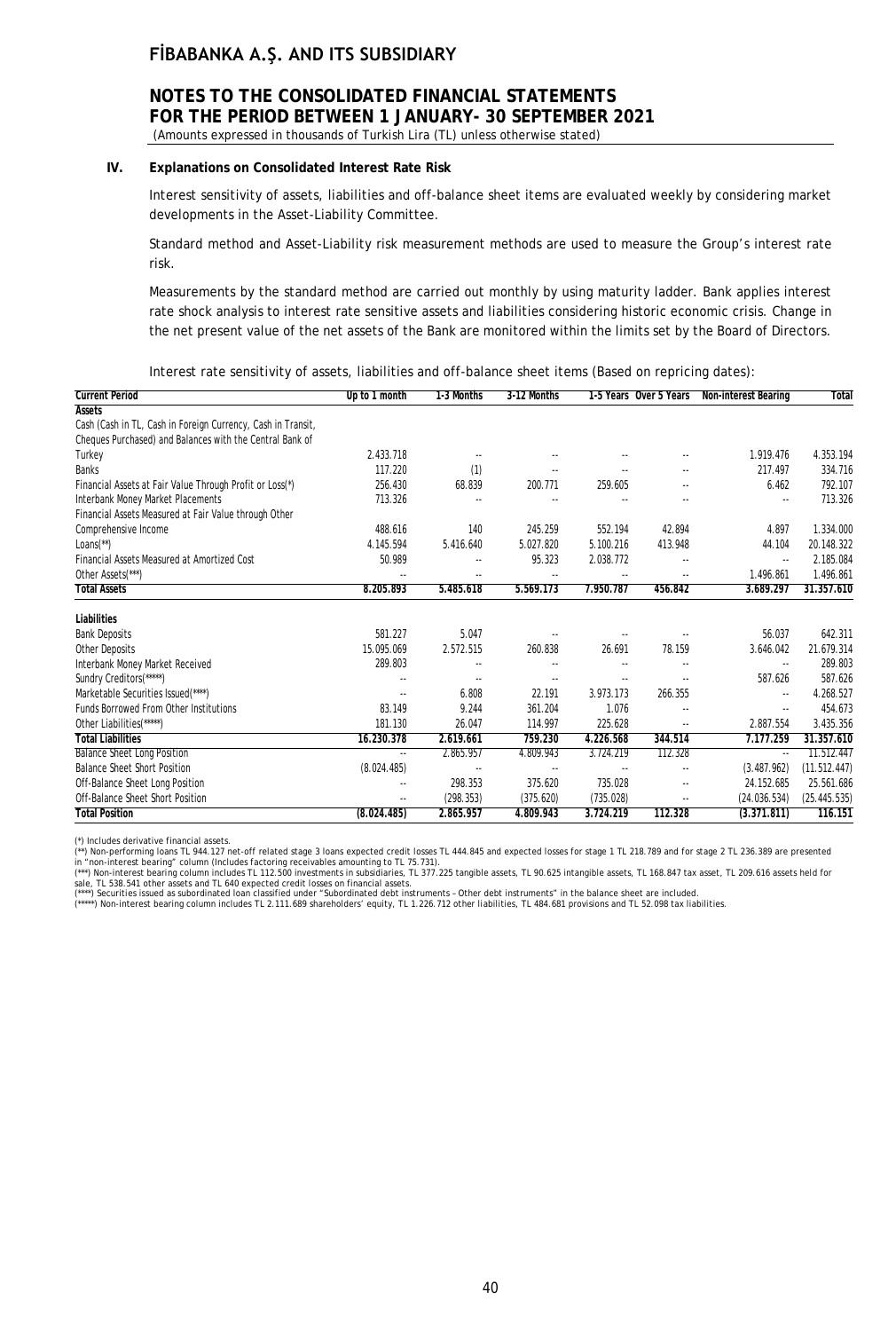# **NOTES TO THE CONSOLIDATED FINANCIAL STATEMENTS FOR THE PERIOD BETWEEN 1 JANUARY- 30 SEPTEMBER 2021**

(Amounts expressed in thousands of Turkish Lira (TL) unless otherwise stated)

### **IV. Explanations on Consolidated Interest Rate Risk (continued)**

Interest rate sensitivity of assets, liabilities and off-balance sheet items (Based on repricing dates):

| <b>Prior Period</b>                                          | Up to 1 month            | 1-3 Months               | 3-12 Months              |                          | 1-5 Years Over 5 Years   | Non-interest Bearing     | <b>Total</b> |
|--------------------------------------------------------------|--------------------------|--------------------------|--------------------------|--------------------------|--------------------------|--------------------------|--------------|
| <b>Assets</b>                                                |                          |                          |                          |                          |                          |                          |              |
| Cash (Cash in TL, Cash in Foreign Currency, Cash in Transit, |                          |                          |                          |                          |                          |                          |              |
| Cheques Purchased) and Balances with the Central Bank of     |                          |                          |                          |                          |                          |                          |              |
| Turkey                                                       | 1.866.495                | $\sim$                   |                          |                          |                          | 1.055.197                | 2.921.692    |
| <b>Banks</b>                                                 | 436.226                  |                          |                          |                          |                          | 452.319                  | 888.545      |
| Financial Assets at Fair Value Through Profit or Loss(*)     | 301.624                  | 24.185                   | 102.834                  | 416.930                  |                          | $\overline{\phantom{a}}$ | 845.573      |
| Interbank Money Market Placements                            | 412.231                  | $\overline{\phantom{a}}$ | --                       |                          | --                       | $\overline{\phantom{a}}$ | 412.231      |
| Financial Assets Measured at Fair Value through Other        |                          |                          |                          |                          |                          |                          |              |
| Comprehensive Income                                         | 192.033                  | 22.533                   | 356.369                  | 411.077                  | 35.151                   | 10.363                   | 1.027.526    |
| $Loans(**)$                                                  | 2.561.382                | 4.601.714                | 4.968.879                | 5.456.936                | 1.417.999                | (210.691)                | 18.796.219   |
| Financial Assets Measured at Amortized Cost                  | 21.376                   | 52.051                   | 231.707                  | 406.955                  | 495.407                  | $\overline{\phantom{a}}$ | 1.207.496    |
| Other Assets <sup>(***)</sup>                                | ٠.                       |                          | ٠.                       |                          | $\overline{a}$           | 1.138.349                | 1.138.349    |
| <b>Total Assets</b>                                          | 5.791.367                | 4.700.483                | 5.659.789                | 6.691.898                | 1.948.557                | 2.445.537                | 27.237.631   |
| Liabilities                                                  |                          |                          |                          |                          |                          |                          |              |
| <b>Bank Deposits</b>                                         | 576.032                  | 373.840                  |                          |                          |                          | 50.624                   | 1.000.496    |
| Other Deposits                                               | 11.963.450               | 2.574.787                | 90.603                   | 3.136                    | 86.968                   | 1.947.968                | 16.666.912   |
| Interbank Money Market Received                              | 362.845                  | 247.315                  | ۰.                       | $\overline{\phantom{a}}$ | ۰.                       | $\overline{\phantom{a}}$ | 610.160      |
| <b>Sundry Creditors</b>                                      | $\overline{a}$           |                          | ٠.                       | $\sim$                   | ٠.                       | 454.477                  | 454.477      |
| Marketable Securities Issued(****)                           | 37.310                   | 38.843                   | 61                       | 3.312.070                | 220.215                  | $\overline{\phantom{a}}$ | 3.608.499    |
| <b>Funds Borrowed From Other Institutions</b>                | 519                      | 591.837                  | 560.968                  | 1.818                    | --                       | ۰.                       | 1.155.142    |
| Other Liabilities(*****)                                     | 384.959                  | 263.522                  | 129.222                  | 383.419                  | ۰.                       | 2.580.823                | 3.741.945    |
| <b>Total Liabilities</b>                                     | 13.325.115               | 4.090.144                | 780.854                  | 3.700.443                | 307.183                  | 5.033.892                | 27.237.631   |
| <b>Balance Sheet Long Position</b>                           | $\overline{\phantom{a}}$ | 610.339                  | 4.878.935                | 2.991.455                | 1.641.374                | $\overline{\phantom{a}}$ | 10.122.103   |
| <b>Balance Sheet Short Position</b>                          | (7.533.748)              | $\overline{\phantom{a}}$ | $\overline{\phantom{a}}$ | $\ddotsc$                | $\overline{\phantom{a}}$ | (2.588.355)              | (10.122.103) |
| Off-Balance Sheet Long Position                              | 10.000                   | 215.000                  | 524.130                  | 700.641                  | $\overline{\phantom{a}}$ | 17.256.366               | 18.706.137   |
| Off-Balance Sheet Short Position                             | (10.000)                 | (215.000)                | (524.130)                | (700.641)                | ۰.                       | (17.687.677)             | (19.137.448) |
| <b>Total Position</b>                                        | (7.533.748)              | 610.339                  | 4.878.935                | 2.991.455                | 1.641.374                | (3.019.666)              | (431.311)    |

(\*) Includes derivative financial assets.

(\*\*) Non-performing loans TL 619.425 net-off related provision for expected loss of stage 3 loans TL 388.750 and expected losses for stage 1 TL 155.743 and for stage 2<br>TL 285.623 are presented in "non-interest bearing" col

(\*\*\*\*) Securities issued as subordinated Ioan classified under "Subordinated debt instruments - Other debt instruments" in the balance sheet are included.<br>(\*\*\*\*\*) Non-interest bearing column includes TL 1.884.412 sharehold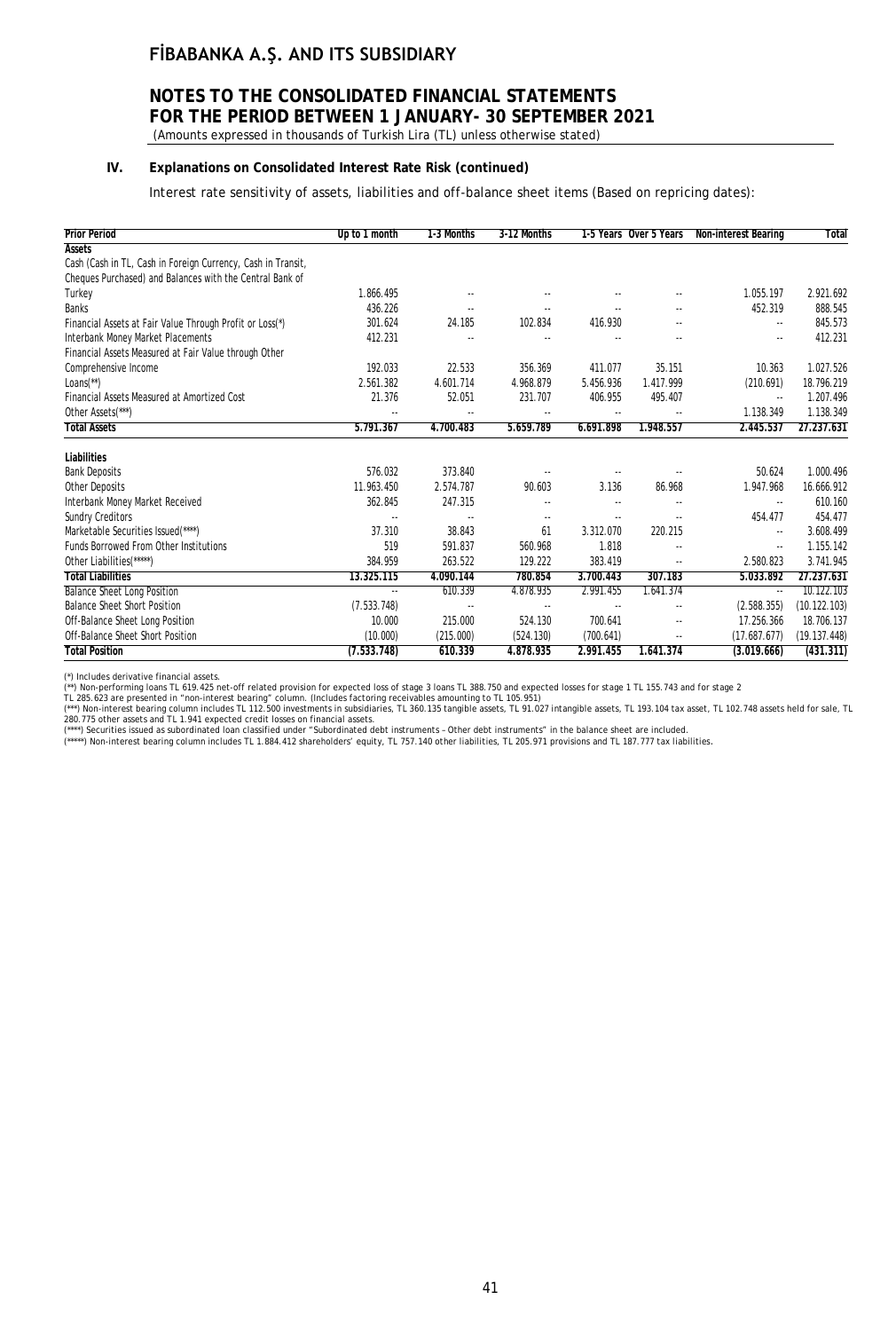# **NOTES TO THE CONSOLIDATED FINANCIAL STATEMENTS FOR THE PERIOD BETWEEN 1 JANUARY- 30 SEPTEMBER 2021**

(Amounts expressed in thousands of Turkish Lira (TL) unless otherwise stated)

### **IV. Explanations on Consolidated Interest Rate Risk (continued)**

#### **Average interest rates applied to financial instruments**

|                                                                                            | <b>EUR</b> | USD   | JPY | TL    |
|--------------------------------------------------------------------------------------------|------------|-------|-----|-------|
| <b>Current Period</b>                                                                      | %          | %     | %   | %     |
| Assets                                                                                     |            |       |     |       |
| Cash (Cash in TL, Cash in Foreign Currency, Cash in Transit,                               |            |       |     |       |
| Cheques Purchased) and Balances with the Central Bank of                                   |            |       |     |       |
| Turkey                                                                                     |            |       |     |       |
| <b>Banks</b>                                                                               | 0,01       |       |     | 18,21 |
| Financial Assets at Fair Value Through Profit/ Loss                                        | $-1$       | 4,40  | --  | 22,52 |
| Interbank Money Market Placements<br>Financial Assets Measured at Fair Value through Other | 0,01       | $- -$ |     | $ -$  |
| Comprehensive Income                                                                       | 5,39       | 5,52  |     | 4,71  |
| Loans                                                                                      | 5,67       | 6,08  |     | 19,52 |
| Financial Assets Measured at Amortized Cost                                                | 4,89       | 5,58  |     | 8,98  |
| Liabilities                                                                                |            |       |     |       |
| <b>Bank Deposits</b>                                                                       |            | 0,10  |     | 17,83 |
| <b>Other Deposits</b>                                                                      | 0,54       | 0,65  |     | 18,66 |
| Interbank Money Market Received                                                            | 1,18       | 1,50  |     |       |
| <b>Sundry Creditors</b>                                                                    | $-1$       | $-$   |     |       |
| Marketable Securities Issued(*)                                                            |            | 7,18  |     | $ -$  |
| Funds Borrowed from Other Financial Institutions                                           | 2,26       | 0,84  |     | 15,76 |

(\*) Includes subordinated debts, which are classified under "Subordinated Debts – Other Debt Instruments" in Balance Sheet, as well.

|                                                              | <b>EUR</b> | <b>USD</b> | JPY | TL    |
|--------------------------------------------------------------|------------|------------|-----|-------|
| <b>Prior Period</b>                                          | %          | %          | %   | %     |
| <b>Assets</b>                                                |            |            |     |       |
| Cash (Cash in TL, Cash in Foreign Currency, Cash in Transit, |            |            |     |       |
| Cheques Purchased) and Balances with the Central Bank of     |            |            |     |       |
| Turkey                                                       | --         |            |     |       |
| <b>Banks</b>                                                 | --         |            |     | 17,50 |
| Financial Assets at Fair Value Through Profit/ Loss          |            | 3,15       |     | 11,74 |
| Interbank Money Market Placements                            | 0,01       | $- -$      |     | 18,08 |
| Financial Assets Measured at Fair Value through Other        |            |            |     |       |
| Comprehensive Income                                         | 3,12       | 5,65       |     | 13,81 |
| Loans                                                        | 5,91       | 4,76       |     | 18,13 |
| Financial Assets Measured at Amortized Cost                  | 4,52       | 6,70       |     | 9,04  |
| Liabilities                                                  |            |            |     |       |
| <b>Bank Deposits</b>                                         |            | 1,17       |     | 16,87 |
| <b>Other Deposits</b>                                        | 0,85       | 1,85       |     | 16,52 |
| Interbank Money Market Received                              | 1,47       | 2,17       |     |       |
| <b>Sundry Creditors</b>                                      | $ -$       |            |     |       |
| Marketable Securities Issued(*)                              | $ -$       | 7,19       | - - |       |
| Funds Borrowed from Other Financial Institutions             | 2,38       | 1,27       |     | 10,66 |

(\*) Includes subordinated debts, which are classified under "Subordinated Debts – Other Debt Instruments" in Balance Sheet, as well.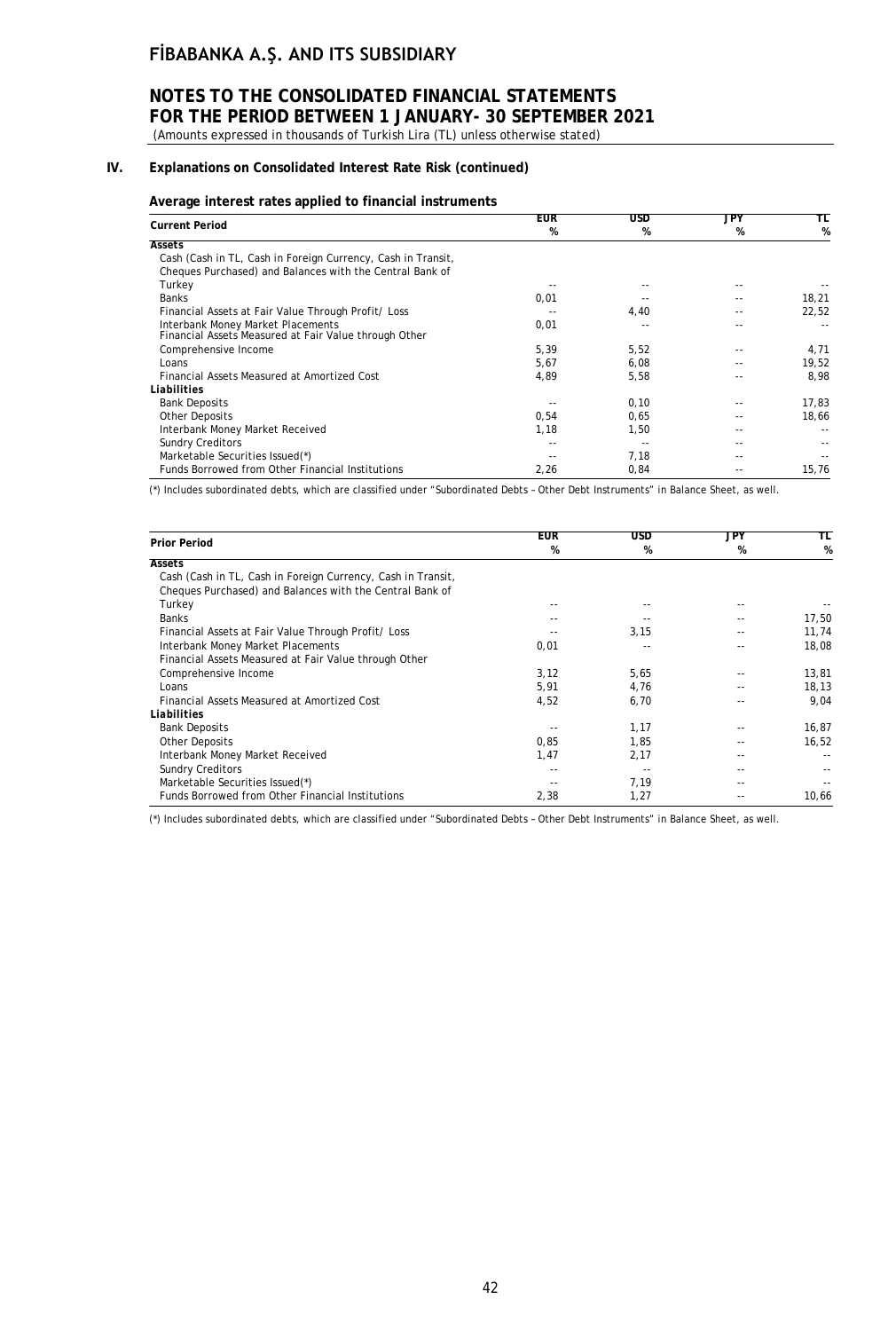### **NOTES TO THE CONSOLIDATED FINANCIAL STATEMENTS FOR THE PERIOD BETWEEN 1 JANUARY- 30 SEPTEMBER 2021** (Amounts expressed in thousands of Turkish Lira (TL) unless otherwise stated)

### **V. Explanations on Consolidated Position Risk of Equity Securities Resulted from Banking Book**

The Bank has position risk of equity shares amounting to TL 10.912 as of 30 September 2021 (31 December 2020: TL 9.764).

### **VI. Explanations on Consolidated Liquidity Risk and Liquidity Coverage Ratio**

The Board of Directors reviews the liquidity and funding risk management policy weekly or in case of necessity. Liquidity risk is managed by Asset and Liability Committee (ALCO) in line with risk management policy as short and long term liquidity risk.

Liquidity Risk is managed by ALCO in order to take the necessary measures in a timely and correct manner against possible liquidity shortages. Treasury department manages cash inflows and outflows in line with strategies determined by ALCO. As deemed necessary by the ALCO members, liquidity meetings are performed for the purposes of close monitoring. Treasury department manages short term liquidity by adhering to the ALCO strategy and ensuring compliance with legal liquidity limits and stress testing.

In the context of TL and foreign currencies liquidity management, the Bank monitors the cash flows weekly and action plan is made based on ALCO decisions. The funding balance is directly monitored and compensated by making the risk-return-cost evaluation.

For long-term liquidity "Maturity Mismatch Report" is prepared and presented to ALCO on a weekly basis. The Bank, resulting from the general structure of Turkish banking sector, has a liquidity gap at the 1 year maturity period. The Bank intends to eliminate liquidity mismatch shifting focus to long-term funding alternatives. Such decisions of the risk of incompatibility are taken by ALCO. The Bank diversifies its funding sources among customer deposits, domestic and foreign borrowings, bills and bonds issued, taking into consideration the maturity match between its assets and liabilities and keeps liquid assets in order to fully meet the liquidity requirements that may emerge in case of market volatility.

### **Information on the use of stress testing:**

Department of Risk Management implements stress testing according to Liquidity and Funding Risk Policy approved by the Board of Directors on a weekly basis. These stress tests are based on the scenarios of the deposit outflow, funds obtained from bonds issued will outflow and banks limits will not be used during a 14-day period, the results are included in the presentation of ALCO on a weekly basis and in the Presentation of Risk Committee on a monthly basis. In this way, the Bank's funding structure is closely monitored and actions are taken on behalf of existing risk management.

Alternative funding sources are identified in case of need. ALCO members are responsible for taking actions against short-term liquidity shocks. In the case of a crisis or if deemed necessary, ALCO summon a meeting and take necessary actions immediately. These action plans are approved by the Board of Directors under the ICAAP. The Bank reviews resources that are available in any emergency situation constantly and takes into consideration the results of the above-mentioned stress testing and scenario analysis by the early warning system.

According to BRSA's "Legislation on Measurement and Assessment of Liquidity Adequacy of the Banks"; published in the Official Gazette numbered 28948, dated 21 March 2014; liquidity ratio is required to be 80% for foreign currency assets/liabilities and 100% for total assets/liabilities in the calculation of the banks' weekly and monthly reporting effective from 1 January 2019.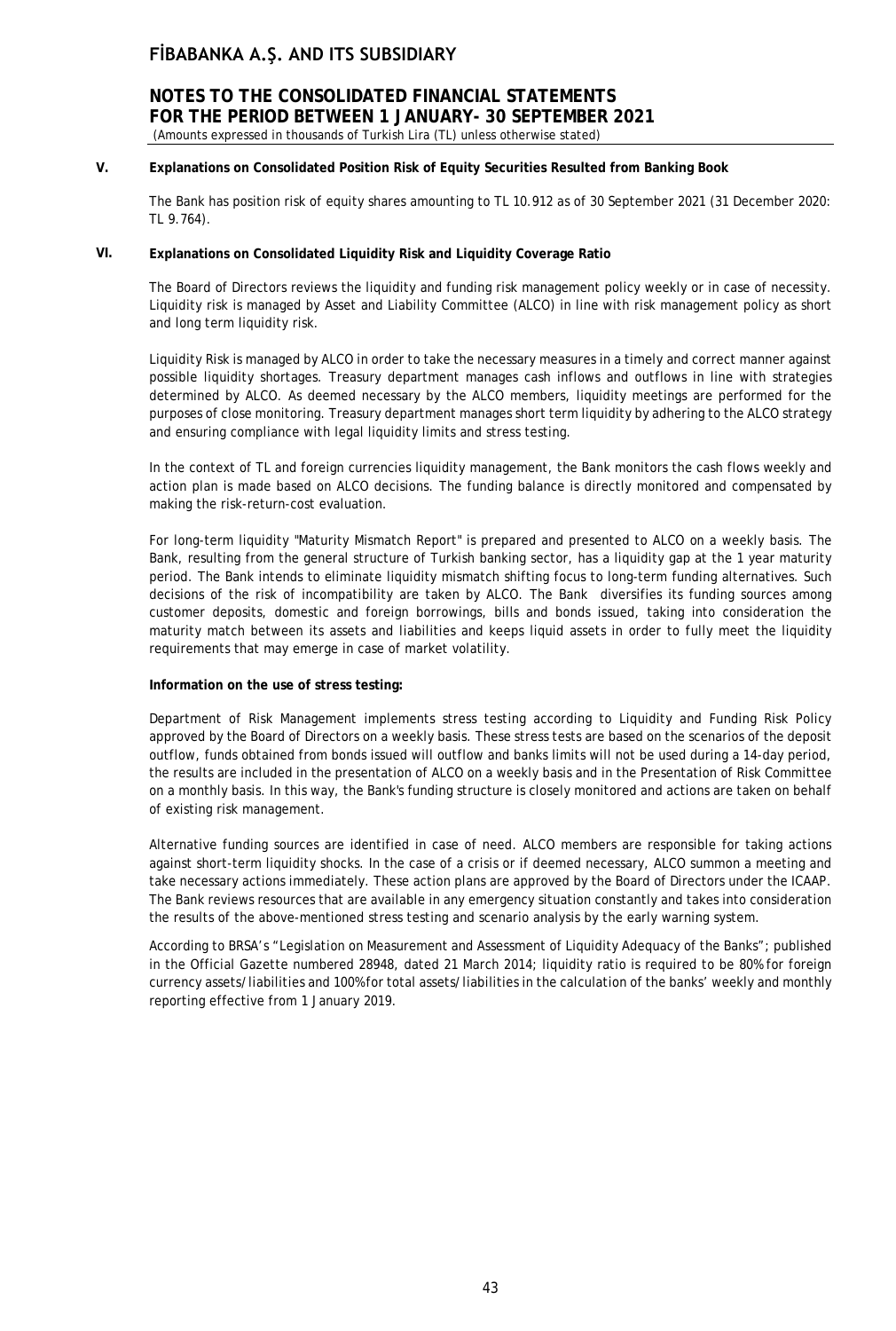### **NOTES TO THE CONSOLIDATED FINANCIAL STATEMENTS FOR THE PERIOD BETWEEN 1 JANUARY- 30 SEPTEMBER 2021** (Amounts expressed in thousands of Turkish Lira (TL) unless otherwise stated)

### **VI. Explanations on Consolidated Liquidity Risk and Liquidity Coverage Ratio (continued)**

|                       |                                                                                    | Total Unweighted Value * |              | Total Weighted Value * |           |
|-----------------------|------------------------------------------------------------------------------------|--------------------------|--------------|------------------------|-----------|
| <b>Current Period</b> |                                                                                    | $TL + FC$                | FC           | $TL + FC$              | FC        |
|                       | HIGH-QUALITY LIQUID ASSETS                                                         |                          |              |                        |           |
|                       | Total high-quality liquid assets (HQLA)                                            |                          |              | 5.383.887              | 4.509.557 |
|                       | CASH OUTFLOWS                                                                      |                          |              |                        |           |
| 2                     | Deposits from natural persons and retail deposits                                  | 16.013.081               | 7.451.266    | 1.670.105              | 785.044   |
| 3                     | Stable deposits                                                                    | 2.256.462                | <sup>0</sup> | 118.341                |           |
|                       | Less stable deposits                                                               | 13.756.619               | 7.451.266    | 1.551.764              | 785.044   |
| 5                     | Unsecured funding except for retail deposits and deposits from natural persons, of | 3.727.254                | 1.812.424    | 2.594.774              | 979.876   |
| 6                     | whichperational deposits                                                           |                          |              |                        |           |
|                       | Non-Operational deposits                                                           | 2.165.062                | 1.295.171    | 876.638                | 470.608   |
| 8                     | Other unsecured funding                                                            | 1.562.191                | 517.252      | 1.718.136              | 509.268   |
| 9                     | Secured funding                                                                    |                          |              | 332.878                | 333.159   |
| 10                    | Other cash outflows                                                                | 2.763.631                | 953.422      | 455.654                | 282.366   |
| 11                    | Outflows related to derivative exposures and other collateral requirements         | 301.892                  | 290.433      | 237.830                | 195.936   |
| 12                    | Outflows related to restructured financial instruments                             |                          |              |                        |           |
| 13                    | Payment commitments granted for debts to financial markets and other off-          | 2.461.738                | 662.989      | 217.824                | 86.430    |
| 14                    | Otheralanceablee offer animals the commitments and other contractual obligations   |                          | ٠.           |                        |           |
| 15                    | Other irrevocable or conditionally revocable off-balance sheet obligations         | 7.808                    | 146          | 7.237                  | 21        |
| 16                    | TOTAL CASH OUTFLOWS                                                                |                          |              | 5.060.648              | 2.380.466 |
|                       | <b>CASH INFLOWS</b>                                                                |                          |              |                        |           |
| 17                    | Secured receivables                                                                | 26.110                   | 26.110       | 27.273                 | 28.863    |
| 18                    | Unsecured receivables                                                              | 2.548.006                | 1.178.853    | 1.957.061              | 1.156.024 |
| 19                    | Other cash inflows                                                                 | 154.566                  | 148.320      | 165.400                | 144.231   |
| 20                    | TOTAL CASH INFLOWS                                                                 | 2.728.681                | 1.353.283    | 2.149.734              | 1.329.118 |
| 21                    | TOTAL HOLA                                                                         |                          |              | 5.383.887              | 4.509.557 |
| 22                    | TOTAL NET CASH OUTFLOWS                                                            |                          |              | 2.911.321              | 1.059.960 |
| 23                    | LIQUIDITY COVERAGE RATIO (%)<br>مهوعمييو ملمساء ببابامميين ببط امملوابيماوم منان   |                          |              | 184,93                 | 425,45    |

The average of last three months' liquidity covérage ratio calculated by weekly simple averages.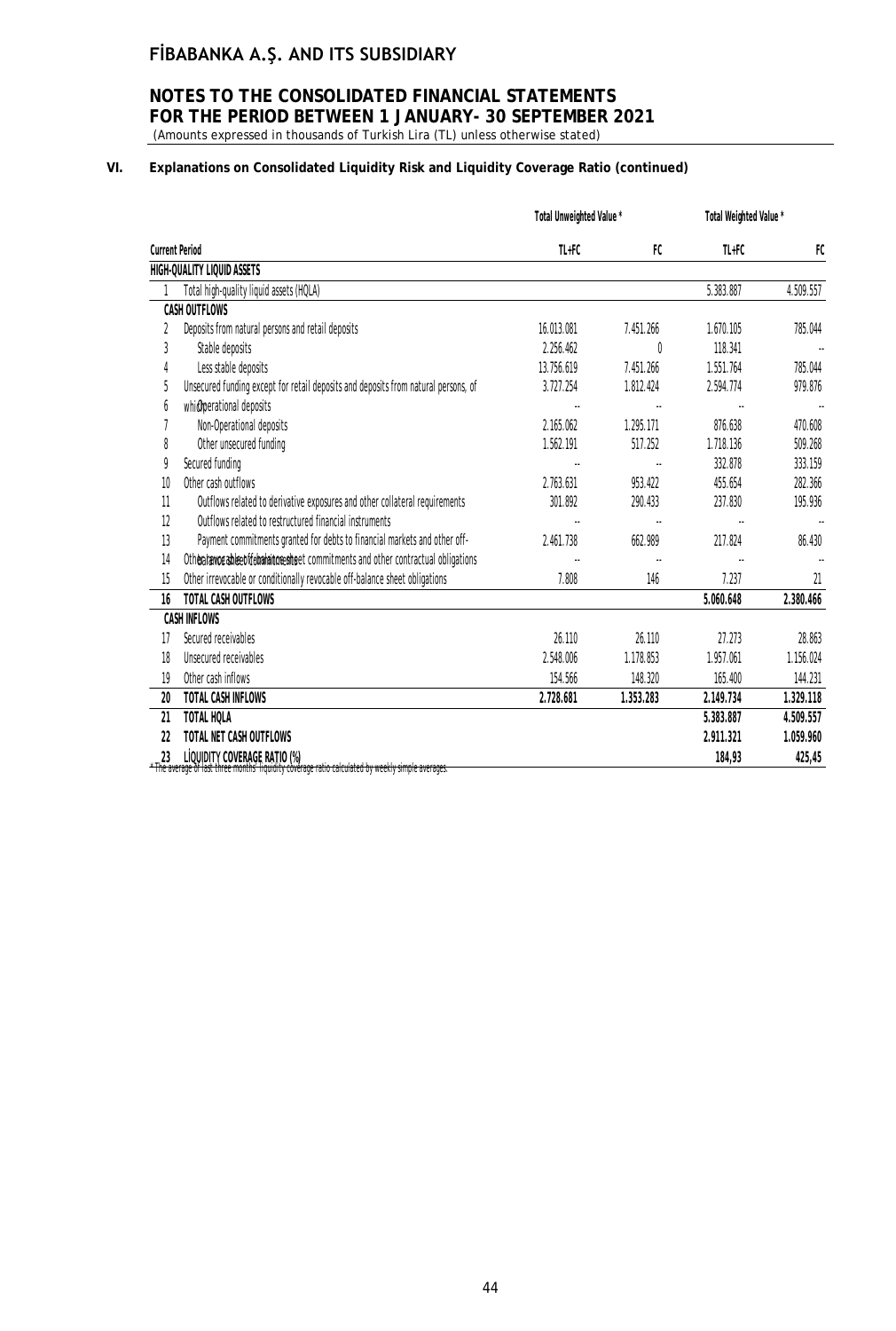### **NOTES TO THE CONSOLIDATED FINANCIAL STATEMENTS FOR THE PERIOD BETWEEN 1 JANUARY- 30 SEPTEMBER 2021** (Amounts expressed in thousands of Turkish Lira (TL) unless otherwise stated)

### **VI. Explanations on Consolidated Liquidity Risk and Liquidity Coverage Ratio (continued)**

|                                                                                                                                                    | $TL + FC$<br>FC |
|----------------------------------------------------------------------------------------------------------------------------------------------------|-----------------|
| <b>Prior Period</b><br>FC<br>$TL + FC$                                                                                                             |                 |
| HIGH-QUALITY LIQUID ASSETS                                                                                                                         |                 |
| Total high-quality liquid assets (HQLA)<br>3.853.952                                                                                               | 3.432.561       |
| <b>CASH OUTFLOWS</b>                                                                                                                               |                 |
| Deposits from natural persons and retail deposits<br>13.443.587<br>7.787.753<br>1.249.177<br>2                                                     | 774.719         |
| 3<br>Stable deposits<br>94.004<br>1.878.584                                                                                                        |                 |
| Less stable deposits<br>7.787.753<br>11.565.003<br>1.155.174                                                                                       | 774.719         |
| Unsecured funding except for retail deposits and deposits from natural persons, of<br>5<br>3.698.768<br>1.781.162<br>2.100.562                     | 1.068.541       |
| which perational deposits<br>6                                                                                                                     |                 |
| Non-Operational deposits<br>2.615.663<br>1.136.152<br>1.055.610                                                                                    | 446.962         |
| Other unsecured funding<br>8<br>1.083.105<br>645.010<br>1.044.952                                                                                  | 621.578         |
| Secured funding<br>9<br>301.478                                                                                                                    | 277.593         |
| Other cash outflows<br>1.033.621<br>$10$<br>3.143.418<br>766.638                                                                                   | 552.840         |
| 11<br>Outflows related to derivative exposures and other collateral requirements<br>488.506<br>467.146<br>495.404                                  | 472.259         |
| 12<br>Outflows related to restructured financial instruments                                                                                       |                 |
| Payment commitments granted for debts to financial markets and other off-<br>13<br>2.654.912<br>566.475<br>271.234                                 | 80.581          |
| 14<br>Otherafavosable of febalam prest set commitments and other contractual obligations                                                           |                 |
| Other irrevocable or conditionally revocable off-balance sheet obligations<br>9.329<br>15<br>56                                                    | 9.346<br>56     |
| TOTAL CASH OUTFLOWS<br>4.427.201<br>16                                                                                                             | 2.673.748       |
| <b>CASH INFLOWS</b>                                                                                                                                |                 |
| Secured receivables<br>30.623<br>25.205<br>31.694<br>17                                                                                            | 26.394          |
| Unsecured receivables<br>2.242.825<br>868.534<br>1.625.512<br>18                                                                                   | 760.418         |
| Other cash inflows<br>19<br>246.404<br>230.374<br>251.073                                                                                          | 234.738         |
| 20<br><b>TOTAL CASH INFLOWS</b><br>1.124.114<br>1.908.279<br>2.519.852                                                                             | 1.021.549       |
| TOTAL HOLA<br>21<br>3.853.952                                                                                                                      | 3.432.561       |
| TOTAL NET CASH OUTFLOWS<br>22<br>2.518.513                                                                                                         | 1.653.838       |
| LIQUIDITY COVERAGE RATIO (%)<br>23<br>153,02<br>* The average of last three months' liquidity coverage ratio calculated by weekly simple averages: | 207,55          |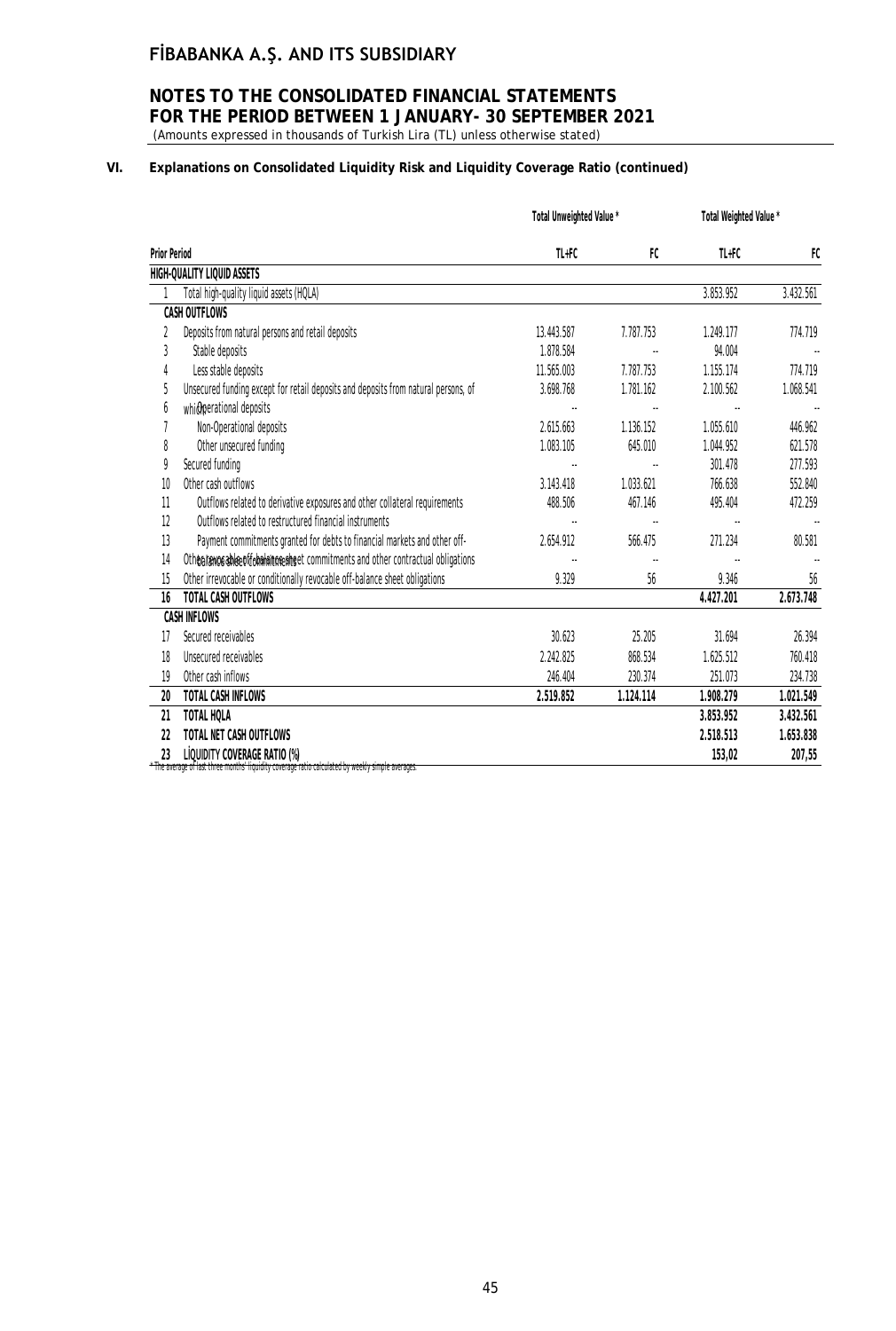### **NOTES TO THE CONSOLIDATED FINANCIAL STATEMENTS FOR THE PERIOD BETWEEN 1 JANUARY- 30 SEPTEMBER 2021** (Amounts expressed in thousands of Turkish Lira (TL) unless otherwise stated)

### **VI. Explanations on Consolidated Liquidity Risk and Liquidity Coverage Ratio(continued)**

The table below shows the lowest, highest and average Liquidity Coverage of the 1 January – 30 September 2021 period.

| Current<br>Period | Highest | Date       | Lowest  | Date       | Average |
|-------------------|---------|------------|---------|------------|---------|
| TL+FC             | 233,71% | 28/09/2021 | 147.78% | 11/08/2021 | 186,84% |
| FC                | 756,72% | 19/07/2021 | 203,99% | 11/08/2021 | 455,38% |
| Prior             |         |            |         |            |         |
| Period            | Highest | Date       | Lowest  | Date       | Average |
| TL+FC             | 205,80% | 06/10/2020 | 108,83% | 21/10/2020 | 155,01% |
| FC                | 517.79% | 14/10/2020 | 163,22% | 23/10/2020 | 222,85% |

The Bank implements the calculation in accordance with the Regulation of Liquidity Coverage Ratio Calculation of Banks dated 21 March 2014 and numbered 28948 published in the Official Gazette. As per the related regulation high quality liquid assets are mainly securities portfolio, cash assets and reserve requirements. The important factors affecting the results of the liquidity coverage ratio are the changes in the remaining maturities of the items and changes in the amounts of deposits and money market transactions, the remaining maturities of which are less than 30 days. Deposits form a significant portion of the Bank's sources of funds, on the other hand bonds issued, money market borrowings, funds provided from abroad are other important sources of funding.

The Bank calculates cash outflows and transactions that are complete collateral arising from derivative transactions, taking into account the 24-month averages in accordance, with The Bank implements with the Regulation of Liquidity Coverage Ratio Calculation of Banks published in the Official Gazette dated 21 March 2014 and numbered 28948.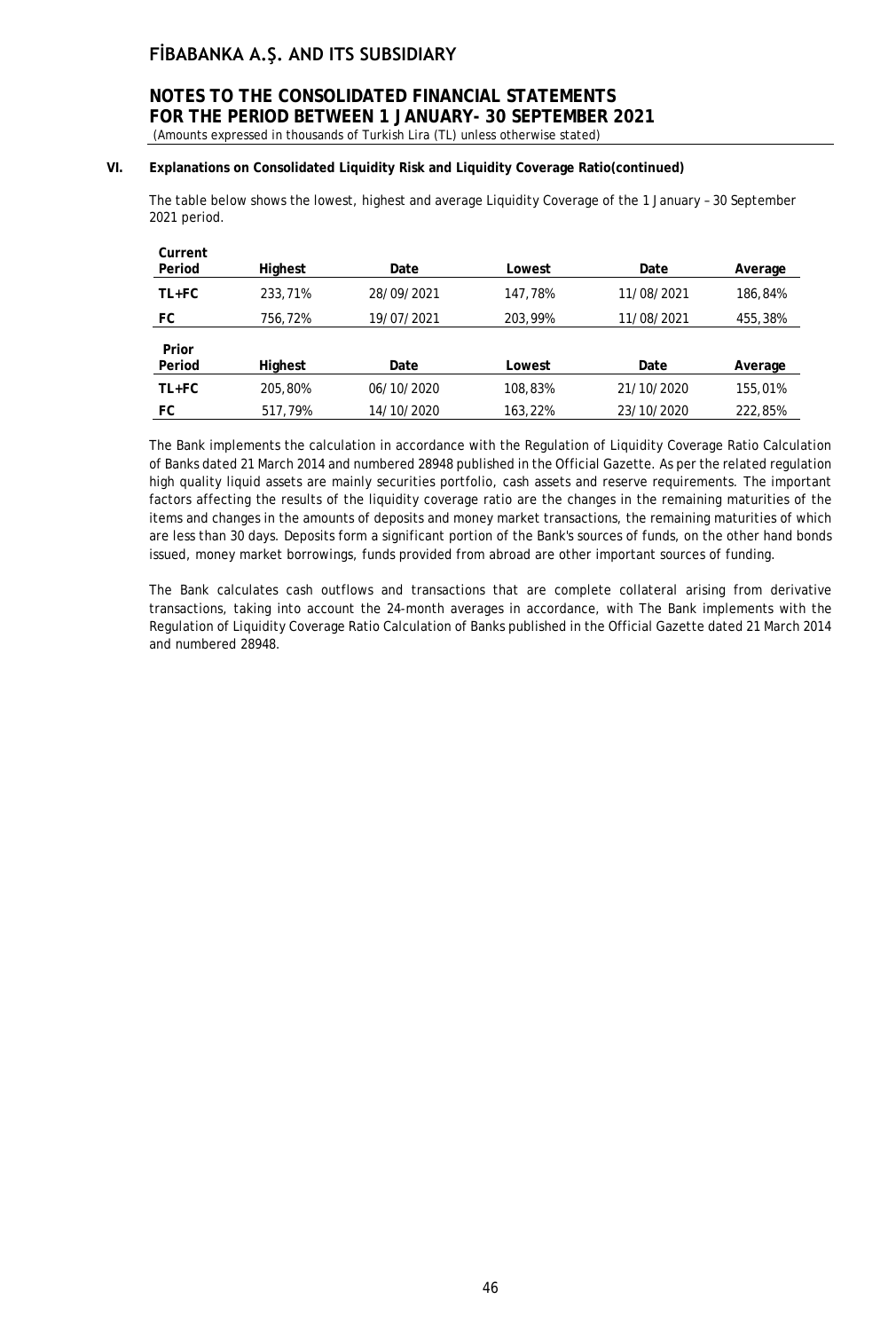# **NOTES TO THE CONSOLIDATED FINANCIAL STATEMENTS FOR THE PERIOD BETWEEN 1 JANUARY- 30 SEPTEMBER 2021**

(Amounts expressed in thousands of Turkish Lira (TL) unless otherwise stated)

### **VI. Explanations on Consolidated Liquidity Risk and Liquidity Coverage Ratio(continued)**

Presentation of assets and liabilities according to their remaining maturities:

| <b>Current Period</b>                                                | Demand               | Up to 1 Month | 1-3 Months           | 3-12 Months              | 1-5 Year             | 5 Years and Over | Unallocated'         | Total                |
|----------------------------------------------------------------------|----------------------|---------------|----------------------|--------------------------|----------------------|------------------|----------------------|----------------------|
| Assets                                                               |                      |               |                      |                          |                      |                  |                      |                      |
| Cash (Cash in TL, Cash in Foreign Currency, Cash in Transit, Cheques |                      |               |                      |                          |                      |                  |                      |                      |
| Purcheased) and Balances with the Central Bank of Turkey             | 2.157.174            | 2.196.020     |                      |                          |                      |                  |                      | 4.353.194            |
| <b>Banks</b>                                                         | 217.496              | 117.220       | u,                   | $\overline{\phantom{a}}$ |                      |                  | $\ddotsc$            | 334.716              |
| Financial Assets at Fair Value Through Profit or Loss(*)             | 6.462                | 256.442       | 68.838               | 201.083                  | 259.278              |                  | u,                   | 792.107              |
| Interbank Money Market Placements                                    | $\ddot{\phantom{a}}$ | 713.326       | $\ddot{\phantom{1}}$ | $\ldots$                 | $\ddot{\phantom{0}}$ | з.               | $\ddot{\phantom{a}}$ | 713.326              |
| Financial Assets Available-for-Sale                                  | 4.897                | 475.817       | 140                  | 191.709                  | 618.543              | 42.894           | $\ddotsc$            | 1.334.000            |
| Loans (**)                                                           | $\ddotsc$            | 3.730.080     | 4.508.339            | 6.334.196                | 4.990.865            | 540.738          | 44.104               | 20.148.322           |
| Investment Securities Held-to-Maturity                               | $\ddot{\phantom{a}}$ | $\ddotsc$     |                      | 22.266                   | 2.141.017            | 21.801           | $\ddotsc$            | 2.185.084            |
| Other Assets(***)                                                    | $\ddot{\phantom{0}}$ |               | ä.                   | ä,                       |                      | ÷.               | 1.496.861            | 1.496.861            |
| <b>Total Assets</b>                                                  | 2.386.029            | 7.488.905     | 4.577.317            | 6.749.254                | 8.009.703            | 605.437          | 1.540.965            | 31.357.610           |
| Liabilities                                                          |                      |               |                      |                          |                      |                  |                      |                      |
| <b>Bank Deposits</b>                                                 | 56.039               | 581.225       | 5.047                | $\ldots$                 | $\cdot\cdot$         |                  | ä.                   | 642.311              |
| Other Deposits                                                       | 3.646.042            | 15.095.069    | 2.572.515            | 260.838                  | 26.691               | 78.159           |                      | 21.679.314           |
| <b>Funds Borrowed from Other Financial Institutions</b>              | $\ddotsc$            | 86.541        | 10.836               | 297.116                  | 60.180               | $\ddotsc$        |                      | 454.673              |
| Interbank Money Market Received                                      | $\ddot{\phantom{a}}$ | 289.803       | $\ddot{\phantom{1}}$ | $\ldots$                 | u,                   |                  | $\ddotsc$            | 289.803              |
| Marketable Securities Issued(****)                                   | $\ddot{\phantom{a}}$ | ä,            | 6.808                | 22.190                   | 1.740.728            | 2.498.801        | ä.                   | 4.268.527            |
| <b>Sundry Creditors</b>                                              | $\ddot{\phantom{a}}$ | 587.626       | $\ddot{\phantom{1}}$ | $\ldots$                 | $\sim$               | $\sim$           | ä,                   | 587.626              |
| Other Liabilities (*****)                                            | $\ddot{\phantom{a}}$ | 746.535       | 46.908               | 128.514                  | 238.902              | 1.483            | 2.273.014            | 3.435.356            |
| <b>Total Liabilities</b>                                             | 3.702.081            | 17.386.799    | 2.642.114            | 708.658                  | 2.066.501            | 2.578.443        | 2.273.014            | 31.357.610           |
| Net Liqudity Surplus / (Gap)                                         | (1.316.052)          | (9.897.894)   | 1.935.203            | 6.040.596                | 5.943.202            | (1.973.006)      | (732.049)            | $\ddot{\phantom{a}}$ |
| Net Off-Balance Sheet Position                                       |                      | 23.503        | (32.368)             | 72.353                   | 47.419               |                  |                      | 110.907              |
| Derivative Financial Assets                                          | $\ddot{\phantom{0}}$ | 8.810.433     | 6.637.844            | 5.779.840                | 1.498.872            |                  |                      | 22.726.989           |
| Derivative Financial Liabilities                                     |                      | 8.786.930     | 6.670.212            | 5.707.487                | 1.451.453            |                  |                      | 22.616.082           |
| Non-Cash Loans                                                       | $\bar{a}$            | 74.229        | 315.171              | 361.764                  | 54.058               | 286.853          | ٠.                   | 1.092.075            |
| <b>Prior Period</b>                                                  |                      |               |                      |                          |                      |                  |                      |                      |
| <b>Total Assets</b>                                                  | 1.988.929            | 4.859.833     | 3.830.556            | 7.352.604                | 6.951.400            | 1.326.651        | 927.658              | 27.237.631           |
| <b>Total Liabilities</b>                                             | 1.998.594            | 13.868.671    | 3.842.737            | 959.412                  | 2.102.337            | 2.178.265        | 2.287.615            | 27.237.631           |
| <b>Net Liquidity Gap</b>                                             | (9.665)              | (9.008.838)   | (12.181)             | 6.393.192                | 4.849.063            | (851.614)        | (1.359.957)          | $\ddotsc$            |
| Net Off-Balance Sheet Position                                       | ä,                   | (132.550)     | (248.246)            | (87.296)                 | 37.180               | $\sim$           | $\ddotsc$            | (430.912)            |
| <b>Derivative Financial Assets</b>                                   | $\ddot{\phantom{0}}$ | 6.895.549     | 5.241.626            | 3.619.924                | 2.056.419            |                  | $\ddotsc$            | 17.813.518           |
| Derivative Financial Liabilities                                     | $\ddot{\phantom{a}}$ | 7.028.099     | 5.489.872            | 3.707.220                | 2.019.239            |                  | ٠.                   | 18.244.430           |
| Non-Cash Loans                                                       | $\ddotsc$            | 70.868        | 169.508              | 520.054                  | 96.829               | 409.303          | ۰.                   | 1.266.562            |

(\*) Includes derivatives financial assets.

(\*\*) Non-performing loans net-off related provision for expected loss of stage 3 loans an expected losses for stage 1 and stage 2 are presented in "unallocated" column.

(\*\*\*) Certain assets on the balance sheet that are necessary for the banking operations but not convertible into cash in the short term such as tangible assets, stationary supplies and prepaid expenses are included in this column.

(\*\*\*\*) Securities issued as subordinated Ioan classified under "Subordinated debt - Other debt instruments" in the balance sheet are also included.<br>(\*\*\*\*\*) Shareholders' equity and provisions are classified in other liabil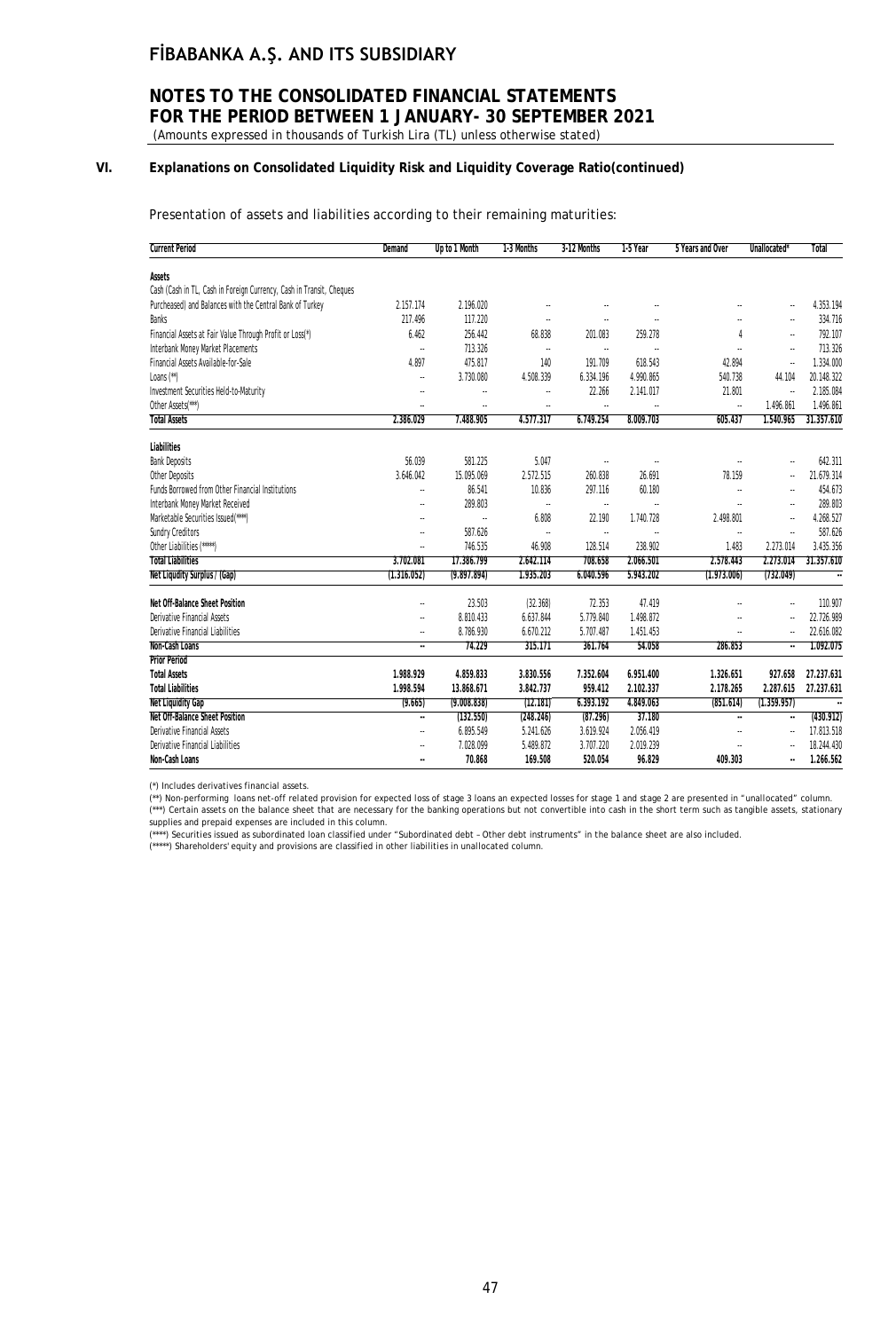### **NOTES TO THE CONSOLIDATED FINANCIAL STATEMENTS FOR THE PERIOD BETWEEN 1 JANUARY- 30 SEPTEMBER 2021** (Amounts expressed in thousands of Turkish Lira (TL) unless otherwise stated)

### **VI. Explanations on Consolidated Liquidity Risk and Liquidity Coverage Ratio(continued)**

According to the communiqué of Financial Statements and Related Disclosures and Footnotes to be Announced to Public by Banks published in the Official Gazette numbered 29450 and dated 19 August 2015, total amount of assets and risk in the consolidated financial statements prepared in accordance with Turkish Accounting Standards is shown below;

|                                                                                                                                                                                                                                                                                        | Current Period (**) | Prior Period (**) |
|----------------------------------------------------------------------------------------------------------------------------------------------------------------------------------------------------------------------------------------------------------------------------------------|---------------------|-------------------|
| Total assets in consolidated financial statements prepared in<br>accordance with Turkish Accounting Standards (*)                                                                                                                                                                      | 57.521.013          | 44.928.955        |
| The difference between total assets prepared in accordance<br>$\mathfrak{D}$<br>with Turkish Accounting Standards and total assets in<br>consolidated financial statements prepared in accordance<br>with the communiqué "Preparation of Consolidated Financial<br>Statements"         |                     |                   |
| The difference between the amounts of derivative financial<br>3<br>instruments and credit derivatives in consolidated financial<br>statements prepared in accordance with the communiqué<br>"Preparation of Consolidated Financial Statements" and risk<br>amounts of such instruments | (20.493.964)        | (17.141.341)      |
| The difference between the amounts of securities or<br>4<br>commodity financing transactions in consolidated financial<br>statements prepared in accordance with the communiqué<br>"Preparation of Consolidated Financial Statements" and risk<br>amounts of such instruments          |                     |                   |
| The difference between the amounts of off-balance items in<br>Б.<br>consolidated financial statements prepared in accordance<br>with the communiqué "Preparation of Consolidated Financial<br>Statements" and risk amounts of such items                                               |                     |                   |
| Other differences between the amounts in consolidated<br>financial statements prepared in accordance with the<br>"Preparation of Consolidated<br>communiqué<br>Financial<br>Statements" and risk amounts of such items                                                                 |                     |                   |
| Total risk amount                                                                                                                                                                                                                                                                      | 37.027.049          | 27.787.614        |

(\*) Consolidated financial statements prepared in compliance with Clause 6 of the article 5 of the communiqué "Preparation of Consolidated Financial Statements".

(\*\*) Represents three-months average amounts.

(\*\*\*) As of 30 September 2021, It is used simple arithmetic mean of Central Bank's foreign currency buying rates belonging to the last 252 business days from the calculation date.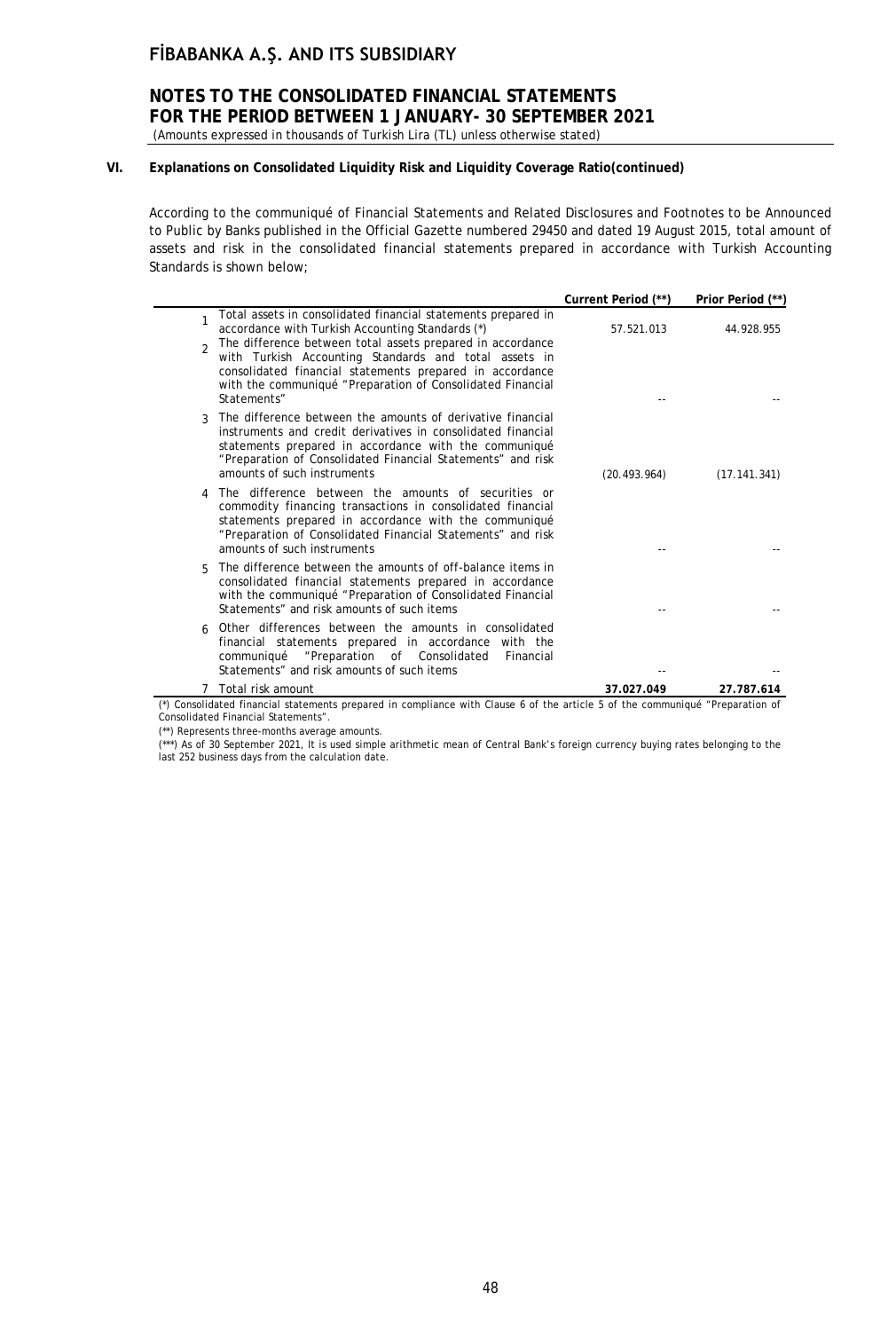### **NOTES TO THE CONSOLIDATED FINANCIAL STATEMENTS FOR THE PERIOD BETWEEN 1 JANUARY- 30 SEPTEMBER 2021**

(Amounts expressed in thousands of Turkish Lira (TL) unless otherwise stated)

### **VII. Explanations on Consolidated Leverage Ratio**

The table of leverage level calculated in accordance with the Regulation on Assessment and Calculation of Banks' Leverage Level published in the Official Gazette numbered 28812 and dated 5/11/2013 shown below.

As of 30 September 2021, bank's consolidated leverage ratio calculated in accordance with the "Regulation on Assessment and Calculation of Banks' Leverage Level" is 6,02%. Minimum leverage ratio has to be 3% according to the regulation.

|                | <b>Balance sheet assets</b>                                                                                          | Current Period(*) | Prior Period(*) |
|----------------|----------------------------------------------------------------------------------------------------------------------|-------------------|-----------------|
| $\mathbf{1}$   | Balance sheet items (excluding derivative financial instruments and credit derivatives but<br>including collaterals) | 29.222.337        | 23.578.237      |
| 2              | (Assets deducted in determining Tier 1 capital)                                                                      | (241.934)         | (242.604)       |
| 3              | Total balance sheet risks (sum of lines 1 and 2)                                                                     | 28.980.403        | 23.335.633      |
|                | Derivative financial instruments and credit derivatives                                                              |                   |                 |
| 4              | Replacement cost associated with all derivative financial instruments and credit derivatives                         | 308.234           | 343.256         |
| 5              | Potential credit risk associated with all derivative financial instruments and credit derivatives                    | 215.580           | 188.771         |
| 6              | Total risks of derivative financial instruments and credit derivatives (sum of lines 4 to 5)                         | 523.814           | 532.027         |
|                | Securities or commodity financing transactions (SCFT)                                                                |                   |                 |
| $\overline{7}$ | Risks from SCFT assets (except for on-balance sheet)                                                                 | 202.517           | 363.552         |
| 8              | Risks from brokerage activities related exposures                                                                    |                   |                 |
| 9              | Total risks related with securities or commodity financing transactions (sum of lines 7 to 8)                        | 202.517           | 363.552         |
|                | Off-balance sheet transactions                                                                                       |                   |                 |
| 10             | Gross notional amounts of off-balance sheet transactions                                                             | 7.320.315         | 3.556.402       |
| 11             | (Adjustments for conversion to credit equivalent amounts)                                                            |                   |                 |
| 12             | Total risks of off-balance sheet items (sum of lines 10 and 11)                                                      | 7.320.315         | 3.556.402       |
|                | Capital and total risks                                                                                              |                   |                 |
| 13             | Tier 1 capital                                                                                                       | 2.228.851         | 2.052.914       |
| 14             | Total risks (sum of lines 3, 6, 9 and 12)                                                                            | 37.027.049        | 27.787.614      |
|                | Leverage ratio                                                                                                       |                   |                 |
| 15             | Leverage ratio                                                                                                       | 6,02              | 7,40            |

(\*) Represents three-month average amounts.

(\*\*) As of 30 September 2021, it is used simple arithmetic mean of Central Bank's foreign currency buying rates belonging to the last 252 business days from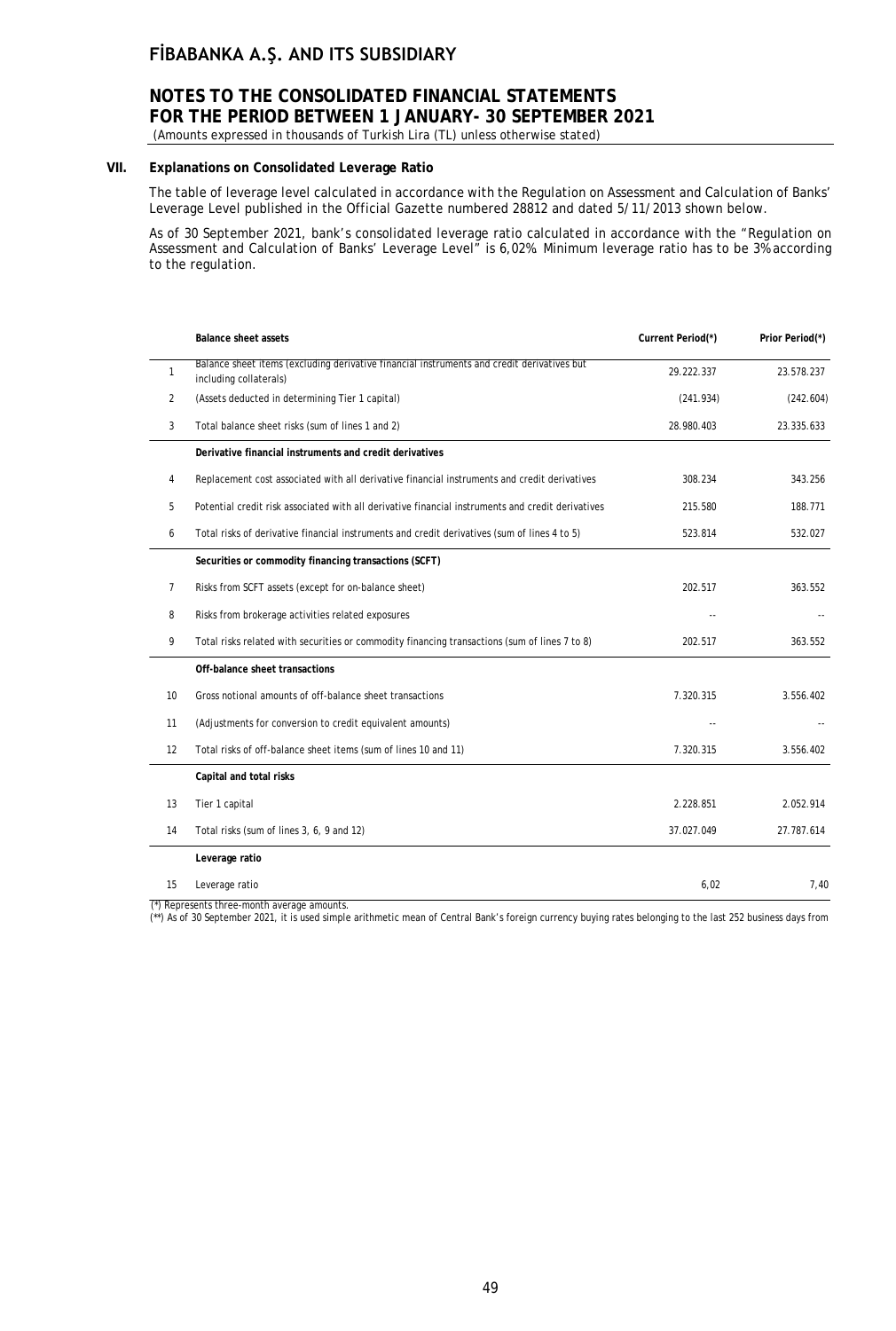(Amounts expressed in thousands of Turkish Lira (TL) unless otherwise stated)

### **SECTION FIVE**

### **EXPLANATIONS AND NOTES ON THE CONSOLIDATED FINANCIAL STATEMENTS**

### **I. Explanations and disclosure related to the consolidated assets**

### **1. Information on cash and balances with the Central Bank of Turkey**

|                                          | <b>Current Period</b> |           |         | <b>Prior Period</b> |  |
|------------------------------------------|-----------------------|-----------|---------|---------------------|--|
|                                          |                       | FC.       |         | FC.                 |  |
| Cash in TL / Foreign Currency            | 64.127                | 991.917   | 54.967  | 281.636             |  |
| Balances with the Central Bank of Turkey | 243.404               | 3.053.746 | 411.057 | 2.174.032           |  |
| Other                                    | $- -$                 | $- -$     | $- -$   | $- -$               |  |
| Total                                    | 307.531               | 4.045.663 | 466.024 | 2.455.668           |  |

### *1.1 Information related to the account of the Central Bank of Turkey*

|                                 | <b>Current Period</b> |           |         | <b>Prior Period</b> |
|---------------------------------|-----------------------|-----------|---------|---------------------|
|                                 |                       | FC        |         | FC                  |
| Unrestricted Demand Deposits    | 221.563               | 879.567   | 407.561 | 782.078             |
| Unrestricted Time Deposits      | 21.841                | 514.665   | 3.496   | $\sim$ $\sim$       |
| <b>Restricted Time Deposits</b> | $- -$                 | 1.659.514 | $- -$   | 1.391.954           |
| Total                           | 243.404               | 3.053.746 | 411.057 | 2.174.032           |

According to the communiqué No: 2005/1 on "Reserve Deposits" of CBRT, banks operating in Turkey are required to keep reserve deposit at the rates varying from 3%-8% (31 December 2020: 1%-6%) for TL liabilities and at the rates varying from 5%-23% (31 December 2020: 5%-21%) for FC liabilities, especially USD and EUR, depending on maturities of liabilities.

### **2. Information on financial assets at fair value through profit or loss**

### *2.1 Information on financial assets at fair value through profit or loss given as collateral or blocked*

|       |       | <b>Prior Period</b>          |       |
|-------|-------|------------------------------|-------|
|       |       |                              | FC    |
| $- -$ | $-$   | $-$                          | $- -$ |
|       |       |                              |       |
|       |       |                              | $- -$ |
|       | $- -$ | 2.796                        | $- -$ |
|       |       | <b>Current Period</b><br>$-$ | 2.796 |

Trading securities given as collateral represent those collaterals given to the Central Bank of Turkey, and Istanbul Clearing and Custody Bank (Takasbank) for interbank money market, foreign exchange market and other transactions, as of balance sheets dates.

As of 30 September 2021, the amount of financial assets at fair value through profit or loss not given as collateral or not blocked is TL 100.319 (31 December 2020: TL 135.412).

When fair value hedge accounting terminated, the fair value amount on the hedged financial instruments are reflected into the statement of profit or loss by amortization during the life time of the hedged financial instruments.

### *Loans recognised at fair value through profit or loss*

As of 30 September 2021, there are no loans recognized at fair value through profit or loss (31 December 2020: TL None).

### *2.2 Information on financial assets at fair value through profit or loss subject to repurchase agreements None.*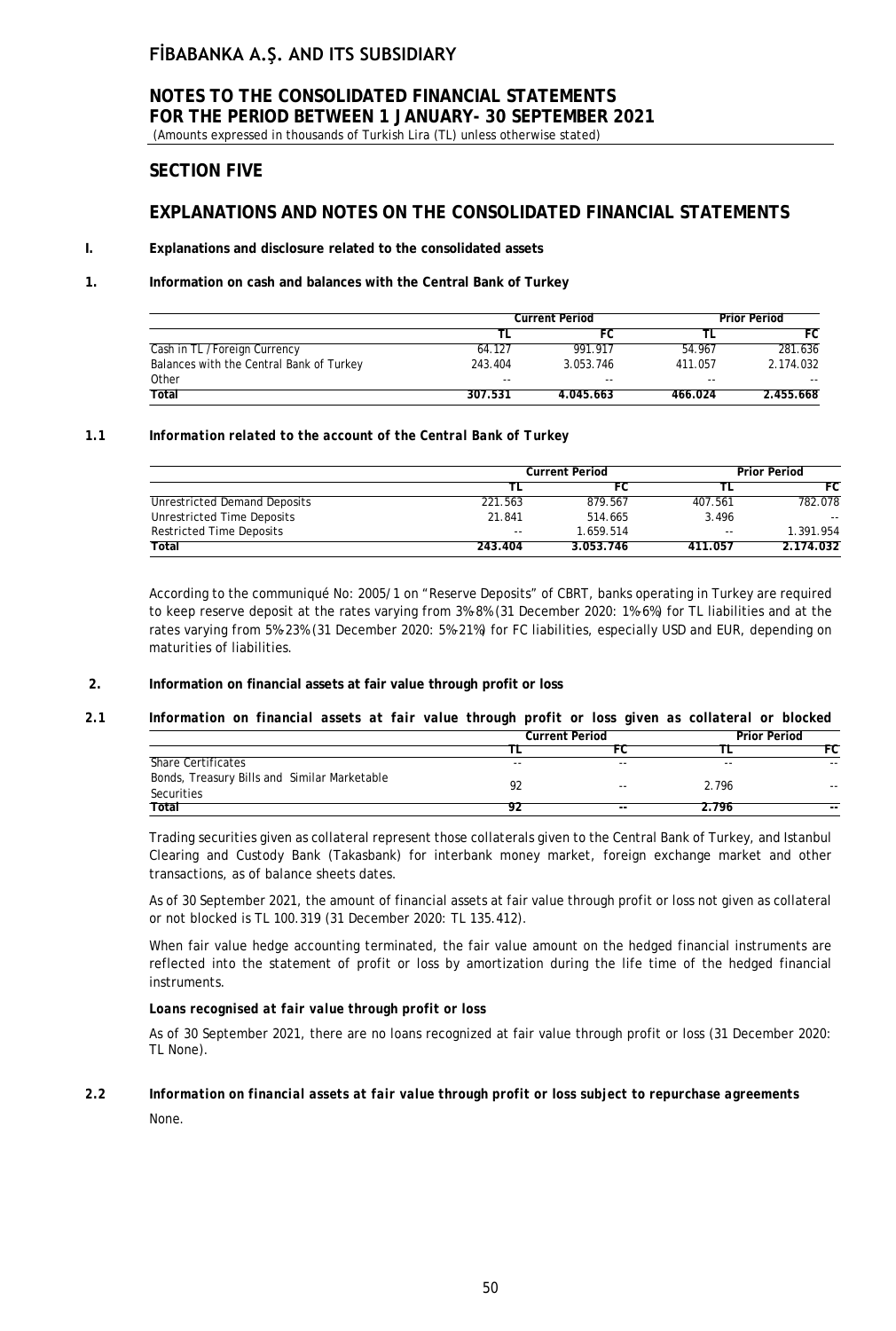### **NOTES TO THE CONSOLIDATED FINANCIAL STATEMENTS FOR THE PERIOD BETWEEN 1 JANUARY- 30 SEPTEMBER 2021** (Amounts expressed in thousands of Turkish Lira (TL) unless otherwise stated)

### **I. Explanations and disclosure related to the consolidated assets (continued)**

### **2. Information on financial assets at fair value through profit or loss (continued)**

### *2.3 Positive differences relating to derivative financial assets\**

|                             |         | <b>Current Period</b> |         | <b>Prior Period</b> |
|-----------------------------|---------|-----------------------|---------|---------------------|
|                             |         | FC                    |         | FC                  |
| <b>Forward Transactions</b> | 109.440 | $- -$                 | 97.046  | $- -$               |
| Swap Transactions           | 444.848 | $- -$                 | 368.124 | $- -$               |
| <b>Futures Transactions</b> | $- -$   | $- -$                 | $- -$   | $- -$               |
| Options                     | 123.203 | 14.205                | 231.789 | 10.406              |
| Other                       | $- -$   | $- -$                 | $- -$   | $- -$               |
| Total                       | 677.491 | 14.205                | 696.959 | 10.406              |

### **3. Information on Banks**

### *3.1 Information on banks*

|                                   | <b>Current Period</b> |         | <b>Prior Period</b> |         |
|-----------------------------------|-----------------------|---------|---------------------|---------|
|                                   |                       | FC      |                     | FC.     |
| <b>Banks</b>                      |                       |         |                     |         |
| Domestic                          | 74.195                | 112.096 | 465.117             | 39.805  |
| Foreign                           | 553                   | 147.872 | 461                 | 383.162 |
| Foreign head-offices and branches | $- -$                 | $-$     | $-$                 | $- -$   |
| Total                             | 74.748                | 259.968 | 465.578             | 422.967 |

### **4. Information on Financial Assets Valued at Fair Value Through Other Comprehensive Income**

### *4.1 Financial assets valued at fair value through other comprehensive income subject to repurchase agreements and provided as collateral / blocked*

|                                                            | <b>Current Period</b> |         | <b>Prior Period</b> |            |
|------------------------------------------------------------|-----------------------|---------|---------------------|------------|
|                                                            |                       |         |                     | FC         |
| Share Certificates                                         | $- -$                 | $- -$   | $- -$               | $\sim$ $-$ |
| Bonds, Treasury Bills and Similar Marketable<br>Securities | 44.470                | 378.800 | 2.929               | 717.544    |
| Other                                                      | $- -$                 | --      | $- -$               | $- -$      |
| Total                                                      | 44.470                | 378.800 | 2.929               | 717.544    |

As of 30 September 2021 the amount of financial assets valued at fair value through other comprehensive income not given as collateral or not blocked is TL 910.730 (31 December 2020: TL 307.053).

#### *4.2 Details of financial assets valued at fair value through other comprehensive income*

|                            | <b>Current Period</b> | <b>Prior Period</b> |
|----------------------------|-----------------------|---------------------|
| Debt instruments           | 1.333.623             | 1.017.163           |
| Quoted on Stock Exchange   | 1.333.623             | 1.017.163           |
| Unquoted on Stock Exchange | $- -$                 | $\sim$ $\sim$       |
| Share certificates         | 4.897                 | 10.363              |
| Quoted on Stock Exchange   | 4.897                 | 10.363              |
| Unquoted on Stock Exchange | $- -$                 | $\sim$ $\sim$       |
| Impairment provision (-)   | 4.520                 | $- -$               |
| Total                      | 1.334.000             | 1.027.526           |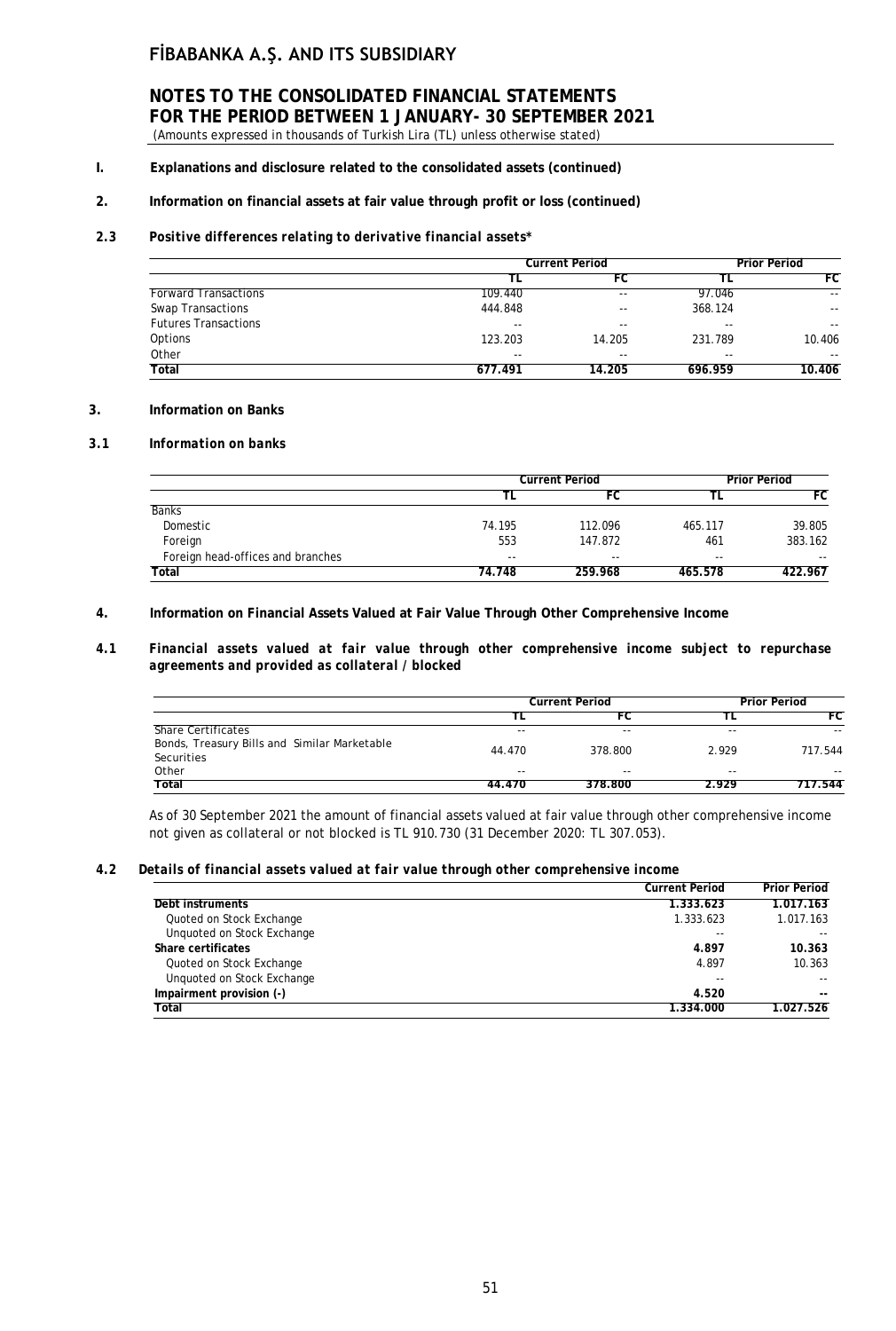### **NOTES TO THE CONSOLIDATED FINANCIAL STATEMENTS FOR THE PERIOD BETWEEN 1 JANUARY- 30 SEPTEMBER 2021** (Amounts expressed in thousands of Turkish Lira (TL) unless otherwise stated)

- **I. Explanations and disclosure related to the consolidated assets (continued)**
- **5. Information on Loans**

### *5.1 Information on all types of loans and advances given to shareholders and employees of the Bank*

|                                | <b>Current Period</b> |       | <b>Prior Period</b> |                 |
|--------------------------------|-----------------------|-------|---------------------|-----------------|
|                                |                       |       |                     | FC              |
| Direct Loans to Shareholders   | $- -$                 | 20    | --                  | $\overline{20}$ |
| Corporate Shareholders         | $- -$                 | $- -$ | --                  |                 |
| Individual Shareholders        | $- -$                 | 20    | $-$                 | 20              |
| Indirect Loans to Shareholders | $- -$                 | $- -$ | $-$                 | $- -$           |
| Loans to Employees             | 6.772                 | $- -$ | 6.497               | $- -$           |
| Total                          | 6.772                 | 20    | 6.497               | 20              |

### *5.2 Information on Standard Loans, Loans Under Close Monitoring and Loans Under Close Monitoring That Are Restructured*

| Cash Loans                  | Standard   | Loans Under Close Monitoring |                                  |              |  |
|-----------------------------|------------|------------------------------|----------------------------------|--------------|--|
|                             | Loans      |                              |                                  | Restructured |  |
|                             |            | Non-restructured             | <b>Revised Contract</b><br>Terms | Refinanced   |  |
| Loans                       | 17.342.541 | 1.280.788                    | 1.480.890                        |              |  |
| Working Capital Loans       | 5.677.491  | 825.743                      | 788.937                          |              |  |
| <b>Export Loans</b>         | --         |                              |                                  |              |  |
| Import Loans                | $ -$       |                              |                                  |              |  |
| Loans to Financial Sector   | 94.017     |                              |                                  |              |  |
| <b>Consumer Loans</b>       | 4.752.834  | 89.613                       | 34.037                           |              |  |
| <b>Credit Cards</b>         | 11.517     | 1.016                        |                                  |              |  |
| <b>Others</b>               | 6.806.682  | 364.416                      | 657.916                          |              |  |
| <b>Specialization Loans</b> | --         |                              |                                  |              |  |
| <b>Other Receivables</b>    | --         | --                           |                                  |              |  |
| Total (*) (**)              | 17.342.541 | 1.280.788                    | 1.480.890                        | --           |  |

(\*) Amounting to TL 75.731 factoring receivables are also included.

(\*\*) As of 30 September 2021, based on the BRSA's Decision numbered 9795 and dated 16 September 2021, effective from 17 March 2020 until 01 October 2021, the total of loans with a number of days past due between 90 and 180 days and continue to be classified as Stage 2 is TL 72.828.

|                                     | <b>Current Period</b> |                                        | <b>Prior Period</b> |                                        |
|-------------------------------------|-----------------------|----------------------------------------|---------------------|----------------------------------------|
|                                     | Standard<br>Loans     | Loans Under<br><b>Close Monitoring</b> | Standard<br>Loans   | Loans Under<br><b>Close Monitoring</b> |
| 12-months Expected Credit Losses    | 218.789               | $- -$                                  | 155.743             |                                        |
| Significant Increase in Credit Risk | $ -$                  | 236.389                                | $-$                 | 285.623                                |
| Total                               | 218.789               | 236.389                                | 155.743             | 285.623                                |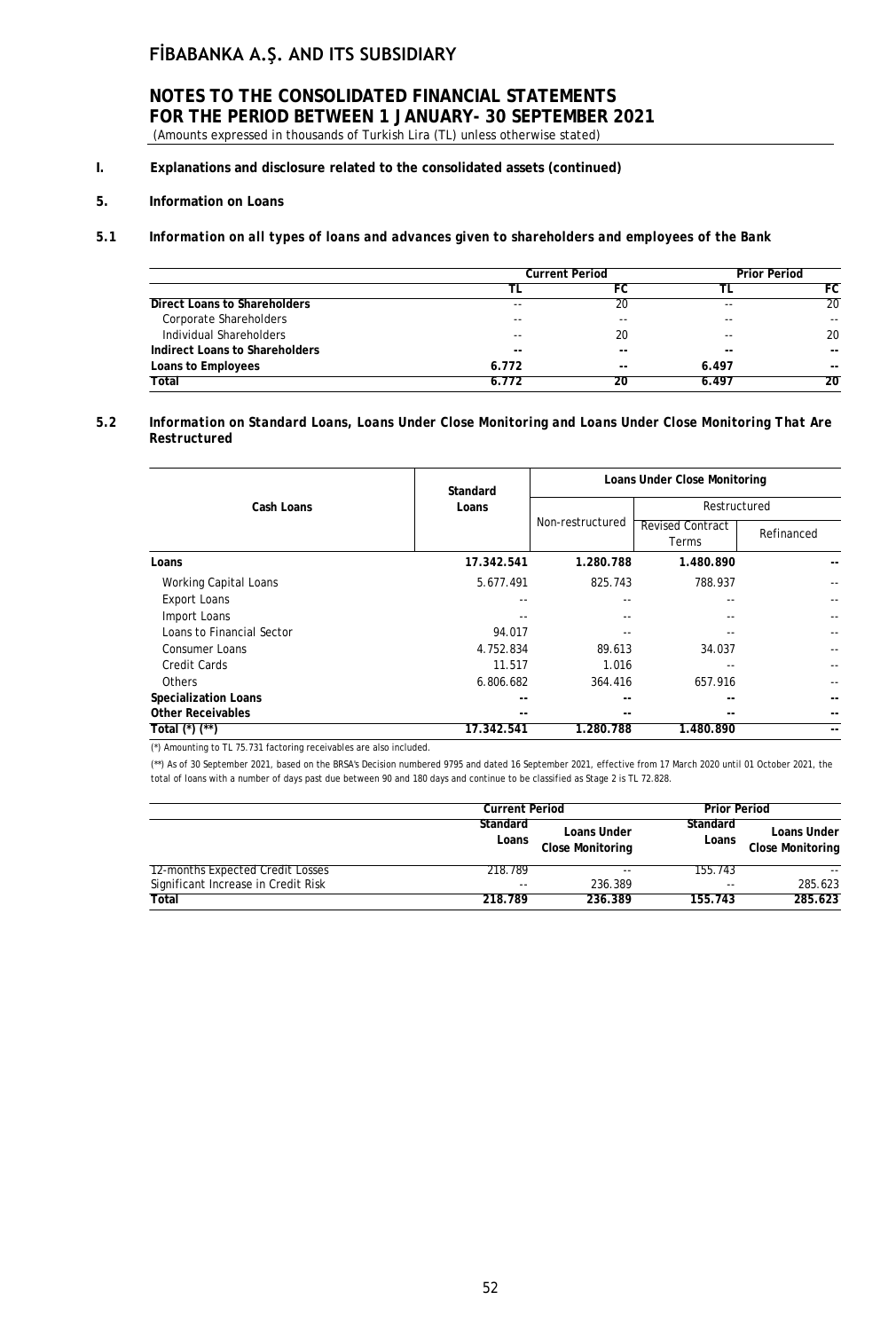# **NOTES TO THE CONSOLIDATED FINANCIAL STATEMENTS FOR THE PERIOD BETWEEN 1 JANUARY- 30 SEPTEMBER 2021**

(Amounts expressed in thousands of Turkish Lira (TL) unless otherwise stated)

### **I. Explanations and disclosure related to the consolidated assets (continued)**

### *5.2 Information on Standard Loans, Loans Under Close Monitoring and Loans Under Close Monitoring That Are Restructured (continued)*

*The overdue analysis of close monitoring loans*

| Current Period (**) | <b>Commercial Loans</b> | <b>Consumer Loans</b> | Total   |
|---------------------|-------------------------|-----------------------|---------|
| $1-30$ days         | 10.418                  | 10.415                | 20.833  |
| 31-60 days          | 6.594                   | 8.677                 | 15.271  |
| 61-90 days $(*)$    | 28.476                  | 53.762                | 82.238  |
| Total               | 45.488                  | 72.854                | 118.342 |

(\*) According to BRSA's announcement numbered 9624 and dated 16 September 2021, stage 2 loans past due up to 180 days are also included.

(\*\*) As of 30 September 2021, based on the BRSA's Decision numbered 9795 and dated 16 September 2021, effective from 17 March 2020 until 01 October 2021, the total of loans with a number of days past due between 30 and 90 days and continue to be classified as Stage 1 is TL 79.785.

| <b>Prior Period</b> | <b>Commercial Loans</b> | <b>Consumer Loans</b> | Total   |
|---------------------|-------------------------|-----------------------|---------|
| $1-30$ days         | 44.642                  | 6.244                 | 50.886  |
| 31-60 days          | 16.355                  | 6.219                 | 22.574  |
| 61-90 days          | 127.971                 | 24.885                | 152.856 |
| <b>Total</b>        | 188.968                 | 37.348                | 226.316 |

### *Maturity analysis of cash loans*

Not prepared in compliance with the Article 25 of the communique "Financial Statements and Related Disclosures and Footnotes to be Announced to Public by Banks".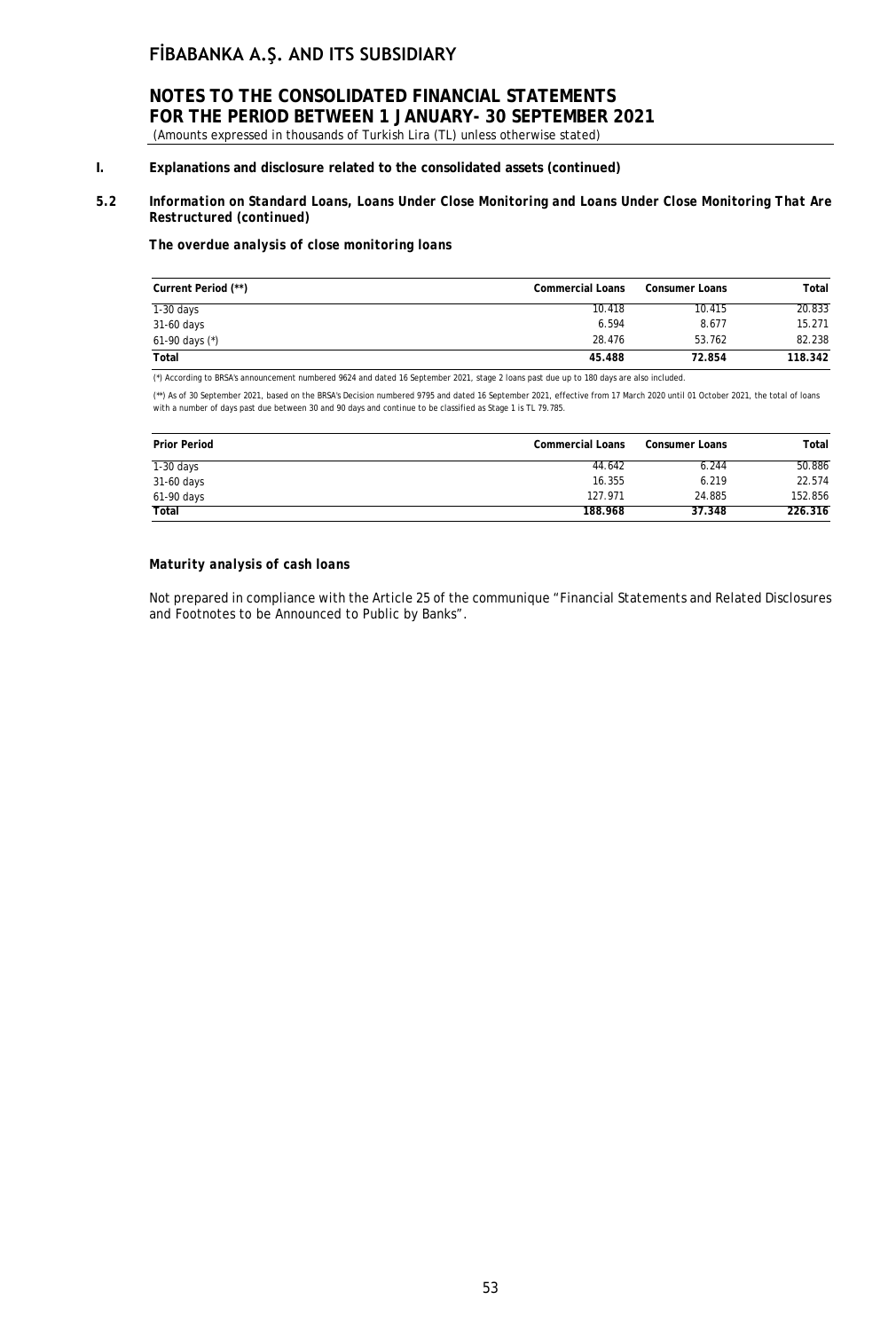# **NOTES TO THE CONSOLIDATED FINANCIAL STATEMENTS FOR THE PERIOD BETWEEN 1 JANUARY- 30 SEPTEMBER 2021**

(Amounts expressed in thousands of Turkish Lira (TL) unless otherwise stated)

### **I. Explanations and disclosure related to the consolidated assets (continued)**

### *5.3 Information on consumer loans, individual credit cards and credit cards given to personnel*

|                                          | Short-Term                 | Medium or Long<br>Term   | Total                      |
|------------------------------------------|----------------------------|--------------------------|----------------------------|
| <b>Consumer Loans-TL</b>                 | 1.249.967                  | 3.515.051                | 4.765.018                  |
| Mortgage Loans                           | $\overline{\phantom{a}}$   | 219.424                  | 219.424                    |
| Vehicle Loans                            |                            | 2.414                    | 2.414                      |
| General Purpose Loans                    | 1.249.967                  | 3.293.213                | 4.543.180                  |
| Other                                    | $\sim$ $\sim$              | $\overline{\phantom{a}}$ |                            |
| Consumer Loans-Indexed to FC             | --                         | 2.170                    | 2.170                      |
| Mortgage Loans                           | $\overline{a}$             | 1.981                    | 1.981                      |
| Vehicle Loans                            | $\overline{a}$             | $\sim$ $\sim$            | $\sim$ $\sim$              |
| General Purpose Loans                    | $\sim$                     | 189                      | 189                        |
| Other                                    |                            | $\sim$ $\sim$            | $\overline{\phantom{a}}$   |
| <b>Consumer Loans-FC</b>                 |                            | 278                      | 278                        |
| Mortgage Loans                           | $-$                        | 278                      | 278                        |
| Vehicle Loans                            | $\sim$                     | --                       |                            |
| General Purpose Loans                    |                            |                          |                            |
| Other                                    |                            | $-$                      |                            |
| Individual Credit Cards-TL               | 6.853                      | ۰.                       | 6.853                      |
| With Installment                         | 1.323                      | --                       | 1.323                      |
| Without Installment                      | 5.530                      | $-1$                     | 5.530                      |
| Individual Credit Cards-FC               | $-$                        | --                       | $-$                        |
| With Installment                         | $\sim$                     | $-$                      |                            |
| Without Installment                      | $\overline{\phantom{a}}$   | $\overline{a}$           |                            |
| Loans Given to Employees-TL              | 789                        | 5.235                    | 6.024                      |
| Mortgage Loans                           | $\sim$ $\sim$              | 417                      | 417                        |
| Vehicle Loans                            | $\sim$ $\sim$              | $\overline{a}$           | $\sim$ $\sim$              |
| General Purpose Loans                    | 789                        | 4.818                    | 5.607                      |
| Other                                    | $\sim$                     |                          | $\overline{a}$             |
| Loans Given to Employees - Indexed to FC | $-$                        | --                       |                            |
| Mortgage Loans                           | $-$                        | $-1$                     |                            |
| Vehicle Loans                            | ٠.                         | ۰.                       |                            |
| General Purpose Loans                    | $\sim$ $\sim$              | --                       |                            |
| Other                                    | ٠.                         | ٠.                       |                            |
| Loans Given to Employees - FC            |                            |                          |                            |
| Mortgage Loans                           |                            |                          |                            |
| Vehicle Loans                            | $\sim$ $\sim$              | --                       | $-$                        |
| General Purpose Loans                    |                            |                          |                            |
| Other                                    | $\overline{\phantom{a}}$ . | ٠.                       | $\overline{\phantom{a}}$ . |
| Personnel Credit Cards - TL              | 748                        |                          | 748                        |
| With Installment                         | 117                        |                          | 117                        |
| Without Installment                      | 631                        |                          | 631                        |
| <b>Personnel Credit Cards - FC</b>       | --                         |                          |                            |
| With Installment                         |                            |                          |                            |
| Without Installment                      |                            |                          |                            |
| Overdraft Loans-TL (Real Persons)        | 102.994                    |                          | 102.994                    |
| Overdraft Loans-FC (Real Persons)        |                            | --                       |                            |
| Total                                    | 1.361.351                  | 3.522.734                | 4.884.085                  |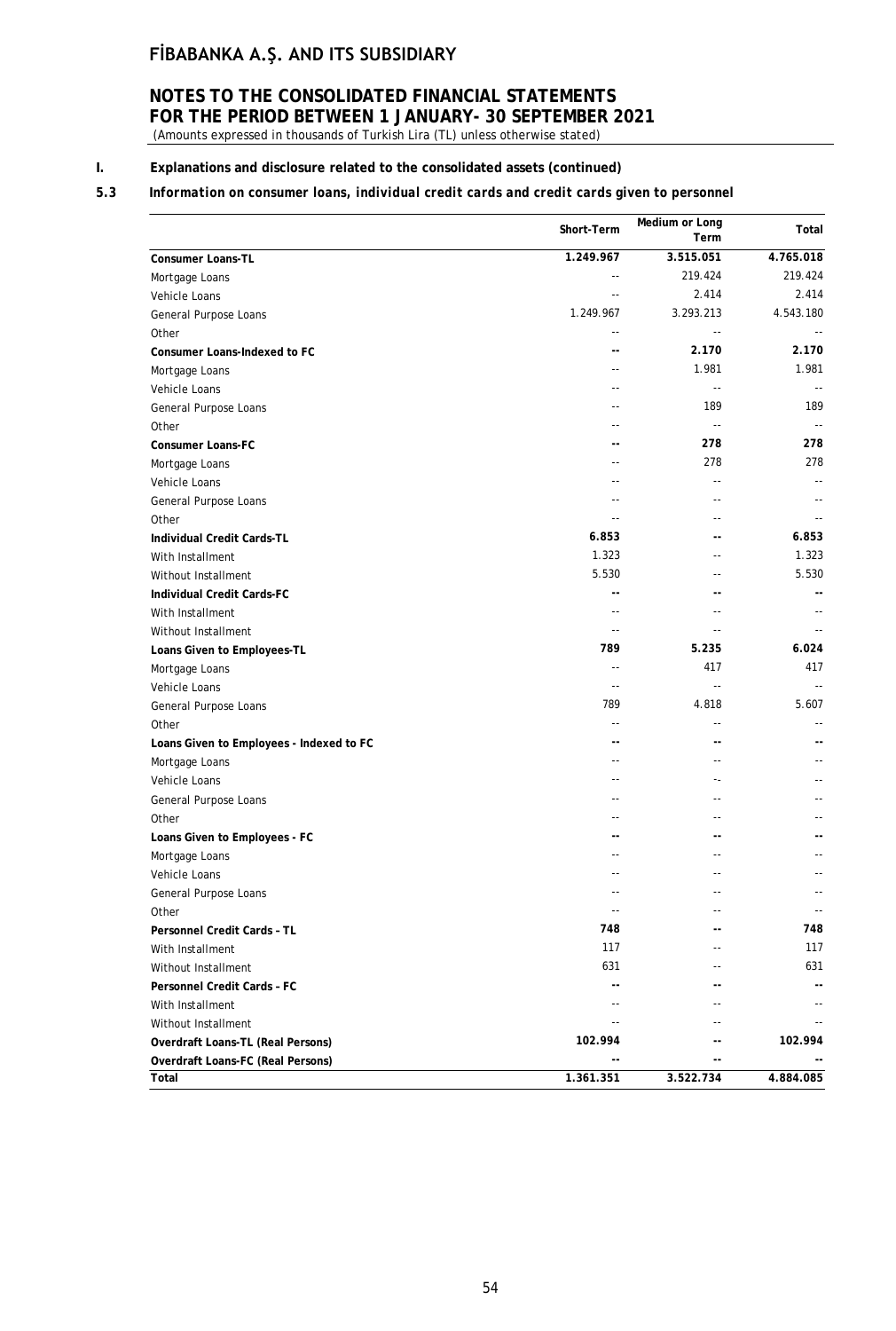### **NOTES TO THE CONSOLIDATED FINANCIAL STATEMENTS FOR THE PERIOD BETWEEN 1 JANUARY- 30 SEPTEMBER 2021** (Amounts expressed in thousands of Turkish Lira (TL) unless otherwise stated)

### **I. Explanations and disclosure related to the consolidated assets (continued)**

### *5.4 Information on commercial loans with installments and corporate credit cards*

|                                              | Short-Term | <b>Medium or Long</b><br>Term | Total     |
|----------------------------------------------|------------|-------------------------------|-----------|
| Installment Commercial Loans - TL            | 491.343    | 2.251.346                     | 2.742.689 |
| Real Estate Loans                            |            | 17                            | 17        |
| Vehicle Loans                                | 2.627      | 56.933                        | 59.560    |
| General Purpose Loans                        | 488.716    | 2.194.396                     | 2.683.112 |
| Other                                        |            |                               |           |
| Installment Commercial Loans - Indexed to FC |            | 23.373                        | 23.373    |
| Real Estate Loans                            |            |                               |           |
| Vehicle Loans                                |            |                               |           |
| General Purpose Loans                        |            | 23.373                        | 23.373    |
| Other                                        |            |                               |           |
| Installment Commercial Loans - FC            |            |                               |           |
| Real Estate Loans                            |            | --                            |           |
| Vehicle Loans                                |            |                               |           |
| General Purpose Loans                        |            |                               |           |
| Other                                        |            |                               |           |
| Corporate Credit Cards - TL                  | 4.932      |                               | 4.932     |
| With Installment                             | 998        |                               | 998       |
| Without Installment                          | 3.934      |                               | 3.934     |
| Corporate Credit Cards - FC                  |            |                               |           |
| With Installment                             |            |                               |           |
| Without Installment                          |            |                               |           |
| Overdraft Loans-TL (Legal Entities)          | 134.846    |                               | 134.846   |
| Overdraft Loans-FC (Legal Entities)          |            | --                            |           |
| Total                                        | 631.121    | 2.274.719                     | 2.905.840 |

### *5.5 Allocations of loans by customers*

|                       | <b>Current Period</b> | <b>Prior Period</b> |
|-----------------------|-----------------------|---------------------|
| Public Sector         | $- -$                 | $- -$               |
| <b>Private Sector</b> | 20.104.219            | 19.006.911          |
| Total $(*)$           | 20.104.219            | 19.006.911          |

(\*) Factoring receivables amounting to TL 75.731 (31 December 2020: TL 105.851) are included. There are no financial loans at fair value through profit or loss (31 December 2020: there are no financial loans at fair value through profit or loss).

### *5.6 Allocation of Domestic and Foreign Loans*

|                | <b>Current Period</b> | <b>Prior Period</b> |
|----------------|-----------------------|---------------------|
| Domestic Loans | 19.663.795            | 18.080.629          |
| Foreign Loans  | 440.424               | 926.282             |
| Total $(*)$    | 20.104.219            | 19.006.911          |

(\*) Factoring receivables amounting to TL 75.731 (31 December 2020: TL 105.851) are included. There are no financial loans at fair value through profit or loss (31 December 2020: there are no financial loans at fair value through profit or loss).

#### *5.7 Loans granted to subsidiaries and associates*

The Bank has loans granted to subsidiaries and associates amounting to TL 107.695 as of 30 September 2021 (31 December 2020: None).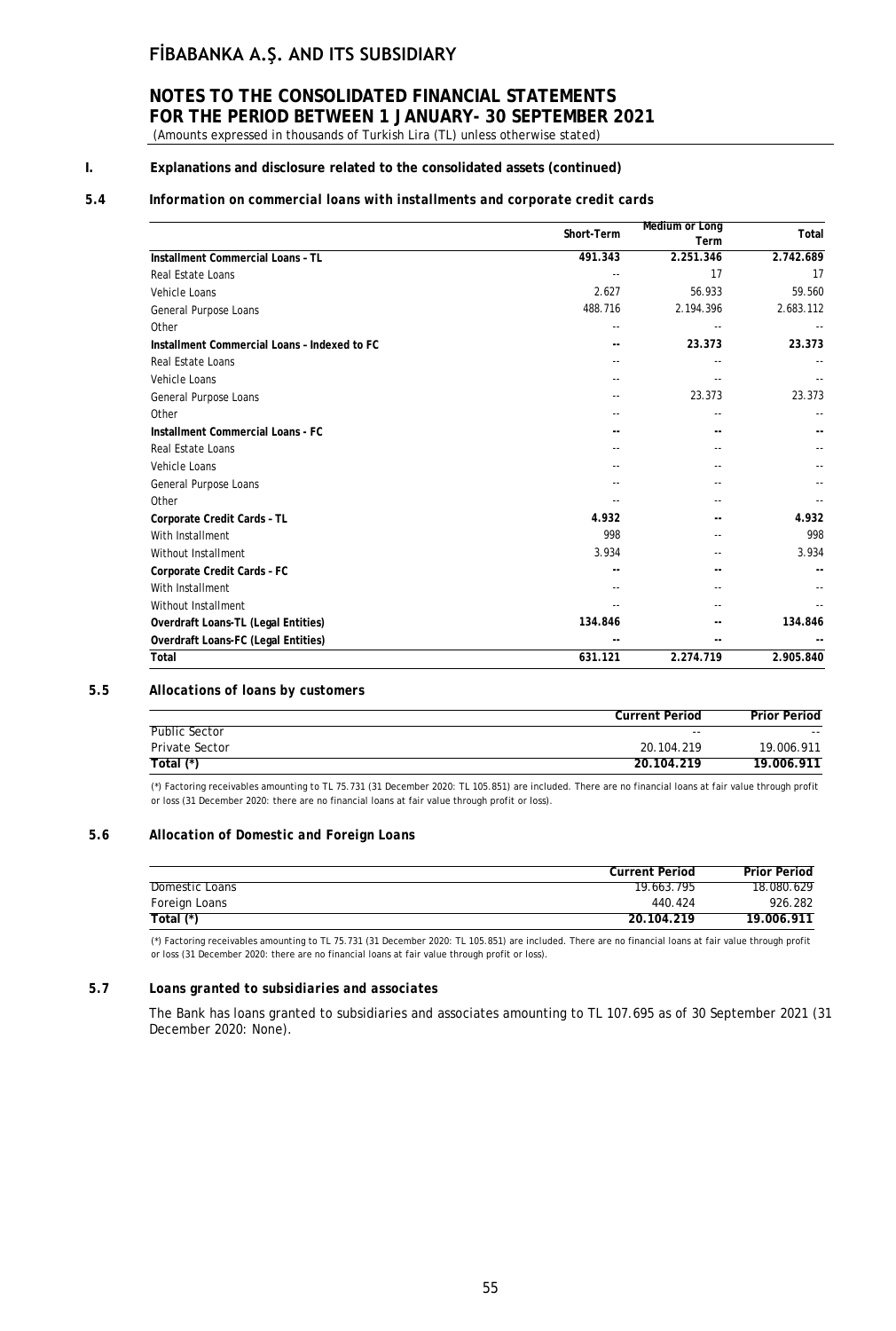# **NOTES TO THE CONSOLIDATED FINANCIAL STATEMENTS FOR THE PERIOD BETWEEN 1 JANUARY- 30 SEPTEMBER 2021**

(Amounts expressed in thousands of Turkish Lira (TL) unless otherwise stated)

### **I. Explanations and disclosure related to the consolidated assets (continued)**

### *5.8 Provisions provided against loans (third stage)*

|                                                    | <b>Current Period</b> | <b>Prior Period</b> |
|----------------------------------------------------|-----------------------|---------------------|
| Loans and Receivables with Limited Collectability  | 57.627                | 33.606              |
| Loans and Receivables with Doubtful Collectability | 154.623               | 56.774              |
| Uncollectible Loans and Receivables                | 232.595               | 298.370             |
| Total                                              | 444.845               | 388.750             |

### *5.9 Information on non-performing loans (Net)*

### *5.9.1 Information on loans and other receivables included in non-performing loans which are restructured or rescheduled*

|                                          | III. Group       | IV. Group      | V. Group                             |  |
|------------------------------------------|------------------|----------------|--------------------------------------|--|
|                                          | Loans and        | Loans and      |                                      |  |
|                                          | receivables with |                | receivables with Uncollectible loans |  |
|                                          | limited          | doubtful       | and receivables                      |  |
|                                          | collectability   | collectability |                                      |  |
| <b>Current Period</b>                    | 2.872            | $- -$          | 3.844                                |  |
| Gross Amounts before Provisions          | $- -$            |                | $\sim$ $-$                           |  |
| Restructured Loans and Other Receivables | 2.872            | $\sim$ $\sim$  | 3.844                                |  |
| <b>Prior Period</b>                      | 18               | 1.779          | 2.508                                |  |
| Gross Amounts before Specific Provisions | $- -$            | $- -$          | $- -$                                |  |
| Restructured Loans and Other Receivables | 18               | 1.779          | 2.508                                |  |

### *5.9.2 Movement on non-performing loans*

|                                                 | III. Group             | IV. Group      | V. Group                             |
|-------------------------------------------------|------------------------|----------------|--------------------------------------|
|                                                 | Loans and<br>Loans and |                |                                      |
|                                                 | receivables with       |                | receivables with Uncollectible loans |
|                                                 | limited                | doubtful       | and receivables                      |
|                                                 | collectability         | collectability |                                      |
| Balances at the End of Prior Period (*)         | 64.587                 | 82.945         | 471.893                              |
| Additions $(+)$                                 | 774.863                | 47.405         | 7.782                                |
| Transfers from Other Categories of Non-         |                        | 483.302        | 120.404                              |
| Performing Loans (+)                            |                        |                |                                      |
| Transfers to Other Categories of Non-Performing | 483.302                | 120.404        | 72                                   |
| Loans $(-)$                                     |                        |                |                                      |
| Collections (-)                                 | 221.963                | 39.204         | 92.661                               |
| Write-offs (-)                                  | 75                     | 163            | 19                                   |
| Sold $(-)$ $(*)$                                | 32.388                 | 21.511         | 97.292                               |
| Corporate and Commercial Loans                  | 32.170                 | 20.792         | 74.654                               |
| Retail Loans                                    | 211                    | 708            | 20.736                               |
| <b>Credit Cards</b>                             |                        | 11             | 1.902                                |
| Other                                           |                        |                |                                      |
| Balances at End of the Period                   | 101.722                | 432.370        | 410.035                              |
| Provisions $($ - $)$ $($ <sup>*</sup> $)$       | 57.627                 | 154.623        | 232.595                              |
| Net Balance on Balance Sheet                    | 44.095                 | 277.747        | 177.440                              |

(\*) The loan amounting to TL 147.986 has been written off from assets by transferring to asset management companies in 2021.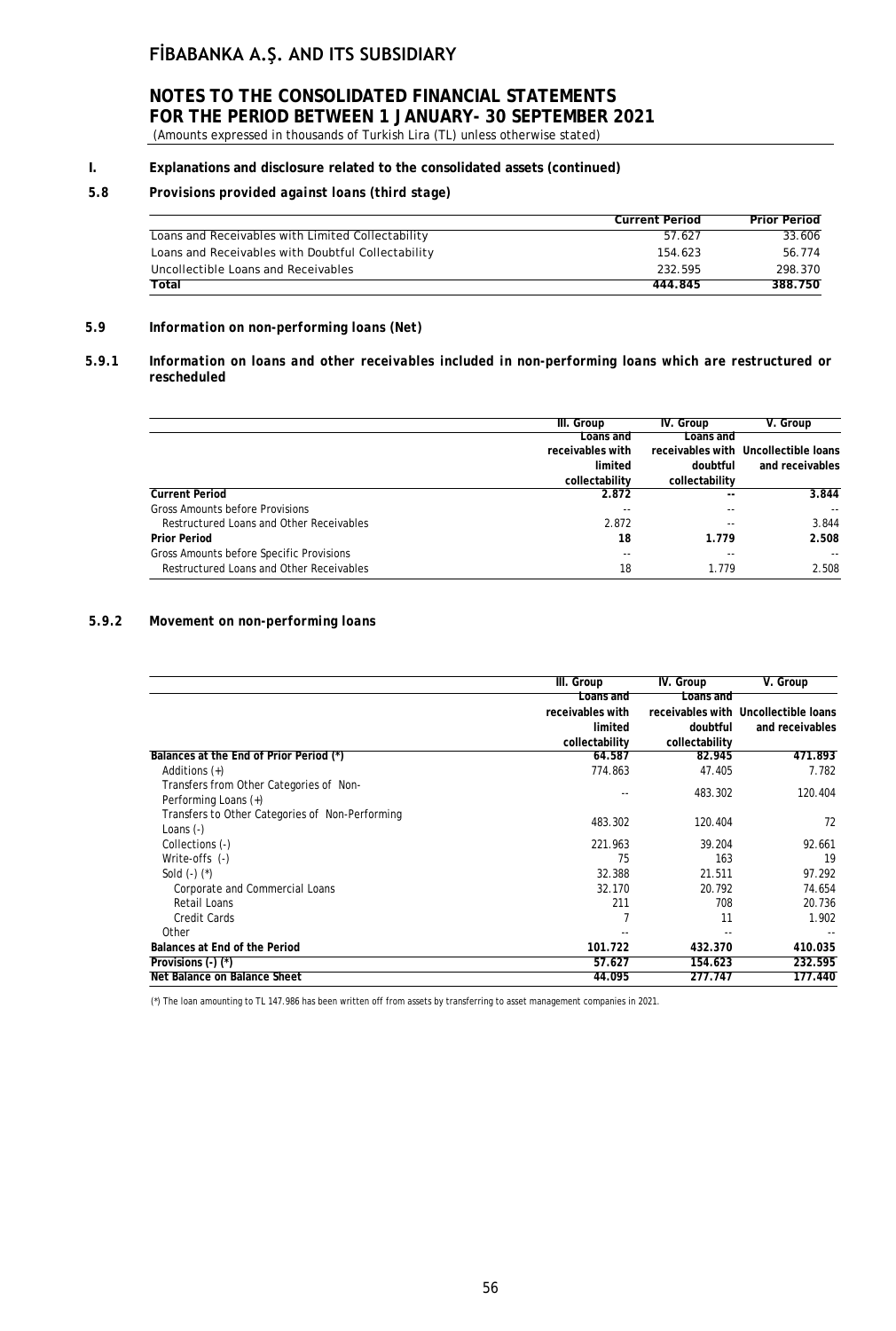# **NOTES TO THE CONSOLIDATED FINANCIAL STATEMENTS FOR THE PERIOD BETWEEN 1 JANUARY- 30 SEPTEMBER 2021**

(Amounts expressed in thousands of Turkish Lira (TL) unless otherwise stated)

### **I. Explanations and disclosure related to the consolidated assets (continued)**

### *5.9.3 Information on non-performing loans and other receivables in foreign currencies*

|                              | III. Group       | IV. Group      | V. Group                             |
|------------------------------|------------------|----------------|--------------------------------------|
|                              | Loans and        | Loans and      |                                      |
|                              | receivables with |                | receivables with Uncollectible loans |
|                              | limited          | doubtful       | and receivables                      |
|                              | collectability   | collectability |                                      |
| <b>Current Period</b>        |                  |                |                                      |
| Balance as of Period End     | 80.970           | 378.904        | 75.938                               |
| Provisions (-)               | 45.311           | 122.163        | 42.272                               |
| Net Balance on Balance Sheet | 35.659           | 256.741        | 33.666                               |
| <b>Prior Period</b>          |                  |                |                                      |
| Balance as of Period End     | 39.441           | 16.545         | 42.344                               |
| Provisions (-)               | 17.748           | 14.239         | 29.235                               |
| Net Balance on Balance Sheet | 21.693           | 2.306          | 13.109                               |

### *5.9.4 Information regarding gross and net amounts of non-performing loans with respect to debtor groups*

|                                                          | III. Group       | <b>IV.</b> Group | V. Group                             |
|----------------------------------------------------------|------------------|------------------|--------------------------------------|
|                                                          | Loans and        | Loans and        |                                      |
|                                                          | receivables with |                  | receivables with Uncollectible loans |
|                                                          | limited          | doubtful         | and receivables                      |
|                                                          | collectability   | collectability   |                                      |
| <b>Current Period (Net)</b>                              | 44.095           | 277.747          | 177,440                              |
| Loans Granted to Real Persons and Legal Entities (Gross) | 101.722          | 432.370          | 410.035                              |
| Provisions (-)                                           | 57.627           | 154.623          | 232.595                              |
| Loans Granted to Real Persons and Legal Entities (Net)   | 44.095           | 277.747          | 177.440                              |
| Banks (Gross)                                            |                  |                  |                                      |
| Provisions (-)                                           |                  |                  |                                      |
| Banks (Net)                                              |                  |                  |                                      |
| Other Loan and Receivables (Gross)                       |                  |                  |                                      |
| Provisions (-)                                           |                  |                  |                                      |
| Other Loan and Receivables (Net)                         |                  |                  |                                      |
| <b>Prior Period (Net)</b>                                | 30.981           | 26.171           | 173.523                              |
| Loans Granted to Real Persons and Legal Entities (Gross) | 64.587           | 82.945           | 471.893                              |
| Provisions (-)                                           | 33.606           | 56.774           | 298.370                              |
| Loans Granted to Real Persons and Legal Entities (Net)   | 30.981           | 26.171           | 173.523                              |
| Banks (Gross)                                            |                  |                  |                                      |
| Provisions (-)                                           |                  |                  |                                      |
| Banks (Net)                                              |                  |                  |                                      |
| Other Loan and Receivables (Gross)                       |                  |                  |                                      |
| Provisions (-)                                           |                  |                  |                                      |
| Other Loan and Receivables (Net)                         | $- -$            | $-$              |                                      |

### *5.10 Information on interest accruals, valuation differences and related provisions calculated for nonperforming loans by the banks which reserves provision according to TFRS 9*

The Bank does not calculate interest accruals and rediscount for non-performing loans. (31 December 2020: The Bank does not calculate interest accruals and rediscount for non-performing loans)

### *5.11 Explanations about policy of write-off policy*

In the event that the conditions stated in the law related to the unworthiness of the receivable arise, whole provisions are set aside for all of these loans and the loans are written off from the assets by the board decision.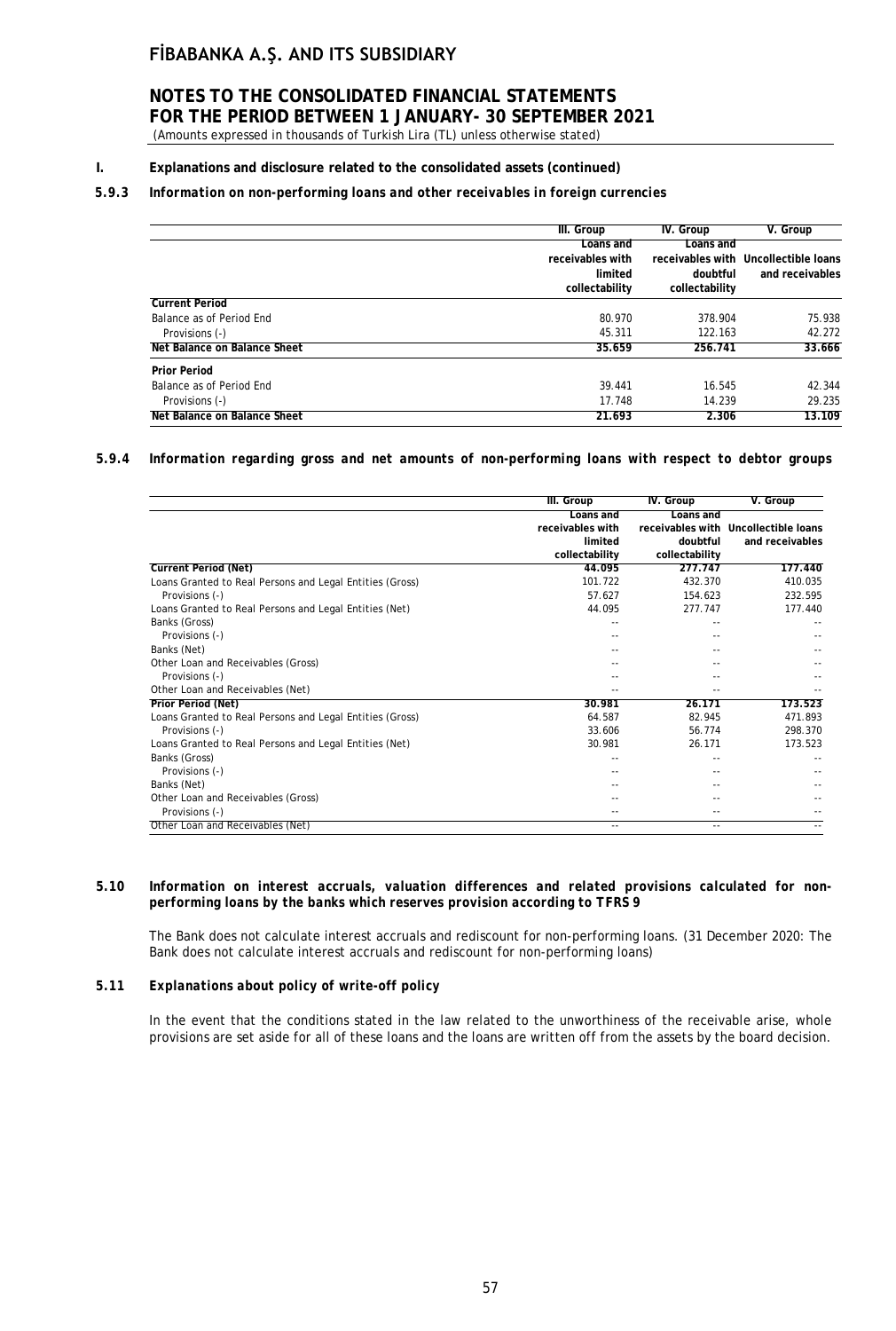### **NOTES TO THE CONSOLIDATED FINANCIAL STATEMENTS FOR THE PERIOD BETWEEN 1 JANUARY- 30 SEPTEMBER 2021** (Amounts expressed in thousands of Turkish Lira (TL) unless otherwise stated)

**I. Explanations and disclosure related to the consolidated assets (continued)**

### **6. Information on financial assets measured at amortized cost**

### *6.1 Information on securities subject to repurchase agreement and given as collateral or blocked*

|                                                            | <b>Current Period</b> |         |        | <b>Prior Period</b> |  |
|------------------------------------------------------------|-----------------------|---------|--------|---------------------|--|
|                                                            |                       | FC      |        | FC                  |  |
| <b>Share Certificates</b>                                  | $- -$                 | $- -$   | $-$    | --                  |  |
| Bonds, Treasury Bills and Similar Marketable<br>Securities | 16.193                | 526.952 | 48.344 | 858.607             |  |
| Other                                                      | $ -$                  | $-$     | --     | $- -$               |  |
| Total                                                      | 16.193                | 526.952 | 48.344 | 858.607             |  |

### *6.2 Information on government securities in financial assets measured at amortized cost*

|                       |         | <b>Current Period</b> |         | <b>Prior Period</b> |  |
|-----------------------|---------|-----------------------|---------|---------------------|--|
|                       |         |                       |         | FC                  |  |
| Government Bond       | 185.433 | .984.096              | 187.659 | 1.006.930           |  |
| Treasury Bill         | $- -$   | $- -$                 | $- -$   | $- -$               |  |
| Other Debt Securities | $- -$   | $- -$                 | $- -$   | $- -$               |  |
| Total                 | 185.433 | 1.984.096             | 187.659 | 1.006.930           |  |

### *6.3 Information on financial assets measured at amortized cost*

|                            | <b>Current Period</b> | <b>Prior Period</b> |
|----------------------------|-----------------------|---------------------|
| Debt instruments           | 2.185.634             | 1.207.902           |
| Quoted on Stock Exchange   | 2.185.634             | 1.207.902           |
| Unquoted on Stock Exchange | --                    | --                  |
| Share certificates         | $- -$                 | --                  |
| Quoted on Stock Exchange   | --                    | --                  |
| Unquoted on Stock Exchange | --                    |                     |
| Impairment provision (-)   | --                    | --                  |
| Total                      | 2.185.634             | 1.207.902           |

### *6.4 Information on the movement of financial assets measured at amortized cost during the period*

|                                                | <b>Current Period</b> | <b>Prior Period</b> |
|------------------------------------------------|-----------------------|---------------------|
| Balance at the beginning of period             | 1.207.902             | 575.098             |
| Foreign Exchange Difference in Monetary Assets | 140.067               | 132.935             |
| Revaluation adjustments                        | 7.886                 | 5.934               |
| Purchases during the year                      | 829.779               | 493.935             |
| Disposals through Sales and Redemptions        | $- -$                 | $- -$               |
| Impairment provision (-)                       | $- -$                 | $- -$               |
| Total                                          | 2.185.634             | 1.207.902           |

### **7. Information on associates**

The Group has no investment in an associate as of 30 September 2021 (31 December 2020: None).

#### **8. Information on consolidated subsidiaries**

The Bank has TL 117.945 investment in subsidiaries as of 30 September 2021 (31 December 2020: TL 117.945).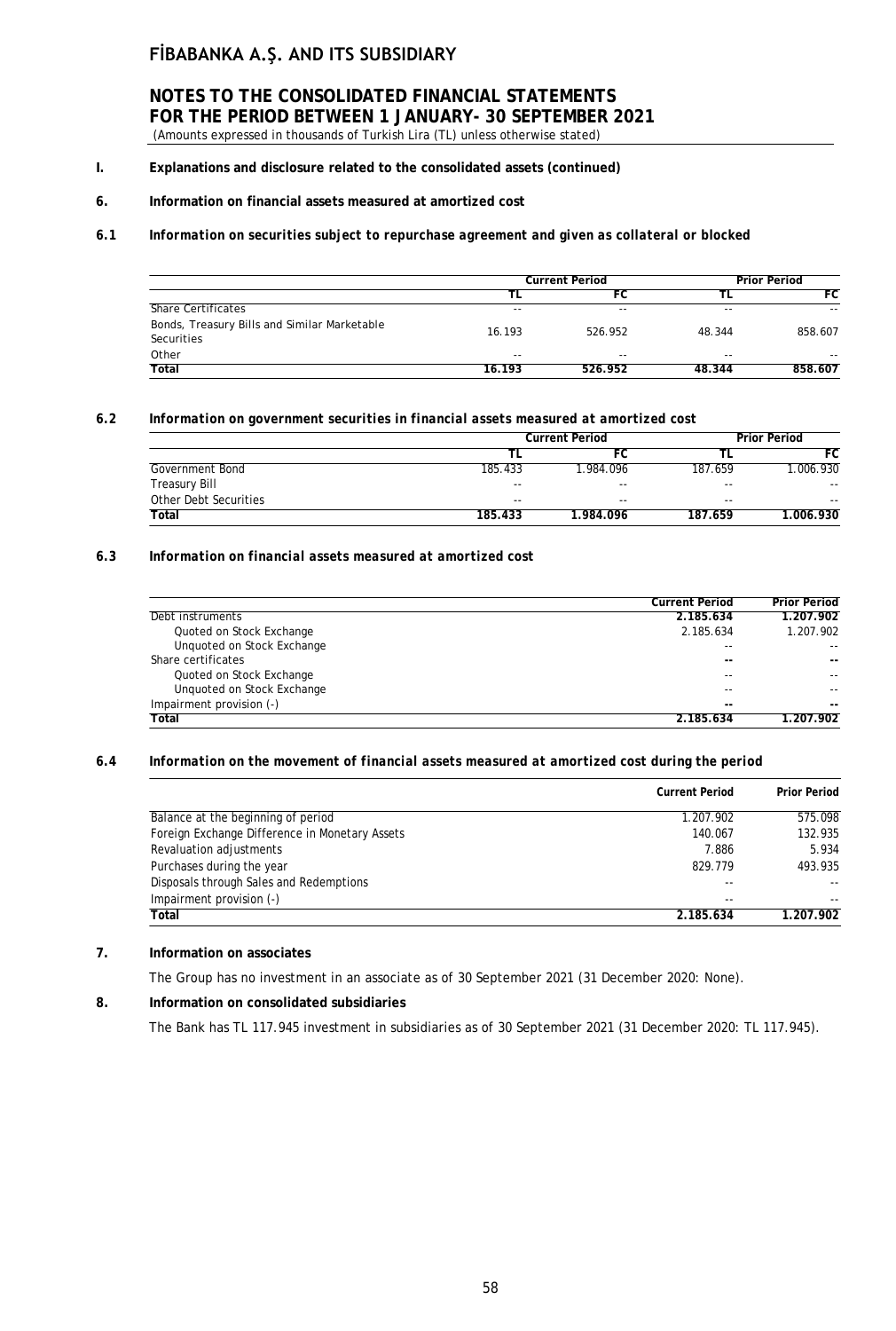# **NOTES TO THE CONSOLIDATED FINANCIAL STATEMENTS FOR THE PERIOD BETWEEN 1 JANUARY- 30 SEPTEMBER 2021**

(Amounts expressed in thousands of Turkish Lira (TL) unless otherwise stated)

### **I. Explanations and disclosure related to the consolidated assets (continued)**

### **8. Information on consolidated subsidiaries (continued)**

### *Non financial subsidiaries*

The Bank has TL 112.500 investment in a non-financial subsidiary as of 30 September 2021 (31 December 2020: TL 112.500).

| Company Name                                                     | Address (City /<br>Country) | Bank's Share-<br>If different voting<br>rights (%) | Bank's Risk<br>Group Share (%) |
|------------------------------------------------------------------|-----------------------------|----------------------------------------------------|--------------------------------|
| Finberg Arastırma Gelistirme Danışmanlık Yatırım Hizmetleri A.S. | Istanbul                    | 100.00%                                            | 100.00%                        |

Finberg Araştırma Geliştirme Danışmanlık Yatırım Hizmetleri A.Ş., was established with the purpose of providing entrepreneurship, creation of new business fields and technologies, investment in financial technology companies, mobile payment, income expenditure follow-up and money transfer consultancy services.

### *Financial subsidiaries*

The Bank has TL 5.445 investment in a financial subsidiary as of 30 September 2021 (31 December 2020: TL 5.445).

| Company Name               | Address (City /<br>Country) | Bank's Share-<br>If different voting<br>rights (%) | Bank's Risk | Group Share (%) Consolidation Type |
|----------------------------|-----------------------------|----------------------------------------------------|-------------|------------------------------------|
| Fiba Portföy Yönetimi A.S. | Istanbul                    | 99,00%                                             | 99.00%      | <b>Full Consolidation</b>          |

### Fiba Portföy Yönetimi A.Ş. has been established on 26 September 2013 with 99% share of Fibabanka A.Ş.

The financial information about Fiba Portföy Yönetimi A.Ş.as of 30 September 2021 is given below:

| <b>Total Assets</b>                                            | Shareholders'<br>Equity | Total Fixed<br>Assets (*) | Interest Income | Income on<br>Securities<br>Portfolio | <b>Current Period</b><br>Profit/Loss | Prior Period Company's Fair<br>Profit/Loss | Value |
|----------------------------------------------------------------|-------------------------|---------------------------|-----------------|--------------------------------------|--------------------------------------|--------------------------------------------|-------|
| 21.230                                                         | 19.073                  | 337                       | ۰               | $- -$                                | 3.119                                | 4.668                                      | $- -$ |
| (*) Total fixed assets consist tangible and intangible assets. |                         |                           |                 |                                      |                                      |                                            |       |

#### *Movement of consolidated investment in subsidiaries*

| 5.445 | 5.445                                                                                                           |
|-------|-----------------------------------------------------------------------------------------------------------------|
|       |                                                                                                                 |
|       |                                                                                                                 |
|       |                                                                                                                 |
| --    | --                                                                                                              |
|       |                                                                                                                 |
| --    | --                                                                                                              |
|       |                                                                                                                 |
|       |                                                                                                                 |
| --    |                                                                                                                 |
|       |                                                                                                                 |
| 5.445 | 5.445                                                                                                           |
| 5.445 | 5.445                                                                                                           |
| 99    | 99                                                                                                              |
|       | Fibe Destföu Vänetimi A.C. use esteblished en 36 Centember 2012 with $\beta$ 00 nestigination of Fibebenke A.C. |

Fiba Portföy Yönetimi A.Ş. was established on 26 September 2013 with %99 participation of Fibabanka A.Ş.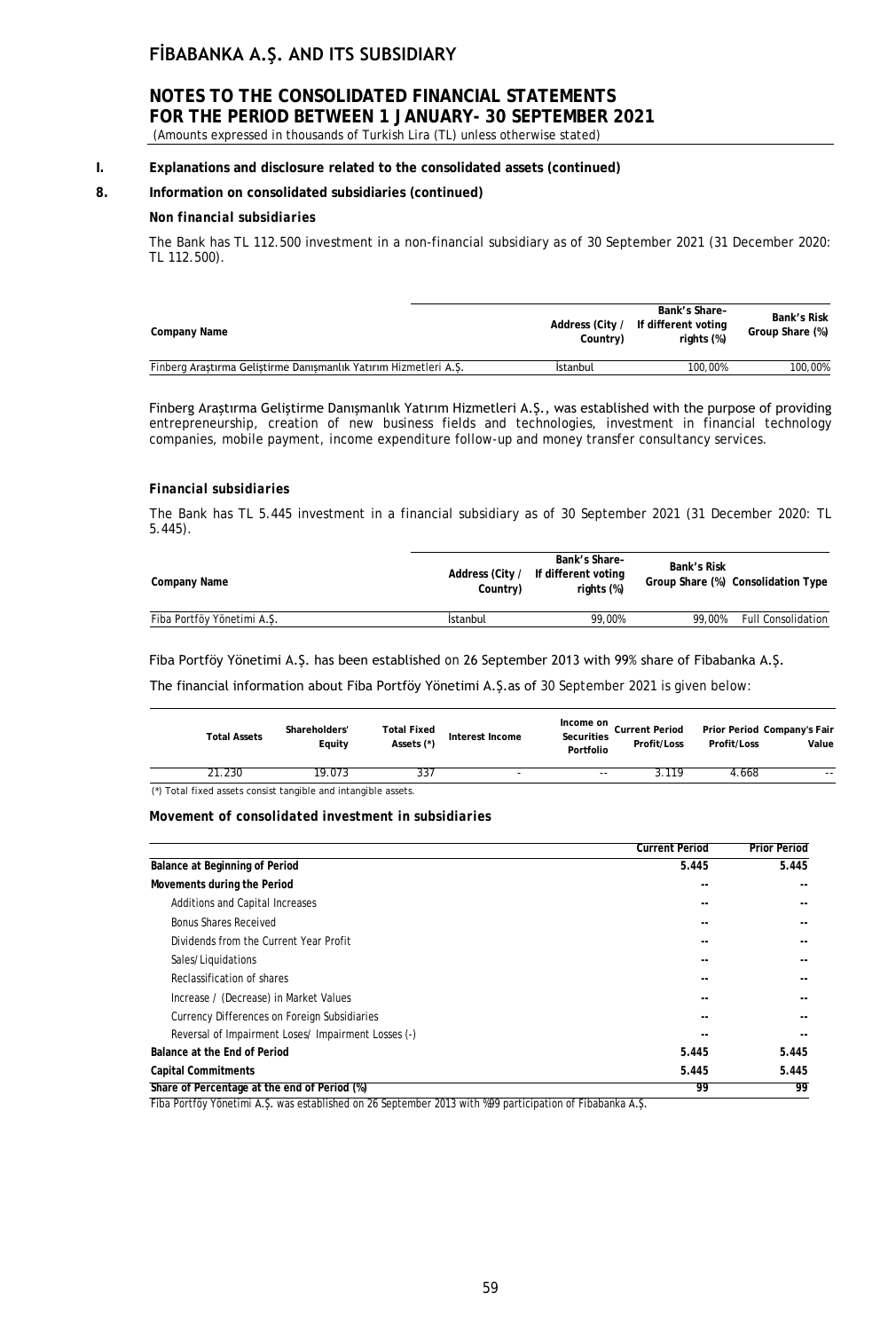### **NOTES TO THE CONSOLIDATED FINANCIAL STATEMENTS FOR THE PERIOD BETWEEN 1 JANUARY- 30 SEPTEMBER 2021**

(Amounts expressed in thousands of Turkish Lira (TL) unless otherwise stated)

### **I. Explanations and disclosure related to the consolidated assets (continued)**

### **8. Information on subsidiaries (continued)**

*Sectoral information on consolidated financial subsidiaries and the related carrying amount*

|                            | <b>Current Period</b> | <b>Prior Period</b>      |
|----------------------------|-----------------------|--------------------------|
| <b>Banks</b>               | $-$                   | $\sim$ $\sim$            |
| Insurance Companies        | $-$                   | $\sim$ $\sim$            |
| <b>Factoring Companies</b> | $-$                   | $\overline{\phantom{a}}$ |
| Leasing Companies          | $-$                   | $\overline{\phantom{a}}$ |
| <b>Finance Companies</b>   | $-$                   | $\sim$ $\sim$            |
| Other Subsidiaries         | 5.445                 | 5.445                    |

#### *Valuation of investments in consolidated subsidiaries*

|                           | <b>Current Period</b> | <b>Prior Period</b> |
|---------------------------|-----------------------|---------------------|
| Valuation with Cost Value | 5.445                 | 5.445               |
| Valuation with Fair Value | $- -$                 | $- -$               |

#### **Quoted consolidated investments in subsidiaries**

None.

### **9. Information on entities under common control**

The Group does not have investments in entities under common control as of 30 September 2021.

### **10. Information on lease receivables**

The Group does not have lease receivables as of 30 September 2021.

#### **11. Information on derivative financial assets held for hedging purposes**

As of 30 September 2021, The Bank has no hedging derivative financial assets (31 December 2020: None).

### **12. Information on tangible assets**

Not prepared in compliance with the Article 25 of the communique "Financial Statements and Related Disclosures and Footnotes to be Announced to Public by Banks".

#### **13. Information on intangible assets**

Not prepared in compliance with the Article 25 of the communique "Financial Statements and Related Disclosures and Footnotes to be Announced to Public by Banks".

### **14. Information on investment properties**

None.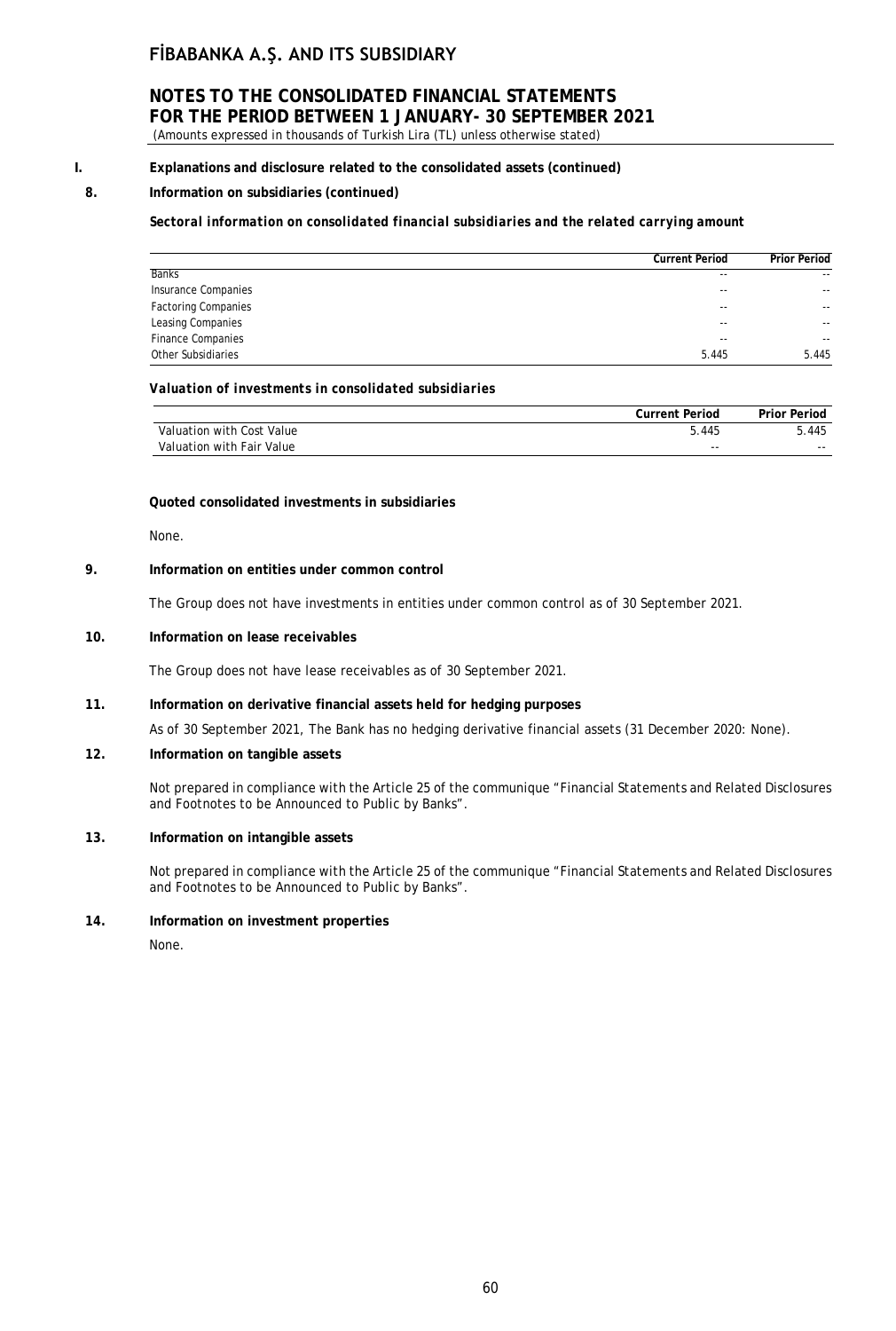**NOTES TO THE CONSOLIDATED FINANCIAL STATEMENTS FOR THE PERIOD BETWEEN 1 JANUARY- 30 SEPTEMBER 2021** (Amounts expressed in thousands of Turkish Lira (TL) unless otherwise stated)

- **I. Explanations and disclosure related to the consolidated assets (continued)**
- **15. Information on deferred tax asset**
- **15.1** *Amount of deferred tax asset recognized in the balance sheet in respect of deductible temporary differences, unused tax losses and unused tax credits*

As of 30 September 2021, the deferred tax asset amounting to TL 167.051 is calculated by netting of deductible temporary differences and taxable temporary differences (31 December 2020: TL 191.840 deferred tax asset).

Deferred tax asset consists of deferred tax asset and liability items recognized on temporary differences between the carrying amounts of assets and liabilities in the financial statements and the corresponding tax bases which is used in the computation of taxable profit. The deferred tax assets and liabilities are presented as net in the accompanying financial statements.

|                                                                                                                                                | <b>Current Period</b>    |                     |
|------------------------------------------------------------------------------------------------------------------------------------------------|--------------------------|---------------------|
|                                                                                                                                                |                          | Deferred Tax        |
|                                                                                                                                                | <b>Deferred Tax Base</b> | Asset/              |
|                                                                                                                                                |                          | (Liability)         |
| Tax Losses (*)                                                                                                                                 | 338.744                  | 84.686              |
| <b>Financial Assets Valuation</b>                                                                                                              | (157.932)                | (37.674)            |
| Unearned Commission Income/Prepaid Commission Expenses                                                                                         | 83.560                   | 19.438              |
| Retirement Pay and Unused Vacation Provision                                                                                                   | 40.491                   | 8.705               |
| Tangible Assets Base Differences                                                                                                               | (41.809)                 | (8.363)             |
| Provisions                                                                                                                                     | 495.307                  | 117.513             |
| Other                                                                                                                                          | (72.327)                 | (17.254)            |
| Deferred Tax Asset/(Liability)                                                                                                                 | 686.034                  | 167.051             |
| (*) As of 30 September 2021, the bank has a financial loss of TL 362.168. The expiration date for these financial losses is December 31, 2026. |                          |                     |
|                                                                                                                                                | <b>Prior Period</b>      |                     |
|                                                                                                                                                |                          | <b>Deferred Tax</b> |
|                                                                                                                                                | <b>Deferred Tax Base</b> | Asset/              |
|                                                                                                                                                |                          | (Liability)         |
| <b>Financial Assets Valuation</b>                                                                                                              | (250.240)                | (51.743)            |
| Unearned Commission Income/Prepaid Commission Expenses                                                                                         | 38.088                   | 7.874               |
| Retirement Pay and Unused Vacation Provision                                                                                                   | 32.935                   | 6.866               |
| Tangible Assets Base Differences                                                                                                               | (33.714)                 | (6.743)             |
| Provisions                                                                                                                                     | 563.798                  | 116.550             |
| Other                                                                                                                                          | 14.122                   | 2.814               |
| Deferred Tax Asset/(Liability)                                                                                                                 | 364.989                  | 75.618              |

The movement of the current year and prior year deferred tax assets is shown below:

|                                                    | 1 January - 30 | 1 January - 30 |
|----------------------------------------------------|----------------|----------------|
|                                                    | September 2021 | September 2020 |
| Deferred Tax Asset, 1 January                      | 191.840        | 54.503         |
| Deferred Tax Income / (Expense)                    | (27.042)       | 18.703         |
| Deferred Tax Recognized Directly Under Equity      | 2.253          | 2.412          |
| Deferred Tax Asset/(Liability), Period End Balance | 167.051        | 75.618         |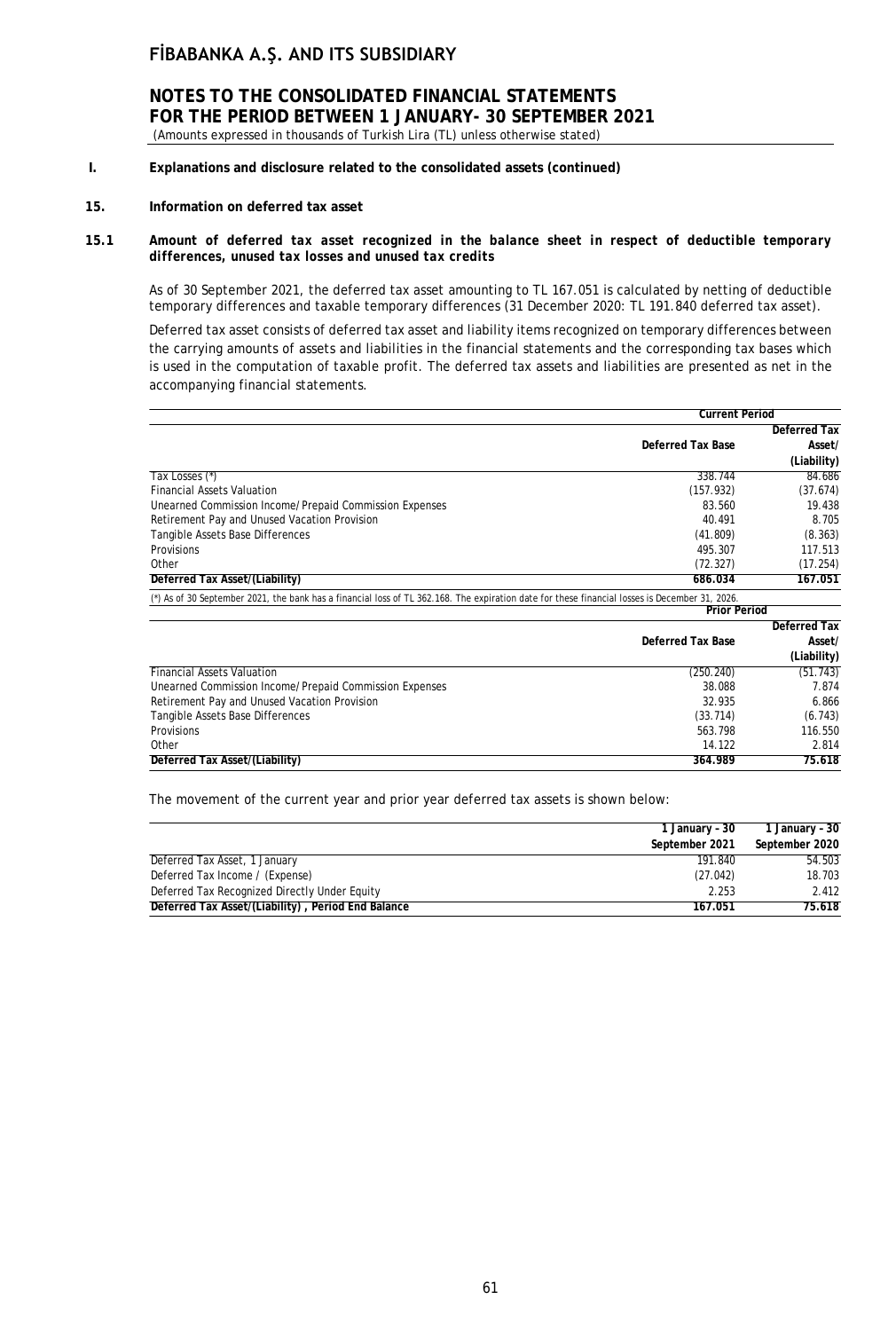**NOTES TO THE CONSOLIDATED FINANCIAL STATEMENTS FOR THE PERIOD BETWEEN 1 JANUARY- 30 SEPTEMBER 2021** (Amounts expressed in thousands of Turkish Lira (TL) unless otherwise stated)

- **I. Explanations and disclosure related to the consolidated assets (continued)**
- *15.2 Amount and expiry date of deductible temporary differences, unused tax losses, unused tax credits for which no deferred tax asset is recognized in prior periods in the balance sheet*

None (31 December 2020: None).

**15.3** *Deferred tax asset resulting from the cancellation of the provision for impairment losses related to the deferred taxes*

None.

- **16. Information on assets held for sale and non-current assets related to discontinued operations** As of 30 September 2021, the Group has TL 209.616 assets held for sale (31 December 2020: TL 102.748).
- **17. Information on other assets**

Other assets do not exceed 10% of total assets excluding the off-balance sheet items.

**17.1** *Information on prepaid expenses, tax and similar items*

As of 30 September 2021, total prepaid expenses are TL 39.869 (31 December 2020: TL 41.636).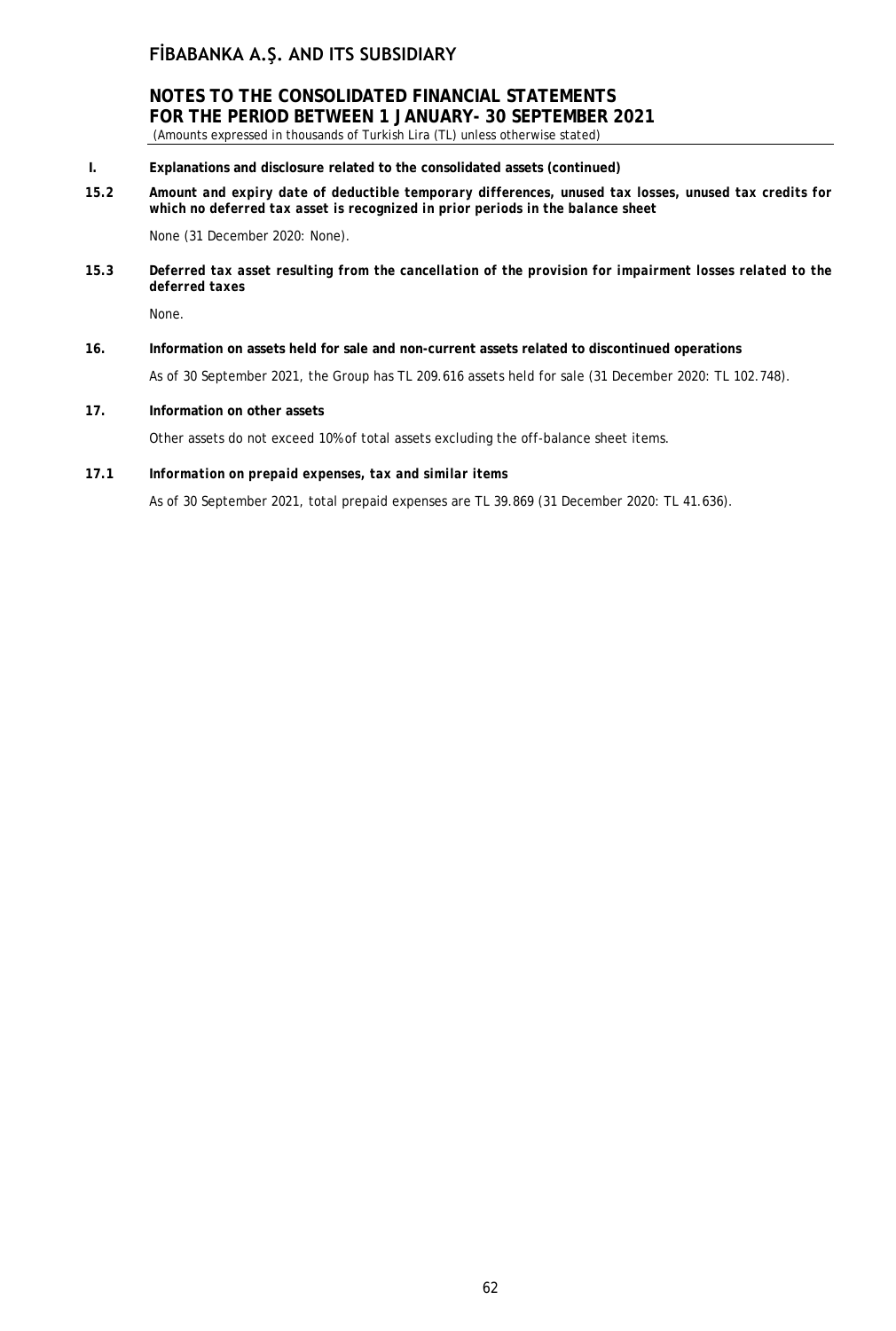# **NOTES TO THE CONSOLIDATED FINANCIAL STATEMENTS FOR THE PERIOD BETWEEN 1 JANUARY- 30 SEPTEMBER 2021**

(Amounts expressed in thousands of Turkish Lira (TL) unless otherwise stated)

### **II. Explanations and disclosures related to consolidated liabilities**

### **1. Information on deposits**

### *1.1* **Information on maturity structure of deposits**

**Current period**

|                          |                          |            |                |                          | 6 Months -               |               |                          |            |
|--------------------------|--------------------------|------------|----------------|--------------------------|--------------------------|---------------|--------------------------|------------|
| Demand                   | 7 Days Notice            |            | Up to 3 Months | 3-6 Months               |                          |               | Deposit                  | Total      |
| 437.322                  | $\overline{\phantom{a}}$ | 6.450.878  | 3.151.955      | 195.739                  | 184.619                  | 90.910        | $\overline{\phantom{a}}$ | 10.511.423 |
| 1.966.737                | $\overline{\phantom{a}}$ | 4.814.884  | 957.341        | 15.753                   | 4.788                    | 141.860       | ۰.                       | 7.901.363  |
| 1.633.815                | $- -$                    | 4.781.672  | 954.466        | 15.753                   | 4.722                    | 141.753       | $\overline{\phantom{a}}$ | 7.532.181  |
| 332.922                  | $\sim$ $\sim$            | 33.212     | 2.875          | $\sim$ $\sim$            | 66                       | 107           | $- -$                    | 369.182    |
| 539                      | $\sim$ $\sim$            | ۰.         | $\sim$ $\sim$  | $\sim$ $\sim$            | $\overline{\phantom{a}}$ | $\sim$ $\sim$ | $- -$                    | 539        |
| 551.257                  | ۰.                       | 474.283    | 737.981        | 919                      | 33.800                   | 102           | ۰.                       | 1.798.342  |
| 4.124                    | $\overline{\phantom{a}}$ | 7.706      | 40.259         | 604                      | 32                       | $\sim$        | --                       | 52.725     |
| 686.063                  | $\sim$ $\sim$            | 728.859    | $\sim$ $\sim$  | $\overline{\phantom{a}}$ | --                       | $\sim$ $\sim$ | --                       | 1.414.922  |
| 56.037                   | $\sim$ $\sim$            | 581.227    | 5.047          | $\overline{\phantom{a}}$ | $\overline{\phantom{a}}$ | $\sim$ $\sim$ | --                       | 642.311    |
| $\sim$ $\sim$            | $-1$                     | $-1$       | $-$            | $-1$                     | $\sim$                   | $\sim$        | $-1$                     | --         |
| 91                       | $\sim$ $\sim$            | 476.356    | $-$            | $\overline{\phantom{a}}$ | $\overline{\phantom{a}}$ | $\sim$ $\sim$ | $\overline{\phantom{a}}$ | 476.447    |
| 43.896                   | $\sim$ $\sim$            | 104.871    | 5.047          | $\sim$                   | $\overline{\phantom{a}}$ | $\sim$ $\sim$ | $\overline{\phantom{a}}$ | 153.814    |
| 12.050                   | $- -$                    | ۰.         | $-$            | $\sim$                   | $\overline{\phantom{a}}$ | $\sim$ $\sim$ | $- -$                    | 12.050     |
| $\overline{\phantom{a}}$ | $\sim$ $\sim$            | ۰.         | $\sim$ $\sim$  | $\sim$ $\sim$            | $\overline{\phantom{a}}$ | --            | ۰.                       |            |
| 3.702.079                | $\overline{\phantom{a}}$ | 13.057.837 | 4.892.583      | 213.015                  | 223.239                  | 232.872       | --                       | 22.321.625 |
|                          |                          |            | Up to 1 Month  |                          |                          |               | 1 Year 1 Year and Over   | Cumulative |

#### **Prior period**

|                                  |           |                          |               |                |                                                                                                                                                                                                                                                                                                                                                                                                                                                                            | 6 Months - |                        | Cumulative    |            |
|----------------------------------|-----------|--------------------------|---------------|----------------|----------------------------------------------------------------------------------------------------------------------------------------------------------------------------------------------------------------------------------------------------------------------------------------------------------------------------------------------------------------------------------------------------------------------------------------------------------------------------|------------|------------------------|---------------|------------|
|                                  | Demand    | 7 Days Notice            | Up to 1 Month | Up to 3 Months | 3-6 Months                                                                                                                                                                                                                                                                                                                                                                                                                                                                 |            | 1 Year 1 Year and Over | Deposit       | Tota       |
| <b>Saving Deposits</b>           | 239.170   | $\overline{\phantom{a}}$ | 3.296.030     | 2.162.226      | 82.919                                                                                                                                                                                                                                                                                                                                                                                                                                                                     | 40.295     | 19.070                 | --            | 5.839.710  |
| <b>Foreign Currency Deposits</b> | 1.022.955 | $\overline{\phantom{a}}$ | 3.826.483     | 1.841.608      | 143.243                                                                                                                                                                                                                                                                                                                                                                                                                                                                    | 12.482     | 124.436                | $\sim$ $\sim$ | 6.971.207  |
| Residents in Turkey              | 921.277   | $\overline{\phantom{a}}$ | 3.805.228     | 1.832.539      | 143.243                                                                                                                                                                                                                                                                                                                                                                                                                                                                    | 12.428     | 124.345                | $\sim$ $\sim$ | 6.839.060  |
| Residents Abroad                 | 101.678   | $\sim$ $\sim$            | 21.255        | 9.069          | $\sim$                                                                                                                                                                                                                                                                                                                                                                                                                                                                     | 54         | 91                     | ۰.            | 132.147    |
| <b>Public Sector Deposits</b>    | 1.394     | $- -$                    | 409           | 865            | $\overline{\phantom{a}}$                                                                                                                                                                                                                                                                                                                                                                                                                                                   | $\sim$     | $\sim$ $\sim$          | $- -$         | 2.668      |
| <b>Commercial Deposits</b>       | 308.622   | $\sim$ $\sim$            | 469.252       | 2.082.225      | 4.362                                                                                                                                                                                                                                                                                                                                                                                                                                                                      | 3.572      | 29                     | $\sim$ $\sim$ | 2.868.062  |
| Other Ins. Deposits              | 3.340     | $- -$                    | 3.485         | 125.948        | 17.516                                                                                                                                                                                                                                                                                                                                                                                                                                                                     | 516        | $\sim$                 | --            | 150.805    |
| <b>Precious Metal Deposits</b>   | 372.485   | ۰.                       | 461.975       | $\sim$ $\sim$  | $\overline{\phantom{a}}$                                                                                                                                                                                                                                                                                                                                                                                                                                                   | $\sim$     | $\overline{a}$         | --            | 834.460    |
| <b>Interbank Deposits</b>        | 50.624    | ۰.                       | 558.252       | 391.620        | $\sim$                                                                                                                                                                                                                                                                                                                                                                                                                                                                     | $\sim$     | $\sim$                 | ۰.            | 1.000.496  |
| Central Bank of Turkey           | ۰.        | $\sim$ $\sim$            | 386.108       |                | $-1$                                                                                                                                                                                                                                                                                                                                                                                                                                                                       | $-1$       | $\sim$                 | ۰.            | 386.108    |
| Domestic Banks                   | 79        | $\sim$ $\sim$            | 146.815       | 379.982        | ۰.                                                                                                                                                                                                                                                                                                                                                                                                                                                                         | $\sim$     | $\sim$ $\sim$          | ۰.            | 526.876    |
| Foreign Banks                    | 45.473    | $\sim$ $\sim$            | 25.329        | 11.638         | $-$                                                                                                                                                                                                                                                                                                                                                                                                                                                                        | $-1$       | $\sim$                 | ۰.            | 82.440     |
| Special Finan.Inst.              | 5.072     | $\sim$ $\sim$            | $\sim$ $\sim$ | $\sim$ $\sim$  | $-1$                                                                                                                                                                                                                                                                                                                                                                                                                                                                       | $\sim$     | $\sim$                 | $- -$         | 5.072      |
| Other                            | ۰.        | $- -$                    | $\sim$ $\sim$ | $\sim$ $\sim$  | $\frac{1}{2} \left( \frac{1}{2} \right) \left( \frac{1}{2} \right) \left( \frac{1}{2} \right) \left( \frac{1}{2} \right) \left( \frac{1}{2} \right) \left( \frac{1}{2} \right) \left( \frac{1}{2} \right) \left( \frac{1}{2} \right) \left( \frac{1}{2} \right) \left( \frac{1}{2} \right) \left( \frac{1}{2} \right) \left( \frac{1}{2} \right) \left( \frac{1}{2} \right) \left( \frac{1}{2} \right) \left( \frac{1}{2} \right) \left( \frac{1}{2} \right) \left( \frac$ | $\sim$     | $\sim$                 | ۰.            | Ξ,         |
| Total                            | 1.998.590 | ۰.                       | 8.615.886     | 6.604.492      | 248.040                                                                                                                                                                                                                                                                                                                                                                                                                                                                    | 56.865     | 143.535                | ۰.            | 17.667.408 |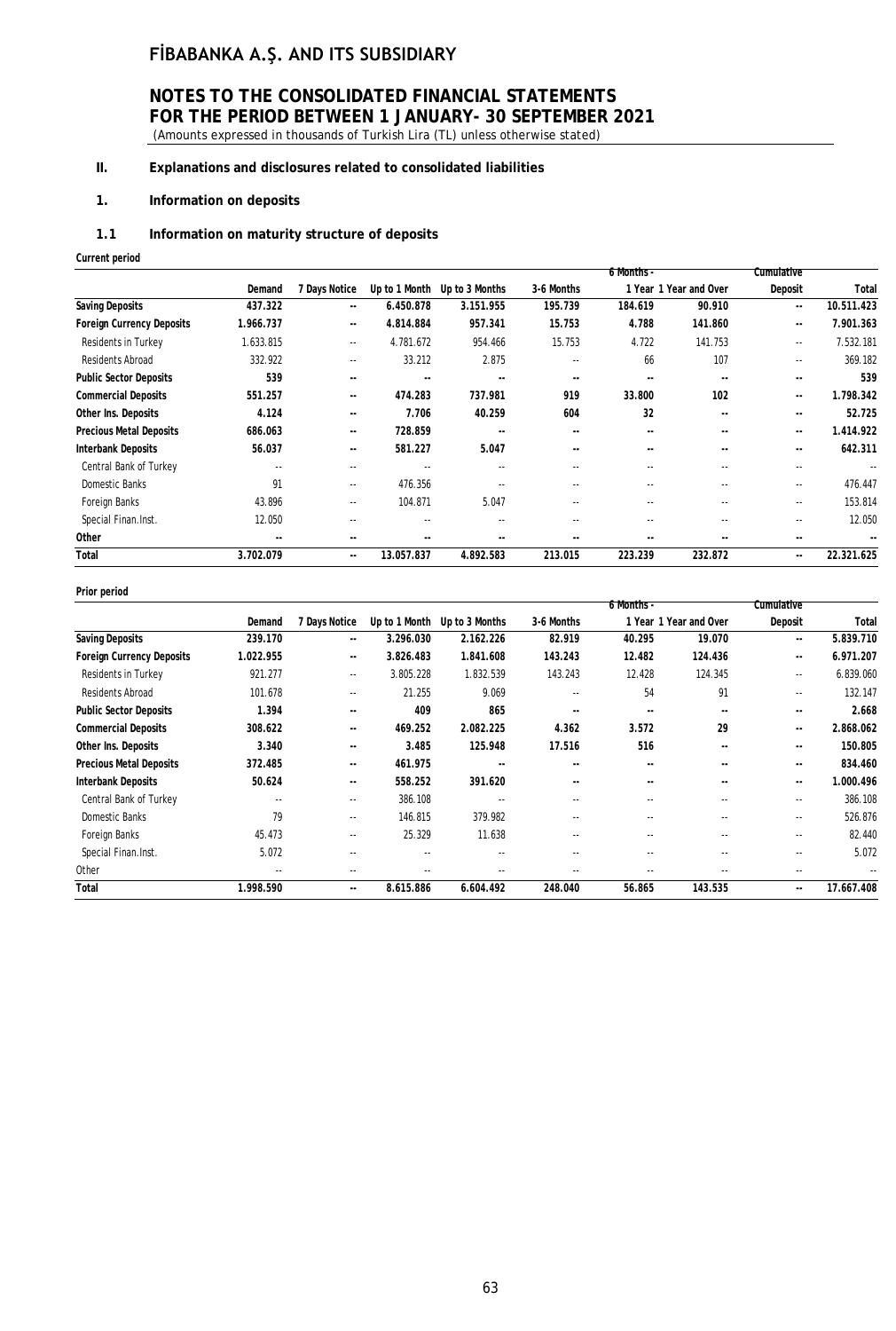# **NOTES TO THE CONSOLIDATED FINANCIAL STATEMENTS FOR THE PERIOD BETWEEN 1 JANUARY- 30 SEPTEMBER 2021**

(Amounts expressed in thousands of Turkish Lira (TL) unless otherwise stated)

### **II. Explanations and disclosures related to consolidated liabilities (continued)**

### *1.2 Information on saving deposits under the guarantee of saving deposit insurance and exceeding the limit of saving deposit insurance*

|                                                                          | Under the Guarantee of<br>Deposit Insurance | Exceeding<br>the Limit of | Deposit Insurance     |                     |
|--------------------------------------------------------------------------|---------------------------------------------|---------------------------|-----------------------|---------------------|
|                                                                          | <b>Current Period</b>                       | <b>Prior Period</b>       | <b>Current Period</b> | <b>Prior Period</b> |
| Saving Deposits                                                          | 4.218.223                                   | 2.701.076                 | 6.293.200             | 3.100.426           |
| Foreign Currency Saving Deposits                                         | 1.724.115                                   | 1.554.183                 | 5.962.680             | 5.118.091           |
| Other Deposits in the Form of Saving Deposits                            | --                                          | --                        | --                    | $- -$               |
| Foreign Branches' Deposits Under Insurance of Foreign Authorities        | --                                          | --                        |                       | --                  |
| Off-shore Banking Regions' Deposits Under Foreign Authorities' Insurance | $\sim$                                      | --                        | --                    | --                  |
| Total                                                                    | 5.942.338                                   | 4.255.259                 | 12.255.880            | 8.218.517           |

### *1.3 Saving deposits in Turkey are not covered by any insurance in any other countries since the Bank's headquarter is not located abroad*

### *1.4 Saving deposits that are not under the guarantee of deposit insurance fund*

|                                                                                                                                                   | <b>Current Period</b> | <b>Prior Period</b> |
|---------------------------------------------------------------------------------------------------------------------------------------------------|-----------------------|---------------------|
| Deposits and Accounts in Branches Abroad                                                                                                          |                       |                     |
| Deposits of Ultimate Shareholders and Their Close Families<br>Deposits of Chairman and Members of the Board of Directors and their Close Families | 12.403                | 11.366              |
| Deposits Obtained through IIIegal Acts Defined in the 282nd Article of the 5237 Numbered<br>Turkish Criminal Code dated 26 September 2004.        | 68.321                | 43.256              |
| Saving Deposits in Banks Established in Turkey Exclusively for Off                                                                                | --                    |                     |
| Shore Banking Activities                                                                                                                          | $- -$                 | $- -$               |

### **2. Information on derivative financial liabilities held for trading**

### *2.1 Information on negative differences relating to derivative financial liabilities held for trading*

|                             | <b>Current Period</b> |        | <b>Prior Period</b> |        |
|-----------------------------|-----------------------|--------|---------------------|--------|
|                             |                       | FC     |                     | FC.    |
| <b>Forward Transactions</b> | 107.041               | --     | 100.750             | $- -$  |
| <b>Swap Transactions</b>    | 217.236               | --     | 767.895             | $- -$  |
| <b>Futures Transactions</b> | $- -$                 | --     | --                  | --     |
| Options                     | 157.820               | 14.228 | 228.455             | 10.392 |
| Other                       | $- -$                 | --     | $- -$               | $- -$  |
| <b>Total</b>                | 482.097               | 14.228 | 1.097.100           | 10.392 |

### **3. Information on banks and other financial institutions**

### *3.1 Information on banks and other financial institutions*

|                                            |               | <b>Current Period</b> |                | Prior Period |
|--------------------------------------------|---------------|-----------------------|----------------|--------------|
|                                            |               |                       |                | FC           |
| Loans from Central Bank of Turkey          | $\sim$ $\sim$ | $\sim$                | $-$            | $-$          |
| From Domestic Banks and Institutions       | 21.112        | 181.799               | 20.370         | 180.458      |
| From Foreign Banks, Institutions and Funds | $\sim$ $\sim$ | 251.762               | $\overline{a}$ | 954.314      |
| Total                                      | 21.112        | 433.561               | 20.370         | 1.134.772    |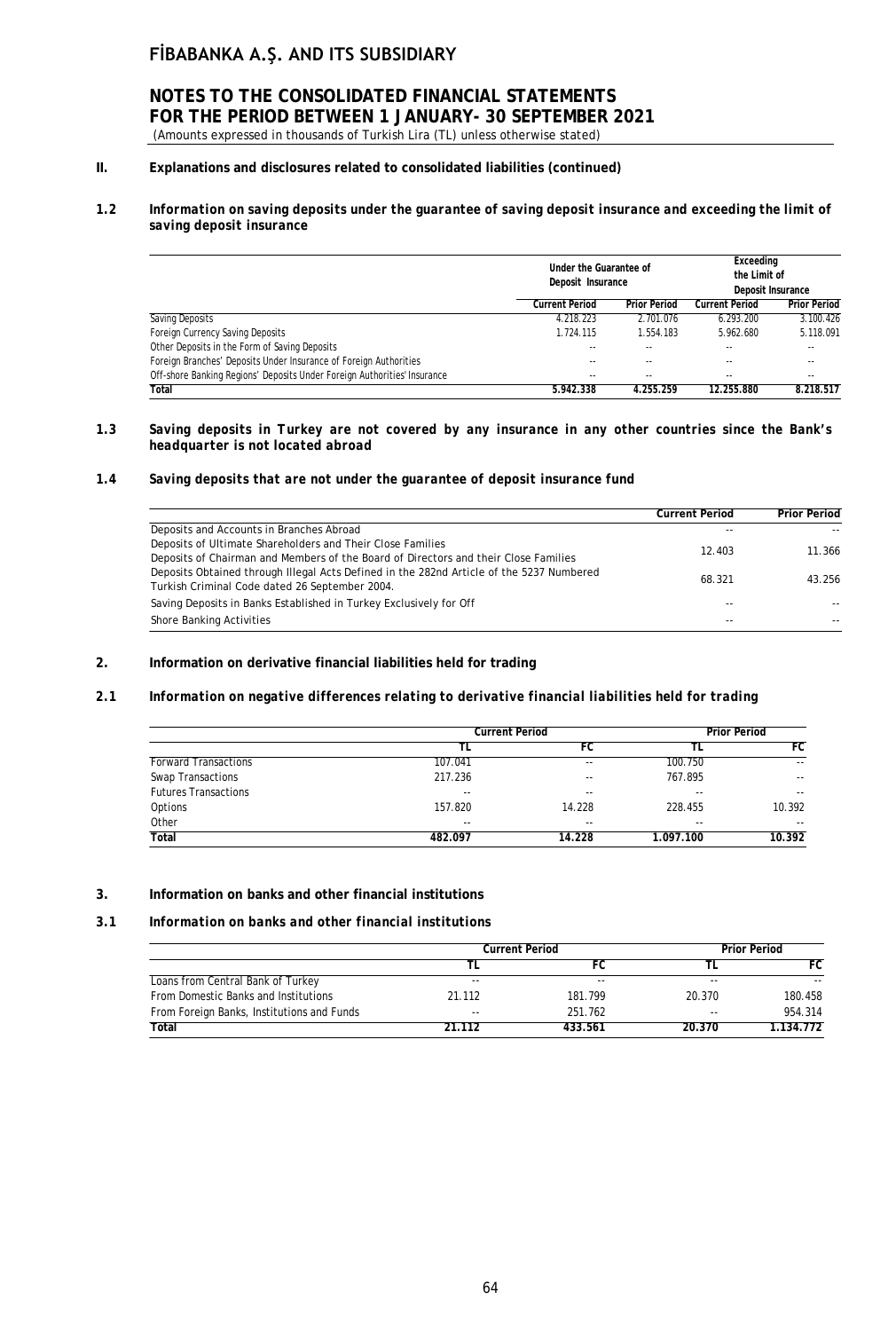### **NOTES TO THE CONSOLIDATED FINANCIAL STATEMENTS FOR THE PERIOD BETWEEN 1 JANUARY- 30 SEPTEMBER 2021** (Amounts expressed in thousands of Turkish Lira (TL) unless otherwise stated)

# **II. Explanations and disclosures related to consolidated liabilities (continued)**

### *3.2 Maturity analysis of borrowing*

|                      |        | <b>Current Period</b> |        |           |
|----------------------|--------|-----------------------|--------|-----------|
|                      |        | FC                    |        | FC        |
| Short Term           | 20.036 | 15.596                | 20.370 | 98.963    |
| Medium and Long Term | 1.076  | 417.965               | $- -$  | 1.035.809 |
| Total                | 21.112 | 433.561               | 20.370 | 1.134.772 |

### *3.3* **Additional explanation related to the concentrations of the Group's major liabilities**

In the scope of normal banking operations, the Group funds itself through the funds provided in the form of deposits, bank borrowings and bond issuance.

### **4. Information related with issued instruments**

| <b>Current Period</b> | TL                              |       | FC                       |                         |
|-----------------------|---------------------------------|-------|--------------------------|-------------------------|
|                       | Short Term Medium and Long Term |       | <b>Short Term</b>        | Medium and Long<br>Term |
| Nominal               | $-$                             | $- -$ | $\frac{1}{2}$            | 1.740.728               |
| <b>Book Value</b>     | $ -$                            | $- -$ | $\overline{\phantom{a}}$ | 1.759.594               |
| Prior period          | TL                              |       | FC                       |                         |
|                       | Short Term Medium and Long Term |       | <b>Short Term</b>        | Medium and Long<br>Term |
| Nominal               | $- -$                           | --    | $- -$                    | 1.443.590               |
| <b>Book Value</b>     | $-$                             | $- -$ | $- -$                    | 1.480.900               |

### **5 Other Liabilities**

Other liabilities of balance sheet do not exceed 10% of the balance sheet total excluding the off-balance sheet items.

#### **6. Obligations under financial lease**

With the "TFRS 16 Leases" standard valid from 1 January 2019, the difference between operating leases and finance leases has been eliminated and the lease transactions have been expressed under the "Lease Payables" as liability by lessees.

|                   | <b>Current Period</b> |        | <b>Prior Period</b> |        |
|-------------------|-----------------------|--------|---------------------|--------|
|                   | Gross                 | Net    | Brüt                | Net    |
| Less than 1 Year  | 54.575                | 38.126 | 50.854              | 37.604 |
| Between 1-4 Years | 31.275                | 12.737 | 33.330              | 15.470 |
| More than 4 Years | 3.199                 | 614    | 2.774               | 556    |
| Total             | 89.049                | 51.477 | 86.958              | 53.630 |

### **7. Information on derivative financial liabilities for hedging purposes**

As of 30 September 2021, there are no derivative financial liabilities for hedging purposes (31 December 2020: TL None).

### **8. Information on provisions**

#### *8.1 Foreign exchange losses on the foreign currency indexed loans*

The foreign exchange losses on foreign currency indexed loans are netted off from the loans on the balance sheet. As of 30 September 2021, there is no provision of foreign exchange loss on the foreign currency indexed loans. (31 December 2020: None).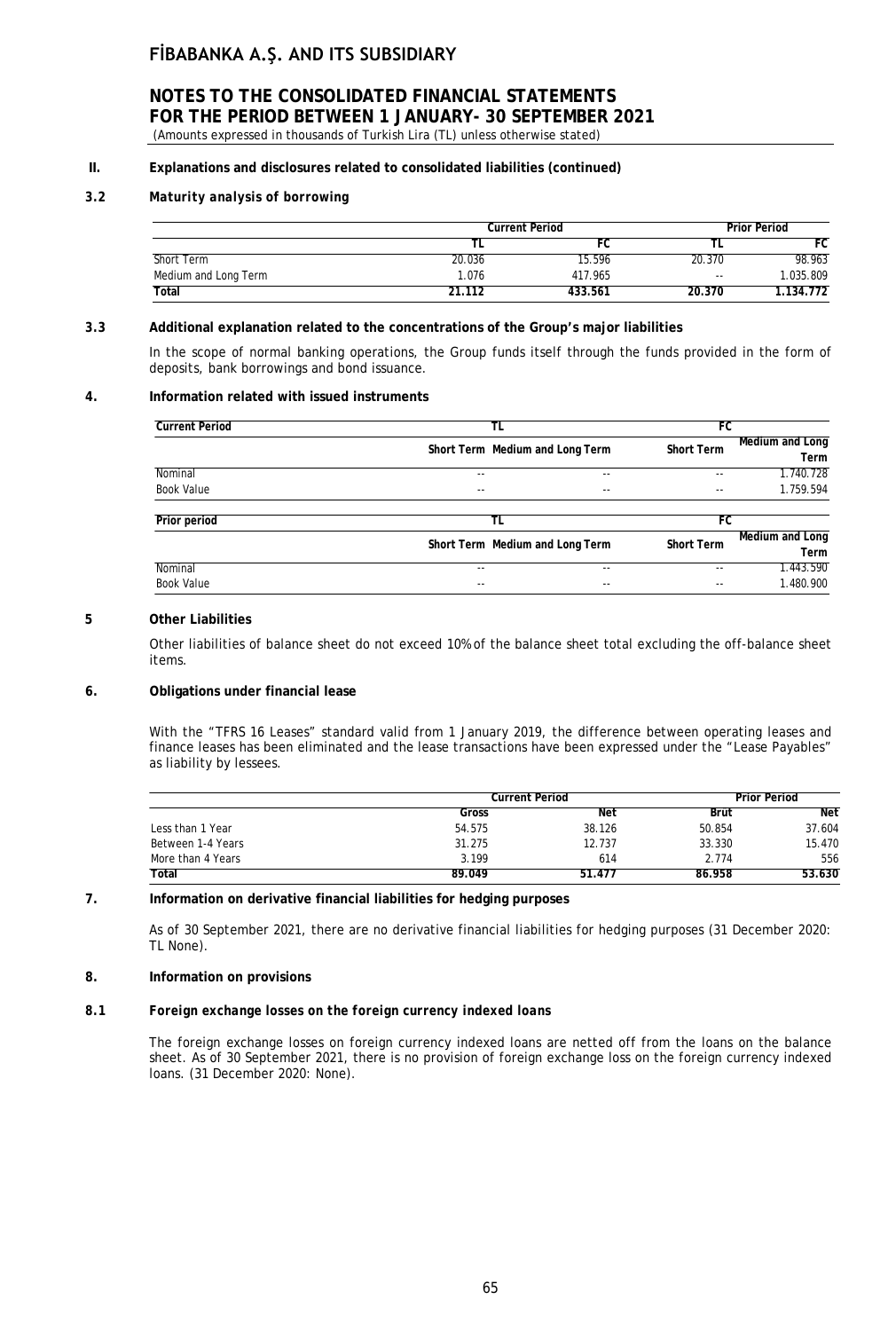# **NOTES TO THE CONSOLIDATED FINANCIAL STATEMENTS FOR THE PERIOD BETWEEN 1 JANUARY- 30 SEPTEMBER 2021**

(Amounts expressed in thousands of Turkish Lira (TL) unless otherwise stated)

### **II. Explanations and disclosures related to liabilities (continued)**

### *8.2 The specific provisions provided for unindemnified non cash loans*

As of 30 September 2021, the specific provision provided for unindemnified non cash loans is TL 3.118 (31 December 2020: TL 4.566).

### *8.3 Explanation on other provisions*

### *8.3.1 Provisions for possible losses*

| . . r<br>$\sim$<br>ലഹ<br>0ľ<br>) I 6<br>w<br>. | 23.500 | ooc |
|------------------------------------------------|--------|-----|

*8.3.2 The breakdown of the subsidiary accounts if other provisions exceed 10% of the grand total provisions* None.

### *8.3.3 Explanations on reserves for employee benefits*

As of 30 September 2021, reserves for employee benefits amounting to TL 40.491 (31 December 2020: TL 37.613) comprise of TL 24.694 reserve for employee termination benefits (31 December 2020: TL 19.874), TL 6.919 unused vacation pay liability (31 December 2020: TL 6.193) and TL 8.878 personnel bonus accrual (31 December 2020: TL 11.546).

### **9. Explanations on Tax Liability**

### *9.1 Explanations on current tax liability*

### *9.1.1 Explanations on tax provision*

As of 30 September 2021, the Group's current tax liability is TL 52.098 (31 December 2020: TL 187.777)

### *9.1.2 Information on taxes payable*

|                                              | <b>Current Period</b> | <b>Prior Period</b> |
|----------------------------------------------|-----------------------|---------------------|
| Corporate taxes payable                      | 1.307                 | 143.871             |
| Taxation on securities                       | 11.135                | 13.359              |
| Property tax                                 | 145                   | 173                 |
| Banking and Insurance Transaction Tax (BITT) | 19.217                | 13.397              |
| Taxes on foreign exchange transactions       | 3.094                 | 1.433               |
| Value added taxes payable                    | 847                   | 1.715               |
| Income tax ceased from wages                 | 7.415                 | 6.945               |
| Other                                        | 807                   | 1.004               |
| Total                                        | 43.967                | 181.897             |

### *9.1.3 Information on premium*

|                                                       | <b>Current Period</b>    | <b>Prior Period</b> |
|-------------------------------------------------------|--------------------------|---------------------|
| Social Security Premiums- Employee                    | 3.443                    | 2.494               |
| Social Security Premiums- Employer                    | 3.969                    | 2.864               |
| Bank Social Aid Pension Fund Premium- Employee        | $\overline{\phantom{a}}$ |                     |
| Bank Social Aid Pension Fund Premium- Employer        | --                       |                     |
| Pension Fund Membership Fees and Provisions- Employee | $- -$                    |                     |
| Pension Fund Membership Fees and Provisions- Employer | --                       |                     |
| Unemployment Insurance- Employee                      | 240                      | 174                 |
| Unemployment Insurance-Employer                       | 479                      | 348                 |
| Other                                                 | $\overline{\phantom{a}}$ |                     |
| Total                                                 | 8.131                    | 5.880               |

### **9.2** *Explanations on deferred tax liabilities*

None (31 December 2020: None).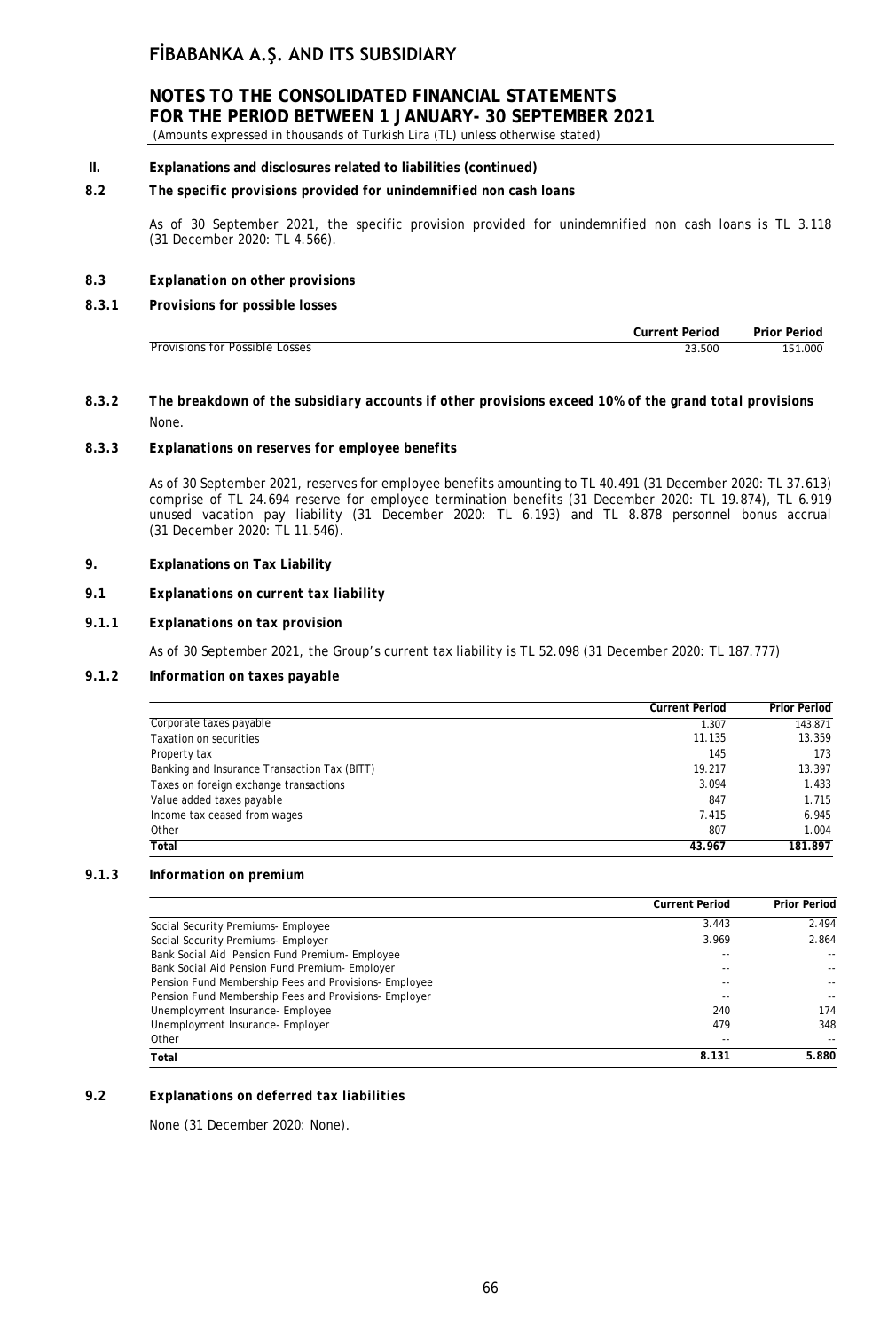# **NOTES TO THE CONSOLIDATED FINANCIAL STATEMENTS FOR THE PERIOD BETWEEN 1 JANUARY- 30 SEPTEMBER 2021**

(Amounts expressed in thousands of Turkish Lira (TL) unless otherwise stated)

### **II. Explanations and disclosures related to liabilities (continued)**

### **10. Information on liabilities regarding assets held for sale and discounted operations**

None (31 December 2020: None).

#### **11. Explanations on subordinated loans**

|                                           | <b>Current Period</b> |           |         | <b>Prior Period</b> |
|-------------------------------------------|-----------------------|-----------|---------|---------------------|
|                                           | TL                    | FC        | TL      | FC                  |
| Debt instruments subject to common equity | 100.000               | 273.163   | 100.000 | 220.276             |
| Subordinated Ioans                        | $- -$                 | $- -$     | $- -$   |                     |
| Subordinated debt instruments (*)         | 100.000               | 273.163   | 100.000 | 220.276             |
| Debt instruments subject to Tier 2 equity | $-$                   | 2.235.770 | $- -$   | 1.907.323           |
| Subordinated Joans                        | $- -$                 | $- -$     | $- -$   | --                  |
| Subordinated debt instruments             | $-$                   | 2.235.770 | $- -$   | 1.907.323           |
| Total                                     | 100.000               | 2.508.933 | 100.000 | 2.127.599           |

(\*) Related debt instrument is shown in "Other Capital-Reserves" account.

### **12. Information on shareholders' equity**

#### *12.1 Paid-in capital*

|                 | Current Period | <b>Prior Period</b> |
|-----------------|----------------|---------------------|
| Common Stock    | 941.161        | 941.161             |
| Preferred Stock | $- -$          | $- -$               |

*12.2 Paid-in capital amount, explanation as to whether the registered share capital system is applied at the bank; if so the amount of registered share capital ceiling:*

Registered share capital system is not applied.

*12.3 Information on share capital increases and their sources; other information on increased capital shares in current period*

None.

*12.4 Information on share capital increases from revaluation funds:*

None.

**12.5** *Information on capital commitments the purpose and the sources until the end of the fiscal year and the subsequent interim period:*

The capital is totally paid in and there are no capital commitments.

- **12.6** *Indicators of the Group's income, profitability and liquidity for the prior periods and possible effects of these future assumptions due to the uncertainty of these indicators on the Group's equity:* None.
- *12.7 Information on privileges given to stocks representing the capital*

The Group does not have any preferred shares.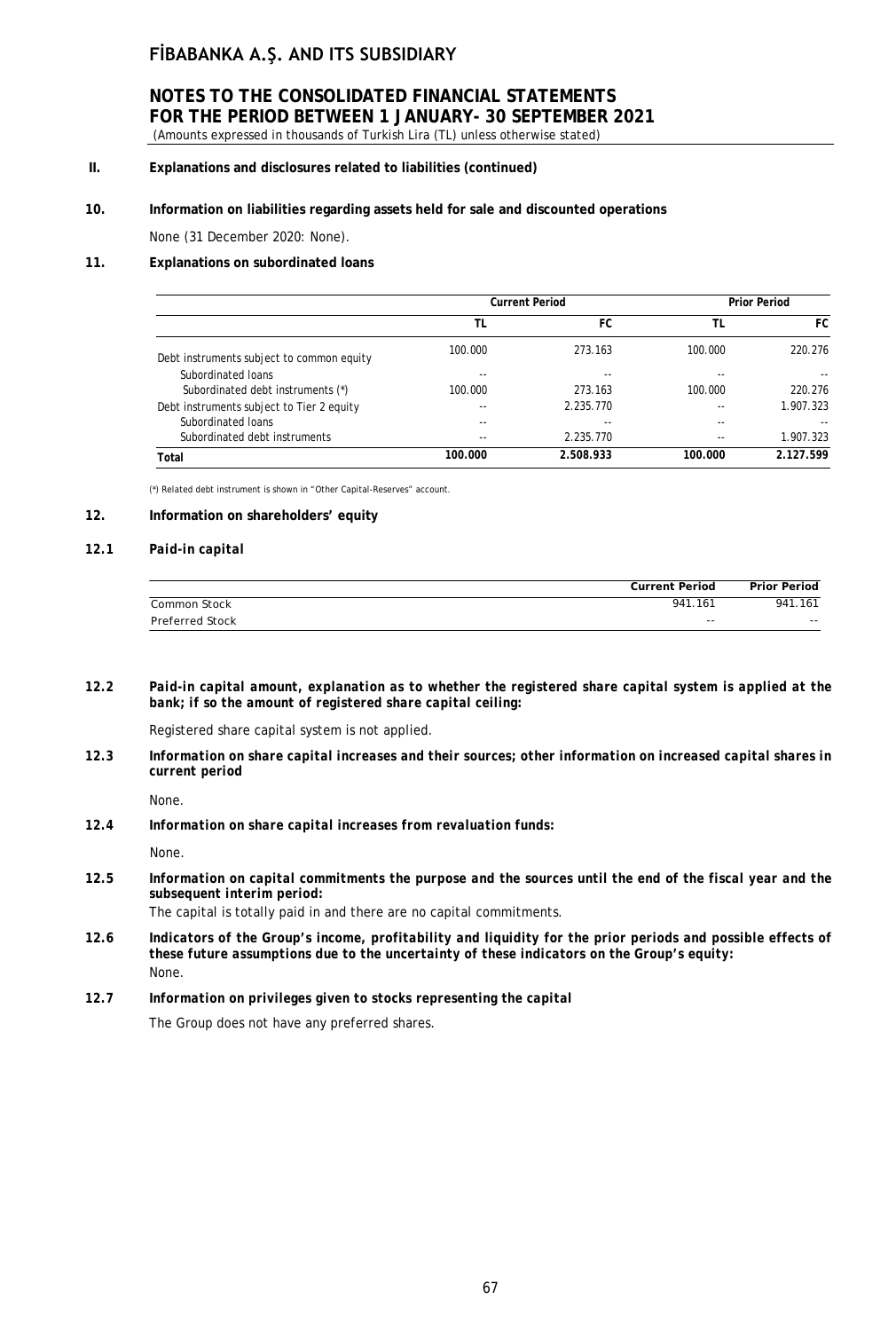# **NOTES TO THE CONSOLIDATED FINANCIAL STATEMENTS FOR THE PERIOD BETWEEN 1 JANUARY- 30 SEPTEMBER 2021**

(Amounts expressed in thousands of Turkish Lira (TL) unless otherwise stated)

- **II. Explanations and disclosures related to liabilities (continued)**
- **12. Information on shareholders' equity (continued)**

#### *12.8 Common stock issue premiums, shares and equity instruments*

Number of shares issued with premiums and the related share premiums are presented below.

|                                   | <b>Current Period</b> | <b>Prior Period</b> |
|-----------------------------------|-----------------------|---------------------|
| Number of Shares (Thousand)       | 26.230.098            | 26.230.098          |
| Number of Priviliged Shares       | $- -$                 | $ -$                |
| Share Premium                     | 128.678               | 128.678             |
| <b>Share Cancellation Profits</b> | $- -$                 | $\sim$ $\sim$       |
| Other Equity Instruments          | $- -$                 | $ -$                |

#### **12.9** *Information on marketable securities value increase fund*

|                                                   | <b>Current Period</b> |       | <b>Prior Period</b> |        |
|---------------------------------------------------|-----------------------|-------|---------------------|--------|
|                                                   |                       |       |                     | FC     |
| From Subsidiaries, Associates, and Entities Under | --                    | --    | $- -$               |        |
| Common Control (Joint Ventures)                   |                       |       |                     |        |
| Security Valuation Difference                     | 3.963                 | 7.596 | 3.850               | 18.413 |
| <b>Exchange Difference</b>                        | $- -$                 | --    | $- -$               | $- -$  |
| Total                                             | 3.963                 | 7.596 | 3.850               | 18.413 |

### *12.10 Information on other capital reserves*

The Parent Bank has issued a TL-denominated debt instrument on 20 March 2019 with nominal amount of TL 100.000 with a floating interest rate, which fulfills the conditions of 7th section-2nd paragraph of BRSA's "Regulation on Equities of Banks", has equity characteristics and will be added to Tier I capital calculations. The principal of debt instrument is under "Other Capital Reserves" account and interest expense is under "Prior Periods Profit or Losses" account.

### *12.11 Information on revaluation reserve*

None.

#### *12.12 Bonus shares of subsidiaries, associates and joint ventures*

None.

### *12.13 Information on legal reserves*

| <b>Legal Reserves</b>   |       |       |
|-------------------------|-------|-------|
| <b>Special Reserves</b> | $- -$ | $- -$ |
|                         |       |       |

**Current Period Prior Period**

#### *12.14 Information on extraordinary reserves*

|                                               | <b>Current Period</b> | <b>Prior Period</b> |
|-----------------------------------------------|-----------------------|---------------------|
|                                               |                       |                     |
| Reserves allocated by the General Assembly    | 654.616               | 454.071             |
| <b>Retained Earnings</b>                      | --                    | --                  |
| <b>Accumulated Losses</b>                     | --                    | --                  |
| Foreign Currency Capital Exchange Differences | --                    | --                  |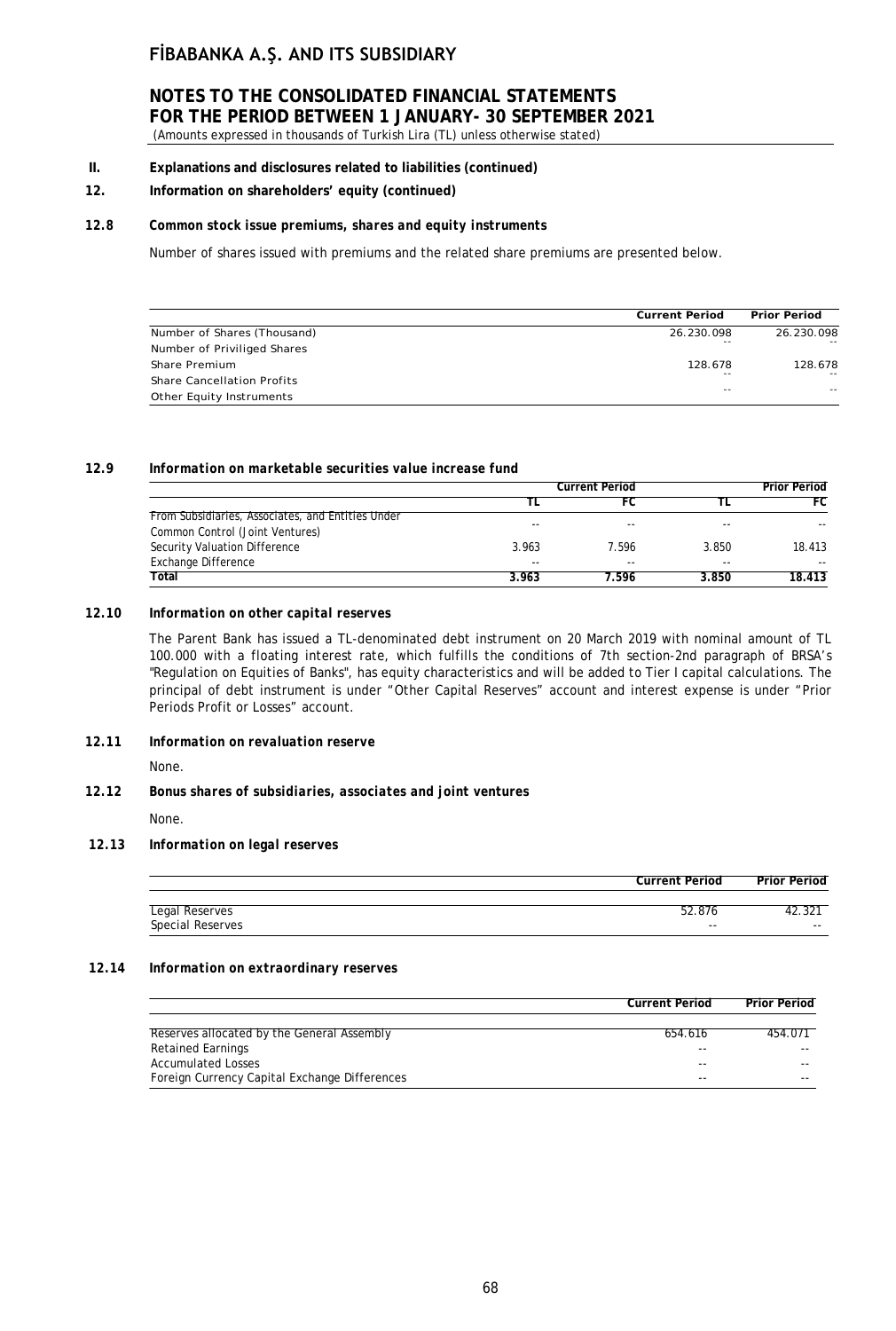# **NOTES TO THE CONSOLIDATED FINANCIAL STATEMENTS FOR THE PERIOD BETWEEN 1 JANUARY- 30 SEPTEMBER 2021**

(Amounts expressed in thousands of Turkish Lira (TL) unless otherwise stated)

# **II. Explanations and disclosures related to liabilities (continued)**

### **13. Information on minority shares:**

|                                                     | <b>Current Period</b> | <b>Prior Period</b> |
|-----------------------------------------------------|-----------------------|---------------------|
| Opening Balance                                     | 159                   | 87                  |
| Minority Shares in Net Profit of Subsidiaries       | 32                    | 72                  |
| Dividend Payment in Prior Period                    |                       |                     |
| Increase /(Decrease) in Minority Shares due to Sale | --                    |                     |
| Others                                              | --                    |                     |
| Period-end Balance                                  | 191                   | 159                 |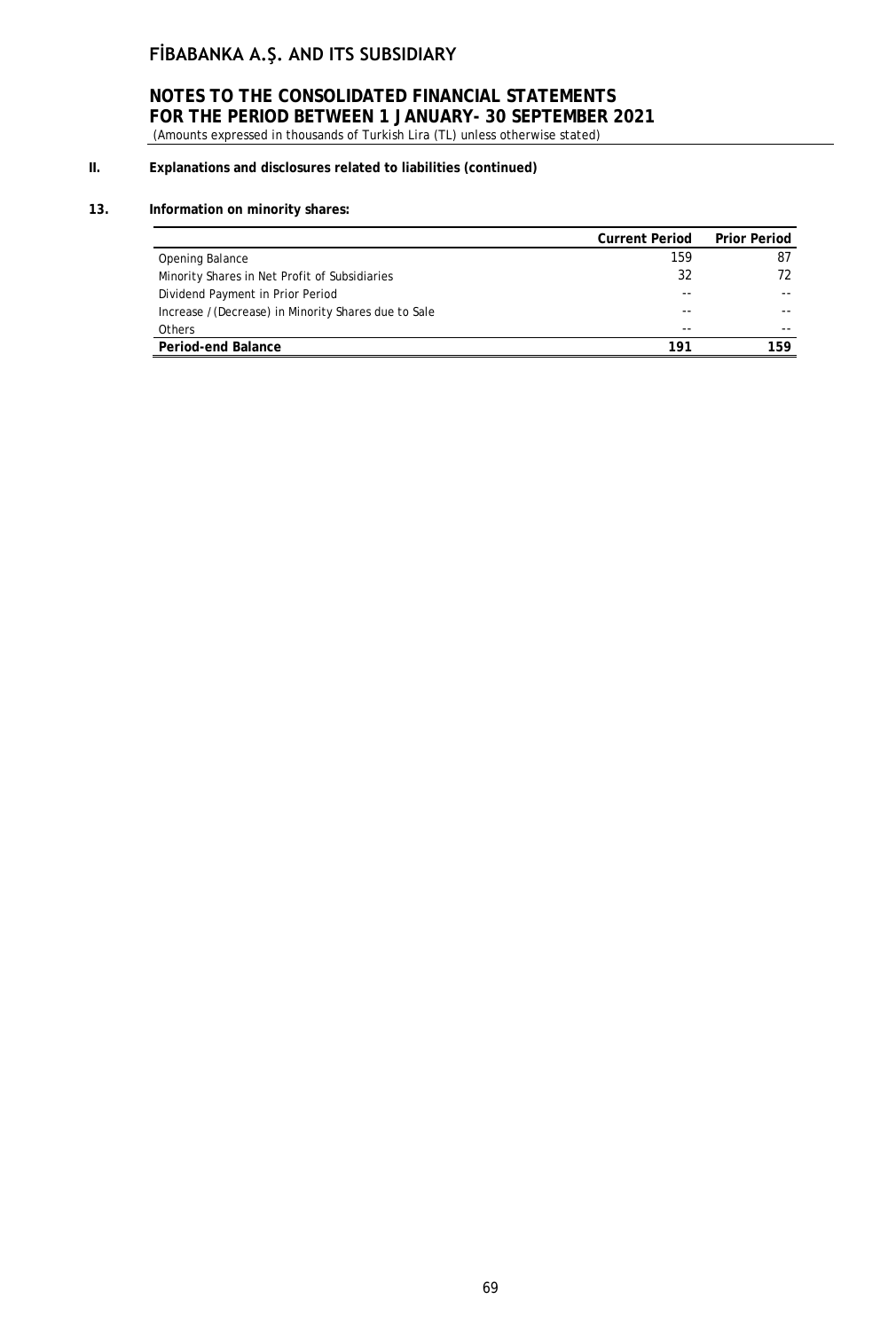# **NOTES TO THE CONSOLIDATED FINANCIAL STATEMENTS FOR THE PERIOD BETWEEN 1 JANUARY- 30 SEPTEMBER 2021**

(Amounts expressed in thousands of Turkish Lira (TL) unless otherwise stated)

**III. Explanations and disclosures related to consolidated off-balance sheet contingencies and commitments**

### **1. Information on consolidated off-balance sheet commitments**

#### *1.1 Nature and amount of irrevocable loan commitments*

|                                                               | <b>Current Period</b> | <b>Prior Period</b> |
|---------------------------------------------------------------|-----------------------|---------------------|
| Asset Sale and Purchase Commitments                           | 5.664.151             | 996.421             |
| Credit Card Limit Commitments                                 | 24.861                | 27.643              |
| Credit Card and Bank Trans, Promo, Guarantee                  | 8                     |                     |
| Commitments for Credit Allocation with the Guarantee of Usage | 1.437.662             | 1.332.248           |
| <b>Export Commitments</b>                                     | 13.831                | 8.878               |
| Commitment for Cheques                                        | 237.995               | 184.090             |
| Other Irrevocable Commitments                                 | 5.392                 | 14.927              |
| Total                                                         | 7.383.900             | 2.564.207           |

### *1.2 Possible losses and commitments related to off-balance sheet items, including the ones listed below*

#### *1.2.1 Non-cash loans including guarantees, acceptances, financial guarantee and other letters of credits*

|                                   | <b>Current Period</b> | <b>Prior Period</b> |
|-----------------------------------|-----------------------|---------------------|
| Letters of Guarantee TL           | 434.697               | 584.041             |
| Letters of Guarantee FC           | 286.137               | 277.530             |
| Letters of Credit                 | 108.254               | 248.224             |
| Bills of Exchange and Acceptances | 262.987               | 156.767             |
| Total                             | 1.092.075             | 1.266.562           |

The Bank has set aside TL 11.147 of expected credit loss allowance for non-cash loans (31 December 2020: TL 9.788).

#### *1.2.2 Revocable, irrevocable guarantees and other similar commitments and contingencies*

|                                       | <b>Current Period</b> | <b>Prior Period</b> |
|---------------------------------------|-----------------------|---------------------|
| Revocable Letters of Guarantee        | 35.802                | 18.446              |
| Irrevocable Letters of Guarantee      | 576.856               | 728.239             |
| Letters of Guarantee Given in Advance | 54.771                | 66.645              |
| Letters of Guarantee Given to Customs | 37.698                | 14.100              |
| Other Letters of Guarantee            | 15.707                | 34 141              |
| Total                                 | 720.834               | 861.571             |

### **2. Total amount of non-cash loans**

|                                                      | <b>Current Period</b> | <b>Prior Period</b> |
|------------------------------------------------------|-----------------------|---------------------|
| Non-Cash Loans Given against Cash Loans              | 3.440                 |                     |
| With Original Maturity of 1 Year or Less Than 1 Year | $- -$                 |                     |
| With Original Maturity of More Than 1 Year           | 3.440                 |                     |
| Other Non-Cash Loans                                 | 1.088.635             | 1.266.562           |
| Total                                                | 1.092.075             | 1.266.562           |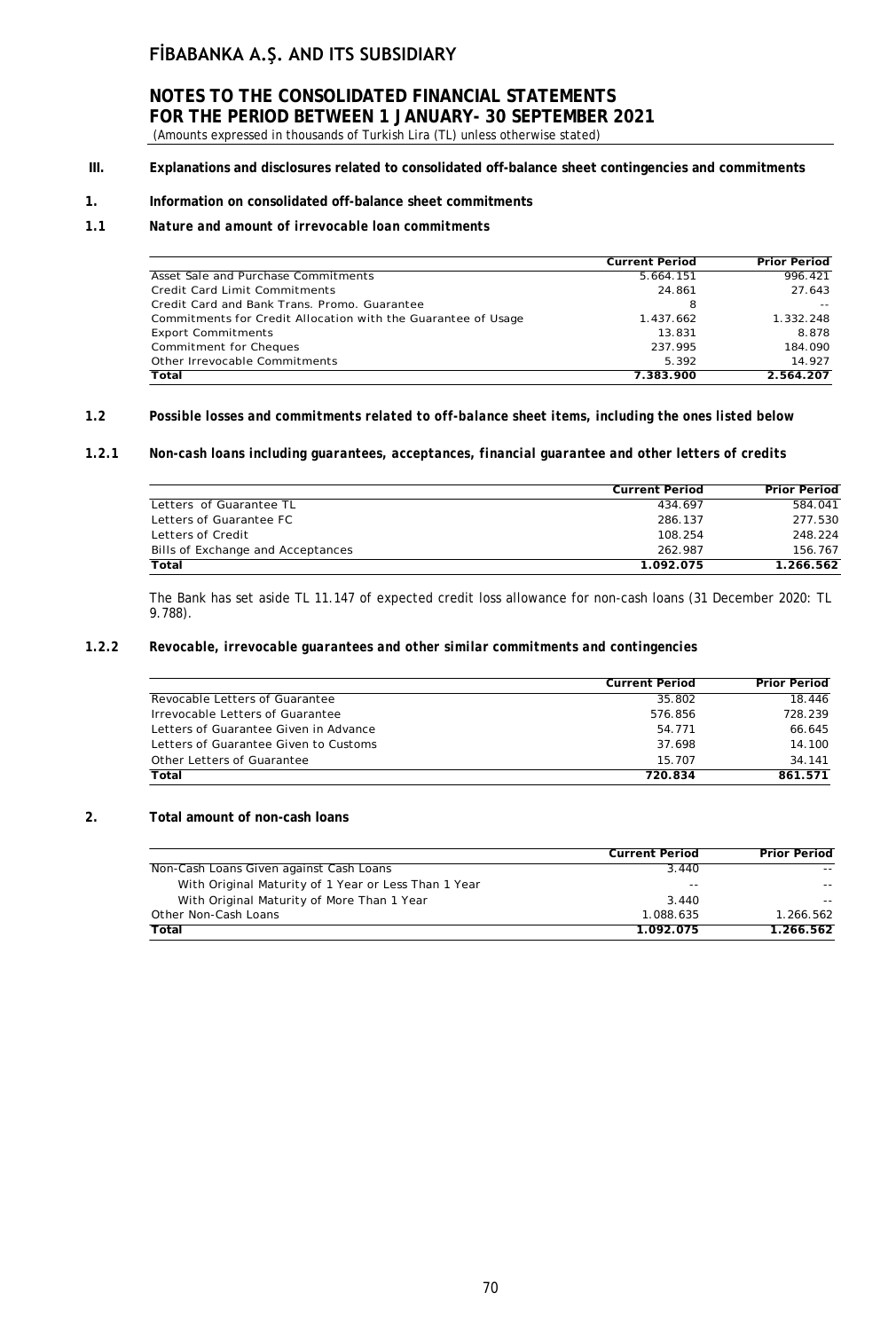### **NOTES TO THE CONSOLIDATED FINANCIAL STATEMENTS FOR THE PERIOD BETWEEN 1 JANUARY- 30 SEPTEMBER 2021** (Amounts expressed in thousands of Turkish Lira (TL) unless otherwise stated)

- 
- **III. Explanations and disclosures related to consolidated off-balance sheet contingencies and commitments (continued)**

#### **3. Information on sectorial risk concentrations of non-cash loans**

Not prepared in compliance with the Article 25 of the communique "Financial Statements and Related Disclosures and Footnotes to be Announced to Public by Banks".

#### **4. Information on the first and second group of non-cash loans**

Not prepared in compliance with the Article 25 of the communique "Financial Statements and Related Disclosures and Footnotes to be Announced to Public by Banks".

#### **5. Information related to derivative financial instruments**

Not prepared in compliance with the Article 25 of the communique "Financial Statements and Related Disclosures and Footnotes to be Announced to Public by Banks".

#### **6. Credit derivatives and risk exposures on credit derivatives**

None.

#### **7. Explanations on contingent liabilities and assets**

The Group provided provision of TL 6.260 for the legal cases pending against the Group where the cash outflows are probable (31 December 2020: TL 6.198).

#### **8. Custodian and intermediary services**

The Group provides trading and safe keeping services in the name and account of third parties. Such transactions are presented in off-balance statements.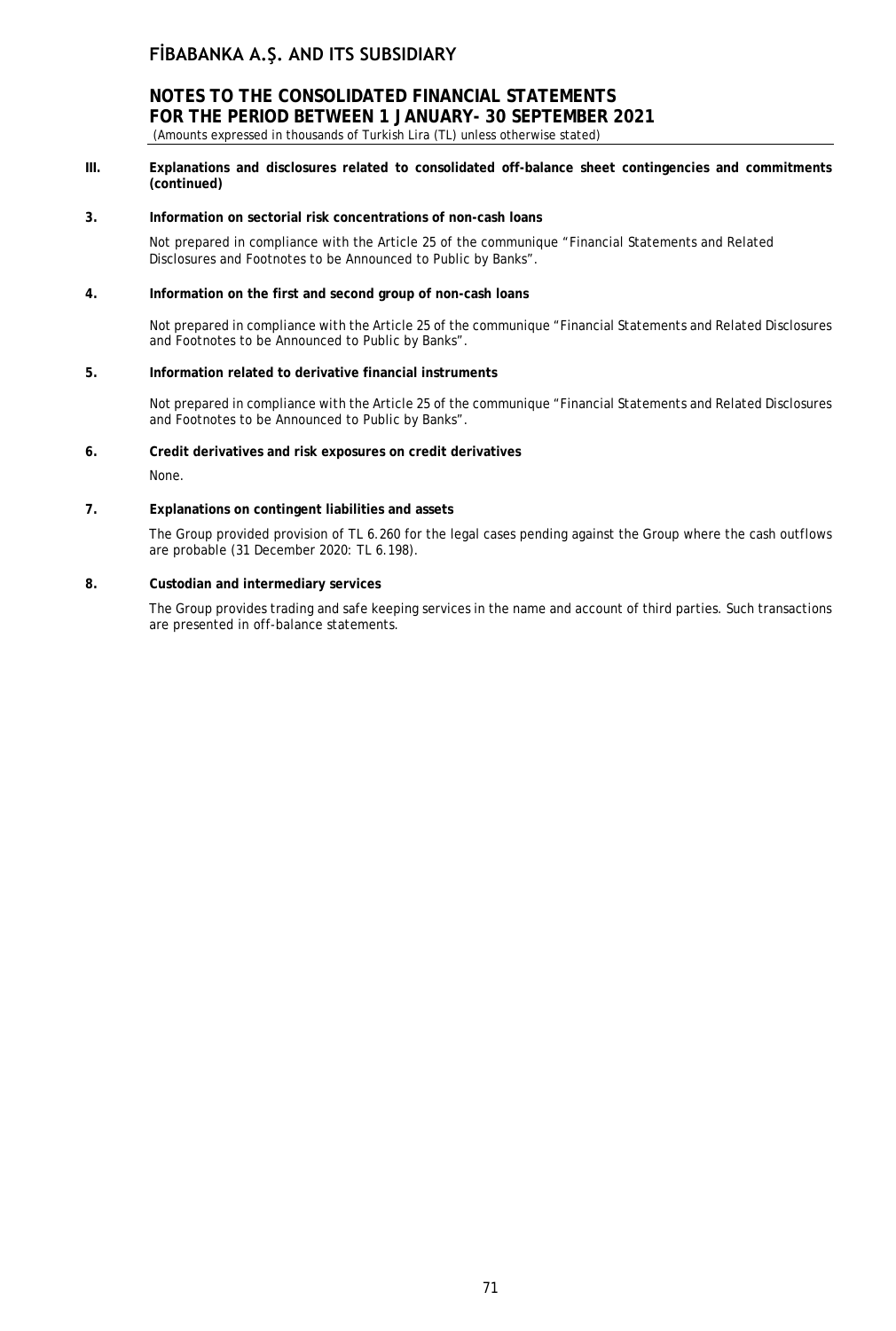### **NOTES TO THE CONSOLIDATED FINANCIAL STATEMENTS FOR THE PERIOD BETWEEN 1 JANUARY- 30 SEPTEMBER 2021** (Amounts expressed in thousands of Turkish Lira (TL) unless otherwise stated)

### **IV. Explanations and disclosures related to the statement of profit or loss**

### **1 Interest Income**

#### *1.1 Information on interest on loans*

|                                                             | <b>Current Period</b> |         |           | <b>Prior Period</b> |
|-------------------------------------------------------------|-----------------------|---------|-----------|---------------------|
|                                                             | TL                    | FC      | TL        | FC                  |
| Interest on loans(*)                                        | 1.910.699             | 266.863 | 1.068.200 | 388.189             |
| Short Term Loans                                            | 1.096.062             | 34.635  | 457.094   | 52.400              |
| Medium and Long Term Loans                                  | 814.637               | 232.228 | 611.106   | 335.789             |
| Interest on Non-Performing Loans                            | 6.901                 | --      | 13.079    | $ -$                |
| Premiums received from Resource Utilization Support<br>Fund | --                    | $- -$   | --        | $- -$               |
| Total                                                       | 1.917.600             | 266.863 | 1.081.279 | 388.189             |

(\*) Includes fees and commissions obtained from cash loans as well.

### *1.2 Information on interest income received from banks*

|                                 | <b>Current Period</b> | <b>Prior Period</b> |        |       |
|---------------------------------|-----------------------|---------------------|--------|-------|
|                                 |                       | FC                  | TP.    | YP    |
| The Central Bank of Turkey      | 702                   | $- -$               | $- -$  | $- -$ |
| Domestic Banks                  | 16.566                | 105                 | 14.325 | 46    |
| Foreign Banks                   | 93<br>$- -$           |                     | $- -$  | 182   |
| Branches and Head Office Abroad | $- -$                 | $- -$               | $-$    | $- -$ |
| Total                           | 17.268                | 198                 | 14.325 | 228   |

#### *1.3 Interest received from marketable securities*

|                                                                      | <b>Current Period</b> |        | <b>Prior Period</b> |        |
|----------------------------------------------------------------------|-----------------------|--------|---------------------|--------|
|                                                                      |                       | FC     |                     | FC     |
| Financial Assets at Fair Value Through Profit or Loss                | 2.632                 | 78     | 5.696               | 25     |
| Financial Assets at Fair Value Through Other<br>Comprehensive Income | 1.105                 | 34.993 | 394                 | 35.467 |
| Financial Assets Measured at Amortized Cost                          | 14.730                | 57.504 | 12.296              | 26.334 |
| Total                                                                | 18.467                | 92.575 | 18.386              | 61.826 |

#### *1.4 Information on interest income received from associates and subsidiaries*

Total interest income received from subsidiaries is TL 10.071 (30 September 2020: None).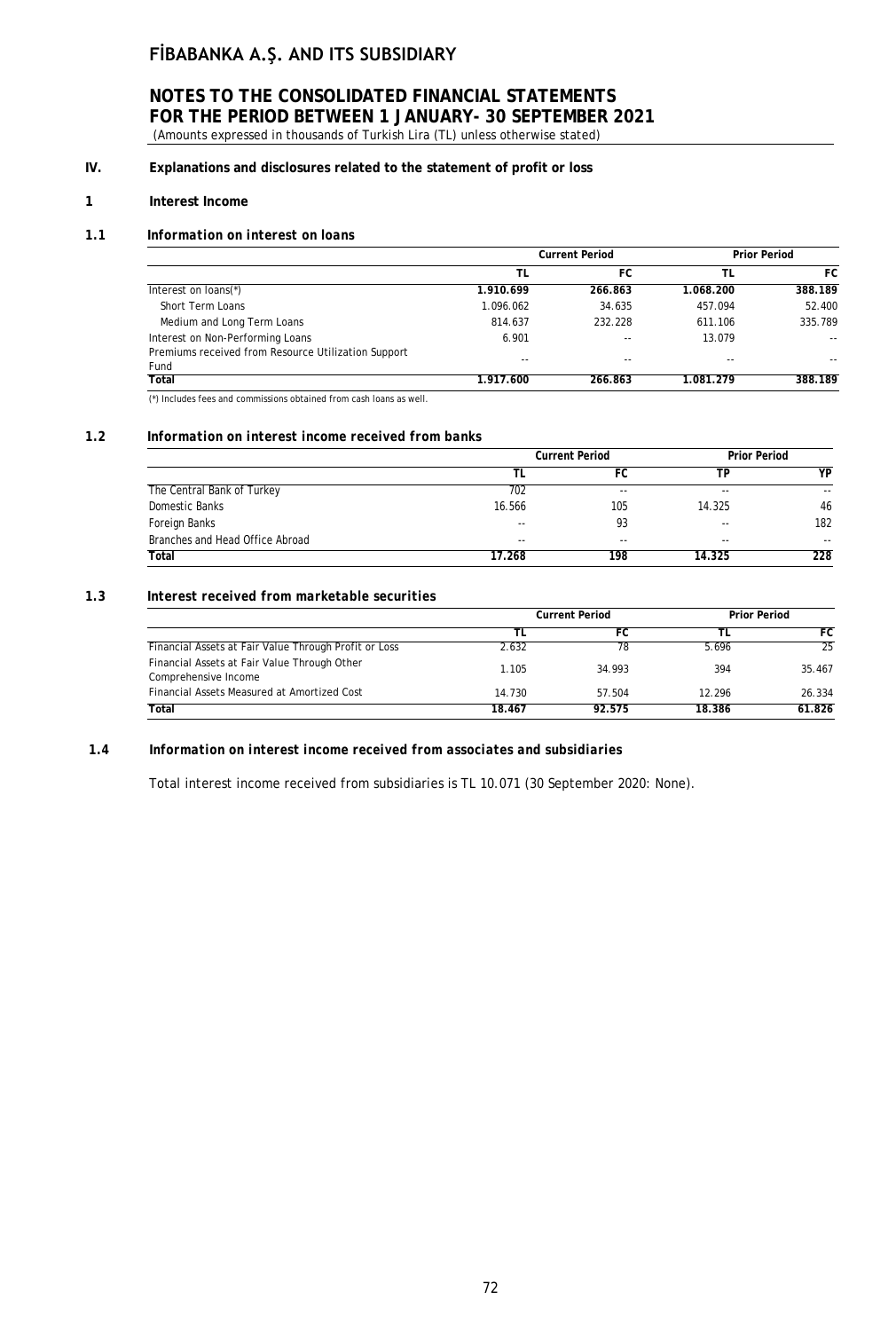### **NOTES TO THE CONSOLIDATED FINANCIAL STATEMENTS FOR THE PERIOD BETWEEN 1 JANUARY- 30 SEPTEMBER 2021** (Amounts expressed in thousands of Turkish Lira (TL) unless otherwise stated)

## **IV. Explanations and disclosures related to the statement of profit or loss (continued)**

### **2. Interest expense**

#### *2.1 Information on interest on funds borrowed*

|                                 | <b>Current Period</b> | <b>Prior Period</b> |       |         |
|---------------------------------|-----------------------|---------------------|-------|---------|
|                                 | ΤL                    | FC                  | TL    | FC      |
| <b>Banks</b>                    | 2.318                 | 10.813              | 1.136 | 31.123  |
| The Central Bank of Turkey      | $- -$                 | $- -$               | --    | $ -$    |
| Domestic Banks                  | 2.318                 | 2.940               | 1.136 | 16.658  |
| Foreign Banks                   | --                    | 7.873               | --    | 14.465  |
| Branches and Head Office Abroad | $- -$                 | $- -$               | --    | $ -$    |
| <b>Other Institutions</b>       | $- -$                 | 131.810             | --    | 126.382 |
| Total                           | 2.318                 | 142.623             | 1.136 | 157.505 |

(\*)Includes fees and commission expenses on borrowings, as well.

#### *2.2 Information on interest expenses to associates and subsidiaries*

Total interest expense given to subsidiaries is TL 2.403 (1 January – 30 September 2020: TL 497).

#### *2.3 Information on interest expenses to marketable securities*

|                                        |       | <b>Current Period</b> |        | <b>Prior Period</b> |  |  |
|----------------------------------------|-------|-----------------------|--------|---------------------|--|--|
|                                        |       |                       |        | ־∪                  |  |  |
| Interest Paid to Marketable Securities | $- -$ | 95.546                | 28.309 | 83.950              |  |  |

### *2.4 Information on maturity structure of interest expenses paid for deposits*

|                                  |                    |                    |                            |                          | <b>Time Deposits</b> |                    |                        |           |
|----------------------------------|--------------------|--------------------|----------------------------|--------------------------|----------------------|--------------------|------------------------|-----------|
| <b>Account Description</b>       | Demand<br>Deposits | Up to $1$<br>Month | Up to $3$<br><b>Months</b> | Up to 6<br><b>Months</b> | Up to 1<br>Year      | 1 Year<br>and Over | Cumulative<br>Deposits | Total     |
| Turkish Lira                     |                    |                    |                            |                          |                      |                    |                        |           |
| <b>Bank Deposits</b>             | $\sim$ $-$         | 51.576             |                            |                          |                      |                    | $-$                    | 51.576    |
| Saving Deposits                  | $ -$               | 684.397            | 364.884                    | 27.011                   | 15.020               | 12.360             | $-$                    | 1.103.672 |
| <b>Public Sector Deposits</b>    | $- -$              | 98                 | 257                        | $- -$                    |                      |                    | $- -$                  | 355       |
| <b>Commercial Deposits</b>       | $- -$              | 41.635             | 144.449                    | 907                      | 2.239                | 4                  | $-$                    | 189.234   |
| Other                            | $- -$              | 632                | 8.373                      | 561                      | 46                   | --                 | $- -$                  | 9.612     |
| 7 Days Notice                    | $- -$              | $- -$              | $ -$                       |                          | $- -$                |                    | $- -$                  |           |
| Total                            | $- -$              | 778.338            | 517.963                    | 28.479                   | 17.305               | 12.364             | --                     | 1.354.449 |
| <b>Foreign Currency</b>          | $- -$              | --                 | ٠.                         |                          | $- -$                | --                 |                        |           |
| <b>Foreign Currency Deposits</b> | --                 | 38.609             | 18.078                     | 1.104                    | 94                   | 2.959              | $- -$                  | 60.844    |
| <b>Bank Deposits</b>             | $\sim$ $-$         | 3.840              | $- -$                      | $- -$                    | $- -$                | --                 | $- -$                  | 3.840     |
| 7 Days Notice                    | $- -$              | $- -$              | $- -$                      | $- -$                    | $- -$                | --                 | $- -$                  |           |
| <b>Precious Metal Deposits</b>   | $- -$              | 2.798              | ٠.                         | --                       | $- -$                |                    | $- -$                  | 2.798     |
| Total                            | $-$                | 45.247             | 18.078                     | 1.104                    | 94                   | 2.959              | $-$                    | 67.482    |
| <b>Grand Total</b>               | $- -$              | 823.585            | 536.041                    | 29.583                   | 17.399               | 15.323             | $- -$                  | 1.421.931 |

### **3. Information on dividend income**

None (30 September 2020: None).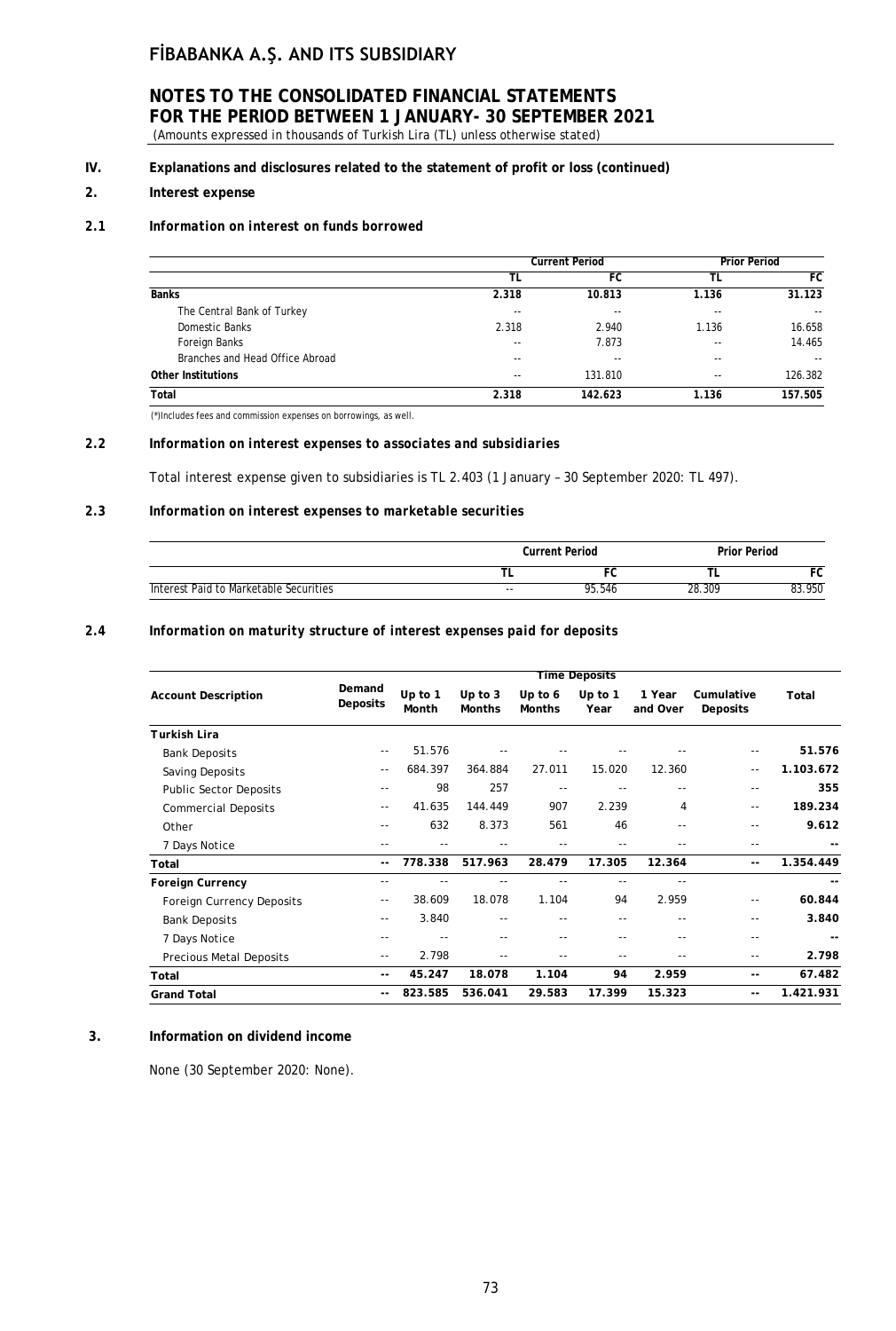### **NOTES TO THE CONSOLIDATED FINANCIAL STATEMENTS FOR THE PERIOD BETWEEN 1 JANUARY- 30 SEPTEMBER 2021** (Amounts expressed in thousands of Turkish Lira (TL) unless otherwise stated)

# **IV. Explanations and disclosures related to the statement of profit or loss (continued)**

### **4. Information on net trading income / loss**

|                                            | <b>Current Period</b> | <b>Prior Period</b> |
|--------------------------------------------|-----------------------|---------------------|
| Income                                     | 2.530.020             | 2.009.222           |
| Gains on Capital Market Operations         | 40.517                | 51.276              |
| Gains on Derivative Financial Instruments  | 646.261               | 897.732             |
| Foreign Exchange Gains                     | 1.843.242             | 1.060.214           |
| Loss $(-)$                                 | 2.549.641             | 1.888.123           |
| Losses on Capital Market Operations        | 4.489                 | 18.419              |
| Losses on Derivative Financial Instruments | 796.753               | 824.699             |
| Foreign Exchange Losses                    | 1.748.399             | 1.045.005           |
| Net Trading Income / (Loss)                | (19.621)              | 121.099             |

### **5. Information on other operating income**

Other operating income mainly consists of provision reversals (TL 127.500 free provision reversal income for possible risks (30 September 2020: None)), profit from sale of assets, commissions on cheques and notes and costs recharged.

#### **6. Provisions for Expected Losses**

|                                                                          | <b>Current Period</b> | <b>Prior Period</b> |
|--------------------------------------------------------------------------|-----------------------|---------------------|
| <b>Expected Credit Losses</b>                                            | 391.640               | 193.770             |
| 12 Months Expected Credit Losses (Stage 1)                               | 62.587                | 32.443              |
| Significant Increase In Credit Risk (Stage 2)                            | 24.954                | 74.434              |
| Impaired Credits (Stage 3)                                               | 304.099               | 86.893              |
| Impairment Losses on Marketable Securities                               |                       |                     |
| Financial Assets Valued at Fair Value Through Profit or Loss             |                       |                     |
| Financial Assets Valued at Fair Value Through Other Comprehensive Income |                       |                     |
| Impairment Losses on Associates, Subsidiaries and Joint Ventures         |                       |                     |
| Associates                                                               |                       |                     |
| <b>Subsidiaries</b>                                                      |                       |                     |
| Joint-Ventures                                                           |                       |                     |
| Other $(*)$                                                              | 1.767                 | 128.530             |
| Total                                                                    | 393.407               | 322.300             |

(\*) For the period ended 30 September 2021, there is no additional expense for expected losses. (30 September 2020: TL 125.500 TL).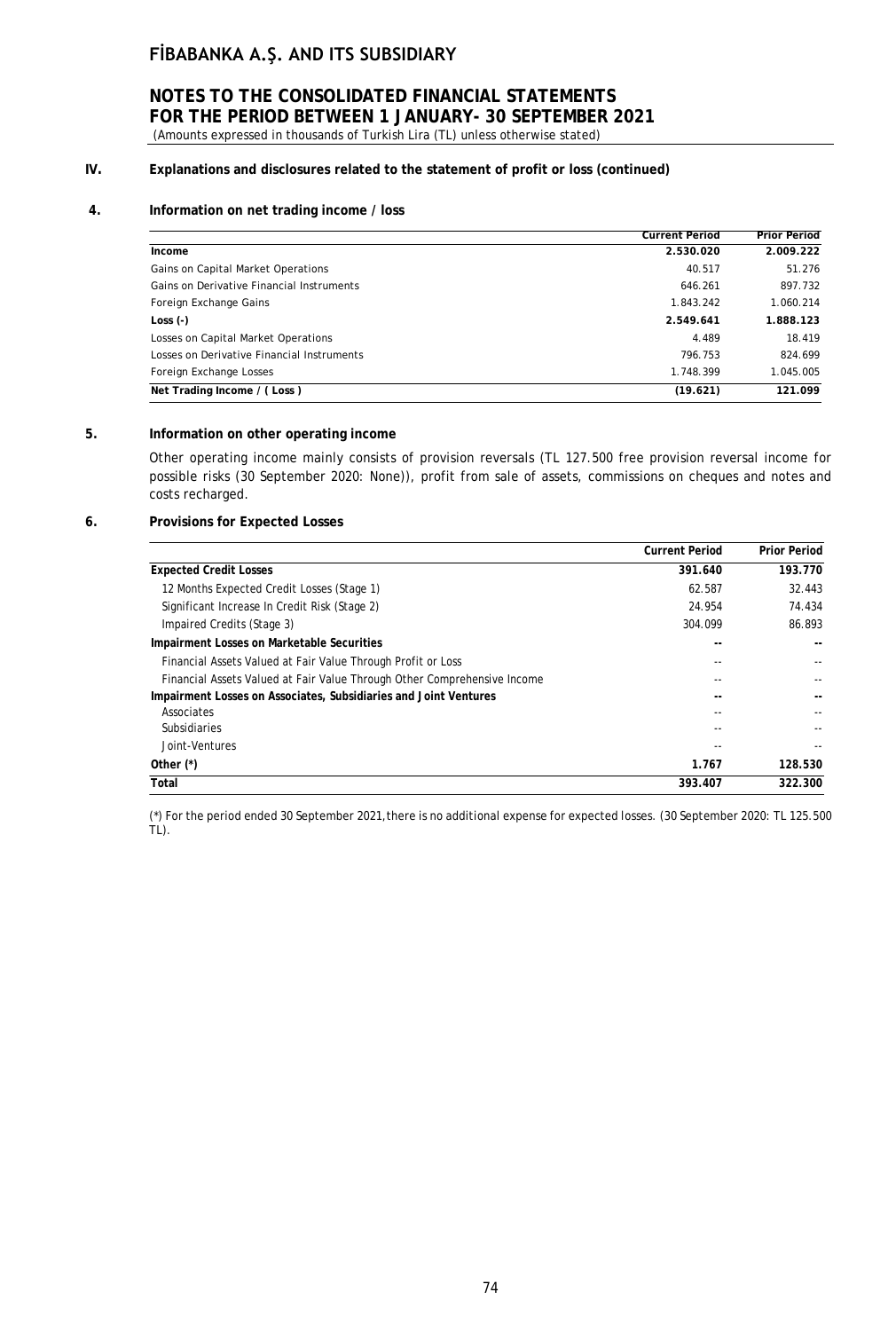### **NOTES TO THE CONSOLIDATED FINANCIAL STATEMENTS FOR THE PERIOD BETWEEN 1 JANUARY- 30 SEPTEMBER 2021** (Amounts expressed in thousands of Turkish Lira (TL) unless otherwise stated)

### **IV. Explanations and disclosures related to the statement of profit or loss (continued)**

### **7. Information related to other operational expenses**

|                                                                   | <b>Current Period</b> | <b>Prior Period</b> |
|-------------------------------------------------------------------|-----------------------|---------------------|
| Provision for Employee Termination Benefits                       | 4.820                 | 3.951               |
| Provision for Bank's Social Aid Fund Deficit                      |                       |                     |
| Impairment Losses on Tangible Assets                              |                       |                     |
| Depreciation Charges of Tangible Assets                           | 14.109                | 12.556              |
| Impairment Losses on Intangible Assets                            |                       |                     |
| Depreciation Charges of Intangible Assets                         | 26.640                | 16.197              |
| Impairment Losses on Investment Accounted for under Equity Method | --                    |                     |
| Impairment of Assets to be Disposed                               |                       |                     |
| Depreciation of Assets to be Disposed                             |                       |                     |
| Impairment of Assets Held for Sale                                | 16.758                | 21.531              |
| Impairment of Assets Held for Sale                                |                       |                     |
| <b>Other Operating Expenses</b>                                   | 125.552               | 97.949              |
| Operational leases expenses related with TFRS 16 exceptions       | 1.096                 | 514                 |
| Repair and Maintenance Expenses                                   | 1.681                 | 2.091               |
| <b>Advertisement Expenses</b>                                     | 9.843                 | 10.524              |
| <b>Other Expenses</b>                                             | 112.932               | 84.820              |
| Losses on Sale of Assets                                          | 1.218                 | 4.038               |
| Other                                                             | 93.464                | 77.781              |
| Total                                                             | 282.561               | 234,993             |

#### **8. Information on profit/loss before tax from continued and discontinued operations**

Not prepared in compliance with the Article 25 of the communique "Financial Statements and Related Disclosures and Footnotes to be Announced to Public by Banks".

#### **9. Explanations on tax provision for resumed operations and discontinued operations**

#### *9.1* **Current period taxation income or expense and deferred tax income or expense**

For the period ended 30 September 2021, the Group provided current tax expense of TL 5.253 in the statement of profit or loss for the nine months period (1 January – 30 September 2020: TL 72.626 expense).

For the period ended 30 September 2021, the Group provided the deferred tax expense of TL 27.042 in the statement of profit or loss for nine months period (1 January – 30 September 2020: TL 18.703 net deferred tax expense).

#### **10. Information on profit/loss from continued and discontinued operations**

Not prepared in compliance with the Article 25 of the communique "Financial Statements and Related Disclosures and Footnotes to be Announced to Public by Banks".

#### **11. Information on net profit/loss for the period**

### *11.1 The nature and amount of certain income and expense items from ordinary operations is disclosed if the disclosure for nature, amount and repetition rate of such items is required for the complete understanding of the Group 's performance for the period*

In the current and prior periods, the Group's income from ordinary banking transactions is interest income from loans and marketable securities and other banking service income. Main expenses are interest expense on deposits and similar debt items which are funding resources of loans and marketable securities.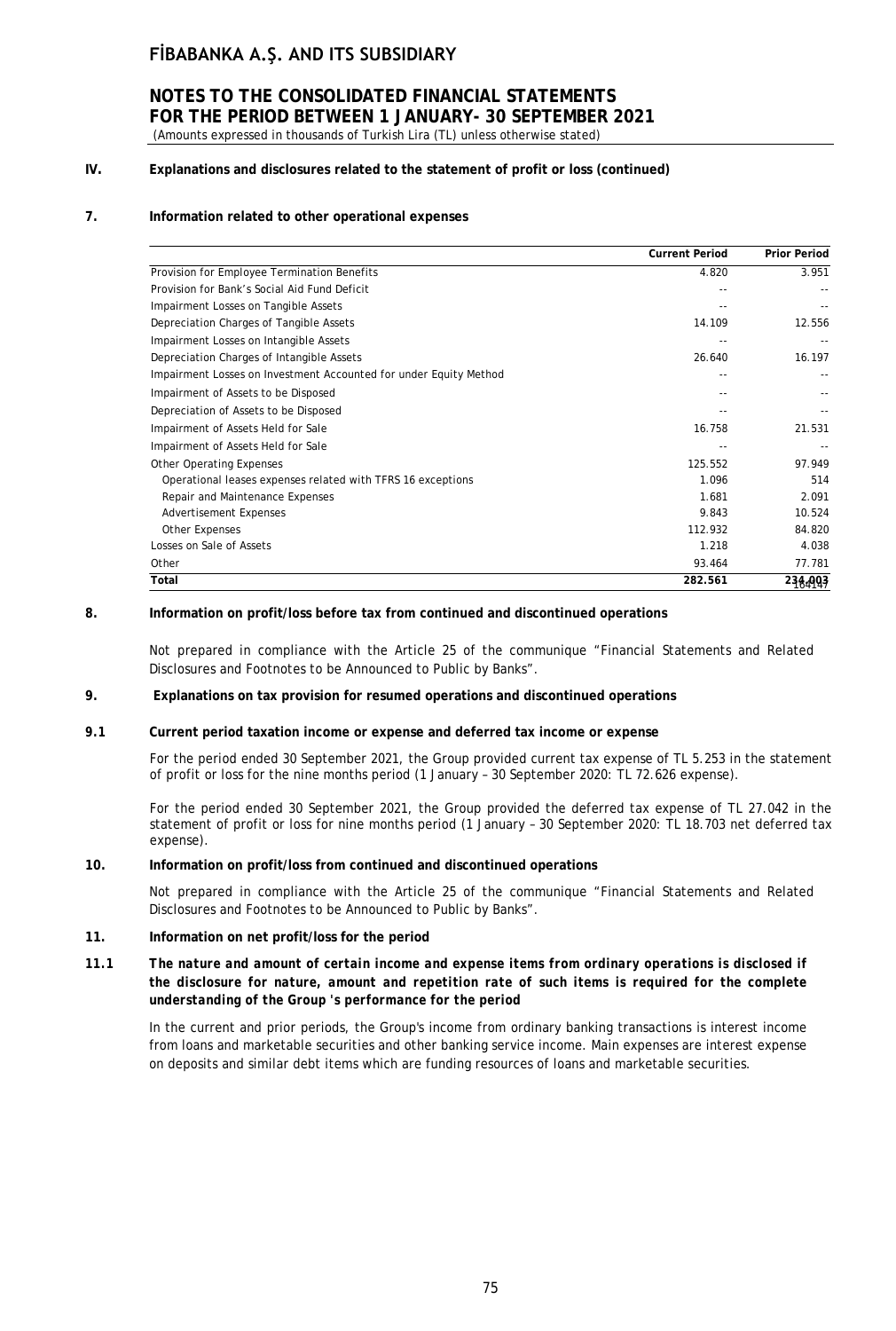**NOTES TO THE CONSOLIDATED FINANCIAL STATEMENTS FOR THE PERIOD BETWEEN 1 JANUARY- 30 SEPTEMBER 2021** (Amounts expressed in thousands of Turkish Lira (TL) unless otherwise stated)

- **IV. Explanations and disclosures related to the statement of profit or loss (continued)**
- *11.2 Changes in estimations made by the Group with respect to the financial statement items do not have a material effect on profit/loss.*

#### *11.3 Consolidated profit in current period from minority shares*

Consolidated profit in current period from minority shares is TL 31 (1 January – 30 September 2020: TL 47).

**12. If "other" lines of the statement of profit or loss exceeds 10% of the period profit/loss, information on components making up at least 20% of "other" items**

In the current period, "other" items recognised in "fees and commissions received" majorly comprised of commissions such as credit limit allocation commissions, valuation commissions, insurance commissions, contracted merchant commissions, credit card commissions and account maintenance fees.

In the current period, "other" items recognised in "fees and commissions paid" majorly comprised of commissions to correspondent banks, credit card commissions and commissions on issuance of securities.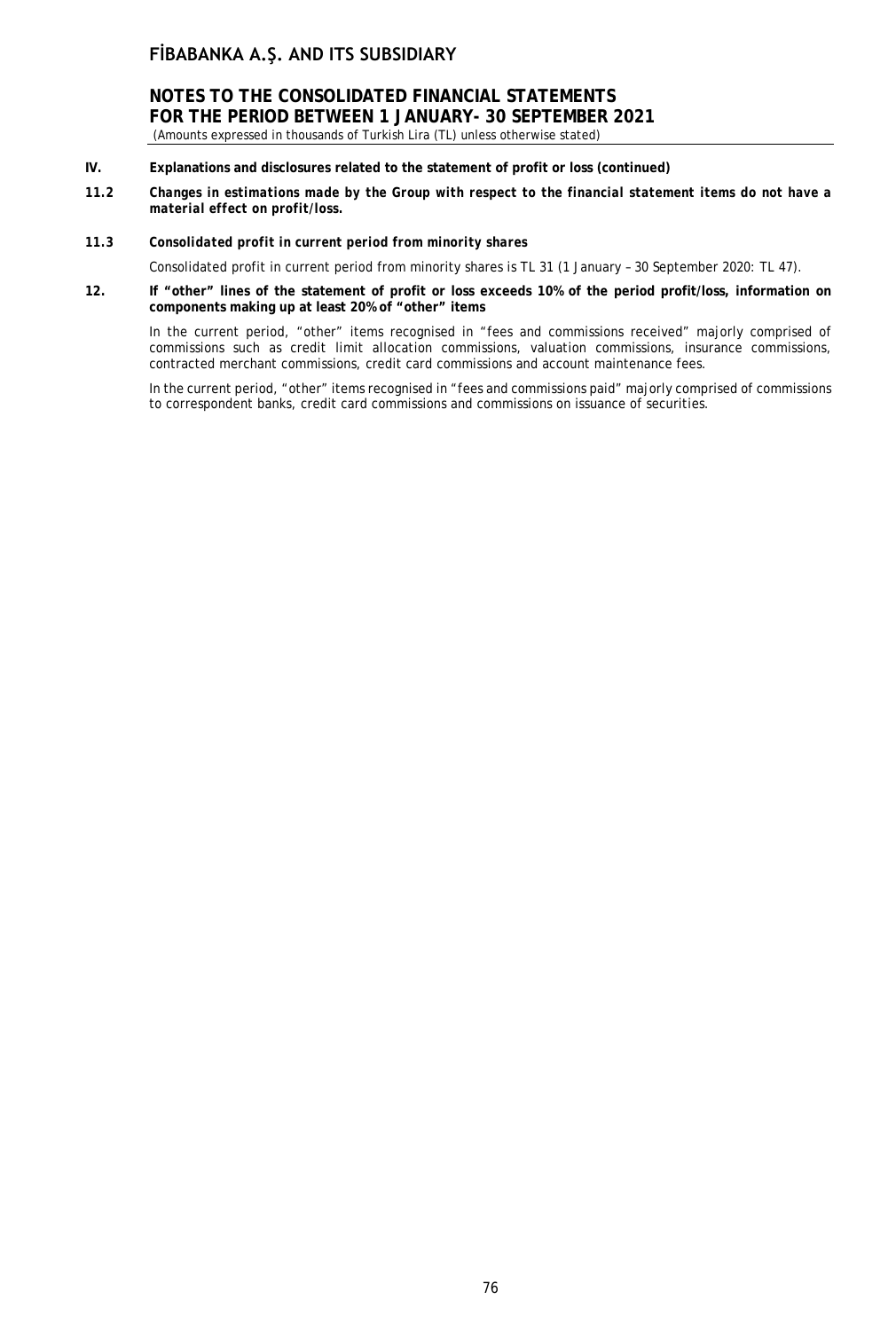# **NOTES TO THE CONSOLIDATED FINANCIAL STATEMENTS FOR THE PERIOD BETWEEN 1 JANUARY- 30 SEPTEMBER 2021**

(Amounts expressed in thousands of Turkish Lira (TL) unless otherwise stated)

### **V. Explanations and disclosures on the risk group of the Parent Bank**

**I. Information on the volume of transactions with the Group's risk group, lending and deposits outstanding at period end and income and expenses in the current period**

#### *1.1 The volume of trasnsactions with the Bank's risk group*

#### *Current period*

| Bank's Risk Group (*)                   |         | Associates, Subsidiaries<br>and<br>Joint-Ventures |      | Bank's Direct and<br>Indirect Shareholder | Other Real Persons and<br>Legal Entities in Risk<br>Group |          |  |
|-----------------------------------------|---------|---------------------------------------------------|------|-------------------------------------------|-----------------------------------------------------------|----------|--|
|                                         | Cash    | Non-Cash                                          | Cash | Non-Cash                                  | Cash                                                      | Non-Cash |  |
| Loans and Other Receivables             |         |                                                   |      |                                           |                                                           |          |  |
| Balance at the Beginning of the Period  | $- -$   |                                                   |      | 20<br>--                                  | 417.492                                                   | 61.077   |  |
| Balance at the End of the Period        | 107.695 | $-$                                               |      | 20<br>--                                  | 342.150                                                   | 106.118  |  |
| Interest and Commission Income Received | 10.071  | $- -$                                             |      | $- -$<br>$- -$                            | 40.882                                                    | 115      |  |
|                                         |         |                                                   |      |                                           |                                                           |          |  |

*(\*) Described in article 49 of the Banking Act No: 5411.*

(\*\*) Includes all transactions described as loans in article 48 of the Banking Act No: 5411.

#### *Prior period*

| Bank's Risk Group (*)                   |       | Associates, Subsidiaries<br>and<br>Joint-Ventures |      | Bank's Direct and<br>Indirect Shareholder | Other Real Persons and<br>Legal Entities in Risk<br>Group |          |
|-----------------------------------------|-------|---------------------------------------------------|------|-------------------------------------------|-----------------------------------------------------------|----------|
|                                         | Cash  | Non-Cash                                          | Cash | Non-Cash                                  | Cash                                                      | Non-Cash |
| Loans and Other Receivables             |       |                                                   |      |                                           |                                                           |          |
| Balance at the Beginning of the Period  | $-$   |                                                   |      | 20<br>$- -$                               | 331.014                                                   | 61.073   |
| Balance at the End of the Period        | $-$   |                                                   | --   | 20                                        | 417.492                                                   | 61.077   |
| Interest and Commission Income Received | $- -$ |                                                   |      |                                           | 25.440                                                    | 75       |
| $\overline{a}$                          |       |                                                   |      |                                           |                                                           |          |

*(\*) Described in article 49 of the Banking Act No: 5411.*

(\*\*) Includes all transactions described as loans in article 48 of the Banking Act No: 5411.

#### *1.2 Information on deposits of the Bank's risk group*

| Bankanın Dahil Olduğu Risk Grubu*      |         | Associates, Subsidiaries<br>and<br>Joint-Ventures |         | Bank's Direct and<br>Indirect Shareholder |         | Other Real Persons and<br>Legal Entities in Risk<br>Group |  |
|----------------------------------------|---------|---------------------------------------------------|---------|-------------------------------------------|---------|-----------------------------------------------------------|--|
|                                        | Current | Prior                                             | Current | Prior                                     | Current | Prior                                                     |  |
|                                        | Period  | Period                                            | Period  | Period                                    | Period  | Period                                                    |  |
| Deposits                               |         |                                                   |         |                                           |         |                                                           |  |
| Balance at the Beginning of the Period | 2.544   | 7.685                                             | 18.479  | 57.840                                    | 512.953 | 231.137                                                   |  |
| Balance at the End of the Period       | 460.476 | 2.544                                             | 3.292   | 18.479                                    | 329.345 | 512.953                                                   |  |
| Deposit Interest Expense               | 2.403   | 497                                               | 1.003   | 3.361                                     | 31.163  | 11.483                                                    |  |
|                                        |         |                                                   |         |                                           |         |                                                           |  |

*(\*) Described in article 49 of the Banking Act No: 5411.*

#### *1.3 Information on funds obtained from the Bank's risk group*

As of 30 September 2021, there are no funds other than deposit obtained from Bank's risk group (31 December 2020: None).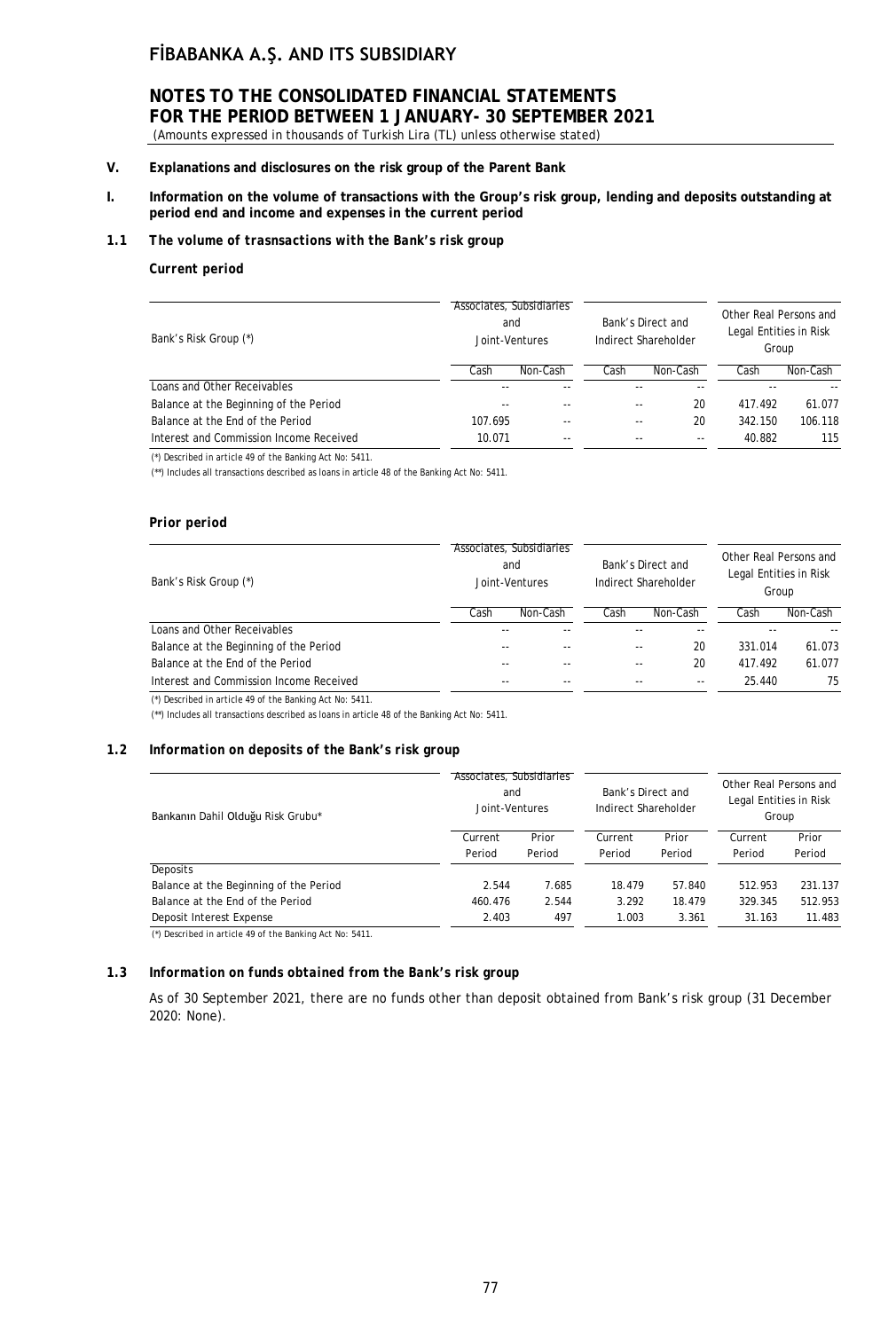# **NOTES TO THE CONSOLIDATED FINANCIAL STATEMENTS FOR THE PERIOD BETWEEN 1 JANUARY- 30 SEPTEMBER 2021**

# (Amounts expressed in thousands of Turkish Lira (TL) unless otherwise stated)

### **V. Explanations and disclosures on the risk group of the Parent Bank (continued)**

### *1.4 Information on forward and option agreements and similar agreements made with Bank's risk group*

| Bank's Risk Group (*)                                   | Associates, Subsidiaries<br>and<br>Joint-Ventures |        | Bank's Direct and<br>Indirect Shareholder |               | Other Real Persons and<br>Legal Entities in Risk<br>Group |           |
|---------------------------------------------------------|---------------------------------------------------|--------|-------------------------------------------|---------------|-----------------------------------------------------------|-----------|
|                                                         | Current                                           | Prior  | Current                                   | Prior         | Current                                                   | Prior     |
|                                                         | Period                                            | Period | Period                                    | Period        | Period                                                    | Period    |
| Financial Assets at Fair Value Through Profit and Loss: |                                                   |        |                                           |               |                                                           |           |
| Balance at the Beginning of the Period                  |                                                   |        |                                           | $\frac{1}{2}$ | 1.181.279                                                 | 741.741   |
| Balance at the End of the Period                        |                                                   | $- -$  |                                           | $- -$         | 295.662                                                   | 1.181.279 |
| Total Income/Loss                                       |                                                   |        |                                           | --            | 6.713                                                     | 1.447     |
| Transactions for Hedging Purposes:                      |                                                   |        |                                           |               | --                                                        |           |
| Balance at the Beginning of the Period                  |                                                   | $- -$  |                                           |               |                                                           |           |
| Balance at the End of the Period                        |                                                   |        |                                           |               |                                                           |           |
| Total Income/Loss                                       | $-$                                               |        |                                           |               | --                                                        | --        |

*(\*) As described in the Article 49 of Banking Act no.5411.*

#### **2. Information on transactions with the Bank's risk group**

#### *2.1 Relations with entities in the risk group of / or controlled by the Bank regardless of the nature of relationship among the parties*

The terms of related party transactions are equivalent to those that prevail in arm's length transactions only if such terms can be substantiated regarding the limits exposed by the Banking Act. Adopted Bank policy is that assets and liabilities will not be dominated by the risk group and the balances with the risk group will have a reasonable share in the total balance sheet.

#### *2.2 In addition to the structure of the relationship, type of transaction, amount, and share in total transaction volume, amount of significant items, and share in all items, pricing policy and other*

As of 30 September 2021, the ratio of the loans and other receivables used by the entities of risk group to total loans and receivables is 1,70% (31 December 2020: 3,38%) and the ratio of the deposits of entities of risk group to total deposits is 3,55% (31 December 2020: 3,02%). There are no funds obtained from entities of risk group (31 December 2020: None).

In the current period, benefits such as salaries and bonuses; provided to the key management are TL 22.935 (1 January – 30 September 2020: TL 17.586).

### *2.3 Total of similar type of transactions together, unless a separate disclosure is required to present the effect of the transactions on financial statements* None.

### *2.4 Transactions accounted for under equity method* None.

*2.5 Explanations on purchase and sale of real estate and other assets, sales and purchases of services, agency contracts, finance lease agreements, transfer of data obtained from research and development, licensing agreements, financing (including loans and cash and in-kind capital support), guarantees and promissory notes, and management contracts*

None.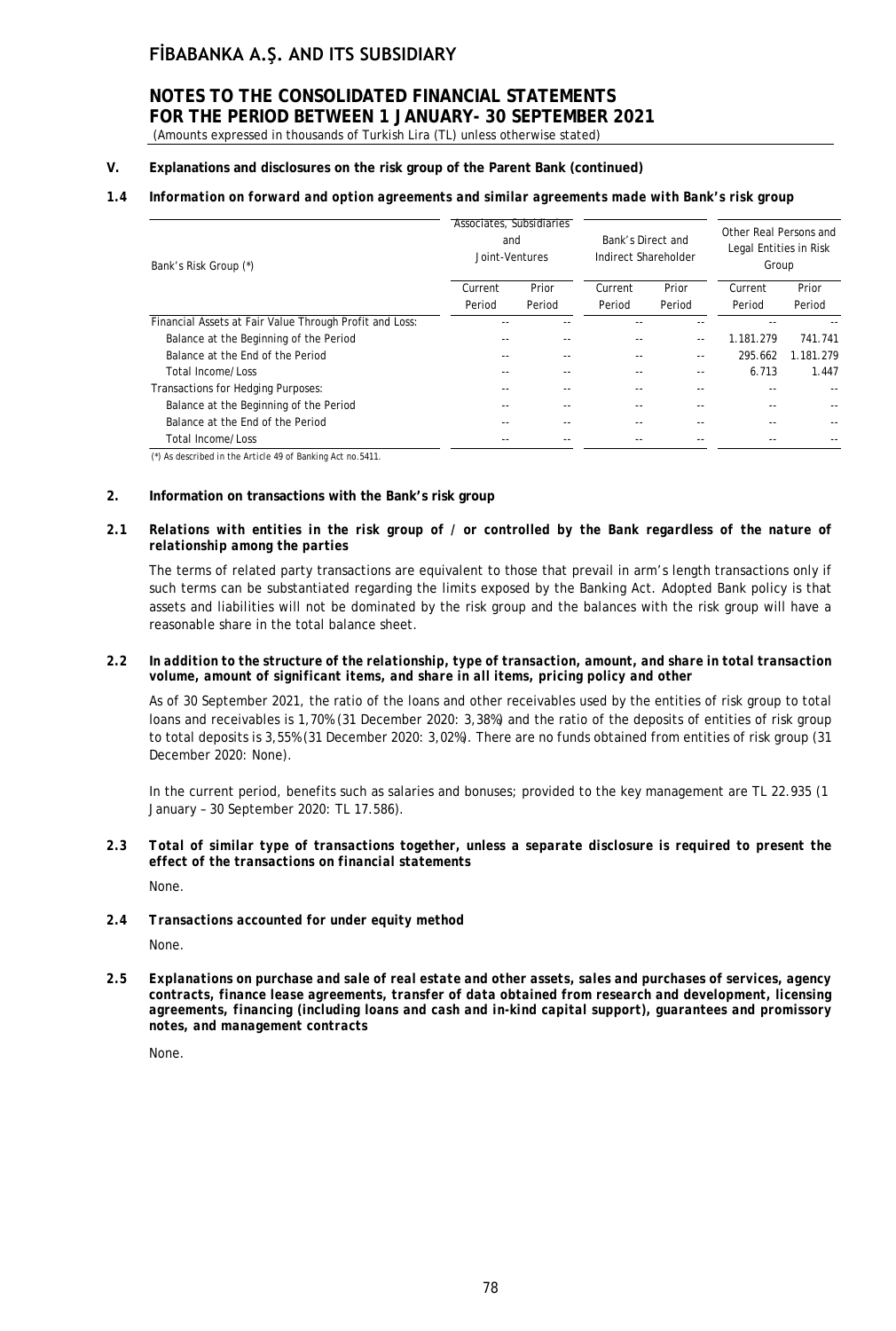### **NOTES TO THE CONSOLIDATED FINANCIAL STATEMENTS FOR THE PERIOD BETWEEN 1 JANUARY- 30 SEPTEMBER 2021** (Amounts expressed in thousands of Turkish Lira (TL) unless otherwise stated)

**VI. Explanations on the Group's domestic, foreign, off-shore branches or investments in associates and foreign representative offices**

#### **1. Information related to the Group's domestic and foreign branch and representatives**

| Domestic Branch                      | Number<br>48 | Number of<br>Employees<br>1.768 |                              |                     |                                |
|--------------------------------------|--------------|---------------------------------|------------------------------|---------------------|--------------------------------|
|                                      |              |                                 | Country of<br>Incorporations |                     |                                |
| Foreign Reprasantation Office        |              |                                 |                              |                     |                                |
|                                      |              |                                 | $\mathbf{S}$ -               |                     |                                |
|                                      |              |                                 |                              | <b>Total Assets</b> | <b>Statutory Share Capital</b> |
| Foreign Branch                       |              |                                 |                              |                     |                                |
|                                      |              |                                 | $3 -$                        |                     |                                |
| Off-shore<br>Banking Region Branches |              |                                 |                              |                     |                                |
|                                      |              |                                 |                              |                     |                                |
|                                      |              |                                 | $3-$                         |                     |                                |

#### **Domestic Consolidated Subsidiaries**

|                            | Number of Employees   Assets |      | Legal Capital |
|----------------------------|------------------------------|------|---------------|
| Fiba Portföy Yönetimi A.S. |                              | .230 | 5.500         |

### **VII. Events after sheet date**

None.

### **VIII. Other disclosures on activities of the Parent Bank**

**Summary information of Parent Bank's risk ratings by international rating agencies:**

| <b>Fitch Ratings</b>            |          |
|---------------------------------|----------|
| Long term FC and TL Rating      | $B+$     |
| Short term FC and TL Rating     | В        |
| Viability Rating                | b        |
| Viability Rating                | .5       |
| Support Rating                  | A- (tur) |
| Long term National Scale Rating | $B+$     |
| Senior Unsecured Debt Rating    | В-       |
| Subordinated Debt Rating        | Negative |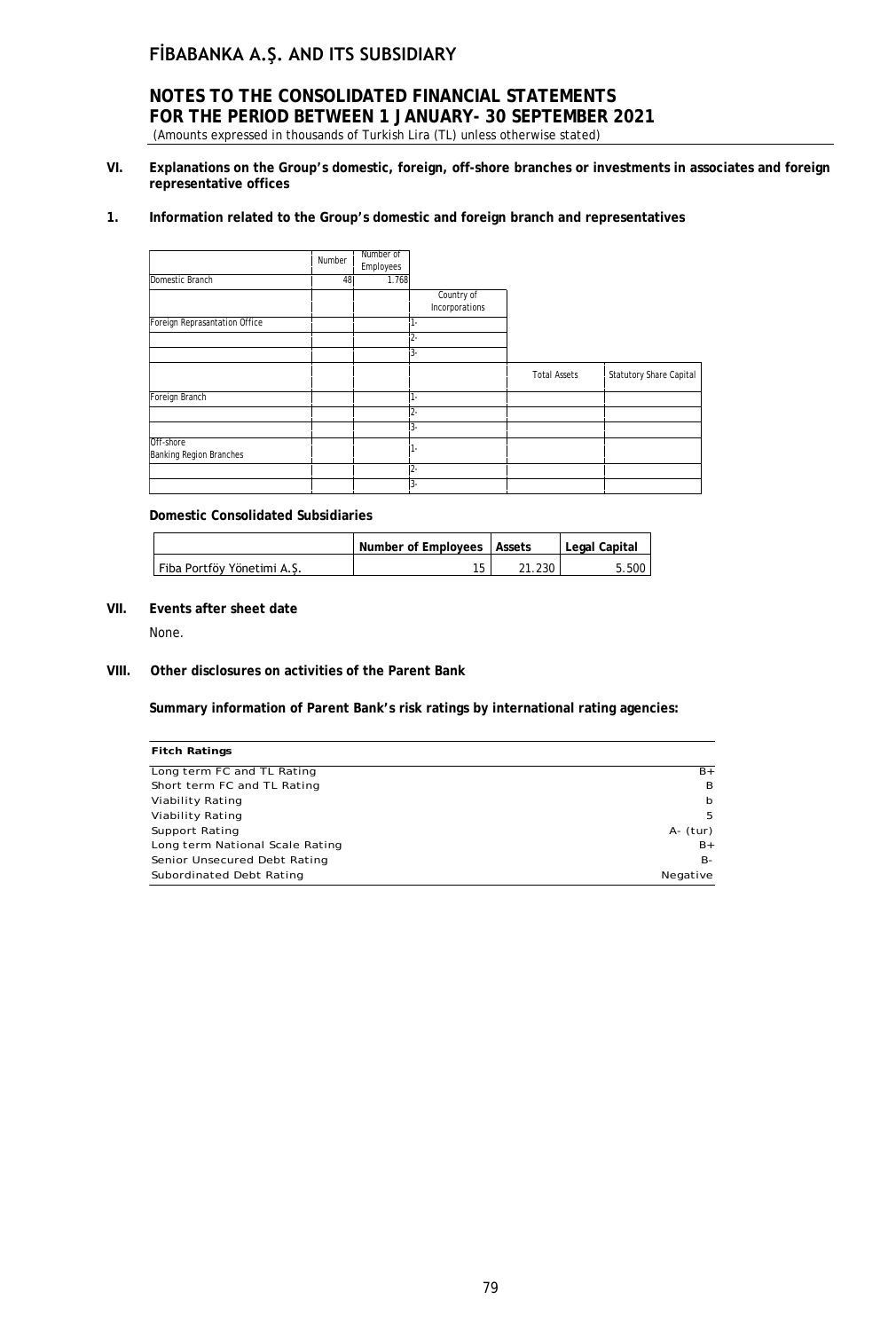# **NOTES TO THE CONSOLIDATED FINANCIAL STATEMENTS FOR THE PERIOD BETWEEN 1 JANUARY- 30 SEPTEMBER 2021**

(Amounts expressed in thousands of Turkish Lira (TL) unless otherwise stated)

# **SECTION SIX**

# **DISCLOSURES ON REVIEW REPORT**

### **I. Disclosures on reviewed report**

The consolidated financial statements of the Bank, have been reviewed by KPMG Bağımsız Denetim ve Serbest Muhasebeci Mali Müşavirlik AŞ and a review report is presented before the accompanying financial statements.

#### **II. Disclosures and footnotes prepared by independent auditors**

None.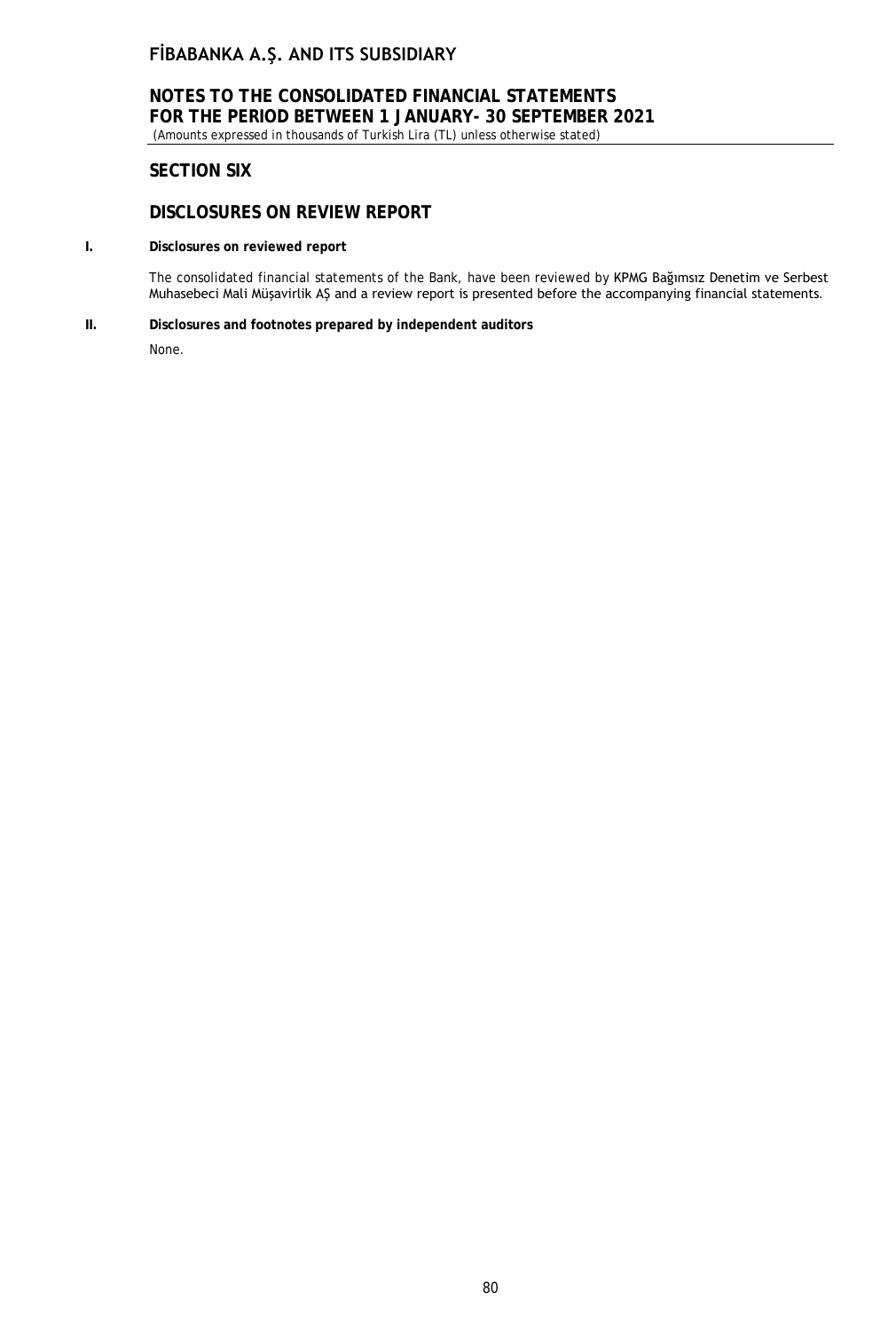# **NOTES TO THE CONSOLIDATED FINANCIAL STATEMENTS FOR THE PERIOD BETWEEN 1 JANUARY- 30 SEPTEMBER 2021**

(Amounts expressed in thousands of Turkish Lira (TL) unless otherwise stated)

### **SECTION SEVEN**

#### **I. Interim Report Regarding Evaluations of the Chairman of the Board of Directors and the General Manager**

#### **1. Brief History of Fibabanka A.Ş. and its Shareholder Structure**

On 21 December 2001, Share Transfer Agreement was signed with Novabank S.A. for the sale of all shares of Sitebank A.Ş. under the control of SDIF and the sale transaction was approved by the decision of Banking Regulation and Supervision Agency No: 596 on 16 January 2002.

In the General Assembly held on 4 March 2003, the name of Sitebank A.Ş. was amended as BankEuropa Bankası A.Ş.

In the Extraordinary General Assembly held on 28 November 2006, the name of Bank Europa Bankası A.Ş. was amended as Millennium Bank A.Ş. On 10 February 2010, Banco Comercial Portugues S.A. and Credit Europe Bank N.V., which is an affiliate of Fiba Group, signed a share purchase agreement to transfer 95% of the Parent Bank's shares to Credit Europe Bank N.V. and the legal approval process has been completed as of 27 December 2010. In the Extraordinary General Assembly held on 25 April 2011 the name of Millennium Bank A.Ş. has been amended as Fibabanka A.Ş. ("the Bank").

Fiba Holding A.Ş. became the ultimate parent of the Bank after acquiring 97,6% of the shares from Credit Europe Bank N.V. on 3 December 2012 and 2,4% of the shares from Banco Comercial Portugues S.A. on 7 December 2012.

In 2013, capital was increased in the total amount of TL 123.350 to TL 550.000, provided from inflation adjustment difference of TL 17.415, from the profit from the sale of real estate of TL 9.502 and cash from Fiba Holding of TL 96.432 to reach TL 550.000.

On 31 March 2015, according to BOD's decision as of 5 March 2015, share capital was increased from TL 550.000 to TL 678.860 while TL 127.045 of the increase was provided by the subordinated loan granted by Fiba Holding A.Ş. which had been approved to be converted to capital and TL 1.815 of total capital was paid in cash by the other shareholders. Capital increase was recognised in financial statements following the completion of the legal procedures on 7 May 2015.

According to the Subscription Agreement signed on the date of 23 October 2015, by and between the Bank and International Finance Corporation ("IFC") and European Bank for Reconstruction and Development ("EBRD"), IFC and EBRD have separately subscribed an amount of including the share premium of TL 121.017 (TL 84.328 of said amount is the share capital; TL 36.689 is the share premium), which makes a total amount of TL 242.034 in the share capital of the Bank by way of capital increase.

The Bank's TL 847.515 paid capital was increased by TL 93.646 on 7 September 2016 all by TurkFinance B.V. to TL 941.161. In addition, TL 55.299 recorded under the equity as share premium.

As of 30 September 2021, the Bank's paid-in capital is TL 941.161.

#### **As of 30 September 2021, The Bank's Shareholder Structure:**

| <b>Commercial Title</b>                          | Share Amount (Full basis TL) | Share Ratios (%) |
|--------------------------------------------------|------------------------------|------------------|
| Fiba Holding A.S                                 | 673.807.731,27               | 71.59%           |
| Turk Finance B.V.                                | 93.645.475,05                | 9,95%            |
| International Finance Corporation                | 84.327.750,28                | 8,96%            |
| European Bank for Reconstruction and Development | 84.327.750,28                | 8,96%            |
| Other                                            | 5.051.846,37                 | 0.54%            |
| <b>TOTAL</b>                                     | 941.160.553,25               | 100,00%          |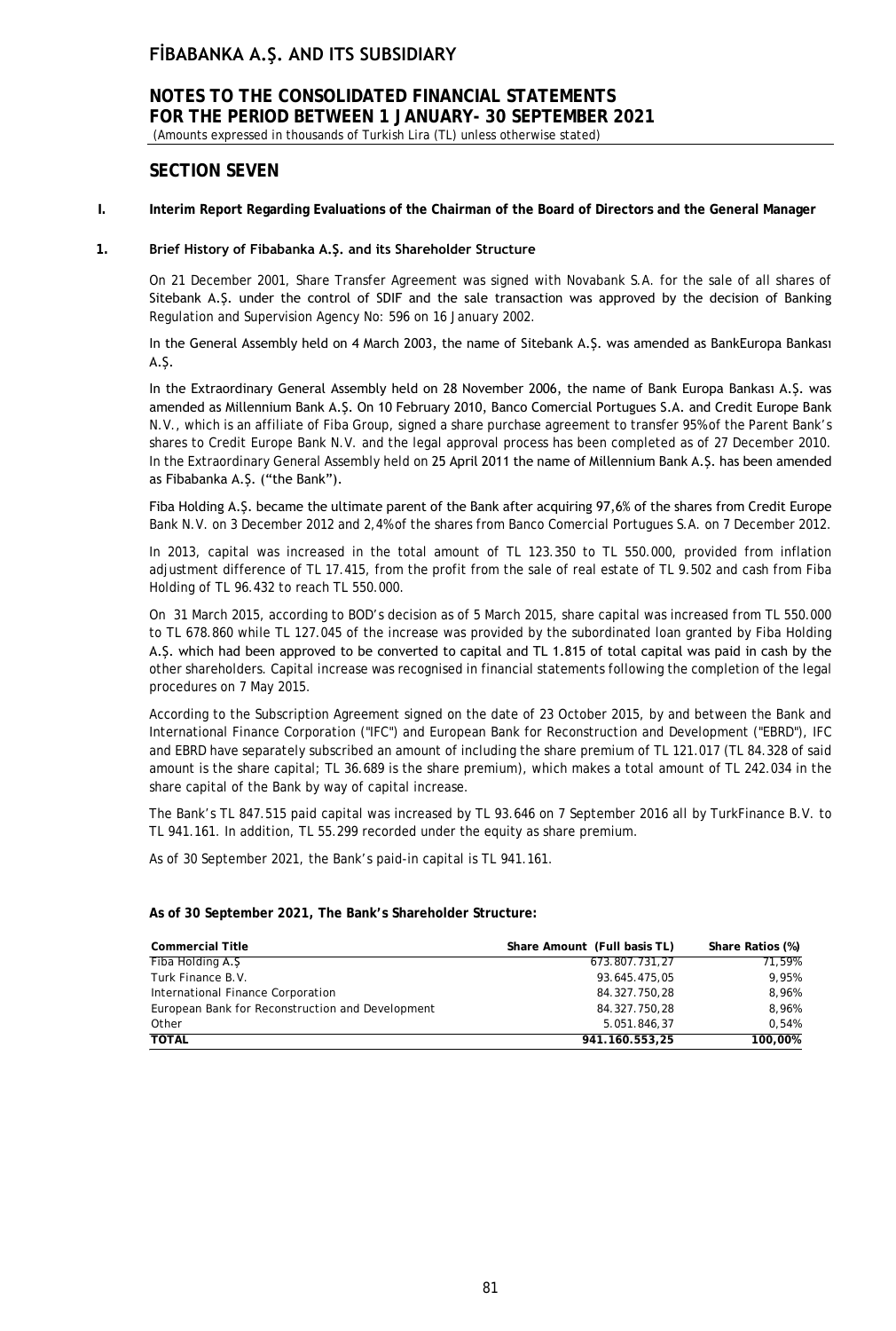# **NOTES TO THE CONSOLIDATED FINANCIAL STATEMENTS FOR THE PERIOD BETWEEN 1 JANUARY- 30 SEPTEMBER 2021**

- (Amounts expressed in thousands of Turkish Lira (TL) unless otherwise stated)
- **I. Interim Report Regarding Evaluations of the Chairman of the Board of Directors and the General Manager (continued)**
- **2. Chairman and the Members of the Board of Directors, Statutory Auditors, General Manager and Assistant General Managers, Members of the Audit , and Managers of the Departments within the scope of Internal Systems (\*)**

| Name                   | Duty                                                        | <b>Responsibility Area</b>                              | Date of<br>Appointment | Educational<br><b>Status</b> | Professional<br>Experience |
|------------------------|-------------------------------------------------------------|---------------------------------------------------------|------------------------|------------------------------|----------------------------|
| Hüsnü Mustafa Özyeğin  | Chairman of the Board of Directors                          |                                                         | 27-Dec-10              | Graduate                     | 46 years                   |
| <b>Fevzi Bozer</b>     | Vice Chairman of the Board of<br>Directors                  |                                                         | 27-Dec-10              | Graduate                     | 38 years                   |
| İsmet Kaya Erdem       | Member of the Board of Directors                            |                                                         | 11-Feb-13              | Undergraduate                | 70 years                   |
| Mehmet Güleşci         | Member of the Board of Directors                            |                                                         | 27-Dec-10              | Graduate                     | 37 years                   |
| Memduh Aslan Akçay     | Member of the Board of Directors                            |                                                         | 13-Apr-16              | Graduate                     | 30 years                   |
| Hülya Kefeli           | Member of the Board of Directors                            |                                                         | 15-May-17              | Undergraduate                | 36 years                   |
| Faik Onur Umut         | Member of the Board of Directors                            |                                                         | 23-Jan-19              | Undergraduate                | 36 years                   |
| Seyfettin Ata Köseoğlu | Member of the Board of Directors                            |                                                         | 23-Jan-20              | Graduate                     | 32 years                   |
| Erman Kalkandelen      | Member of the Board of Directors                            |                                                         | $2$ -Jul-21            | Graduate                     | 15 years                   |
| Ömer Mert              | General Manager, Member of the<br><b>Board of Directors</b> |                                                         | 18-Jan-17              | Graduate                     | 26 years                   |
| Elif Alsev Utku Özbey  | Deputy General Manager                                      | Financial Control and<br><b>Financial Reporting</b>     | 7-Jan-11               | Graduate                     | 27 years                   |
| Ahu Dolu               | Assistant General Manager                                   | Financial Institutions and<br>Project Finance           | $1-Dec-15$             | Undergraduate                | 24 years                   |
| <b>Turgay Hasdiker</b> | Assistant General Manager                                   | Credits                                                 | 1-Dec-15               | Undergraduate                | 30 years                   |
| Kerim Lokman Kuriş     | Assistant General Manager                                   | Corporate and Commercial<br>Banking                     | 1-Dec-15               | Undergraduate                | 23 years                   |
| Gerçek Önal            | Assistant General Manager                                   | Chief Legal Officer                                     | 1-Feb-16               | Graduate                     | 21 years                   |
| İbrahim Toprak         | Assistant General Manager                                   | Treasury                                                | 7-Feb-11               | Graduate                     | 19 years                   |
| Serdar Yılmaz          | Assistant General Manager                                   | Information Technologies &<br><b>Banking Operations</b> | $1-Sep-20$             | Graduate                     | 26 years                   |
| Gökhan Ertürk          | Assistant General Manager                                   | Ecosystem and Platform<br>Banking                       | 11-May-21              | Graduate                     | 25 years                   |
| Ahmet Cemil Borucu     | Director                                                    | Board of Inspection                                     | 15-Mar-11              | PhD                          | 23 years                   |
| Ayşe Tulgar Ayça       | Director                                                    | Risk Management                                         | 6-Apr-11               | Graduate                     | 22 years                   |
| Serdal Yıldırım        | Director                                                    | Legislation and Compliance                              | $2-Jan-17$             | Graduate                     | 24 years                   |
| Kansu Pulular          | Director                                                    | Internal Control &<br><b>Operational Risk</b>           | $2-Jan-17$             | Graduate                     | 17 years                   |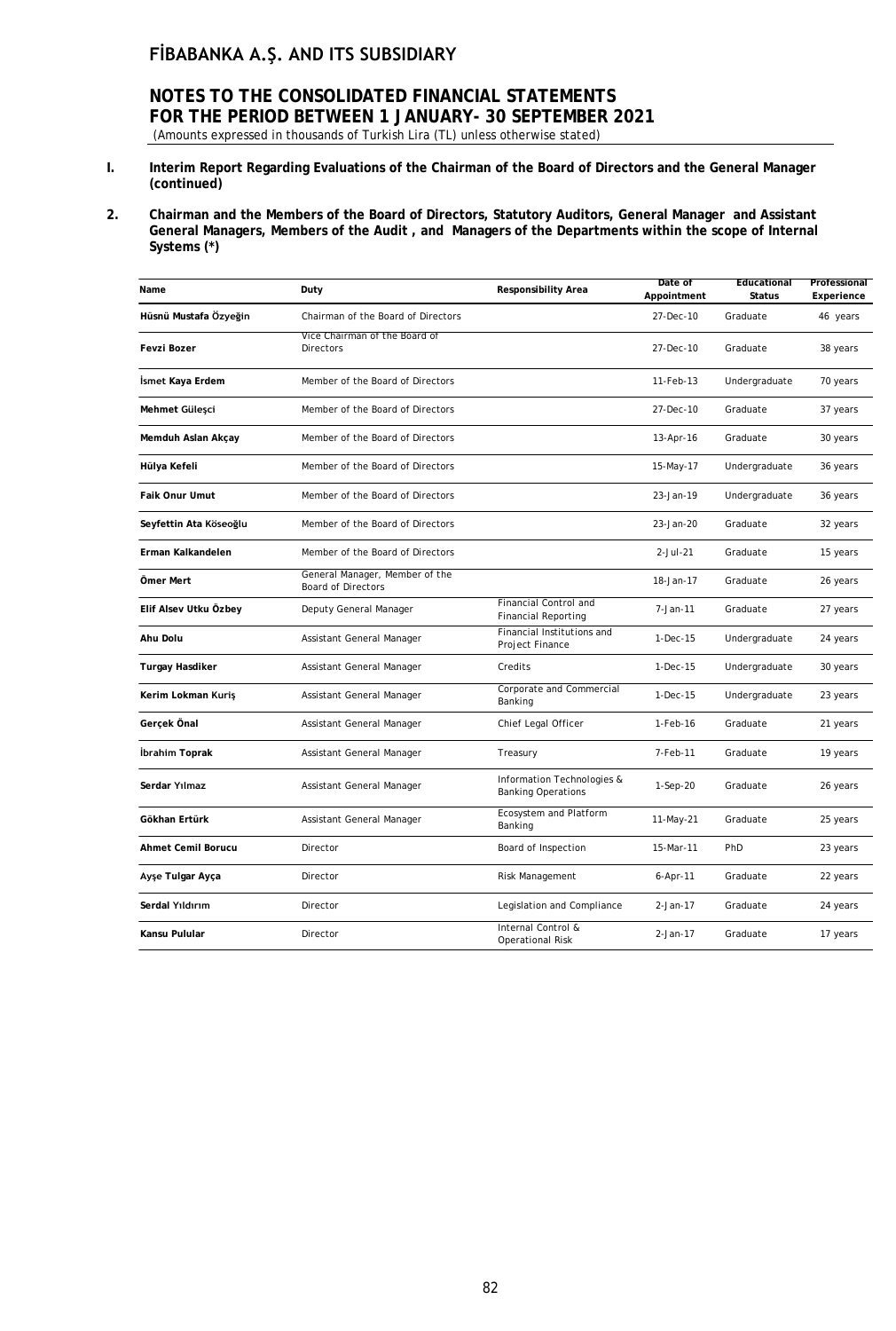# **NOTES TO THE CONSOLIDATED FINANCIAL STATEMENTS FOR THE PERIOD BETWEEN 1 JANUARY- 30 SEPTEMBER 2021**

- (Amounts expressed in thousands of Turkish Lira (TL) unless otherwise stated)
- **I. Interim Report Regarding Evaluations of the Chairman of the Board of Directors and the General Manager (continued)**

# **3. Brief Financial Information Relating to Results of Activities During the Period**

| Summary of Consolidated Balance Sheet                                    |            |            |  |  |  |
|--------------------------------------------------------------------------|------------|------------|--|--|--|
| (Thousand TL)                                                            | 30/09/2021 | 31-12-2020 |  |  |  |
| Cash and Cash Equivalents                                                | 5.400.596  | 4.220.527  |  |  |  |
| Financial Assets Valued at Fair Value Through Profit or Loss             | 100.411    | 138.208    |  |  |  |
| Financial Assets Valued at Fair Value Through Other Comprehensive Income | 1.334.000  | 1.027.526  |  |  |  |
| Derivative Financial Assets                                              | 691.696    | 707.365    |  |  |  |
| Financial Assets Measured at Amortized Cost (Net)                        | 22.333.406 | 20.003.715 |  |  |  |
| Assets Held for Sale (Net)                                               | 209.616    | 102.748    |  |  |  |
| nvestments in Associates, Subsidiaries and Joint Ventures                | 112.500    | 112.500    |  |  |  |
| Tangible Assets (Net)                                                    | 377.225    | 360.135    |  |  |  |
| Intangible Assets (Net)                                                  | 90.625     | 91.027     |  |  |  |
| <b>Current Tax Assets</b>                                                | 2.043      | 1.264      |  |  |  |
| <b>Deffered Tax Assets</b>                                               | 167.051    | 191.840    |  |  |  |
| Other Assets                                                             | 538.441    | 280.776    |  |  |  |
| <b>Total Assets</b>                                                      | 31.357.610 | 27.237.631 |  |  |  |
| Deposits                                                                 | 22.321.625 | 17.667.408 |  |  |  |
| <b>Funds Borrowed</b>                                                    | 454.673    | 1.155.142  |  |  |  |
| Money Market Funds                                                       | 289.803    | 610.160    |  |  |  |
| Securities Issued (Net)                                                  | 1.759.594  | 1.480.900  |  |  |  |
| Derivative Financial Liabilities                                         | 496.325    | 1.107.492  |  |  |  |
| Lease Liabilities (Net)                                                  | 51.477     | 53.630     |  |  |  |
| Provisions                                                               | 84.681     | 205.971    |  |  |  |
| <b>Current Tax Liabilities</b>                                           | 52.098     | 187.777    |  |  |  |
| Deffered Tax Liabilities                                                 |            |            |  |  |  |
| <b>Subordinated Debts</b>                                                | 2.508.933  | 2.127.599  |  |  |  |
| <b>Other Liabilities</b>                                                 | 1.226.712  | 757.140    |  |  |  |
| Shareholders' Equity                                                     | 2.111.689  | 1.884.412  |  |  |  |
| <b>Total Liabilities</b>                                                 | 31.357.610 | 27.237.631 |  |  |  |

| Summary of Consolidated Statement of Profit or Loss |            |            |  |  |
|-----------------------------------------------------|------------|------------|--|--|
| (Thousand TL)                                       | 30/09/2021 | 30-09-2020 |  |  |
| Net Interest Income                                 | 686.823    | 729.046    |  |  |
| Net Fees and Commission Income                      | 195.081    | 110.681    |  |  |
| Trading Income/ Loss (Net)                          | (19.621)   | 121.099    |  |  |
| <b>Other Operating Revenues</b>                     | 379.948    | 55.129     |  |  |
| <b>Total Operating Income</b>                       | 1.242.231  | 1.015.955  |  |  |
| Expected Credit Losses (-)                          | 391.640    | 193.770    |  |  |
| Other Provision Expenses (-)                        | 1.767      | 128.530    |  |  |
| Personnel Expenses (-)                              | 280.482    | 222.439    |  |  |
| Other Operating Expenses (-)                        | 282.561    | 234.003    |  |  |
| Net Operating Income / Loss                         | 285.781    | 237.213    |  |  |
| Profit/Loss on Continuing Operations Before Tax     | 285.781    | 237.213    |  |  |
| Tax Provision for Continuing Operations             | (32.295)   | (53.923)   |  |  |
| Net Period Profit / Loss                            | 253.486    | 183.290    |  |  |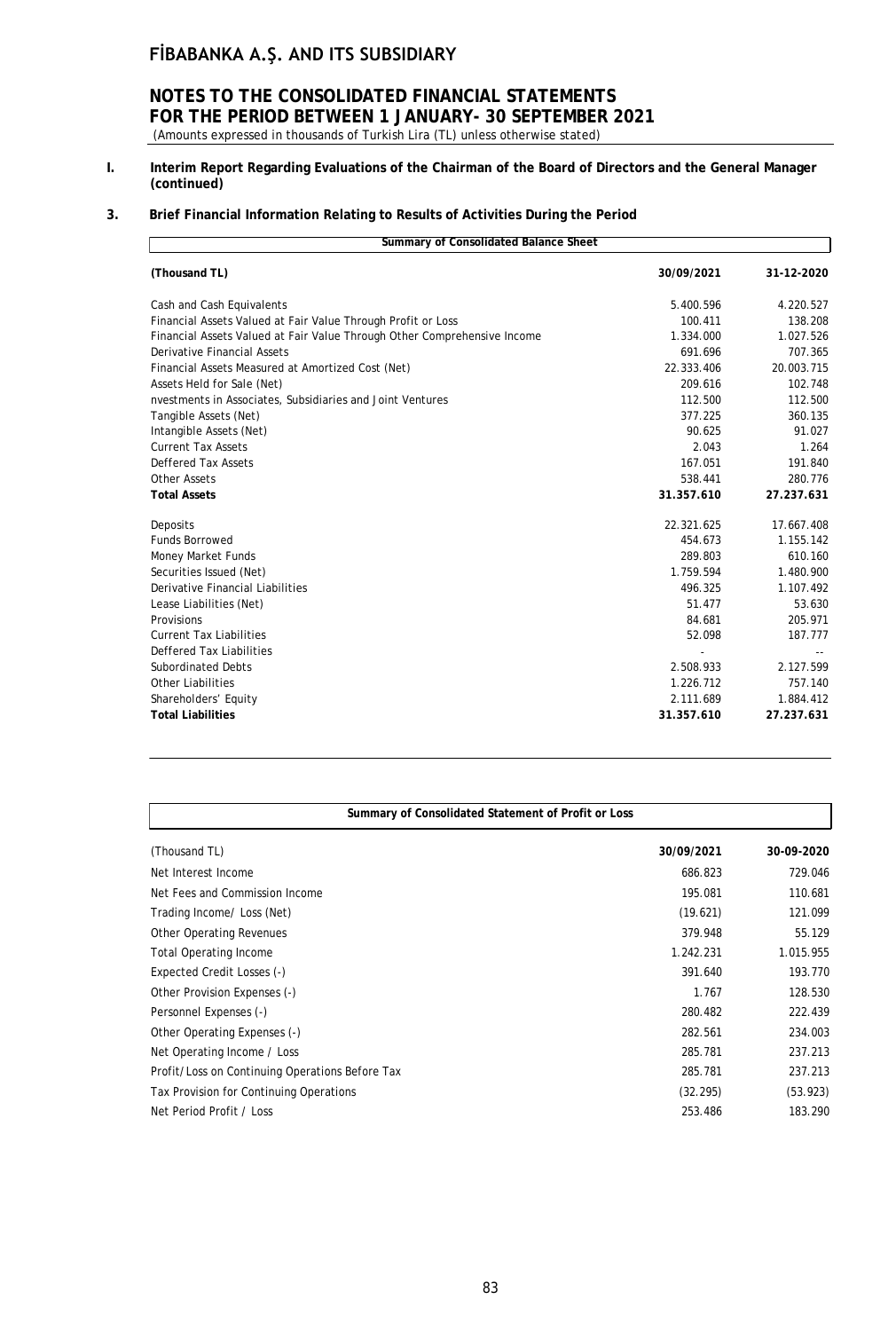# **NOTES TO THE CONSOLIDATED FINANCIAL STATEMENTS FOR THE PERIOD BETWEEN 1 JANUARY- 30 SEPTEMBER 2021**

(Amounts expressed in thousands of Turkish Lira (TL) unless otherwise stated)

#### **I. Interim Report Regarding Evaluations of the Chairman of the Board of Directors and the General Manager (continued)**

#### **4. Evaluations of the Chairman of the Board of Directors and the General Manager Regarding the Interim Period**

Affecting the entire world since the beginning of 2020, the coronavirus pandemic was a critical test for Fibabanka in terms of demonstrating the extent to which it values its stakeholders. Thanks to the investments we have made in advanced technology over a long period, we were able to take quick actions and adopt the remote working model for our headquarters employees. Branch personnel continued to serve the Bank's customers by working from home and from branch locations alternately. Fibabanka has taken various measures to ensure hygiene and social distance in order to safeguard the health of Bank customers and employees. In addition, we conducted our business operations without compromising on service quality by adjusting our working hours and directing customers to digital channels, such as Fibabanka Mobile and Internet Banking channels. I would like to express my gratitude to all our employees who have shown great effort and commitment during this difficult but necessary adaptation process.

Since March 2020, Fibabanka has performed Net Promoter Score (NPS) measurements for its digital channel customers. This effort has allowed us to strengthen the bond between the Bank and our customers. Thanks to the simultaneous experience measurements, we quickly achieved results in terms of further boosting customer satisfaction.

From day one, Fibabanka has conducted its business operations in light of its "big data" focused digital transformation journey. Thanks to our advanced technology and big data focused investments, the Bank broadened its customer base and provided even better customer service in 2020. As a result of this;

Fibabanka continued to support Turkish people and economy during this period.

As of September 2021, Fibabanka net loans portfolio is TL 20,1 billion.

The Bank has funded its loan portfolio mainly by customer deposits also in 2020. In this period, customer deposits amounting to TL 21,7 billion constitutes 69% of total liabilities.

In the first quarter of 2021, by taking care of asset quality, it is aimed to continue having an efficient loan portfolio and higher non-interest income together with higher number of customers. In addition, by keeping the operating expenses under control, the Bank's profit has been achieved a steady growth. As a result the Bank's net profit in the nine months of 2021 is TL 250,4 million as per unconsolidated financial statements and TL 253,5 million as per consolidated financial statement. As an indicator of Bank's strong capital structure, unconsolidated capital adequacy ratio is 19,41%, consolidated capital adequacy ratio is 19,47% as of 30 September 2021.

Besides its financial targets, the Bank, with 48 branches and 1.768 employees, has also non-financial targets like digitalization and inclusion aiming to offer increasingly new innovations through its alternative distribution channels like internet and mobile banking.

In 2021, the Bank will continue its agile, efficient and customer focused growth by keeping its prudent and deliberate attitude against asset quality. In this sense, with the motto "agile thinking, agile solutions" and a personal attention to the customers, our main goals for the future are to increase our service quality by keeping our innovating and enterprising approach in all areas and to increase customer loyalty by being by side in all needs of our customers.

On this journey we went out with the vision of "Being the most loved Bank of Turkey", we would like to thank our valued employees who work with dedication in our Bank and are the main architect of our business also in 2021, our valued partners, and our valued customers who have contributed to the strength of our Bank.

Best regards,

Hüsnü Mustafa Özyeğin Ömer Mert

Chairman of the Board of Directors General Manager and Member of the Board of Directors